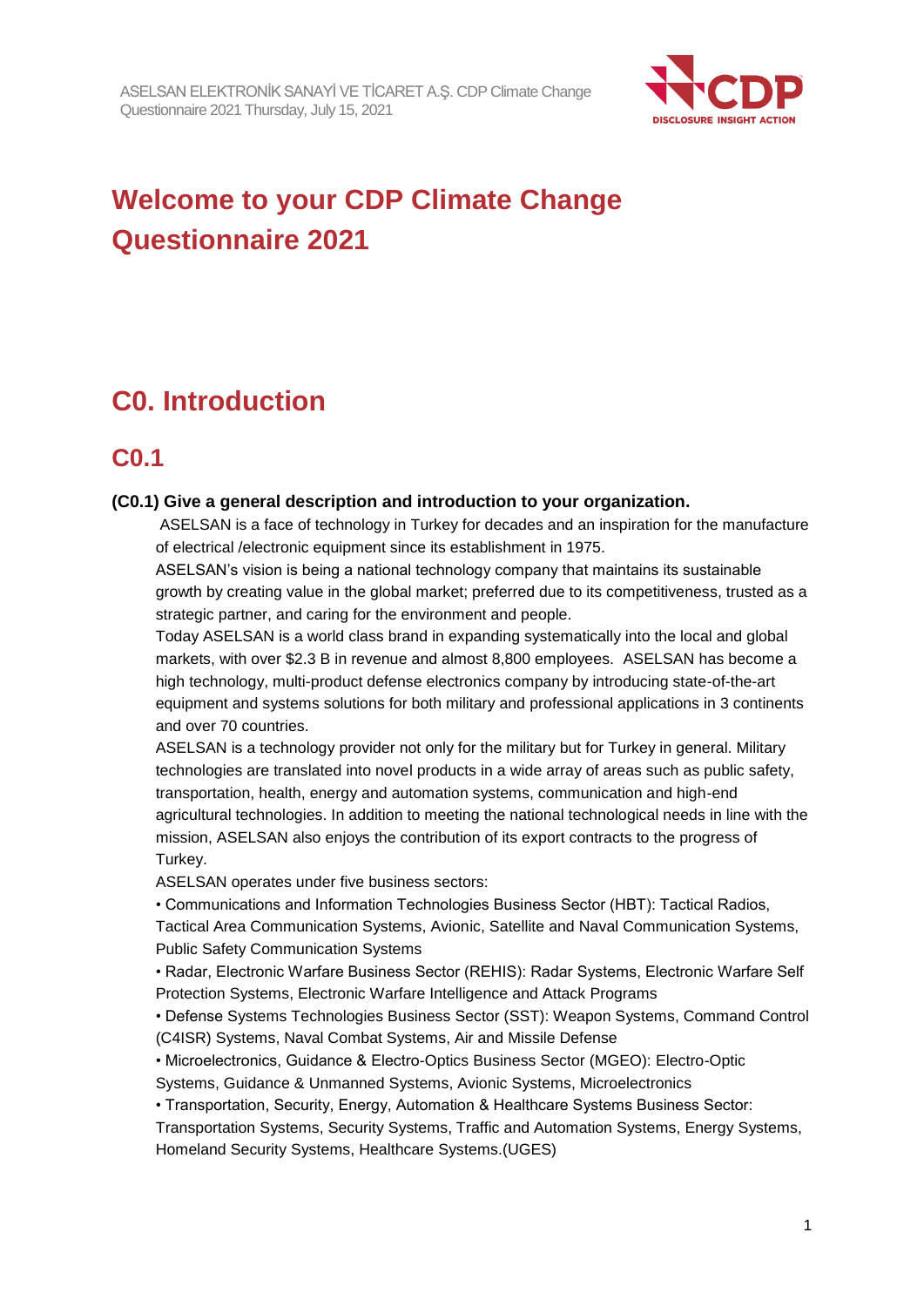

The Company maintains engineering operations in Ankara, production and engineering operations in Macunköy, Akyurt and Gölbaşı. General Management is located in Ankara Macunköy. Some management offices are located in Istanbul Teknopark.

The Macunköy Facility was established over a total area of 186,000 m2 of which 132,551 m2, is closed. ASELSAN Macunköy Facility is home to the CEO, Communications and Information Technologies Business Sector and Defense System Technologies Business Sector and Transportation, Security Energy Automation and Healthcare Business Sector.

The Akyurt Facility was established on a total area of 302,402 m2 of which 80,672 m2 is closed. The Microelectronics Guidance and Electro-Optic Business Sector is located in the ASELSAN Akyurt Facility.

The Gölbaşı Facility was established in the Gölbaşı district of Ankara, and houses production plants for radar and electronic warfare systems for land, air, sea, space and unmanned platforms. This Facility was established on a total area of 664,273 m2, of which 84,532 m2 is closed. In the reporting year; Teknokent (ODTU- Titanium) offices and Akyurt 2 facility were included in the boundaries.

In ASELSAN, where decreasing carbon emission is one of the strategic goals, carbon emission is monitored since 2009. In 2020 ASELSAN was ranked in A (-) band, she is the first and only company that is ranked with the highest initial score among Defense Industry firms in Turkey and in the Region, participating in CDP survey. ASELSAN has decreased carbon emission significantly through its efforts, and continues its operations by increasing momentum in the fields of increasing energy efficiency in production, giving priority to production technologies that decrease carbon emission, switching to use of energy that does not cause carbon emission. On-line training on ISO 50001:2018 EMS and climate change related impacts of energy usage, have been completed in 2020, covering all workers of ASELSAN.

The evaluation of corporate governance rating performed by SAHA Corporate Governance and Credit Rating Services was confirmed as 9.29 out of 10 on 11.12.2020.

ASELSAN, which has been working seriously since the first day of the Covid-19 pandemic process, won the Silver Award at the Stevie International Business Awards with its practices that add value to its employees and stakeholders. The company became the first defense industry company to be awarded the COVID 19 Safe Production / Safe Service Certification by fulfilling all the standards set by the TSE.

Deloitte, which has determined the fastest growing technology companies in Turkey for the 143rd time with the Technology Fast 50 Turkey Program, has awarded ASELSAN in the Big Star and Fast 50 categories.

### **C0.2**

#### **(C0.2) State the start and end date of the year for which you are reporting data.**

|           | <b>Start date</b> | <b>End date</b> | Indicate if you are providing emissions data for<br>past reporting years |
|-----------|-------------------|-----------------|--------------------------------------------------------------------------|
| Reporting | January 1,        | December 31,    | No.                                                                      |
| year      | 2020              | 2020            |                                                                          |

### **C0.3**

**(C0.3) Select the countries/areas for which you will be supplying data.**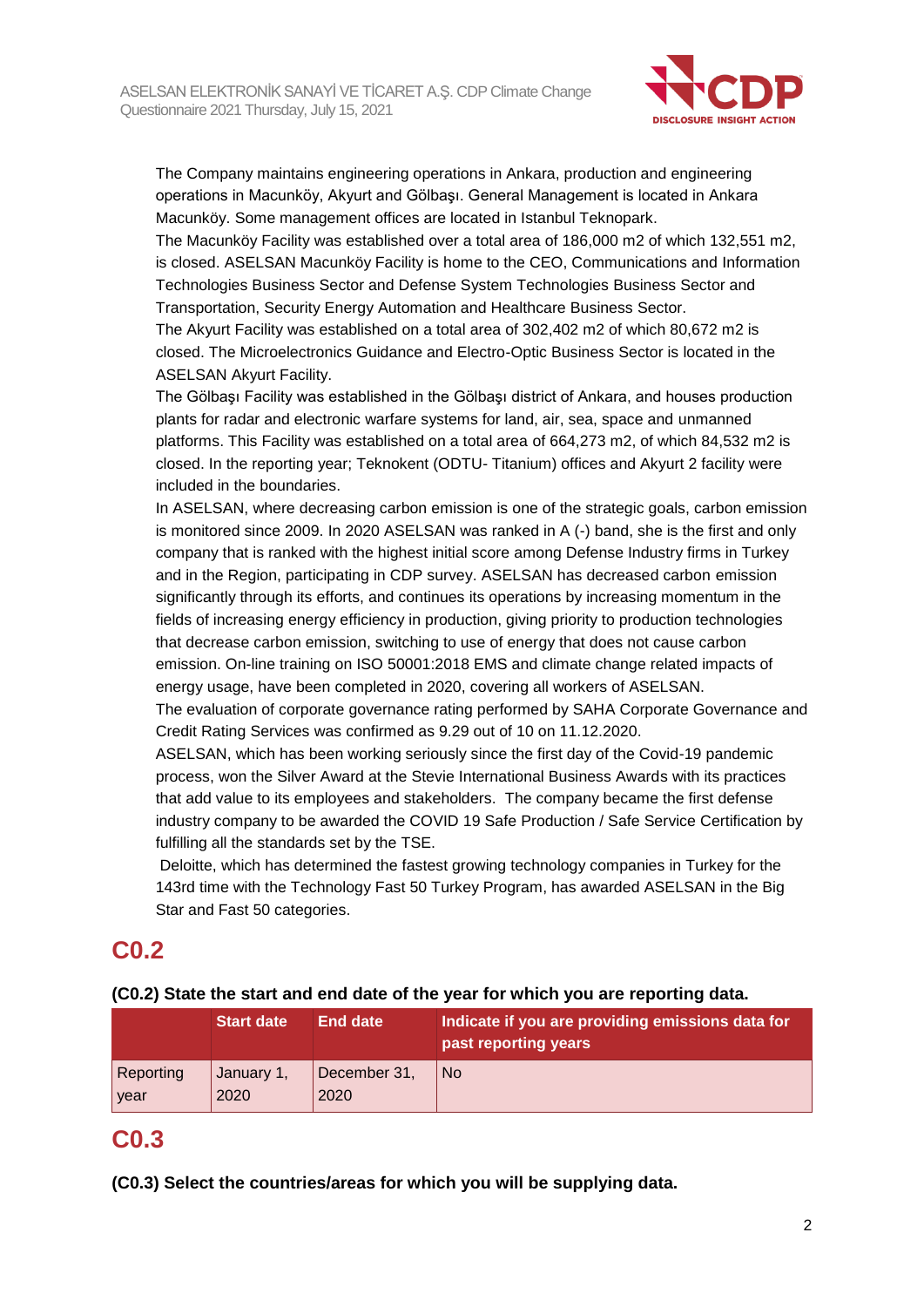

**Turkey** 

### **C0.4**

**(C0.4) Select the currency used for all financial information disclosed throughout your response.**

**TRY** 

# **C0.5**

**(C0.5) Select the option that describes the reporting boundary for which climaterelated impacts on your business are being reported. Note that this option should align with your chosen approach for consolidating your GHG inventory.**

Operational control

# **C1. Governance**

### **C1.1**

**(C1.1) Is there board-level oversight of climate-related issues within your organization?**

Yes

# **C1.1a**

**(C1.1a) Identify the position(s) (do not include any names) of the individual(s) on the board with responsibility for climate-related issues.**

| <b>Position of</b><br>individual(s)     | <b>Please explain</b>                                                                                                                                                                                                                                                                                                                                                                                                                                                                                                                                                                                                                                                                                                                                                                                                                                                                                                                                                                                                                                                                                                                                                                             |
|-----------------------------------------|---------------------------------------------------------------------------------------------------------------------------------------------------------------------------------------------------------------------------------------------------------------------------------------------------------------------------------------------------------------------------------------------------------------------------------------------------------------------------------------------------------------------------------------------------------------------------------------------------------------------------------------------------------------------------------------------------------------------------------------------------------------------------------------------------------------------------------------------------------------------------------------------------------------------------------------------------------------------------------------------------------------------------------------------------------------------------------------------------------------------------------------------------------------------------------------------------|
| <b>Chief Executive</b><br>Officer (CEO) | The Board Chair who has been assigned as CEO as of April 27, 2018; has a direct<br>responsibility for climate related issues on behalf of the Board and EC. The CEO<br>also has an execution responsibility in the field of social responsibility and<br>environment.<br>The board consider climate-related issues when reviewing and guiding their<br>business strategy aligned with the economic performance of the company.<br>Following the Strategic Plan, the Board carry out oversight power on Sustainability<br>Committee's Program integrated with climate related issues impacting economic,<br>social and environmental performance of the company. In order to conduct its<br>responsibilities ASELSAN's Board of Directors formed three committees:<br>Audit Committee, Corporate Governance Committee, Early Detection and<br>Management of Risk Committee. The 3rd one is comprised of two Board members<br>who ensure the determination of the operational, strategic, financial and other<br>climate related R&Os.<br>ASELSAN CDP Execution Group was established in 2019. This group is working<br>under the presidency of Corporate Management Vice President who is a member |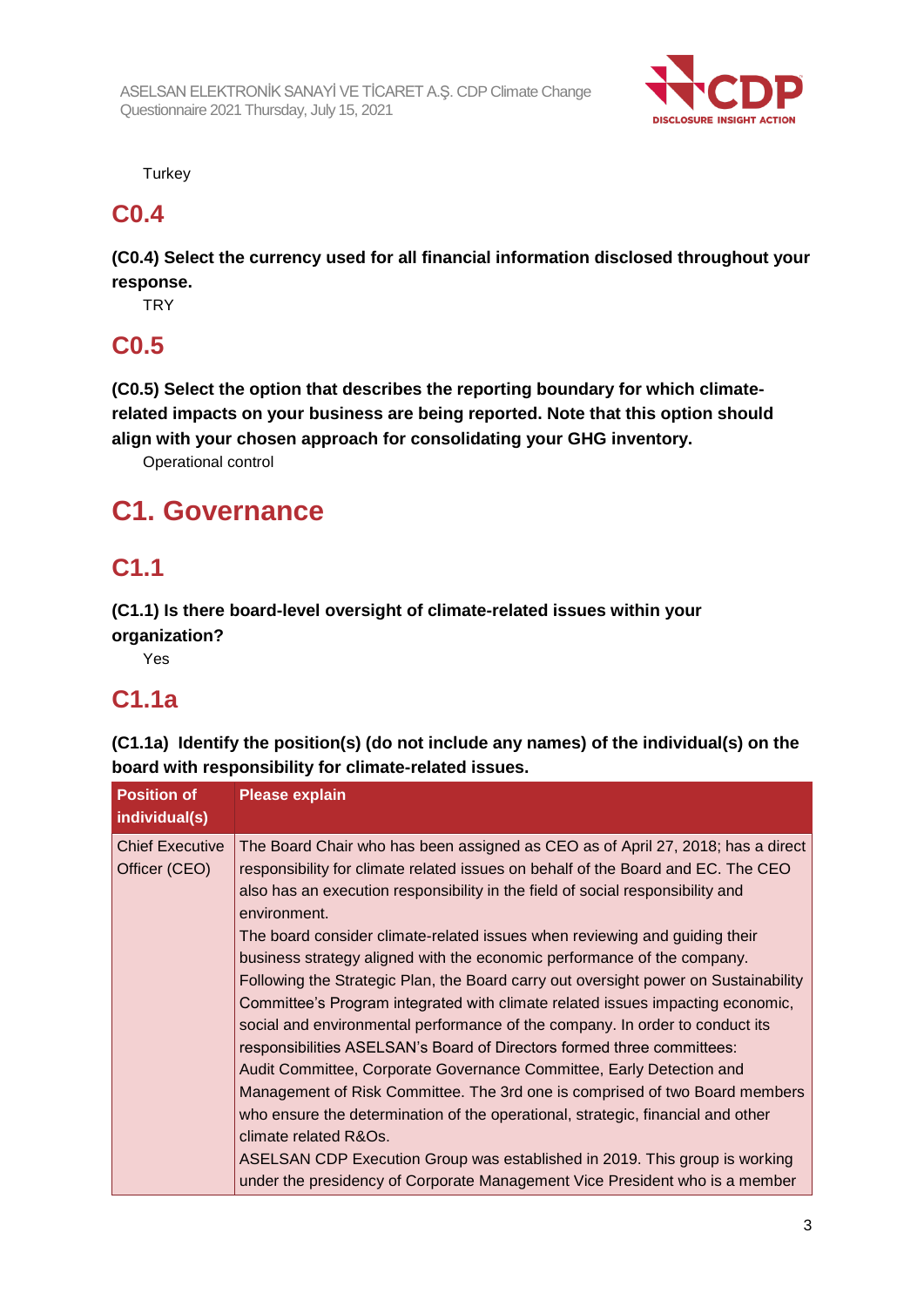

of Executive Board. The group's goal is to carry out science-based target studies and strategy review with scenario-base analyses. In this group there is one representative from each sector chair, including financial affairs and strategy department. Energy reduction projects that will serve as a basis for setting targets are also reported to the same group. In the reporting year, the Corporate Management Vice President started to assist the Board of Directors in fulfilling oversight of CDP related issues with the collaboration of ERM within the organization. In 2020, Climate Change Management Unit (CCMU) has been established under the roof of Integrated Management Systems. The Unit works with all facilities' leaders to drive an integrated, enterprise-wide management on climate issues.

# **C1.1b**

| <b>Frequency with</b><br>which climate-<br>a scheduled<br>agenda item | <b>Governance</b><br>mechanisms into<br>related issues are which climate-related<br>issues are integrated                                                                                                                                                                                                                                                                                                                                                                                 | <b>Please explain</b>                                                                                                                                                                                                                                                                                                                                                                                                                                                                                                                                                                                                                                                                                                                                                                                                                                                                                                                                                                                                                                                                                                                                                                                                                                                                                   |
|-----------------------------------------------------------------------|-------------------------------------------------------------------------------------------------------------------------------------------------------------------------------------------------------------------------------------------------------------------------------------------------------------------------------------------------------------------------------------------------------------------------------------------------------------------------------------------|---------------------------------------------------------------------------------------------------------------------------------------------------------------------------------------------------------------------------------------------------------------------------------------------------------------------------------------------------------------------------------------------------------------------------------------------------------------------------------------------------------------------------------------------------------------------------------------------------------------------------------------------------------------------------------------------------------------------------------------------------------------------------------------------------------------------------------------------------------------------------------------------------------------------------------------------------------------------------------------------------------------------------------------------------------------------------------------------------------------------------------------------------------------------------------------------------------------------------------------------------------------------------------------------------------|
| Scheduled - all<br>meetings                                           | Reviewing and guiding<br>strategy<br>Reviewing and guiding<br>major plans of action<br>Reviewing and guiding<br>risk management<br>policies<br>Reviewing and guiding<br>annual budgets<br>Reviewing and guiding<br>business plans<br>Setting performance<br>objectives<br>Monitoring<br>implementation and<br>performance of<br>objectives<br>Overseeing major<br>capital expenditures,<br>acquisitions and<br>divestitures<br>Monitoring and<br>overseeing progress<br>against goals and | The Board reviews and guides climate related risk<br>management policies as scheduled. The Corporate<br>Management Vice President who leads the<br>Sustainability Committee, briefs the executive<br>committee (EC) of ASELSAN about climate related<br>developments and practices by bringing the attention<br>of the EC to social, legal and environmental R&O's<br>that may have an impact on the Risk Management<br>Policy of the Company. The CEO and the Board of<br>Directors oversees policy by considering global<br>climate related issues, government relations and<br>corporate responsibility including reviewing and<br>providing oversight of the Company's Environmental<br>Sustainability Program. The board considers also<br>climate-related issues when reviewing and guiding the<br>whole business strategy, plans, risk management<br>policies, budget plans as well as, setting<br>organizational performance objectives, monitoring<br>implementation and performance, and overseeing<br>major capital expenditures, acquisitions and<br>divestitures. In 2020 the following decisions were<br>carried out for addressing climate-related risks and<br>opportunities.<br>1- At the last quarter of the year, the Board<br>announced its intention to put an ambitious emissions |

### **(C1.1b) Provide further details on the board's oversight of climate-related issues.**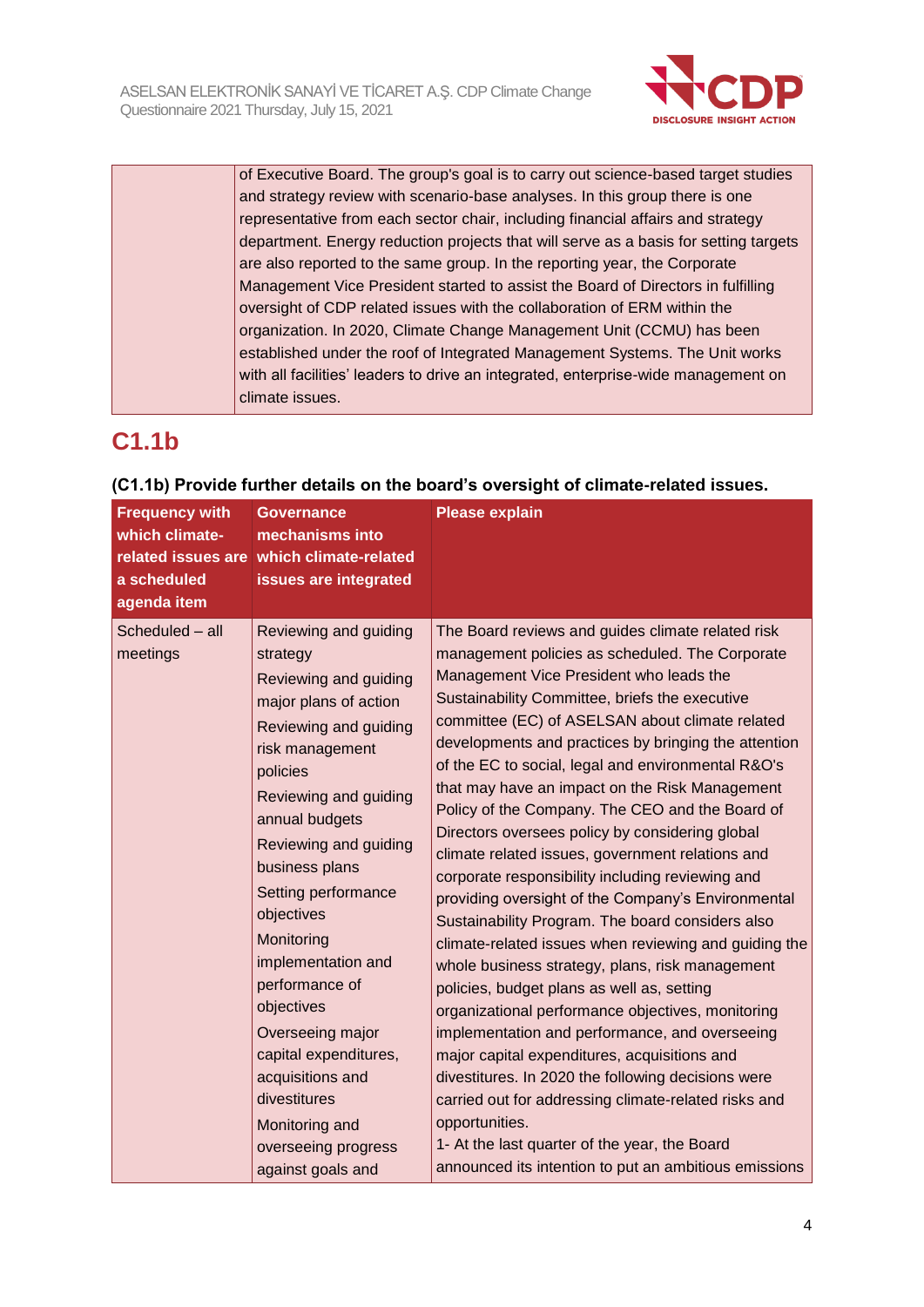

| targets for addressing | reduction targets by 2050 and the enthusiasm to         |
|------------------------|---------------------------------------------------------|
| climate-related issues | achieve them by a Climate Transition Action Plan.       |
|                        | The planning and other actions will be discussed and    |
|                        | developed during 2021-2022. It was stated that early    |
|                        | action to ensure reductions in emissions will lead to a |
|                        | more innovative technology where climate related        |
|                        | opportunities will drive the company to a more          |
|                        | competitive business field.                             |
|                        | For the year 2021, the decision of presiding the        |
|                        | Sustainability Committee by the Board Chair/CEO         |
|                        | was made by the board executives. The first meeting     |
|                        | was executed in June 2021.                              |
|                        | 2-Climate Change Management Unit has been               |
|                        | established under the roof of Integrated Management     |
|                        | Systems. This unit will carry out the coordination,     |
|                        | reporting and monitoring processes of all climate-      |
|                        | related issues.                                         |
|                        | 3. Supply Chain Management Vice President has           |
|                        | been assigned. Within the scope of the purchasing       |
|                        | processes, It has been decided to collect data on       |
|                        | climate change related issues from the suppliers who    |
|                        | have a direct impact on ASELSAN. (Due date: end of      |
|                        | 2021)                                                   |
|                        | 4. The preparation of videos on climate-related issues  |
|                        | to all delegations and employees of the value chain     |
|                        | was achieved                                            |
|                        | 5.ISO 50001 Energy Management Systems and               |
|                        | climate change related impacts on-line training for all |
|                        | employees of ASELSAN was completed. Monitoring          |
|                        | and approval process of the Board is in place.          |
|                        | 6-Visible Leadership activities started in 2020. Every  |
|                        | month, a field visit was made with the relevant Vice    |
|                        | President or the Chairman of the Board of Directors,    |
|                        | and climate change and environmental studies were       |
|                        | observed with a wide participation with employees.      |

## **C1.2**

**(C1.2) Provide the highest management-level position(s) or committee(s) with responsibility for climate-related issues.**

| Name of the position(s) | ∣ Responsibility ˈ | Frequency of reporting to the |
|-------------------------|--------------------|-------------------------------|
| and/or committee(s)     |                    | board on climate-related      |
|                         |                    | <b>issues</b>                 |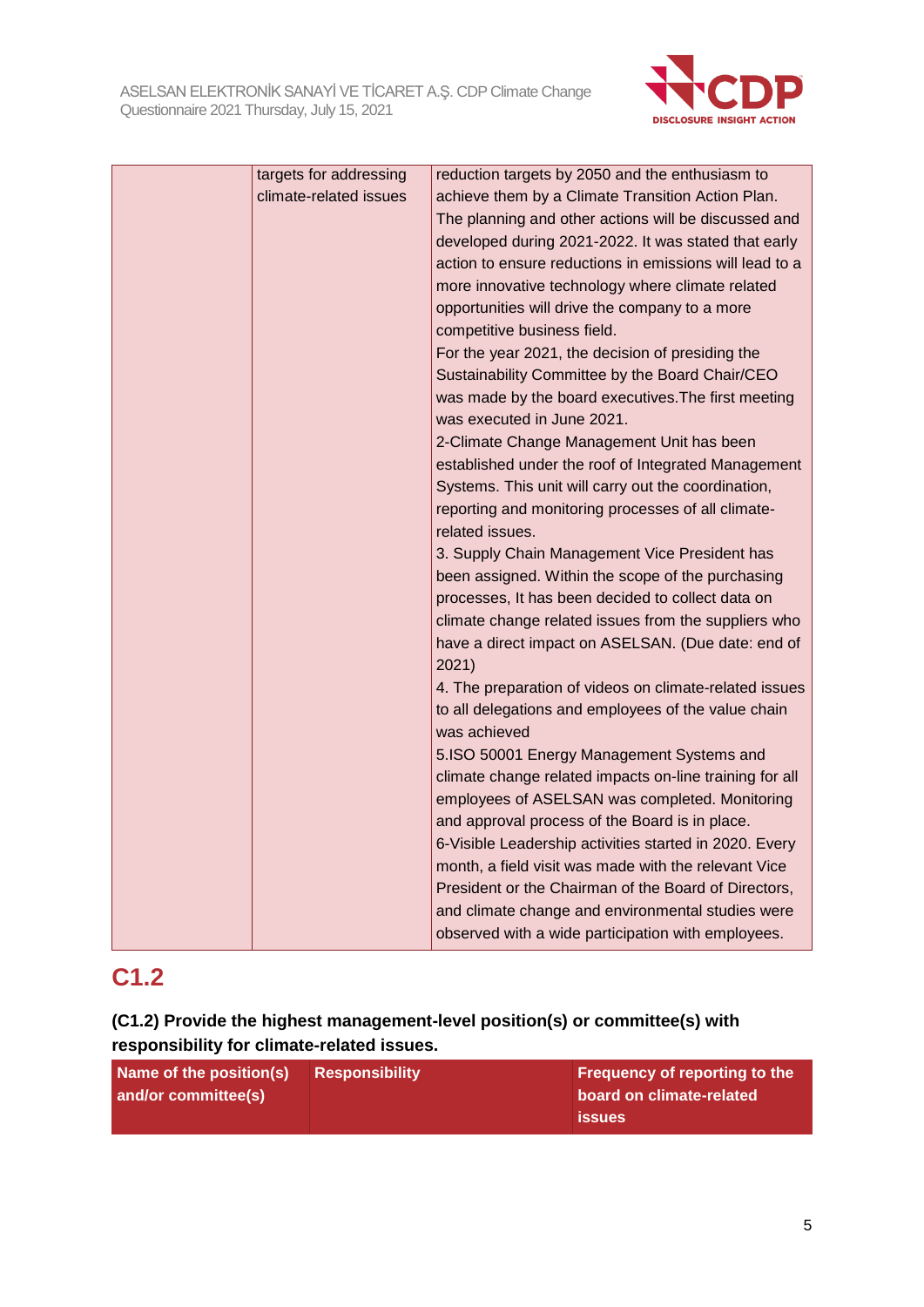

| <b>Chief Executive Officer</b> | Both assessing and managing | More frequently than quarterly |
|--------------------------------|-----------------------------|--------------------------------|
| (CEO)                          | climate-related risks and   |                                |
|                                | opportunities               |                                |

### **C1.2a**

**(C1.2a) Describe where in the organizational structure this/these position(s) and/or committees lie, what their associated responsibilities are, and how climate-related issues are monitored (do not include the names of individuals).**

The direct responsibility for climate change within ASELSAN lies with Executive Committee headed by the CEO representing also the Board Chair.

The CEO informs the board of directors who oversight the company performance on climate related issues. The Board assign strategic and program management responsibility to related board committees. ASELSAN's Board of Directors formed following committees to ensure the communication based integrated management of risks & opportunities.

**Audit Committee** is comprised of three independent Board members. Its main duties are to ensure disclosure of the financial data and to oversee the functioning and effectiveness of the accounting, independent audit, internal audit and internal control systems of ASELSAN. **Internal Audit Presidency's** main duties are to ensure the follow-up of enterprise risk management system aligned with ASELSAN's strategy, politics and other process. It oversees the functioning and effectiveness of the risk management system processes. Internal Audit Presidency reports directly to Audit Committee and Board of Directors. The committee assembles at least four times a year.

**Early Detection and Management of Risk Committee (EDMR)** is comprised of two Board members. It is chaired by an independent Board member. Committee ensures the determination of the operational, strategic, financial and other climate related risks and those risks are managed in compliance with company's enterprise risk-taking profile. The Committee assembles at least six times a year. It oversees the performance of the enterprise risk management system.

**Enterprise Risk Management Coordination Council** is responsible to assign a risk representative who has the duties to prepare risk detection and management documents and to make the coordination of related activities which are reported to EDMR

Committee. ASELSAN's vision is to be the national defense industry company by maintaining its sustainable growth with creating value in the global market and to be preferred due to its competitiveness, to be trusted as a strategic partner, and to care for the environment and people. In line with this vision, the Company prepare five-year strategic plans that are updated every year, as well as operational plans and three-year budgets. Through this method, the Company's short- and mid-term targets are determined by taking long-term targets into account with resource planning, process improvement and other development activities. One of the EC core members who is the Vice President of Shared Services presides the Sustainability Committee (SC) for sustainability and climate related actions. For the year 2021, the decision of presiding the Sustainability Committee by the Board Chair/CEO was made by the board executives in 2020.

The SC develops and implements economic, environmental and social sustainability strategies focusing on responsible consumption and production by setting targets to reduce the impact of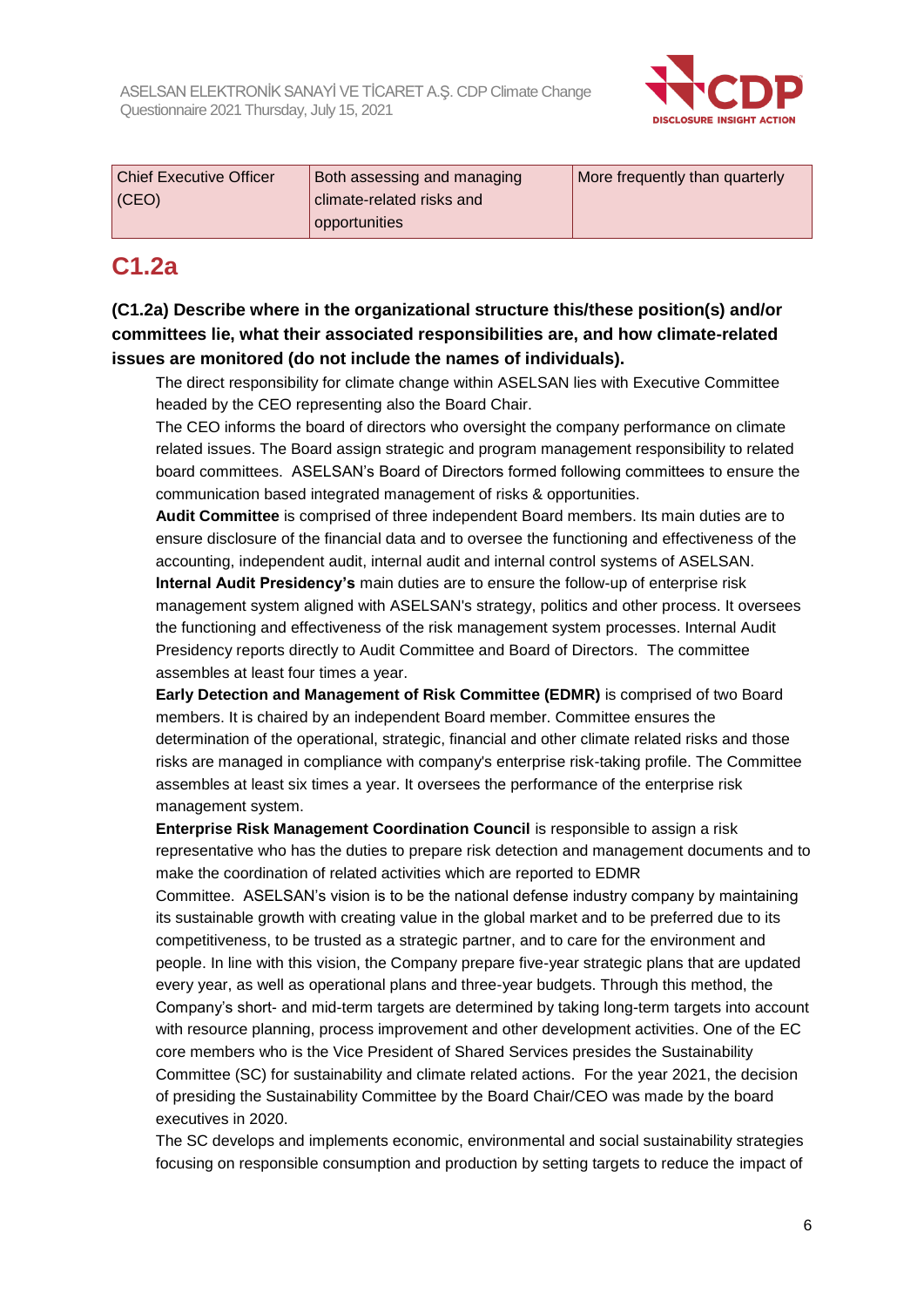

identified risks and making performance reviews. The seize of identified opportunities are also discussed in this committee.

The Corporate Management Vice President is the authorized person who drives and adapts climate related decisions of the company. The activities are executed by the following positions in the SC: Management Director of Infrastructure and Facilities who performs energy related legal and operational issues in the operational field.

Finance Director, Strategy Management Director, Investors Relations Manager, Enterprise Risk Management Manager, Supply Chain Management Vice President provide all guidance on their own expertise about climate management issues by reporting to Vice President. In 2020, Climate Change Management Unit (CCMU) has been established under the roof of Integrated Management Systems. The Unit works with all facilities' leaders to drive an integrated, enterprise-wide management that includes the products, services, processes, operations, contractors and employees

The IMS Manager works with all facilities' leaders to drive an integrated, enterprise-wide management that includes the products, services, processes, operations, contractors and employees. IMS ensures to drive the calculation of carbon footprint value of the facilities annually in compliance with ISO 14064, making notifications to national/international initiatives in connection therewith. ASELSAN's objective "to minimize the impact on global climate change by monitoring and reporting of greenhouse gas emissions in a transparent approach" was included in the Environmental Management System Policy by the top management of ASELSAN, with the guidance of IMS. The information forming, based on climate related R&Os are updated first by the IMS position. With the collaboration of internal control manager, the risk mapping is updated for identifying the potential risks of flooding and storms, but also the consequences of these events: environmental, property damage, impact on the business, etc.

### **C1.3**

### **(C1.3) Do you provide incentives for the management of climate-related issues, including the attainment of targets?**

|     | <b>Provide incentives for the</b><br>management of climate-related<br><b>issues</b> | <b>Comment</b>                                                                                          |
|-----|-------------------------------------------------------------------------------------|---------------------------------------------------------------------------------------------------------|
| Row | Yes                                                                                 | ASELSAN incentives certain behaviors and<br>performances for responsible production and<br>consumption. |

### **C1.3a**

### **(C1.3a) Provide further details on the incentives provided for the management of climate-related issues (do not include the names of individuals).**

| <b>Entitled to incentive</b>   | Type of  | <b>Activity</b><br>incentive inventivized | <b>Comment</b>                         |
|--------------------------------|----------|-------------------------------------------|----------------------------------------|
| <b>Chief Executive Officer</b> | Monetary | Emissions                                 | The CEO carries out performance        |
| (CEO)                          | reward   | reduction target                          | assessments and decisions in line with |
|                                |          |                                           | support to Sustainability and CDP      |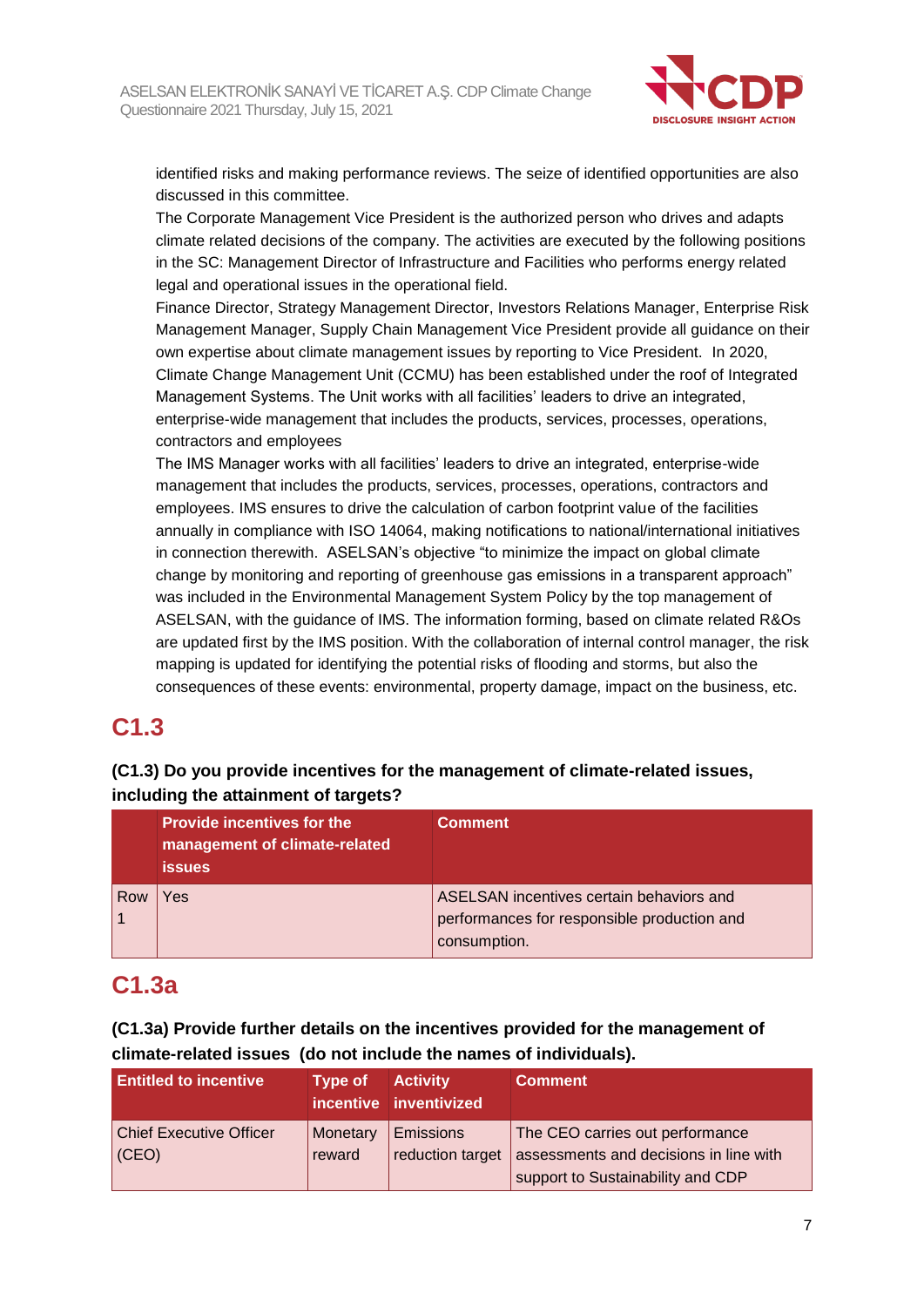

|                                       |                    |                                                                                                                                        | Reporting. Performance of the activities'<br>incentive metrics is reported to the Board<br>of Directors and factor into executive<br>compensation through the Balanced<br>Scorecard Method.                                                                                                                                                                                                                                                                                                                                                                                                                                                                                                                                                                                   |
|---------------------------------------|--------------------|----------------------------------------------------------------------------------------------------------------------------------------|-------------------------------------------------------------------------------------------------------------------------------------------------------------------------------------------------------------------------------------------------------------------------------------------------------------------------------------------------------------------------------------------------------------------------------------------------------------------------------------------------------------------------------------------------------------------------------------------------------------------------------------------------------------------------------------------------------------------------------------------------------------------------------|
| <b>Other C-Suite Officer</b>          | Monetary<br>reward | Emissions<br>reduction<br>project                                                                                                      | The Corporate Management Vice<br>President carries out performance<br>assessments and decisions in line with<br>support to Sustainability and CDP<br>Reporting. Performance of the activities'<br>incentive metrics is reported to the Board<br>of Directors and factor into executive<br>compensation through the Balanced<br>Scorecard Method.                                                                                                                                                                                                                                                                                                                                                                                                                              |
| Environment/Sustainability<br>manager | Monetary<br>reward | <b>Emissions</b><br>reduction<br>project                                                                                               | Performance indicators cover CO2<br>emission reduction, energy and natural<br>resources consumption reduction, support<br>for Sustainability and CDP reporting. And<br>these indicators find place as a target in<br>the Balanced Score Card Method. The<br>corporate and personal performance is<br>evaluated through the Balanced<br>Scorecard Method and the realization<br>scores has a direct impact on the salary<br>increase.                                                                                                                                                                                                                                                                                                                                          |
| All employees                         | Monetary<br>reward | Emissions<br>reduction target<br>Energy<br>reduction<br>project<br><b>Efficiency target</b><br>Behavior<br>change related<br>indicator | In ASELSAN, there is a suggestion<br>system called "Idea Management System"<br>in the intranet since 2013. This system is<br>accessible for all employees. An<br>employee who has an innovative idea on<br>climate change, energy efficiency or<br>improvement on any other topic can send<br>his/her idea note to the Strategy<br>Department through this suggestion<br>system.<br>The Strategy Department evaluates the<br>idea and if it is feasible, the idea note is<br>shared with the related department. The<br>employee is entitled with a monetary<br>reward if the idea is assessed to be<br>applicable and profitable for the company.<br>If the proposal results with an emission<br>reduction the reward is 3 gold coins.<br>Other rewards:1-The congratulatory |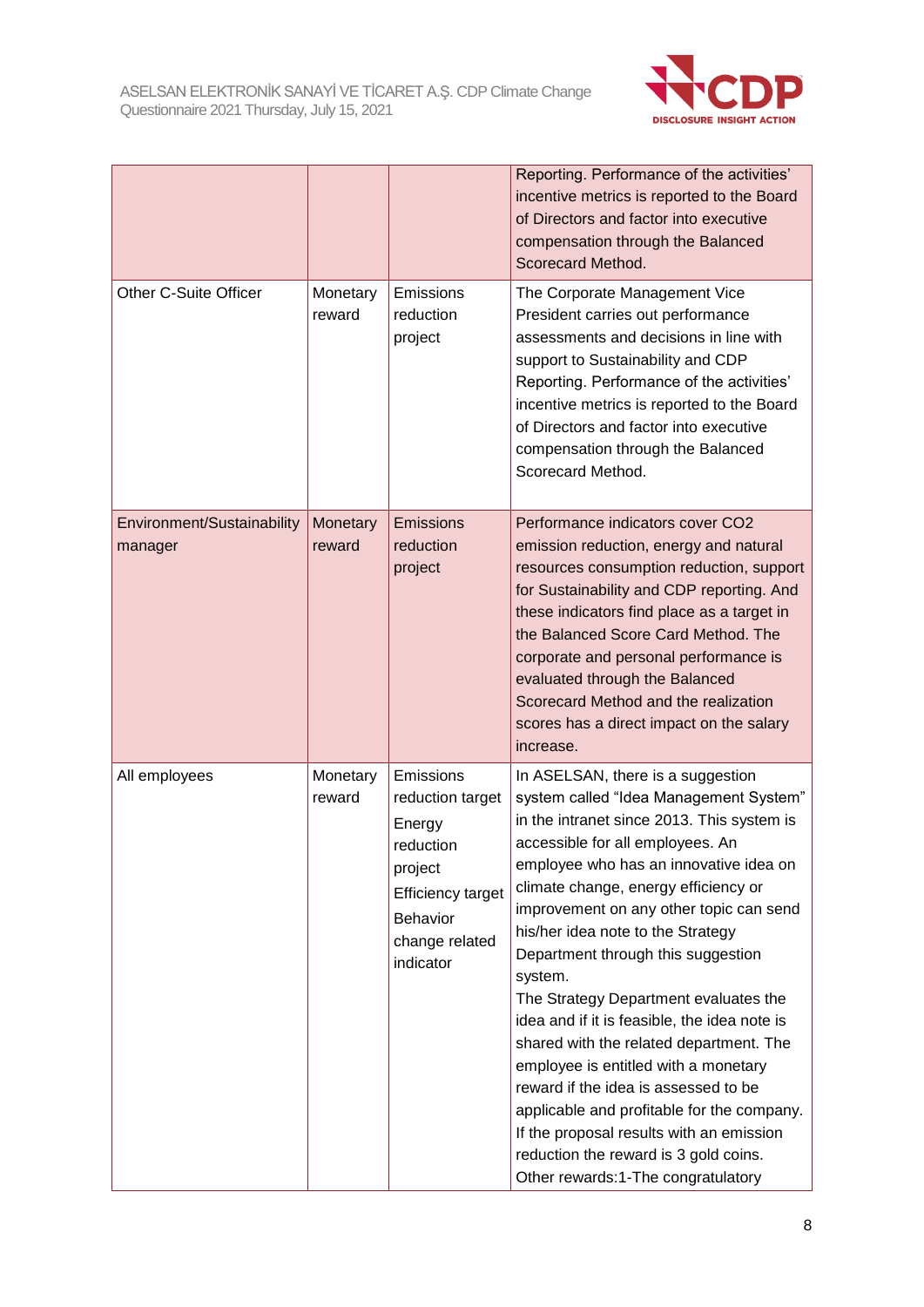

|               |                            |                                                                                                                                     | message for the World Water Day was<br>shared with all ASELSAN members by the<br>Vice President of Corporate Management.<br>With the congratulatory message<br>including detailed information on water<br>consumption, an awareness competition<br>was initiated. Winners of the competition<br>were given aerator as a gift to help people<br>save water in their homes and reflect this<br>awareness to their families.<br>2- The "Clean Future, Clean Cities"<br>painting contest organized with the<br>Ministry of Education was held for the<br>children of ASELSAN's employees, and<br>the winners were awarded with a gold<br>award.<br>3- Awareness raising activities on zero<br>waste monitoring and competitions in the<br>form of questions and answers were<br>organized. In the Question Cube<br>competition, we ask to the staff 6<br>questions about climate change and the<br>environment. We reward 3 people chosen<br>by lot from among those who answer the<br>questions correctly.<br>4- A contest is organized in order to<br>eliminate or reduce the adversities that<br>may be encountered in terms of the<br>environment with the suggestion of<br>measures to be taken against these<br>situations. The awards are presented at<br>the award ceremony held at the General<br>Directorate. |
|---------------|----------------------------|-------------------------------------------------------------------------------------------------------------------------------------|---------------------------------------------------------------------------------------------------------------------------------------------------------------------------------------------------------------------------------------------------------------------------------------------------------------------------------------------------------------------------------------------------------------------------------------------------------------------------------------------------------------------------------------------------------------------------------------------------------------------------------------------------------------------------------------------------------------------------------------------------------------------------------------------------------------------------------------------------------------------------------------------------------------------------------------------------------------------------------------------------------------------------------------------------------------------------------------------------------------------------------------------------------------------------------------------------------------------------------------------------------------------------------------------------------------------|
| All employees | Non-<br>monetary<br>reward | <b>Behavior</b><br>change related<br>indicator<br>Company<br>performance<br>against a<br>climate-related<br>sustainability<br>index | Other events and activities:<br>1-EYS Cup; This is a traditional<br>competition, held between the Vice<br>Presidents, every year. The<br>environment/climate related criteria for the<br>relevant year are determined in January.<br>The Sector Presidencies are assessed<br>based on these criteria and a winner is<br>chosen at the end of the year. The Cup is<br>presented to the winner at the Executive<br>Board meeting by the Chairman of the                                                                                                                                                                                                                                                                                                                                                                                                                                                                                                                                                                                                                                                                                                                                                                                                                                                               |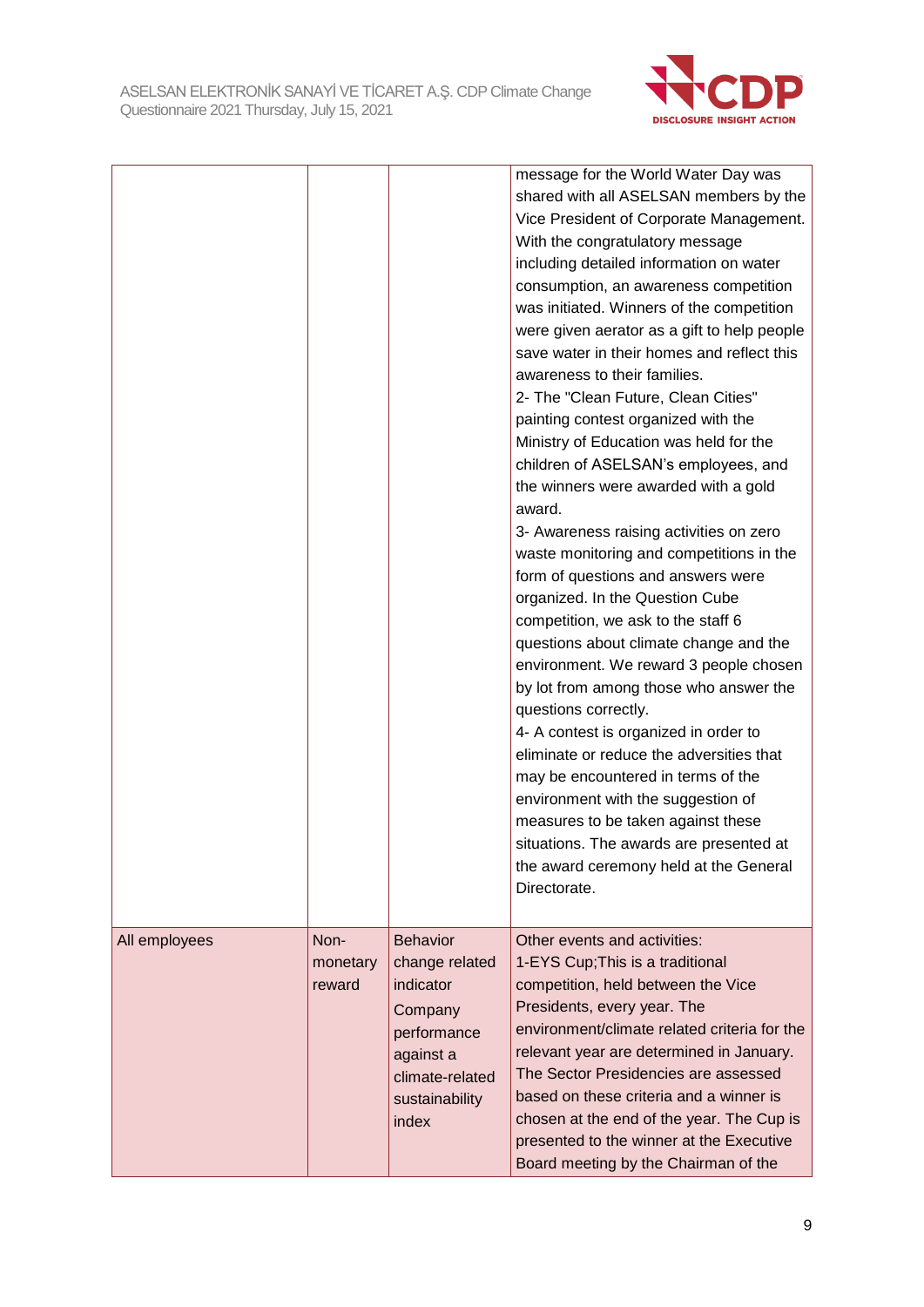

|  | Board of Directors/CEO, and the cup is      |
|--|---------------------------------------------|
|  | displayed at the relevant offices           |
|  | throughout the year. Among the criteria,    |
|  | there are items such as the rate of         |
|  | participation in climate change education,  |
|  | the rate of making improvement              |
|  | suggestions on environmental issues.        |
|  | 2-Visible Leadership activities are held    |
|  | every month for managers to participate in  |
|  | climate change and environmental            |
|  | management, to see the work on the field,   |
|  | to communicate with employees on these      |
|  | issues and to get their opinions. Every     |
|  | month, a field visit is made with the       |
|  | relevant Vice President or the Chairman     |
|  | of the Board of Directors/CEO, and          |
|  | climate change and environmental studies    |
|  | are observed with a wide participation with |
|  | employees.                                  |
|  | 3-Training on climate change, wastes and    |
|  | environment were held on Instagram.         |
|  | There are 6000 followers                    |
|  |                                             |

# **C2. Risks and opportunities**

# **C2.1**

**(C2.1) Does your organization have a process for identifying, assessing, and responding to climate-related risks and opportunities?**

Yes

# **C2.1a**

### **(C2.1a) How does your organization define short-, medium- and long-term time horizons?**

|                 | <b>From</b><br>(years) | То<br>(years) | <b>Comment</b>                                                                                                                                                                                                                                                                   |
|-----------------|------------------------|---------------|----------------------------------------------------------------------------------------------------------------------------------------------------------------------------------------------------------------------------------------------------------------------------------|
| Short-<br>term  | $\Omega$               | 1             | Major global, national and enterprise risks and opportunities which<br>have potential impacts on our operations and life of our assets<br>according to the profile of the climate related risks that we may face<br>are considered in 1 year period for short-term time horizon. |
| Medium-<br>term |                        | 3             | Major global, national and enterprise risks and opportunities which<br>have potential impacts on our operations and life of our assets                                                                                                                                           |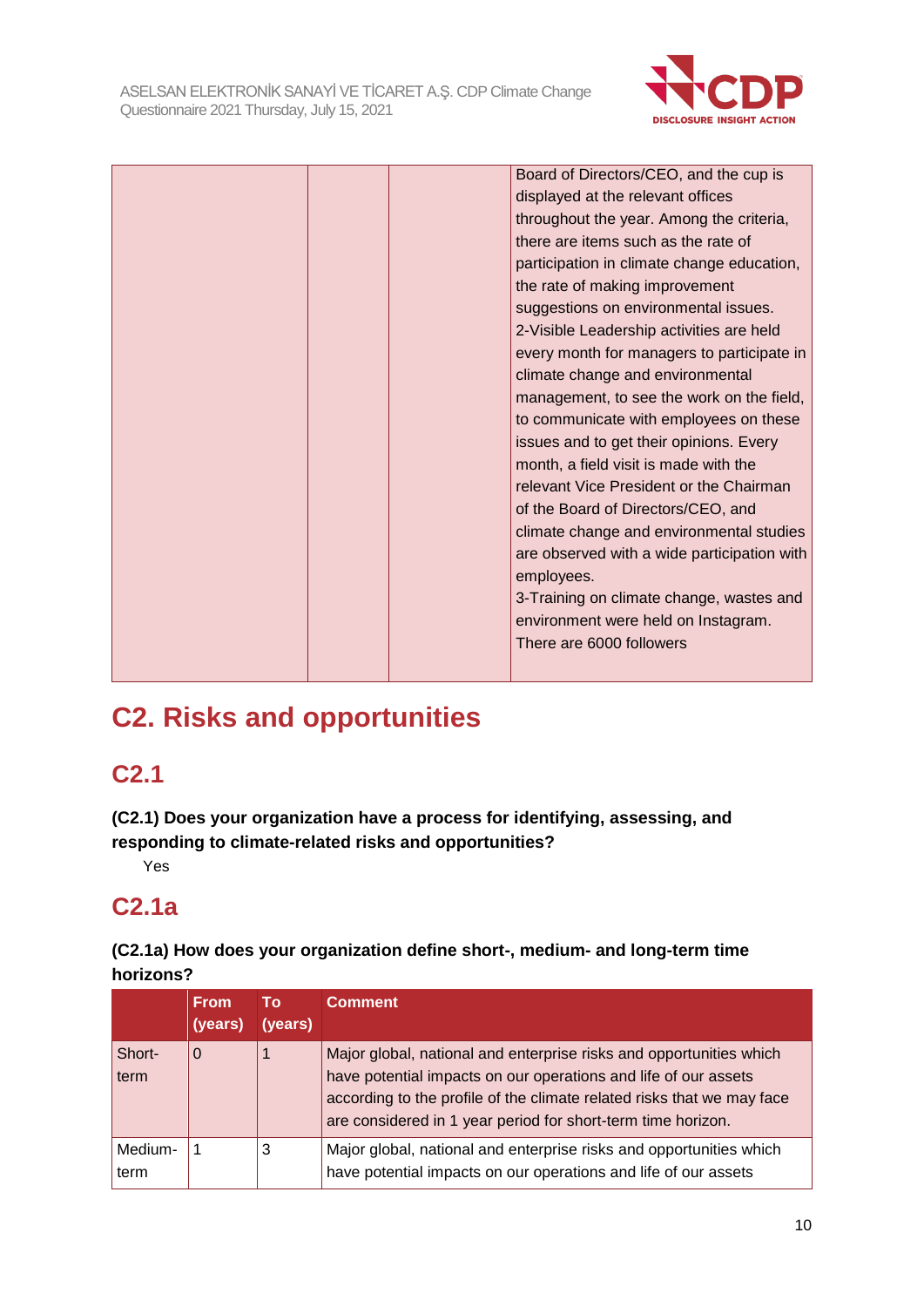

|               |   |   | according to the profile of the climate related risks that we may face<br>are considered in 3 years period for medium-term time horizon.                                                                                                                                         |
|---------------|---|---|----------------------------------------------------------------------------------------------------------------------------------------------------------------------------------------------------------------------------------------------------------------------------------|
| Long-<br>term | 3 | 5 | Major global, national and enterprise risks and opportunities which<br>have potential impacts on our operations and life of our assets<br>according to the profile of the climate related risks that we may face<br>are considered in 5 years period for long-term time horizon. |

# **C2.1b**

### **(C2.1b) How does your organization define substantive financial or strategic impact on your business?**

At ASELSAN's practice; there is a great bonding between Corporate Strategy and Enterprise Risk Management system. We believe this understanding contributes positively on ASELSAN's sustainability. In this approach; every risk factor that could be an obstacle by meaning of achieving ASELSAN's goals, are being defined. In risk assessment phase ASELSAN applies a risk matrix where risks are placed by their impact and likelihood. This is a 5x5 matrix and the impact degree is ranged from Very Low to Very High. Furthermore; to evaluate, to monitor and to diversify the risks better, every risk is categorized under 4 components (Financial, Operational, Compliance and Strategic).

In order to minimize and prevent from the impacts of climate change; yearly a very comprehensive insurance policy is being taken by ASELSAN. Risks such as; snowstorm, tornado, flood (increase in severity and frequency of extreme weather events) are some of the subjects of this policy, moreover every employee and ASELSAN's all four facilities are fully covered.

Financial risks and non-financial risks that can significantly have an impact on our business objectives or financial condition vary in different conditions. Based on our context of risk assessment procedure, the substantive risks can be measured depending on assessment factors; impact of occurrence and size of potential impact. In case to find out whether the issue is a significant risk or not, we conduct a risk assessment according to these criteria to prioritize the risk. The assessment method is applicable for every risk.

ASELSAN defines substantive potential impact on its business as the change to operations and cost and considers reputation risks having negative impact on company's own business, operations, revenue, profitability and overall market value in Borsa Istanbul.

Sustainability and environment friendly practices are gaining more and more importance all around the globe. The investors' approach to companies' such practices is also evolving accordingly. As days pass by, the number of corporate funds which are including sustainability as a separate parameter to their evaluation criteria and even investing only to firms with high ESG scores are increasing. Our efforts on climate change mitigation will help ASELSAN positively differ from other publicly traded companies on the eye of current and prospective investors.Taking these concerns into account, we consider the most important aspect of climate change that influences the strategy as the opportunity to develop a green business. **From this point of view, ASELSAN foresees climate change not only as a risk factor but also as an opportunity for widening its environment friendly solutions, as ASELSAN is a technology company.**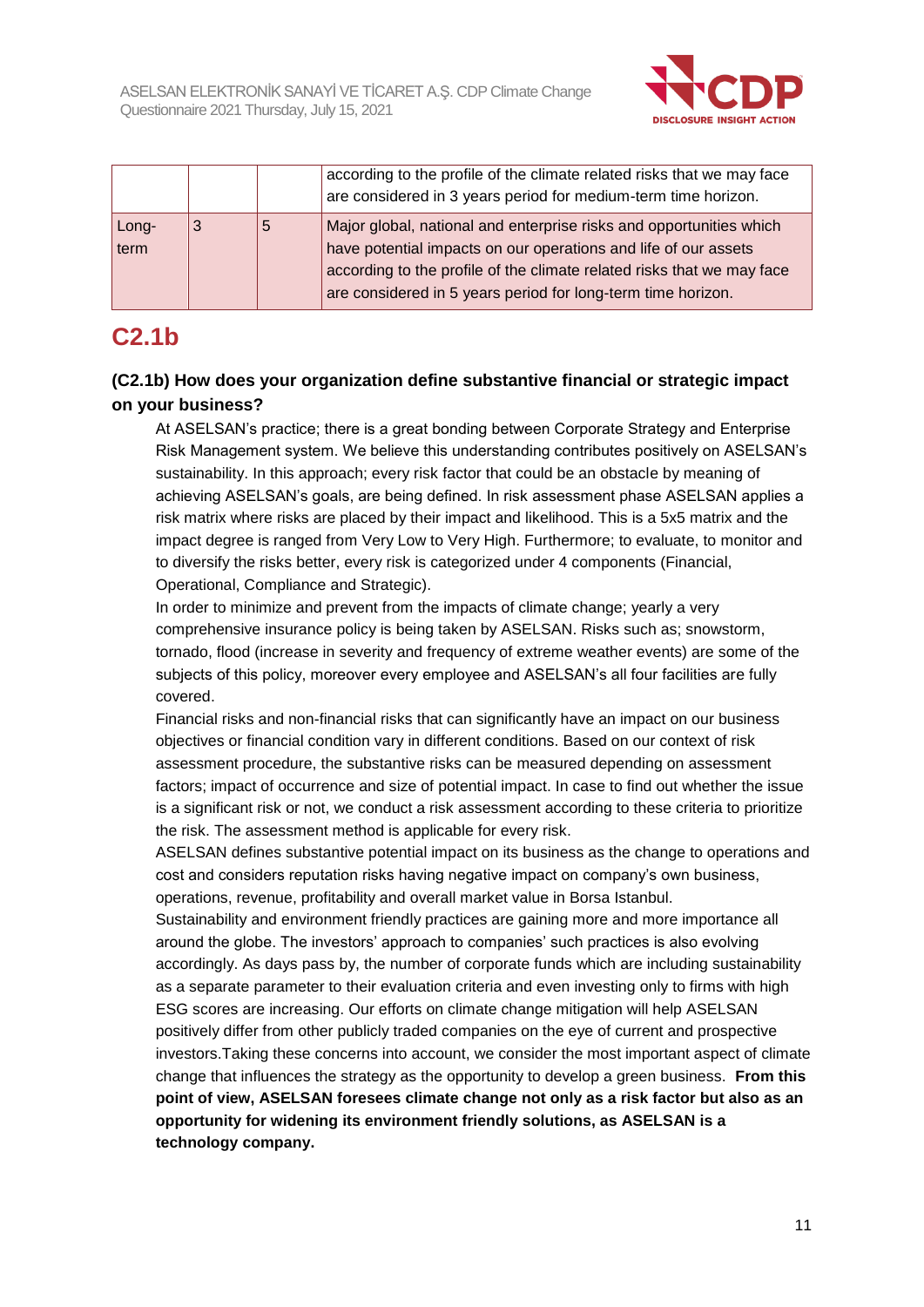

We define substantive financial impact; as risks ending with a daily production disruption in our main facilities.

The risks are identified and assessed based on their potential impact to cause a facility shut-off. In the reporting period, the substantive impact of a daily shut-off of our production facilities threshold is 70 million TRY.

# **C2.2**

**(C2.2) Describe your process(es) for identifying, assessing and responding to climaterelated risks and opportunities.**

#### **Value chain stage(s) covered**

Direct operations Upstream Downstream

#### **Risk management process**

Integrated into multi-disciplinary company-wide risk management process

#### **Frequency of assessment**

More than once a year

#### **Time horizon(s) covered**

Short-term Medium-term Long-term

#### **Description of process**

ASELSAN's Enterprise Risk Management Policy aims to ensure that appropriate actions are taken against all uncertainties that threaten the corporate existence of the Company. The corporate identity of the Company and the interests of all its stakeholders are protected under all circumstances. Risk management is an integral part of corporate governance. At ASELSAN, the information produced within the scope of risk management activities is integrated into decision mechanisms. "Top-down" and "bottomup" approaches are applied together in Enterprise Risk Management studies, risks that may affect ASELSAN's achievement of its goals are identified, evaluated, monitored and reported together with the risk reactions and the measures to be taken. At ASELSAN;The Enterprise Risk Management process is regularly reviewed and improved.

At both company and asset levels, climate change related risks and opportunities include, changes in fuel and energy prices, climate related laws and regulations, global competitiveness, changing customer needs and suppliers' profile, potential threats of national security and employee related issues. The climate related risks and opportunities at the company level are assessed by the Sustainability Committee. Risks and opportunities associated with the environment or climate change are often coupled with energy-related activity and are subject to our Risk & Opportunity Evaluation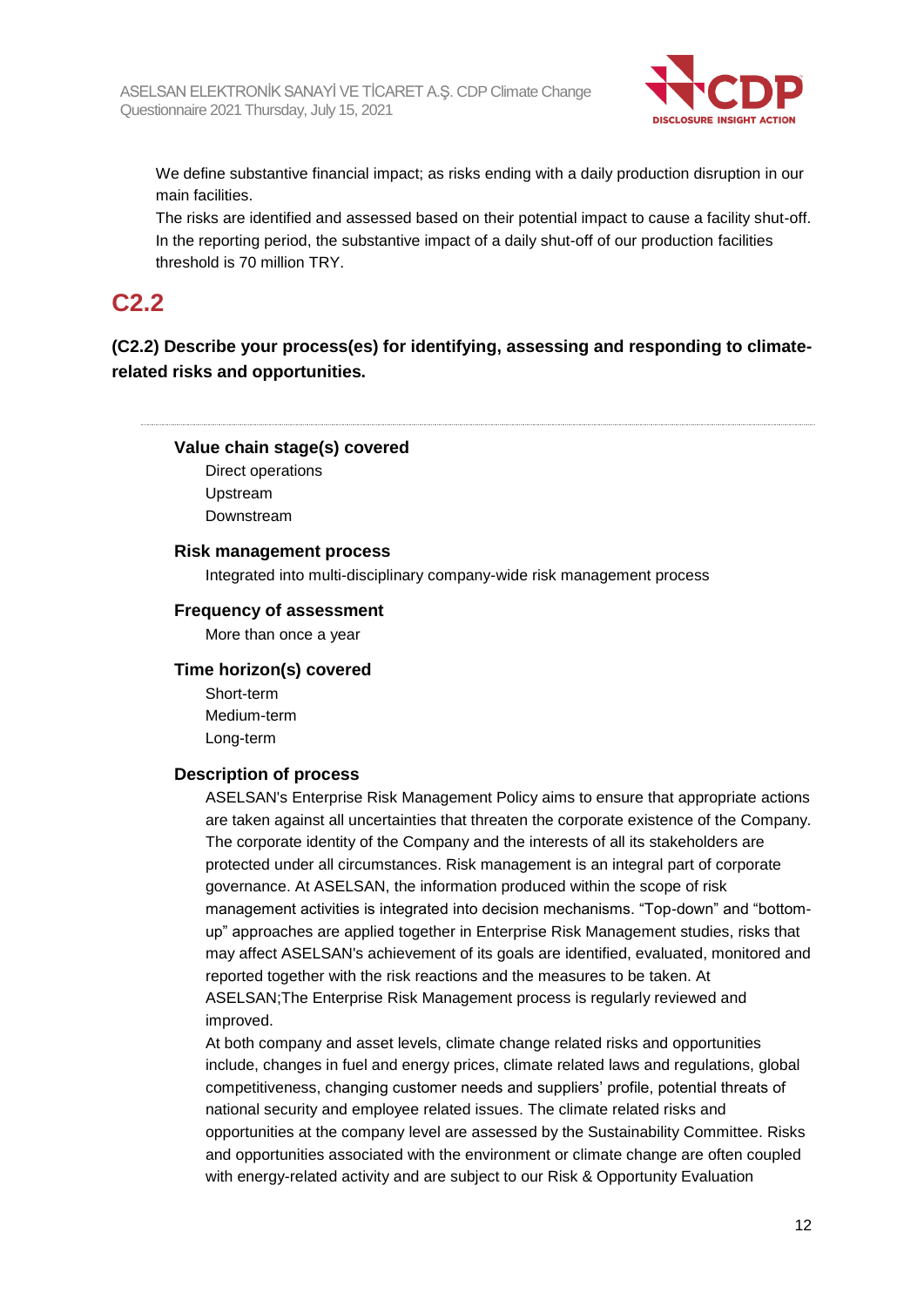

Process. The Strategy Department in coordination with the Sustainability Committee is responsible of setting targets to reduce the impact of identified risks and making performance reviews to assess whether the climate related targets are met and also decides on how and when the identified opportunities can be seized. Sustainability Committee and the Early Detection and Management of Risk Committee review and finalize all climate related risk analysis and present the critical risks that are assessed to be of "High" importance to the Board of Directors according to the scoring methodology defined below. They also present a report to Board of Directors about the financial and operational measures that need to be taken by ASELSAN to prevent the occurrence of the identified risks. The Board of Directors decides which measures shall be applied and the evaluations are then reported to the Early Detection and Management of Risk Committee to be monitored and brought into action.

Additionally, when the relative significance of climate-related risks is determined by the strategic decision makers after a comparable structured review, they are itemized as implementation plan within the scope of ISO 14001:2015 for a detailed assessment and planning.

The risks are first analysed at the facility and activity level as compliance risks, project risks, operational risks, management and adaptation risks. These are assessed according to the methodology given as process(es) for managing climate-related risks and opportunities. The identified risks are then classified to be; very low, low, medium, high and very high (critical). The results of the evaluation are reported to the EC, which in turn makes decisions. ASELSAN's overall risk management objective is to reduce controllable risk impacts and minimize the impact of the ones that cannot be controlled. We analyse short, med and long-term risks and opportunities having the potential of substantive strategic and financial impact on the organization.

We define substantive financial impact; as risks ending with a daily production disruption in our main facilities.

The risks are identified and assessed based on their potential impact to cause a facility shut-off.

Process(es) for managing climate-related risks and opportunities: The major climate related risks and opportunities at the asset level are the events that may have a major impact on the GHG emissions which may trigger compliance risks.

These events usually are related to energy and fossil fuel consumption.

Renovations in product design enabling less energy consumption are assessed as an opportunity, and increased consumption of fossil fuel during production is assessed as a major climate related risk.

The process is described as follows: First, the probability of occurrence of the identified risk is scored from Very Low to Very High occurrence. Then, the impact of the identified risk event is determined from Not Important to Critical.

According to final score the risks and opportunities are prioritized from Very Low to Critical. If the assessment result is Critical, the company establishes a response plan and implements the response and regular monitoring.

The responsible who identifies first the risk and/or opportunity, tracks the actions. Communication with the risk manager is always setup within a defined official time frame. In 2020, Climate Change Management Unit has been established under the roof of Integrated Management Systems. This unit carries out the coordination, reporting and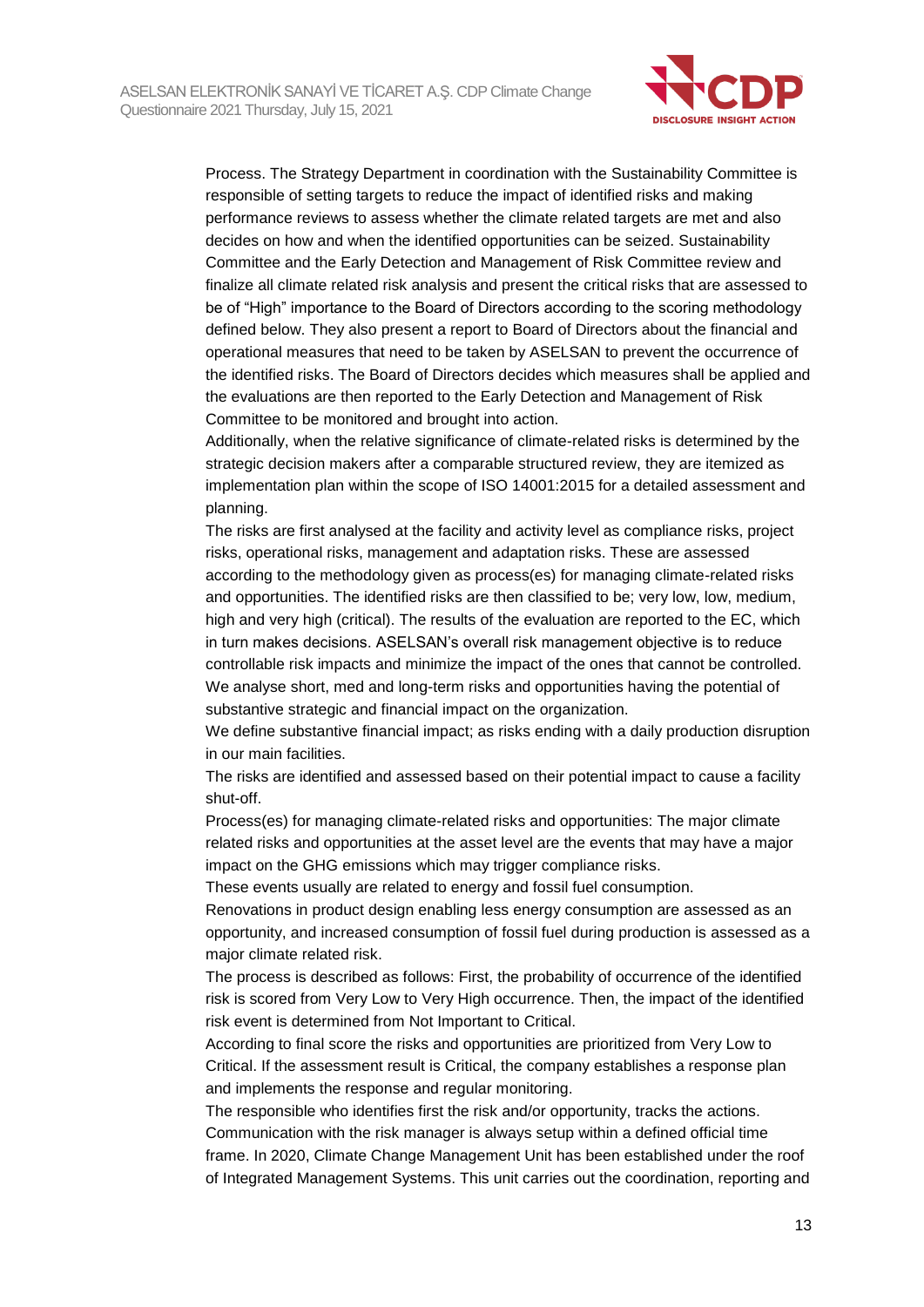

monitoring processes of all climate engagement activities across business divisions and external official institutions and organizations.

The Integrated Management Systems Manager also involves to operations, actions and status tracking for climate-related R&O. The opportunities are evaluated by related department, with the above-mentioned team survey and reported to the Board of Directors. If there are new opportunities detected for med-term and long-term time horizon, they are integrated in the annual budget planning.

Loss of productive labor force as a consequence of health problems caused by environment and climate related problems ending by facility shut-off, is an example of physical risk assessment realized by ASELSAN's OHS department. COVID-19, which has affected our country and the whole world, has been at the center of the ASELSAN's Enterprise Risk Management System. In order to reduce the impact of the epidemic, measures covering all internal and external stakeholders were implemented at ASELSAN. In addition, all possible effects of the epidemic on ASELSAN's strategic goals, operations, financial situation, and all applicable laws and regulations were evaluated through scenario-based analyzes.

Another example of transition risk is to make some additional modifications in the performance parameters of designed products as a consequence of climate related conditions. (Specific confidentiality constraints prohibiting the disclosure)

## **C2.2a**

### **(C2.2a) Which risk types are considered in your organization's climate-related risk assessments?**

|                       | <b>inclusion</b>                | Relevance & Please explain                                                                                                                                                                                                                                                                                                                                                                                                                                                                                                                                                                                                                                                                                                                                                                                                                                                                                                                                                                                                                                                                                                                                                                                                                                                                                  |
|-----------------------|---------------------------------|-------------------------------------------------------------------------------------------------------------------------------------------------------------------------------------------------------------------------------------------------------------------------------------------------------------------------------------------------------------------------------------------------------------------------------------------------------------------------------------------------------------------------------------------------------------------------------------------------------------------------------------------------------------------------------------------------------------------------------------------------------------------------------------------------------------------------------------------------------------------------------------------------------------------------------------------------------------------------------------------------------------------------------------------------------------------------------------------------------------------------------------------------------------------------------------------------------------------------------------------------------------------------------------------------------------|
| Current<br>regulation | Relevant,<br>always<br>included | ASELSAN is always in compliance with current regulation, when a<br>current regulation- based climate related potential risk is detected, it is<br>forwarded to Enterprise Risk Management Coordination Committee<br>Representative via "Risk Cards". ASELSAN management identified<br>with a form the risks and opportunities which have impact on Integrated<br>Management Systems' performance (IMS). This form is called AS-F-<br>81-Environmental Risk and Opportunities Assessment Form. The<br>climate related detailed R&Os (MRV, PMR activities etc) are assessed<br>based on the context of the company.<br>Although ASELSAN is not in the scope of MRV; in 2020, Current<br>National MRV regulation was reviewed with an approach of detecting<br>potential risks that our industry may face in mid-term period referring<br>PMR project of the Ministry.<br>Sustainability Committee and the Early Detection and Management of<br>Risk Committee reviews and finalizes all climate related risk analysis,<br>and presents the critical risks that are assessed to be of high<br>importance to the Board of Directors, according to process and the<br>scoring methodology defined in C 2.2 They also present a report to<br>Board of Directors about the financial and operational measures that |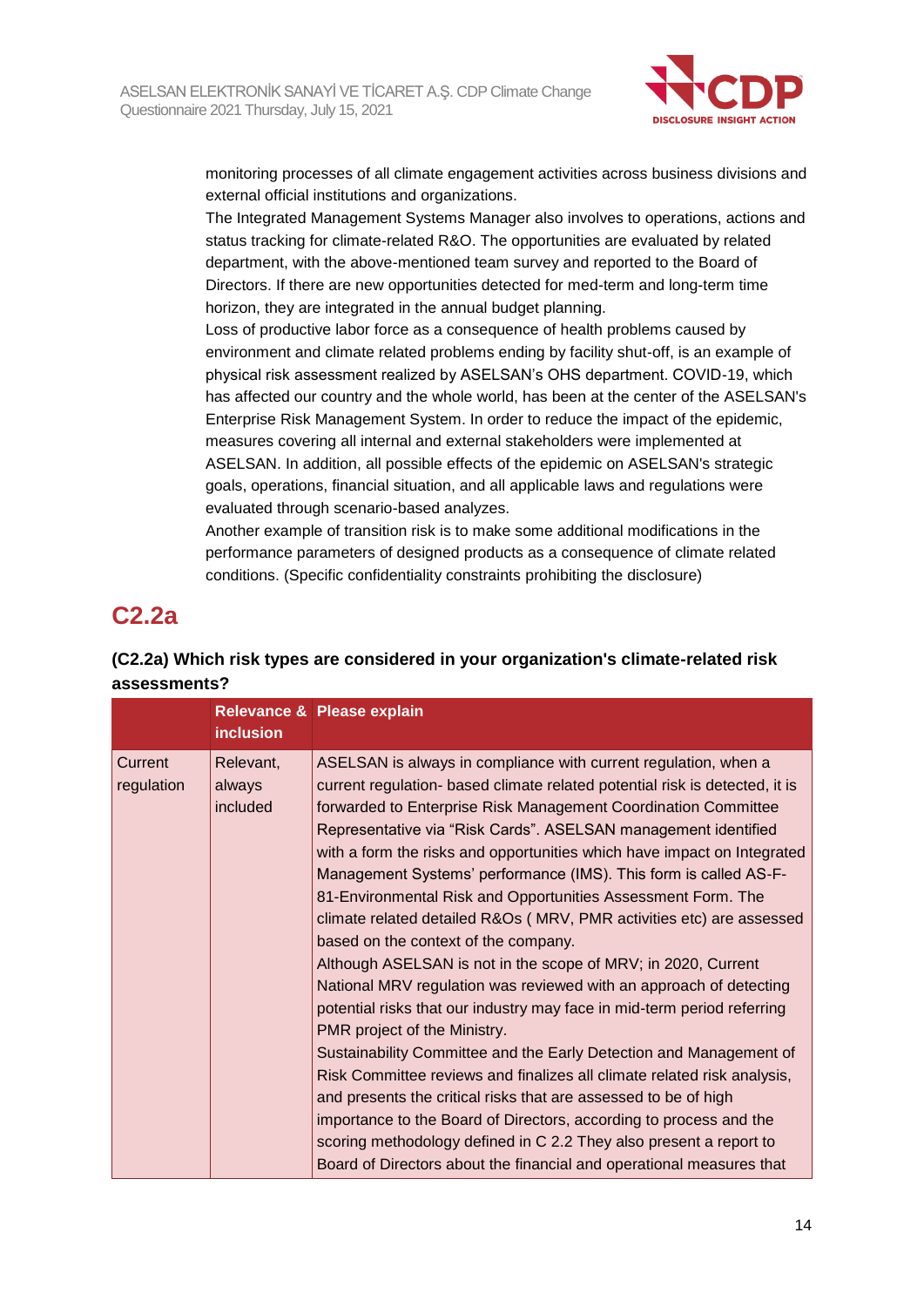

|            |           | need to be taken by ASELSAN to prevent the occurrence of the              |
|------------|-----------|---------------------------------------------------------------------------|
|            |           | identified risks. The Board of Directors decides which measures shall     |
|            |           | be applied and the evaluations are then reported to the Early Detection   |
|            |           | and Management of Risk Committee for the purpose to be monitored          |
|            |           | and brought into action.                                                  |
|            |           | Additionally when the relative significance of current regulation risks   |
|            |           | are identified and assessed by the strategic decision makers after a      |
|            |           | comparable structured review, they are itemized as implementation         |
|            |           | plan within the scope of ISO 14001:2015 for a detailed management.        |
|            |           | Risk rating is classified as low- medium and high rate. When high rated   |
|            |           | climate related risks are identified, the action planning commence with   |
|            |           | the initiation of IMS department. Risks and Opportunities document is     |
|            |           | annually updated and reviewed with the collaboration of IMS               |
|            |           | Department and Enterprise Risk Management Coordination Committee          |
|            |           | Representative.                                                           |
| Emerging   | Relevant, | Emerging Regulatory risks indicate the potential increase in costs        |
| regulation | always    | (carbon taxes related with energy and raw material or future cap &        |
|            | included  | trade implementation plans and development of a 'Climate Change           |
|            |           | Law) and the discouragement for the establishment of new production       |
|            |           | facilities. These potential threats are always assessed by the            |
|            |           | Sustainability Committee who is responsible of bringing attention to      |
|            |           | these potential impacts. When an emerging regulation-based climate        |
|            |           | related potential risk is detected, it is forwarded to Enterprise Risk    |
|            |           | Management Coordination Committee Representative via "Risk Cards".        |
|            |           | ASELSAN management identified with a form the R&O's which have            |
|            |           | impact on Integrated Management Systems' performance. (IMS). This         |
|            |           | form is called AS-F-81-Environmental Risks and Opportunities              |
|            |           | Assessment Form. The climate related detailed R and O's are               |
|            |           | assessed based on the context of the company. In 2020, Draft National     |
|            |           | Climate Change Law, ETS regulation and institutional framework for a      |
|            |           | pilot ETS, development of the pilot ETS transaction registry,             |
|            |           | assessment of Article 6 Paris Agreement implications and options for      |
|            |           | Turkey were studied covering mid-term time period. The Sustainability     |
|            |           | Committee and the Early Detection and Management of Risk                  |
|            |           | Committee reviews and finalizes all climate related risk analysis, and    |
|            |           | presents the critical risks that are assessed to be of high importance to |
|            |           | the Board of Directors according to process and the scoring               |
|            |           | methodology defined in C 2.2 They also present a report to Board of       |
|            |           | Directors about the financial and operational measures that need to be    |
|            |           | taken by ASELSAN to prevent the occurrence of the identified risks.       |
|            |           | The Board of Directors decides which measures shall be applied and        |
|            |           | the evaluations are then reported to the Early Detection and              |
|            |           | Management of Risk Committee to be monitored and brought into             |
|            |           | action.                                                                   |
|            |           | Additionally when the relative significance of emerging regulation risks  |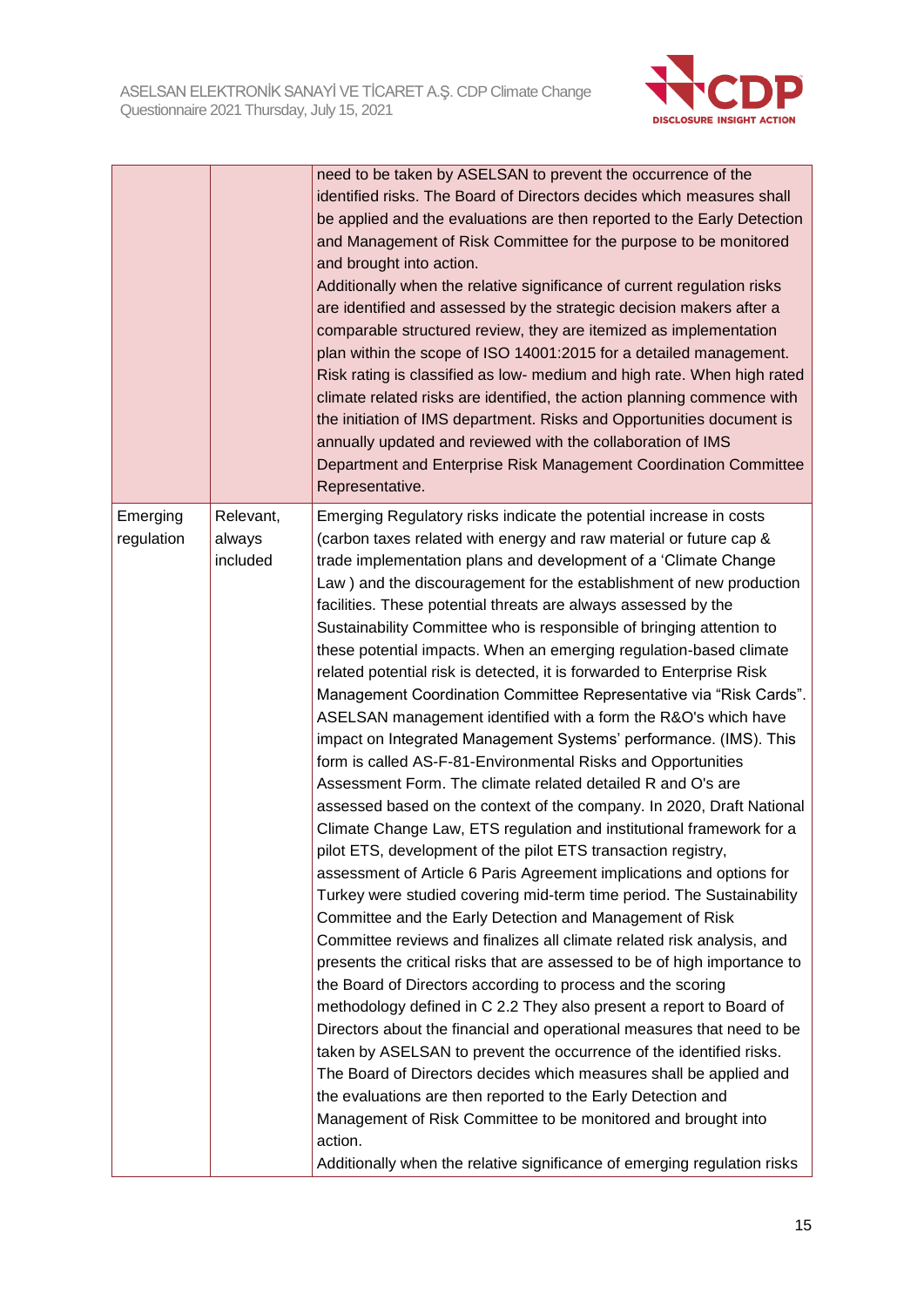

|            |                                 | are identified and assessed by the strategic decision makers after a<br>comparable structured review, they are itemized also as<br>implementation plan within the scope of ISO 14001:2015 for a detailed<br>management. Risk rating is classified as low, medium and high rate.<br>When high rated climate related risks are identified, the action planning<br>commence with the initiation of IMS department. Risk and<br>Opportunities document is annually updated and reviewed with the<br>collaboration of IMS Department and Enterprise Risk Management<br>Coordination Committee Representative.                                                                                                                                                                                                                                                                                                                                                                                                                                                                                                                                                                                                                                                                                                                                                                                                                                                                                   |
|------------|---------------------------------|--------------------------------------------------------------------------------------------------------------------------------------------------------------------------------------------------------------------------------------------------------------------------------------------------------------------------------------------------------------------------------------------------------------------------------------------------------------------------------------------------------------------------------------------------------------------------------------------------------------------------------------------------------------------------------------------------------------------------------------------------------------------------------------------------------------------------------------------------------------------------------------------------------------------------------------------------------------------------------------------------------------------------------------------------------------------------------------------------------------------------------------------------------------------------------------------------------------------------------------------------------------------------------------------------------------------------------------------------------------------------------------------------------------------------------------------------------------------------------------------|
| Technology | Not relevant,<br>included       | Substitution of existing products with lower emission options will not<br>cause technology-based climate related risks for ASELSAN. There is a<br>growing potential for low carbon technologies, like smart digital<br>solutions, smart mobility, solar cells, insulation etc. for different sectors.<br>Producing such technologies will enable ASELSAN to differentiate. In<br>ASELSAN, every technologically developed product or service also<br>serves an environmental and energy based transitional improvement<br>and innovation. The Midas project is an example of this category and it<br>is explained in opportunity 2.<br>The potential is always assessed by the Sustainability Committee who<br>is responsible of bringing attention to these potential impacts with the<br>collaboration of research and development, production and other<br>related departments. At company level major global and national risks<br>that meet ASELSAN's risk management criteria are included in annual<br>risk assessment reports. The Strategy Department in coordination with<br>the Sustainability Committee is responsible of setting targets to reduce<br>the impact of identified risks and making performance reviews. The<br>Committee decides which risks and opportunities shall be reported to<br>the Board of Directors according to process and the scoring<br>methodology defined in C 2.2 These reports are presented to senior<br>executives for subsequent follow-up. |
| Legal      | Relevant,<br>always<br>included | Legal risks indicate increasing pricing of GHG emissions which could<br>result in increased product prices. These potential threats are always<br>assessed by the Sustainability Committee who is responsible of<br>bringing attention to these potential impacts with the collaboration of<br>production and other related departments. At company level low carbon<br>products become more attractive for customers. This is an opportunity<br>for ASELSAN which has the ability to produce technologies for low<br>carbon products. The Strategy Department in coordination with the<br>Sustainability Committee is responsible of setting targets to reduce the<br>impact of identified risks and making performance reviews. The<br>Committee decides which risks and opportunities shall be reported to<br>the Board of Directors according to process and the scoring<br>methodology defined in C2.2 These reports are presented to senior<br>executives for subsequent follow-up.                                                                                                                                                                                                                                                                                                                                                                                                                                                                                                  |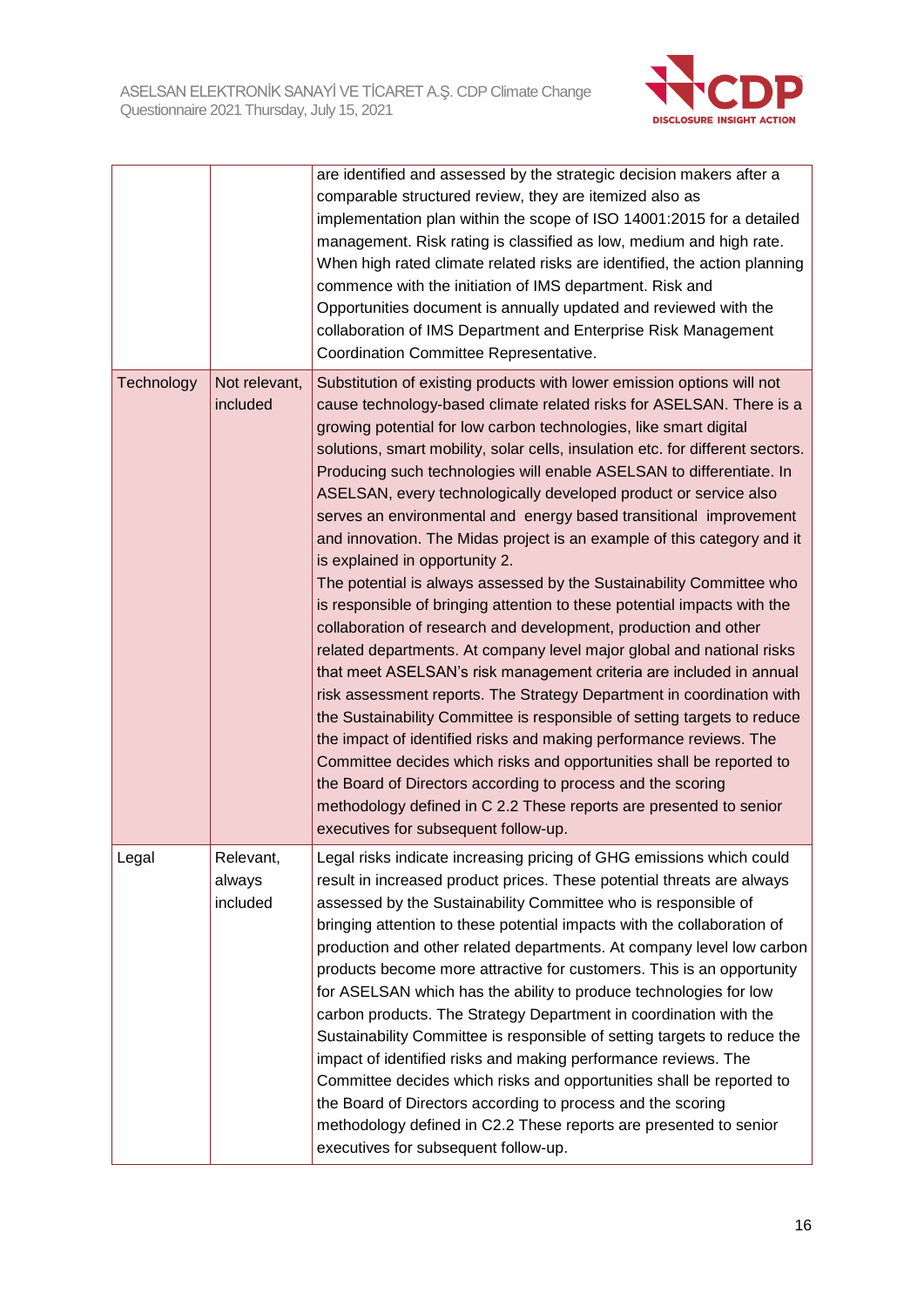

| Market              | Relevant,<br>always<br>included | Market risks indicate increasing production costs due to changing input<br>prices like materials, water, energy, etc. ASELSAN elaborates digital<br>solutions for major defense industry companies in Europe and US. As a<br>sub-contractor ASELSAN realizes the assessments about the effects of<br>the products on climate change in order to be able to compete with the<br>sector peers.<br>These potential threats or opportunities are always assessed by the<br>Sustainability Committee who is responsible of bringing attention to<br>these potential impacts with the collaboration of production,<br>purchasing, marketing and other related departments. At company<br>level low carbon products become more attractive for customers. This<br>is an opportunity for ASELSAN who has the ability to produce<br>technologies for low carbon products. The Sustainability Committee<br>decides which risks and opportunities shall be reported to the Board of |
|---------------------|---------------------------------|--------------------------------------------------------------------------------------------------------------------------------------------------------------------------------------------------------------------------------------------------------------------------------------------------------------------------------------------------------------------------------------------------------------------------------------------------------------------------------------------------------------------------------------------------------------------------------------------------------------------------------------------------------------------------------------------------------------------------------------------------------------------------------------------------------------------------------------------------------------------------------------------------------------------------------------------------------------------------|
|                     |                                 | Directors according to the scoring methodology defined in C 2.2 These<br>reports are presented to senior executives for subsequent follow-up.                                                                                                                                                                                                                                                                                                                                                                                                                                                                                                                                                                                                                                                                                                                                                                                                                            |
| Reputation          | Relevant,<br>always<br>included | Reputation risks indicate potential impacts associated with negative<br>perceptions experienced by the public around ASELSAN's carbon<br>performance. These potential threats are always assessed by the<br>Sustainability Committee who is responsible of bringing attention to<br>potential impacts with the collaboration of production and other related<br>departments. The Sustainability Committee decides which risks and<br>opportunities shall be reported to the Board of Directors according to<br>process and the scoring methodology defined in C 2.2. These reports<br>are presented to senior executives for subsequent follow-up.<br>For the year 2021, the decision of presiding the Sustainability<br>Committee by the Board Chair/CEO was made by the board<br>executives. And the first meeting was executed in June 2021.                                                                                                                          |
| Acute<br>physical   | Relevant,<br>always<br>included | Acute physical risks indicate extreme weather events which can lead to<br>higher operational costs due to supply chain disruption as described in<br>Risk:4. These potential threats are always assessed by the<br>Sustainability Committee who is responsible of bringing attention to<br>potential impacts with the collaboration of production, utility and other<br>related departments.<br>The Sustainability Committee decides which risks and opportunities<br>shall be reported to the Board of Directors according to process and<br>the scoring methodology defined in C 2.2. These reports are presented<br>to senior executives for subsequent follow-up.                                                                                                                                                                                                                                                                                                    |
| Chronic<br>physical | Relevant,<br>always<br>included | Chronic physical risks indicate changed precipitation and droughts<br>patterns which can have negative impact on energy management in the<br>facilities as described in Risk:3.<br>These potential threats are always assessed by the Sustainability<br>Committee who is responsible of bringing attention to potential impacts<br>with the collaboration of production, utility and other related<br>departments. The Sustainability Committee decides which risks and                                                                                                                                                                                                                                                                                                                                                                                                                                                                                                  |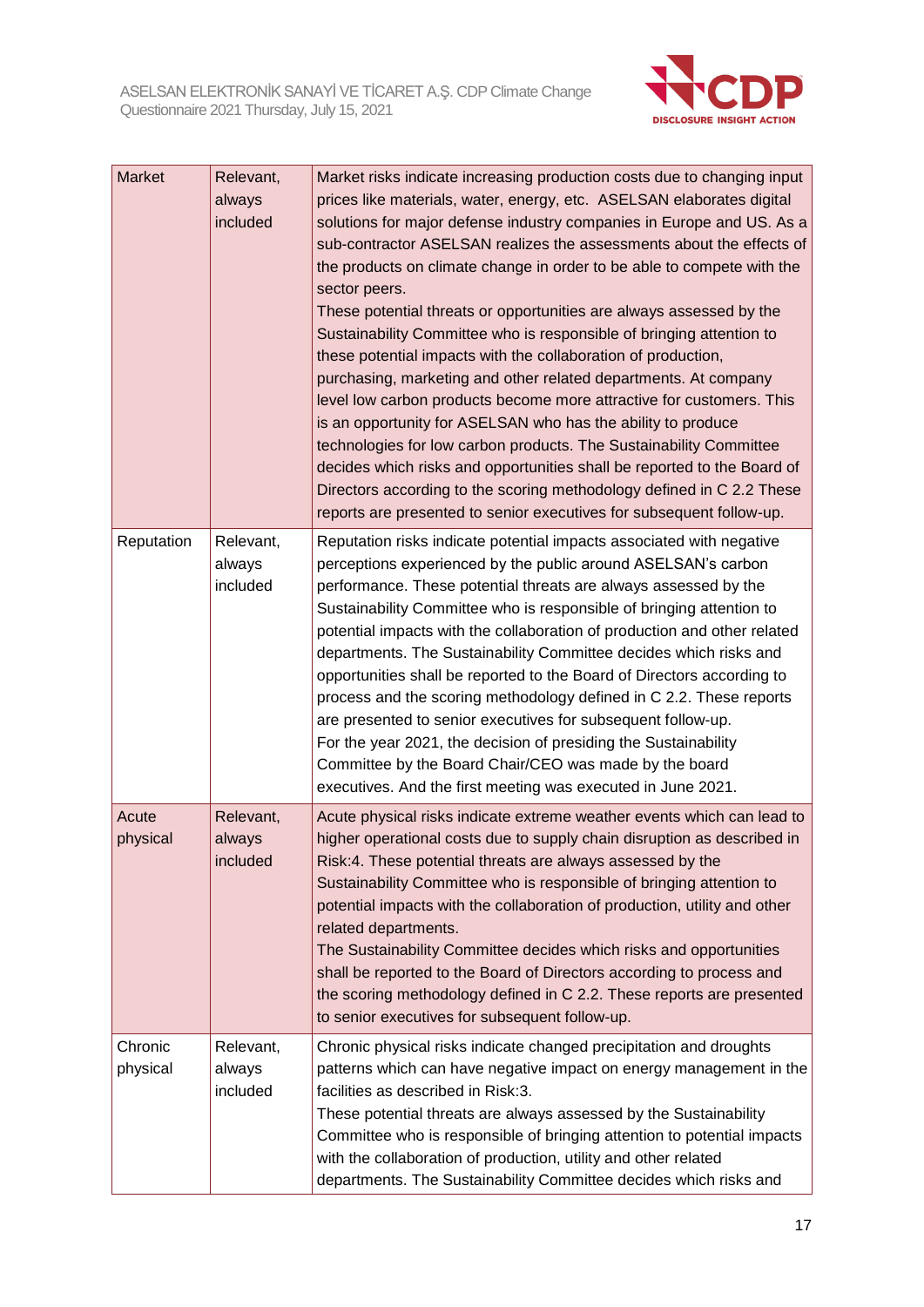

|  | opportunities shall be reported to the Board of Directors according to |
|--|------------------------------------------------------------------------|
|  | process and the scoring methodology defined in C 2.2 These reports     |
|  | are presented to senior executives for subsequent follow-up.           |

### **C2.3**

**(C2.3) Have you identified any inherent climate-related risks with the potential to have a substantive financial or strategic impact on your business?**

Yes

### **C2.3a**

**(C2.3a) Provide details of risks identified with the potential to have a substantive financial or strategic impact on your business.**

### **Identifier**

Risk 1

**Where in the value chain does the risk driver occur?** Direct operations

### **Risk type & Primary climate-related risk driver**

Emerging regulation Carbon pricing mechanisms

### **Primary potential financial impact**

Increased direct costs

#### **Company-specific description**

The Paris Agreement bears high future possibilities of additional regulations coming into force in the future. The last negotiations of Climate Summit concluded and focused on the "rule book" which will bring along the operation of the compliance matters. Turkey has submitted its Intended Nationally Determined Contribution (INDC) to UNFCCC as part of Paris Agreement and has committed to reduce its GHG emissions by 21% from the Business as Usual (BAU) scenario until 2030. This commitment is going to be revised by Turkish Government. The cap and trade principle which is the main solution of the EU's policy to combat climate change is adopted by EU-ETS. For the purpose to be ready to the future commitment, this system was taken in the agenda of Turkish Ministry of Environment & Urbanization. The phase 2 of PMR project studies with the World Bank sponsorship, started in 2019, and pilot workshops and practices focusing on different ETS designs were practiced. Pilot implementations will be realized between 2020-2021. In 2019, the MoEU in line with the PMR-TurkSim project objectives focused on the differences in outcome s and strategies across different ETS designs, with the participating companies. In these workshops \$25/tCO2e was fixed as the optimum option of carbon price for Turkey.

For 2020 the price was chosen in the range of 30-50  $\epsilon$ .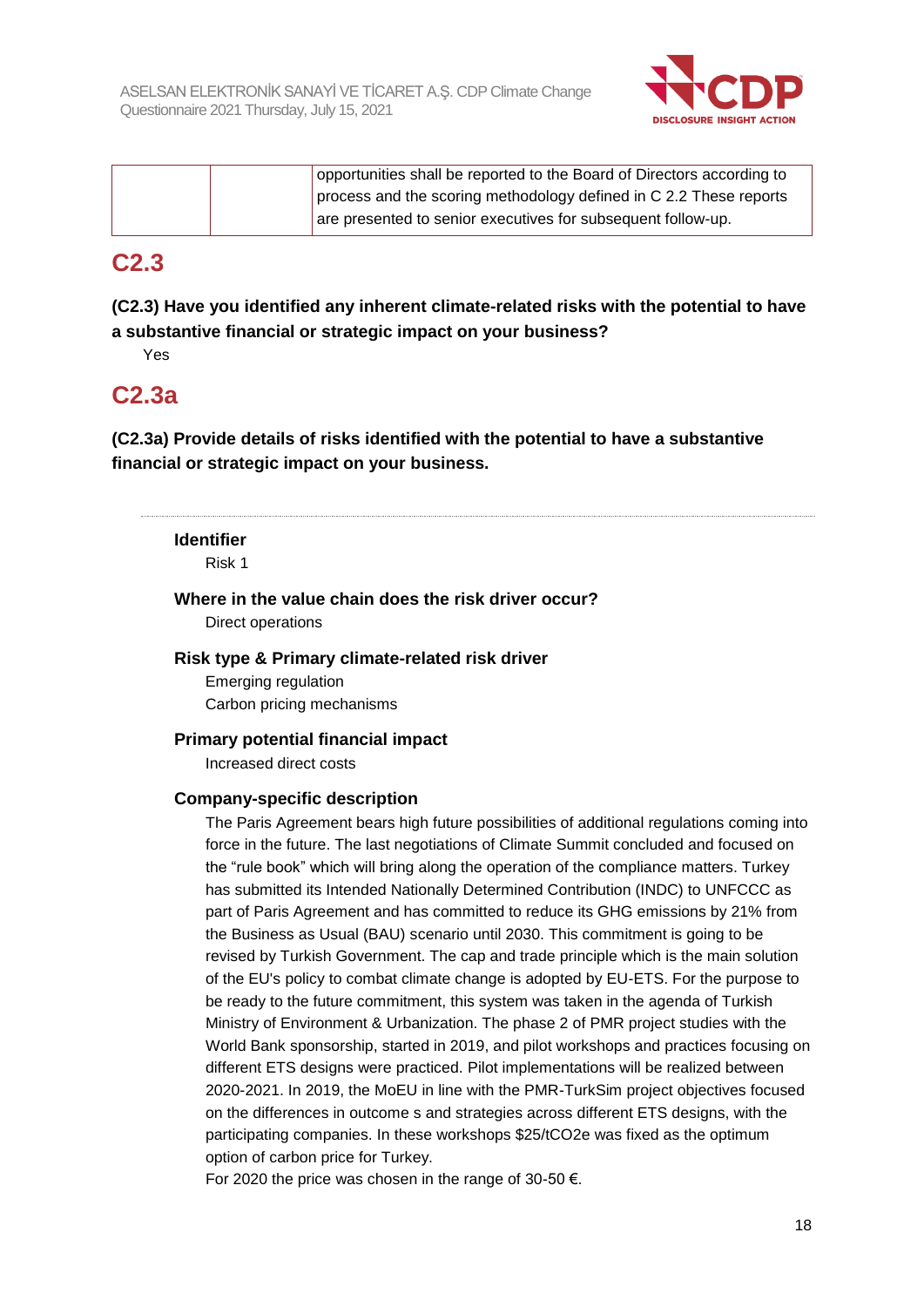

In a med-term time horizon this new system will have uncertainties which may result to pose some potential risks on ASELSAN such as; obligation to reduce the GHG emissions. Additional cost could be associated with "carbon pricing" resulting with an increase in operational cost. ASELSAN is not in the scope of MRV, but The National MRV regulation is likely to be revised; having the potential to bring additional emission quotas forcing our industry to face carbon cap allocation.

#### **Time horizon**

Medium-term

#### **Likelihood**

Virtually certain

#### **Magnitude of impact**

Medium-low

**Are you able to provide a potential financial impact figure?** Yes, an estimated range

#### **Potential financial impact figure (currency)**

# **Potential financial impact figure – minimum (currency)**

2,726,460

#### **Potential financial impact figure – maximum (currency)**

4,544,100

#### **Explanation of financial impact figure**

The average carbon price in the was chosen 30-50  $\epsilon$  per tonne for 2020. ASELSAN's 2020 total Scope 1 CO2-e emissions were 14,689 tons. If we were in the context of MRV system, 10,098 tonnes of total Scope 1 verified emissions would be taken into account for ETS.

As carbon pricing figure, we used 30 -50  $\epsilon$  in the calculations.

For med-term time horizon financial implication (2020 average currency: 1€=9 TL) ; min 10,098\*30=302,940 € (2,726,460 TRY )

max 10,098\*50= 504,900€ ( 4,544,100 TRY ) regarding to international cap & trade current system results.

This is the worst case scenario. But the impact could diminish after the energy efficiency projects which will be implemented in this period.

#### **Cost of response to risk**

200,000

#### **Description of response and explanation of cost calculation**

In order to manage this risk ASELSAN's Board chair assigned some sustainability committee members to participate the PMR meetings executed by the Ministry. This communication will prepare our company to this approaching system.

In 2020 the Energy Management System ISO 50001:2018 was set in our facilities. The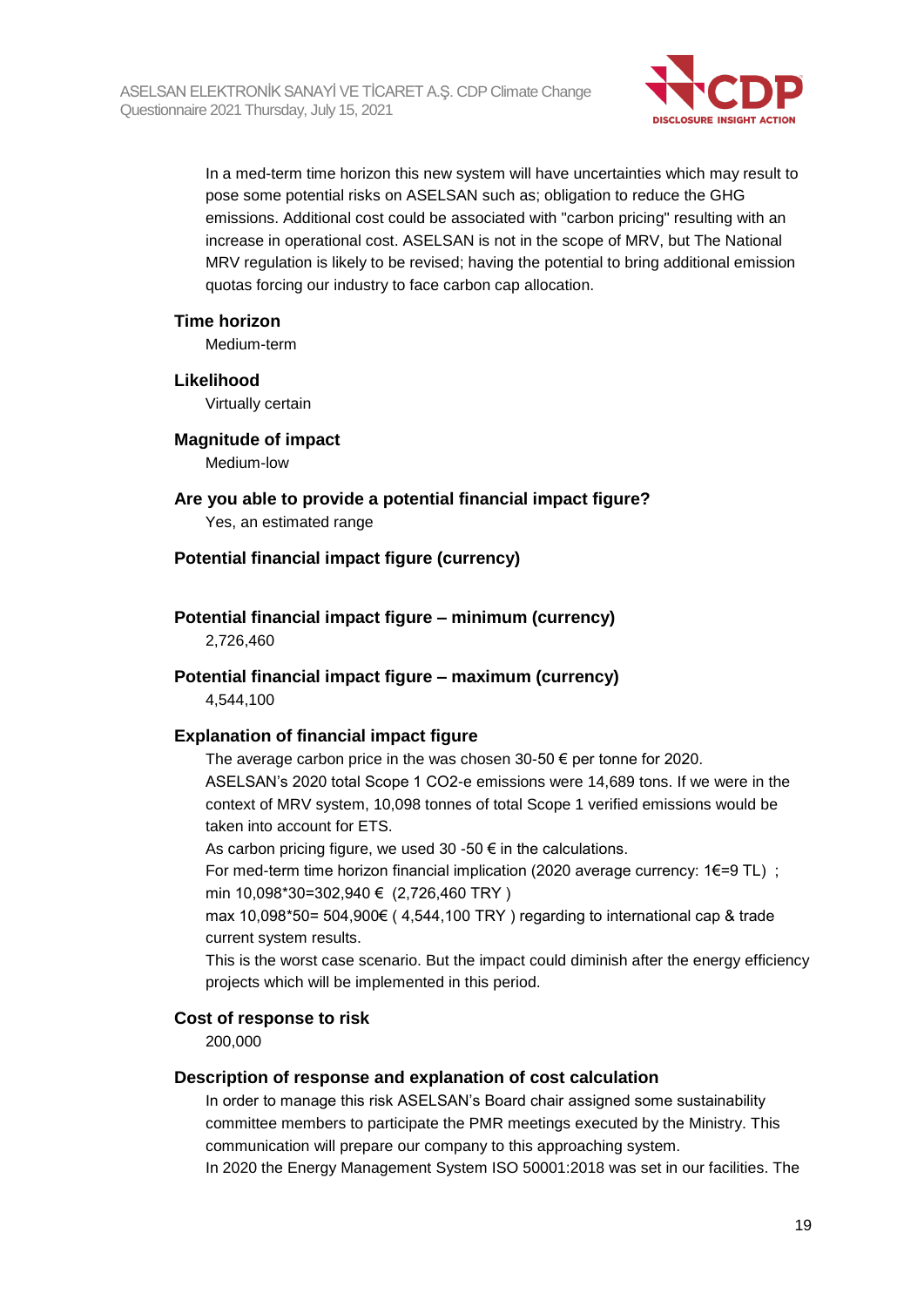

certification was realized in May 2021. The risk magnitude on our operations will be reduced by energy efficiency projects and activities. Therefore, this risk will be likely to have less impact on our OPEX even after the foreseen time horizon.

#### **Comment**

Cost of managing this risk is approximately 200,000 TRY, covering management activities' related expenses to frame up energy management system in our facilities.

#### **Identifier**

Risk 2

#### **Where in the value chain does the risk driver occur?**

Direct operations

#### **Risk type & Primary climate-related risk driver**

Emerging regulation Mandates on and regulation of existing products and services

#### **Primary potential financial impact**

Increased direct costs

#### **Company-specific description**

In ASELSAN one of the primary goals is to increase the activities as a subcontractor for major defense industry companies in Europe and the US by providing services in such a way that enables the company to contribute to the development of global defense industry. However, as the environmental regulation especially in Europe is more advanced than Turkey, soon ASELSAN may face product labeling requirements. Carbon footprint assessment of all the products that is planned to produce as subcontractors of European and American companies may force the company to perform a more detailed and enhanced analysis of the systems, including assessing the environmental impacts of the products throughout the whole life cycle (i.e. a detailed LCA). ASELSAN may also need to comply with Eco-Labeling standards such as EPD in order to be able to export the products and systems to the US and Europe, which may force to make changes in product design to be able to compete with the sector peers.

#### **Time horizon**

Long-term

#### **Likelihood**

Likely

#### **Magnitude of impact**

Medium-low

#### **Are you able to provide a potential financial impact figure?**

Yes, a single figure estimate

#### **Potential financial impact figure (currency)**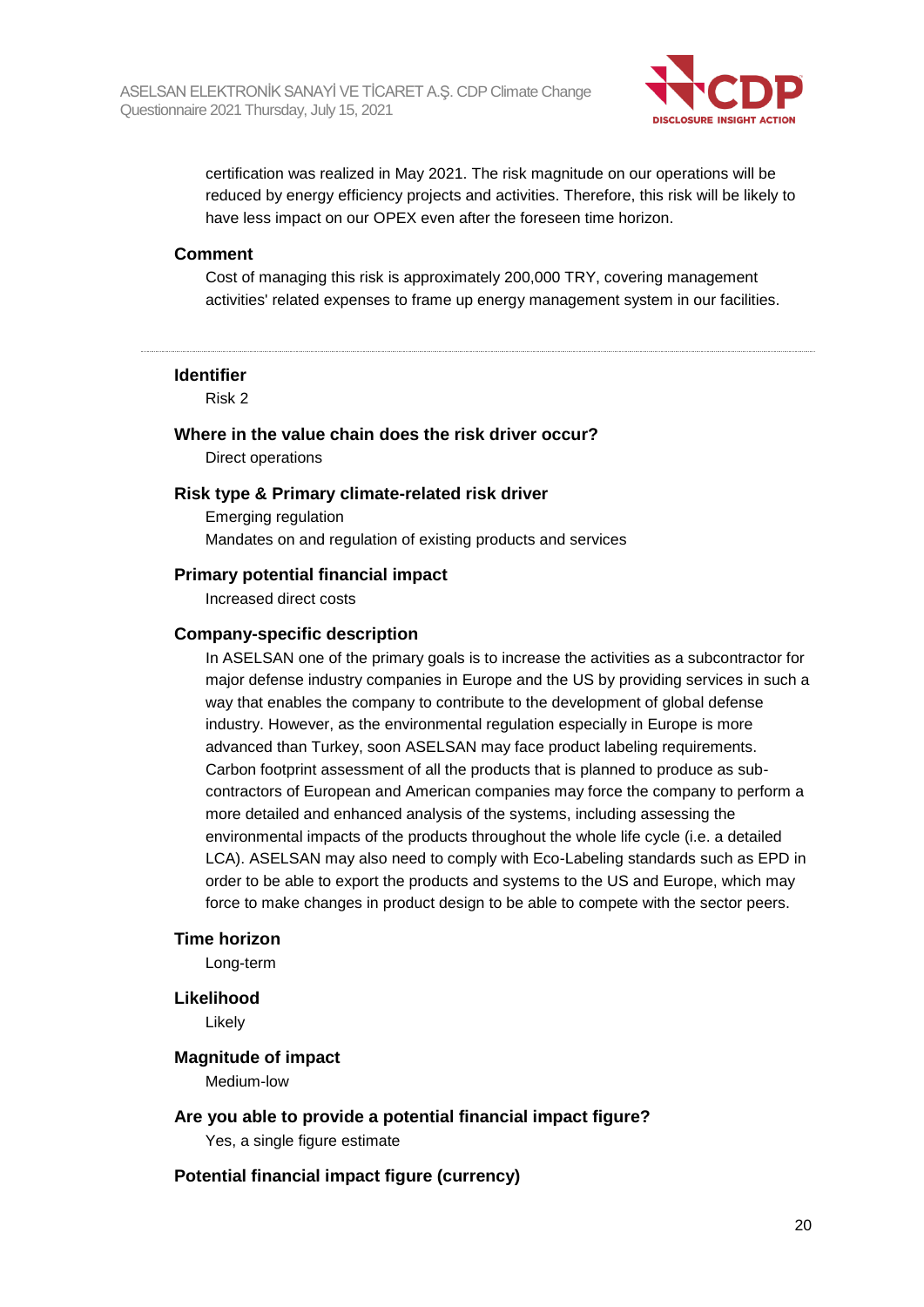

#### 4,815,185

### **Potential financial impact figure – minimum (currency)**

#### **Potential financial impact figure – maximum (currency)**

#### **Explanation of financial impact figure**

It is expected that these types of requirements will not exceed 0.5% of our OPEX. (ASELSAN Annual Report-2020 Financial Information section for OPEX details)

#### **Cost of response to risk**

500,000

#### **Description of response and explanation of cost calculation**

We closely follow the Environmental regulations in our target markets, and whenever we see that there is a need for such action, we will perform the related environmental analysis before it becomes a regulatory obligation.

ASELSAN is very meticulous in such actions and in the past many standards and reporting schemes such as ISO 27001, CDP, CMMI (Capability Maturity Model Integration) have been applied even before it was asked for by our clients. LCA thinking which is a evolving requirement of ISO 14001: 2015, is inherently in the concern of ASELSAN.

#### **Comment**

The cost may consist of acquiring consultancy and verification services regarding "Environmental Product Declaration". This cost of management was calculated for a same product family.

The Product Life Cycle System, expressed as PLM (Product Lifecyle Management), which can be considered one of the milestones for ASELSAN, is the most important part of ASELSAN's digital transformation included in the ASELSAN Strategic Plan for this purpose. PLM will prepare ASELSAN for the future by providing the infrastructure for the simultaneous engineering method that enables interactive and efficient work from design to production, from program management to integrated logistics support. Within the scope of the preparations initiated in this regard in 2020, ASELSAN PLM needs were analyzed and requirements were determined. The requirements for ASELSAN's transition to the PLM System have been determined with the participation of all sector presidencies and general management units.

#### **Identifier**

Risk 3

**Where in the value chain does the risk driver occur?**

Direct operations

**Risk type & Primary climate-related risk driver**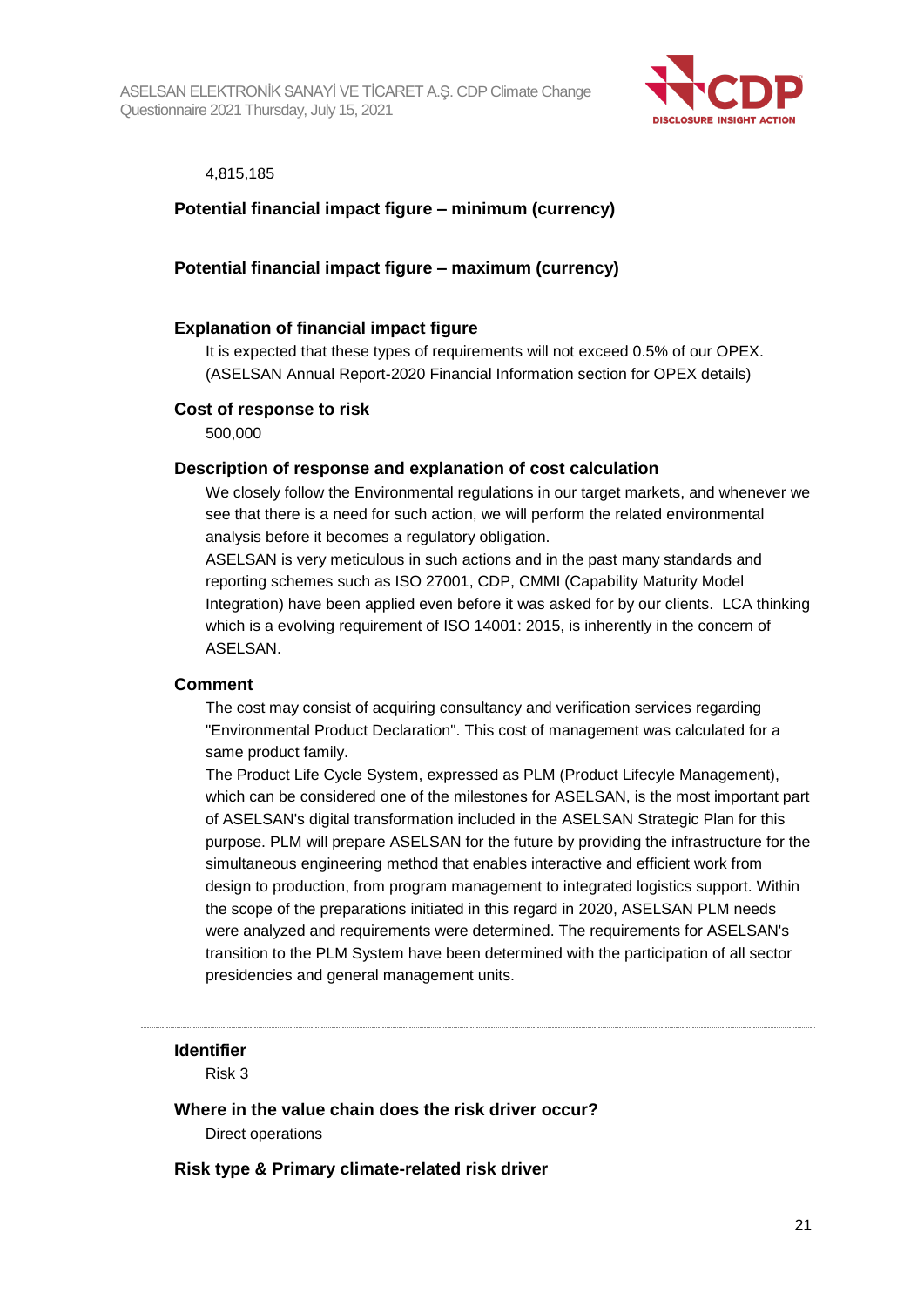

Chronic physical Rising mean temperatures

#### **Primary potential financial impact**

Increased direct costs

#### **Company-specific description**

Featured in IPCC assessment reports our country is in a vulnerable location which could be impacted by extreme weather events. Our facilities may potentially be impacted by some big and sudden events due to extreme changes such as: Heat waves, floods, hail storms. This extreme precipitation could be cause to flood as seen as in recent years. There have been an increasing trend in Turkey's observed temperature and similarly in extreme weather events number since 1997. SCT 2015 reported that heavy rain/floods (26%), wind storm (25%), hail (12%), heat wave (11%), and lightning (4%) were recorded as the most observed disaster respectively in 2015. Although rare, 2 dust storm and 4 tornado also occurred in 2015. (Ref: Climate Change Projections for Turkey: Three Models and Two Scenarios- Turkish State Meteorological Service.) According to obtained results based on RCP2.6 and RCP 4.5 the average annual temperature rising for 2016-2040 in Turkey is expected to vary between 1°C - 2°C. ASELSAN is located in Central Anatolia where it may face some significant impacts due to these conditions. Changes in temperature extremes will result in an increase in cooling demand in the summer period and heating demand in the winter period. The business continuity is ensured by the deployment of specific protection systems. This change may cause an increase in the energy expenses of the company.

#### **Time horizon**

Medium-term

#### **Likelihood**

Virtually certain

#### **Magnitude of impact**

Medium

#### **Are you able to provide a potential financial impact figure?** Yes, a single figure estimate

### **Potential financial impact figure (currency)**

14,446,000

#### **Potential financial impact figure – minimum (currency)**

#### **Potential financial impact figure – maximum (currency)**

#### **Explanation of financial impact figure**

As the energy expenses constitute approximately 1% of our OPEX, this risk may increase our energy expenses. 50% rise will result in energy expenses to constitute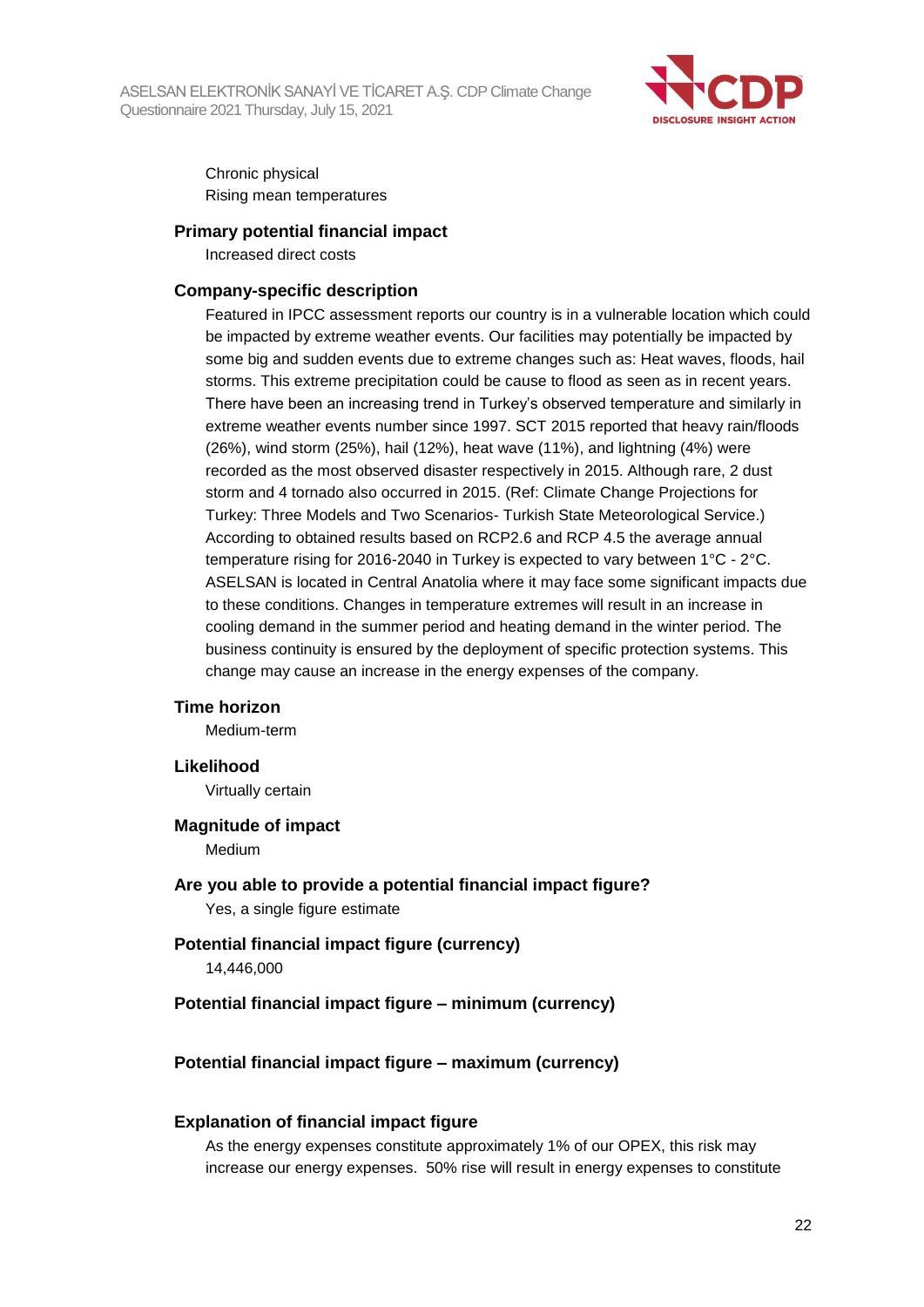

over 1.5% of our OPEX.

ASELSAN Annual Report- 2020 Financial Information section for OPEX details

#### **Cost of response to risk**

 $\Omega$ 

#### **Description of response and explanation of cost calculation**

In order to manage this risk, we priorities managing the assets in a way to prevent excessive energy consumption by enhancing building and infrastructure insulation to be able to optimize the energy consumption and reduce both cooling and heating demand to an optimum level. With these precautionary projects, ASELSAN tries to be better prepared to temperature extremes. The business interruption loss insurance is in place. Those risks are managed through our insurance process.

#### **Comment**

No monetary investments were made regarding managing this risk during the reporting period.

#### **Identifier**

Risk 4

#### **Where in the value chain does the risk driver occur?** Upstream

#### **Risk type & Primary climate-related risk driver**

Acute physical Increased severity and frequency of extreme weather events such as cyclones and floods

#### **Primary potential financial impact**

Increased indirect (operating) costs

#### **Company-specific description**

Featured in IPCC assessment reports our country is in a vulnerable location which could be impacted by extreme weather events. Our facilities may potentially be impacted by some big and sudden events due to extreme changes such as: Heat waves, floods, hail storms. This extreme precipitation could be cause to flood as seen as in recent years. There have been an increasing trend in Turkey's observed temperature and similarly in extreme weather events number since 1997. SCT 2015 reported that heavy rain/floods (26%), wind storm (25%), hail (12%), heat wave (11%), and lightning (4%) were recorded as the most observed disaster respectively in 2015. Although rare, 2 dust storm and 4 tornado also occurred in 2015. (Ref: Climate Change Projections for Turkey: Three Models and Two Scenarios- Turkish State Meteorological Service). In this climate modelling study, it was tried to reveal the possibilities of future climate change for Turkey with the regional climate model. According to obtained results based on RCP2.6 and RCP 4.5 the primary climate risk driver may have impacts in the med- term. ASELSAN's main suppliers who are located in Central Anatolia may be exposed to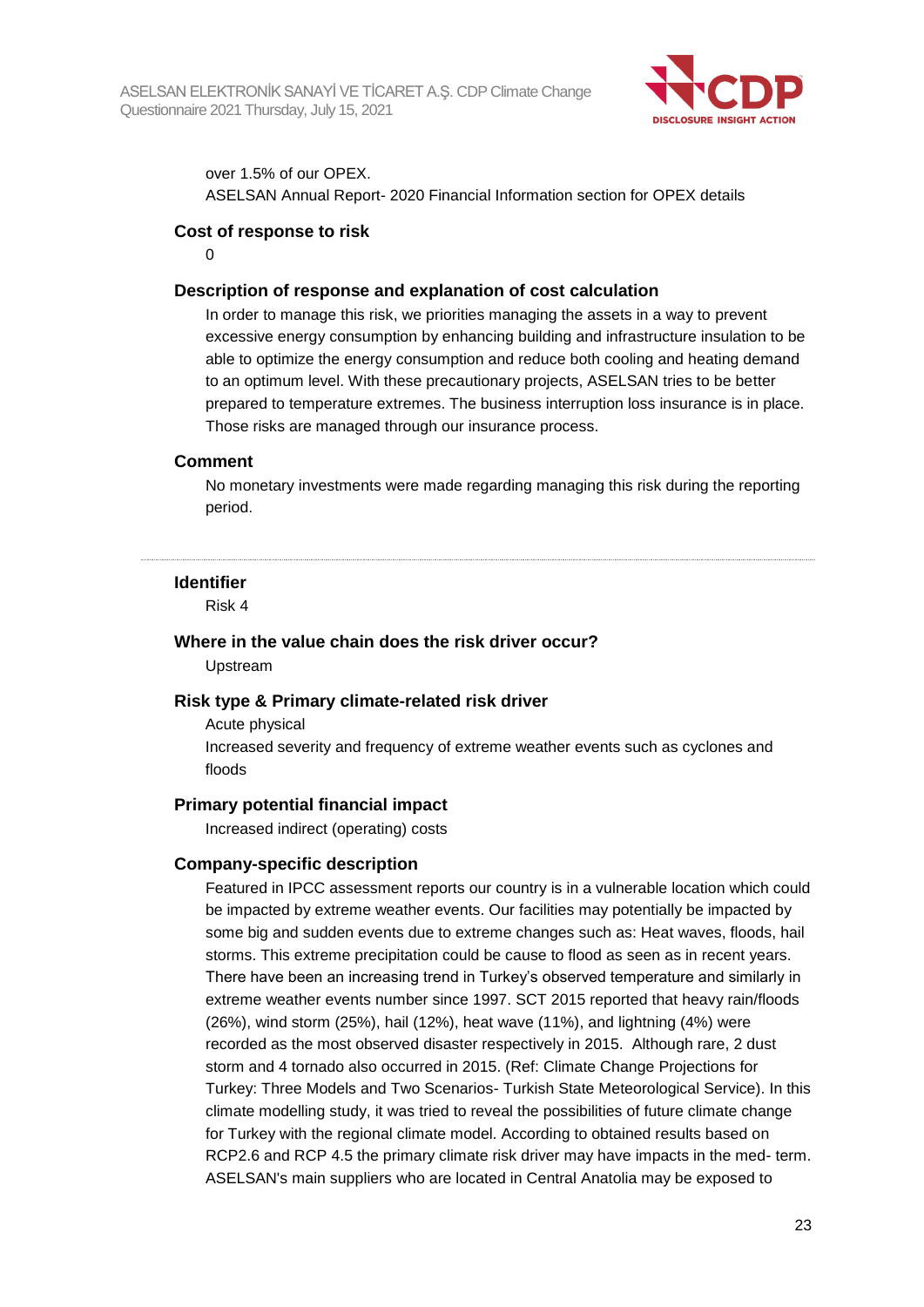

flooding risks which may cause business interruption in the supply system. Daily shut-off due to supplier activity disruption may occur and the shipment could be interrupted related to the risk assessed. The business interruption loss insurance is in place.

#### **Time horizon**

Medium-term

#### **Likelihood**

Likely

#### **Magnitude of impact**

Medium-high

### **Are you able to provide a potential financial impact figure?** Yes, a single figure estimate

#### **Potential financial impact figure (currency)**

68,822,456

#### **Potential financial impact figure – minimum (currency)**

#### **Potential financial impact figure – maximum (currency)**

#### **Explanation of financial impact figure**

The financial impact figure is calculated based on sales or delivery figure of the impacted day.

The financial implication of a daily shut-off due to supplier activity disruption would not exceed 70 million TRY.

It is assumed that all suppliers located in Central Anatolia will be exposed to this risk for 1 day.

Calculation:(Revenues)16,140,454,759/234 (working days in 2020) = 68,822,456 (TRY)

#### **Cost of response to risk**

2,170,000

#### **Description of response and explanation of cost calculation**

The business interruption insurance is in place.

The cost is related with insurance premium value, covering only physical risk driver. Those risks are managed through our insurance process.

#### **Comment**

Supplier and value chain engagement process is the management method of this risk driver. On a local level, we work on implementing more short- term solutions such as diversifying the supply chain. Activities to expand the ASELSAN Supplier Portal, which was put into use to ensure effective information exchange, have been established. Apart from this, supplier communication and development with our "Powerful Together"platform developed specifically for our suppliers, infrastructure works for moving our works to a single interface have been completed. The accurate risk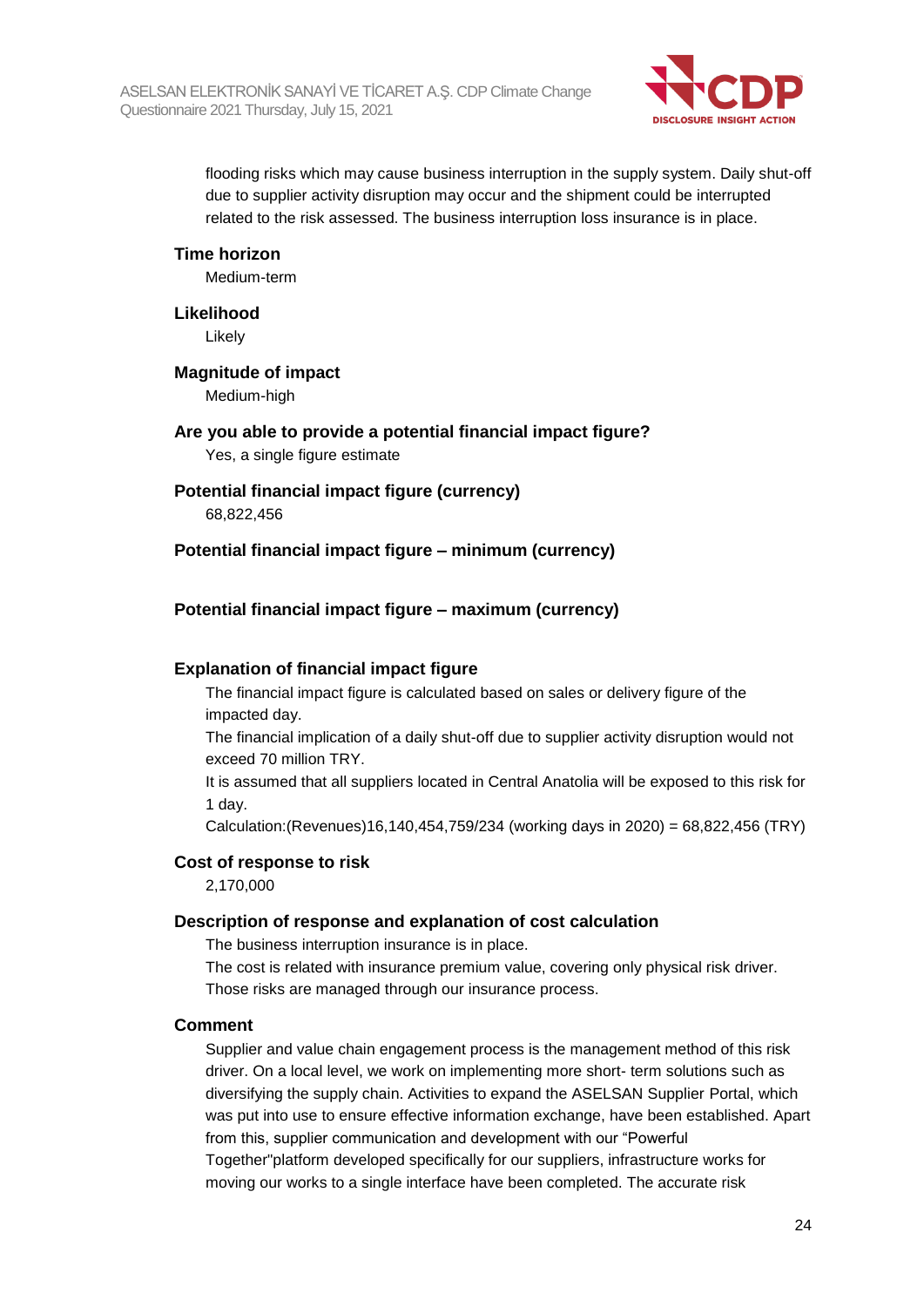

detection and assessment of our global suppliers located in vulnerable regions will be specified. And also, the criteria to evaluate the significant indirect emissions with their justification will be set-up. After August 2020, we conducted direct risk assessments on sustainability issues with our local companies and tried to support the improvement of their processes.

Hereafter these risk assessments will be fulfilled by the Supply Chain Management integrated to company wide assessments. It is planned that the risk assessment of 100% of the companies will be completed in 2023.

#### **Identifier**

Risk 5

**Where in the value chain does the risk driver occur?**

Direct operations

#### **Risk type & Primary climate-related risk driver**

Emerging regulation Mandates on and regulation of existing products and services

#### **Primary potential financial impact**

Increased direct costs

#### **Company-specific description**

EU aims to be climate neutral in 2050, its efforts could be undermined by lack of ambition by EU's international partners. This would mean a risk of carbon leakage which occurs when companies transfer production to countries that are less strict about emissions. In such case, global emissions would not be reduced. The European Green Deal provides an action plan to boost the efficient use of resources by moving to a clean, circular economy; restore biodiversity and cut pollution; The EU Green Deal would counteract the risk of carbon leakage by putting a carbon price on imports of certain goods from outside the EU. Base on Green Deal- Carbon Border Adjustment mechanism, increased pricing on imported goods is considered a key regulatory-driven climate risk at ASELSAN.

"The New Climate Regime through the Lens of Economic Indicators" Report discusses the impacts of CBA on the Turkish industry with economic models. It was launched in September 2020, with the participation of the Minister of Environment and Urbanization and Chief Climate Negotiator. Base on general balance model, possible costs of Border Carbon Regulation for 30€ &50 € /ton CO2-e price in export and production categories of different industry sectors was assessed for 2020-2030 period. For ASELSAN the likelihood of a carbon border adjustment based tax is expected to have a long term effect on operational costs in the future. We closely monitor compliance with this emerging regulation and other critical climate policies. In the long term; increases in operational costs will directly affect the affordability of our products and our competitive position against EU industry peers. Supply chain costs will also be assessed after the sequel impact of the system.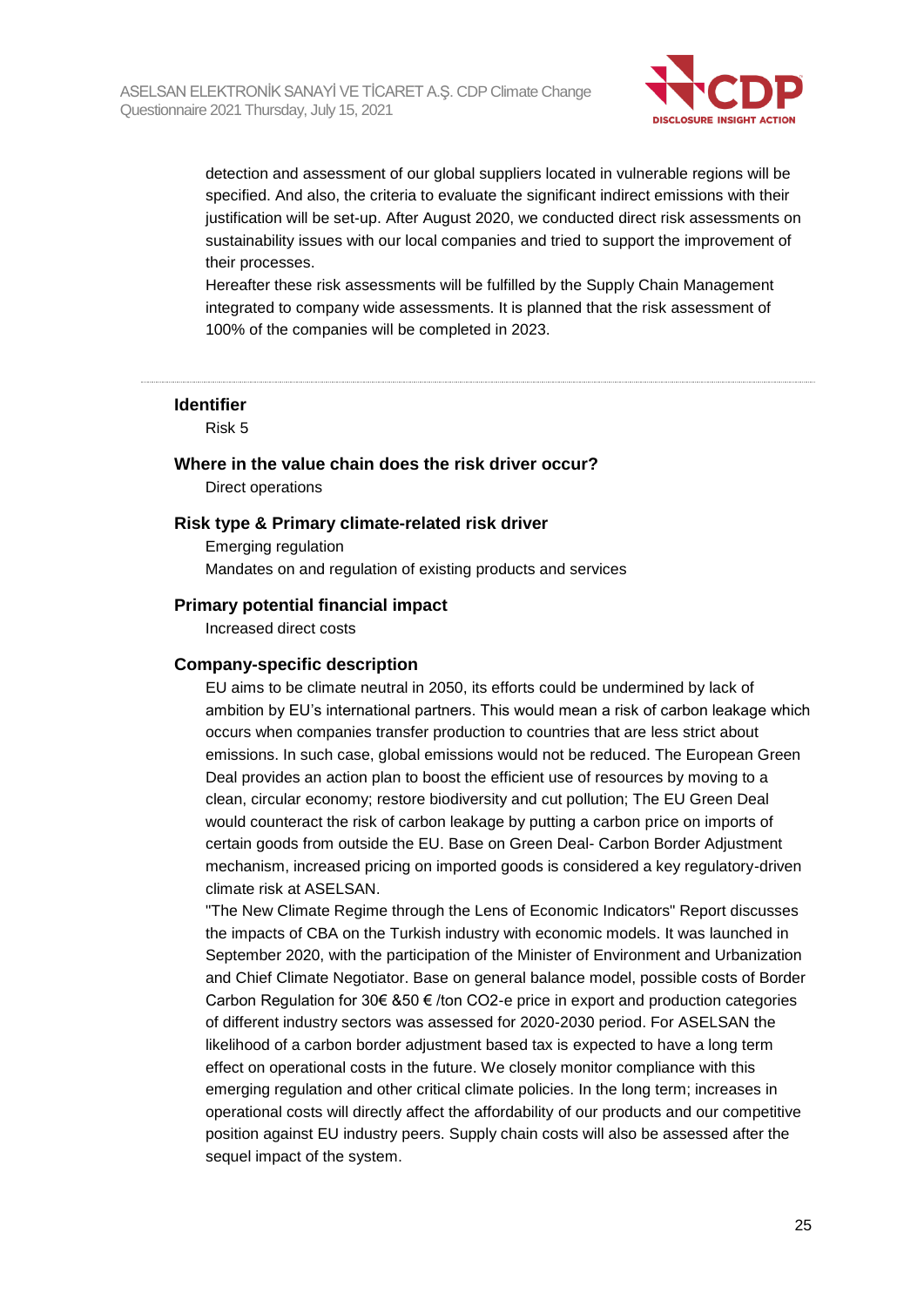ASELSAN ELEKTRONİK SANAYİ VE TİCARET A.Ş. CDP Climate Change Questionnaire 2021 Thursday, July 15, 2021



# **Time horizon**

Medium-term

**Likelihood** Likely

#### **Magnitude of impact**

Low

#### **Are you able to provide a potential financial impact figure?**

Yes, an estimated range

### **Potential financial impact figure (currency)**

### **Potential financial impact figure – minimum (currency)**

2,726,460

**Potential financial impact figure – maximum (currency)** 4,544,100

#### **Explanation of financial impact figure**

ASELSAN's Enterprise Risk & Sustainability team calculated the annual financial impact on an estimated carbon tax of €30/ton CO2e and €50/ton CO2e base on general balance model of "The New Climate Regime through the Lens of Economic Indicators" Report. A realistic forecast with existing EU-ETS system tax and Scope 1 emissions was included.

ASELSAN's 2020 total Scope 1 CO2-e verified emissions were 14,689 tons. 10,098 tonnes of total Scope 1 emissions base on EU requirements would be taken into

account for ETS.

As carbon pricing figure, we used 30 -50€ in calculations.

For med-term time horizon financial implication (2020 average currency:  $1€=9$  TL) ; min 10,098\*30=302,940 € (2,726,460 TRY )

max 10,098\*50= 504,900€ (4,544,100 TRY) regarding to international cap & trade current system results.

#### **Cost of response to risk**

 $\Omega$ 

#### **Description of response and explanation of cost calculation**

For the purpose to understand and manage this risk ASELSAN is taking action. In 2020 Enterprise Risk and Sustainability team directly applied estimated carbon taxes against verified emissions for 2020. This tax rate range is based on nationally approved "The New Climate Regime through the Lens of Economic Indicators" report. These cost interval will drive up overall costs for our products and impact affordability for our customers. The cost of responding to a specific affordability issue cannot be disaggregated from existing overhead expenditures, resulting in a disclosed value of "0" end of 2020.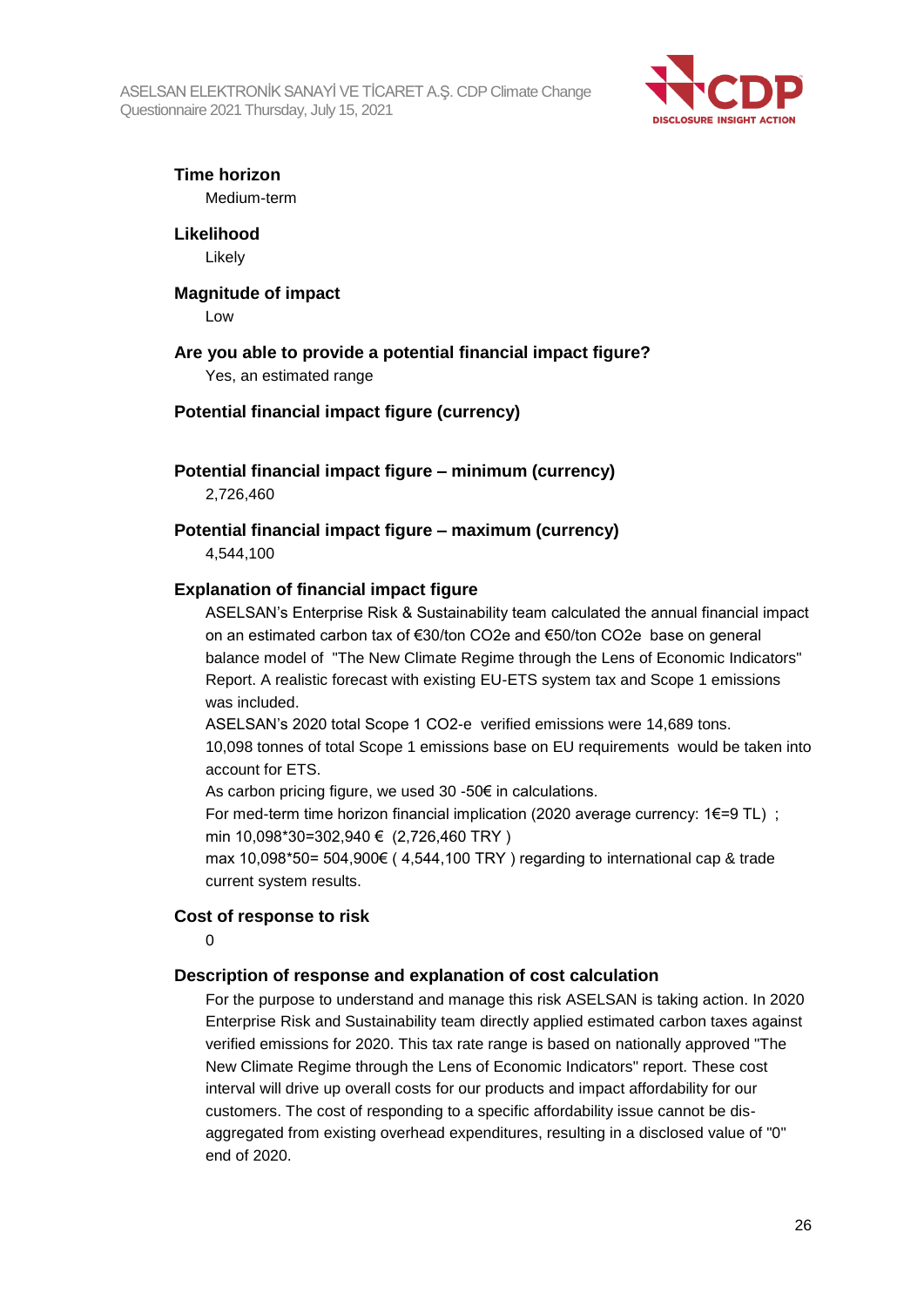

### **Comment**

Each climate-related risk category has been initially assessed by the ASELSAN's Enterprise Risk & Sustainability team. European Green Deal as a risk for Turkey may be considered as a new opportunity as a conversion tool aimed at sustainable development:

• Within the framework of a strategic transformation whose elements have been determined with determination,

- Emission reduction,
- Using the funds obtained for the green transformation of companies
- Focusing on renewable energy and energy efficiency

Thanks to an alternative Green Economic Transformation scenario, both in national income, It is predicted that significant improvements can be achieved in both greenhouse gas emissions.

• The green economic transformation in the national economy shows the emission reduction target can be achieved by increasing production and employment.

## **C2.4**

**(C2.4) Have you identified any climate-related opportunities with the potential to have a substantive financial or strategic impact on your business?**

Yes

# **C2.4a**

**(C2.4a) Provide details of opportunities identified with the potential to have a substantive financial or strategic impact on your business.**

**Identifier**

Opp1

**Where in the value chain does the opportunity occur?** Downstream

### **Opportunity type**

Markets

#### **Primary climate-related opportunity driver**

Access to new markets

#### **Primary potential financial impact**

Increased revenues resulting from increased demand for products and services

#### **Company-specific description**

The development of the hybrid man-oeuvre locomotive development project, is considered to be an opportunity due to the development of the railway infrastructure and the privatization of the rail vehicle transportation services in the upcoming period. The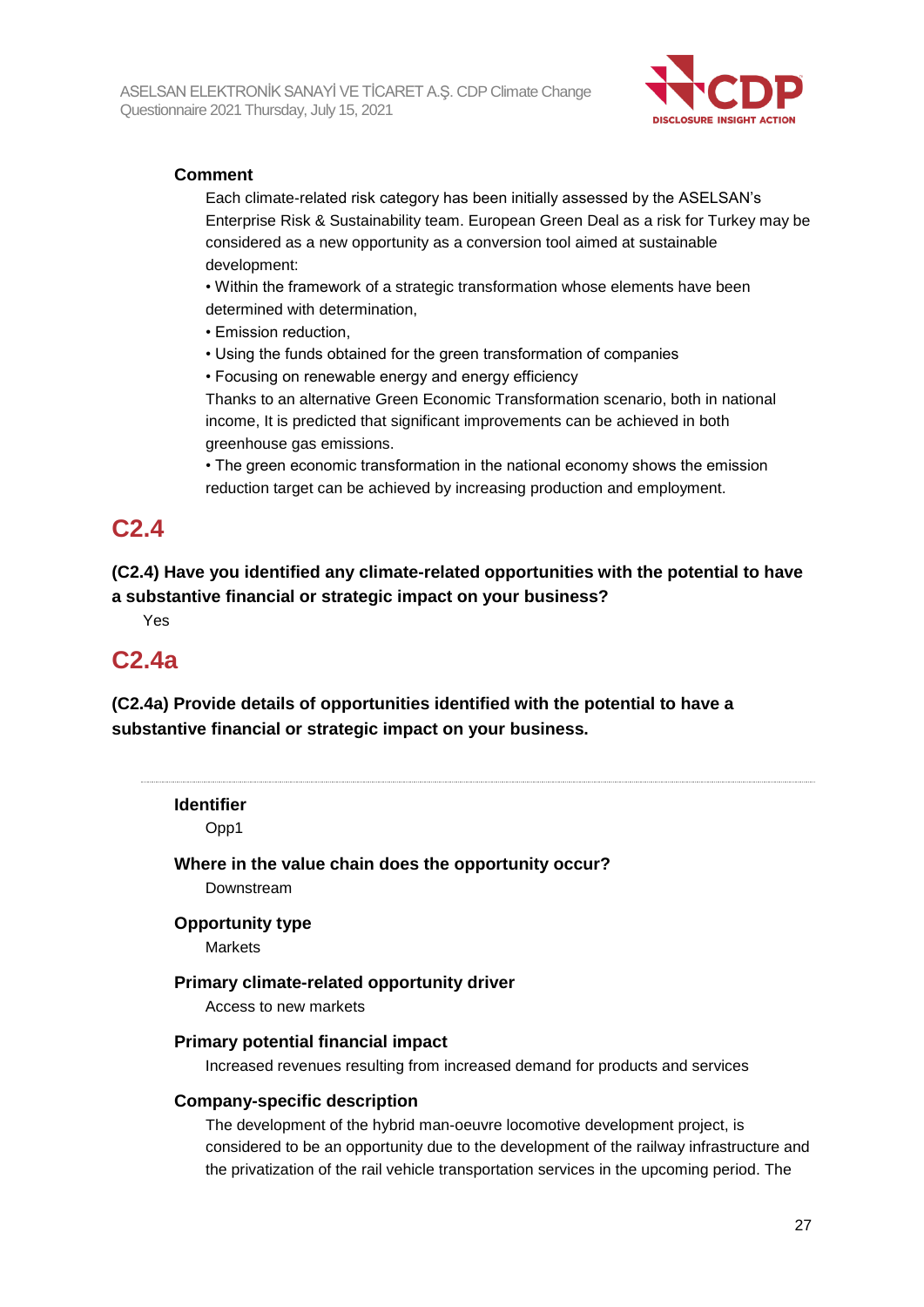

hybrid man-oeuvre locomotive uses battery and diesel generator power supplies. The use of a battery enables the use of a diesel generator operating in a smaller and more efficient area as it provides advantages in terms of vehicle usage scenarios. The battery can be charged externally without using the diesel generator, as well as thanks to the regenerative energy that emerges during the braking of the vehicle. In this way, the braking energy to be wasted can be recovered. All this results in lower fuel consumption and thus lower CO2 emissions. In addition, operating and maintenance costs are reduced thanks to the short running time of the diesel generator and the use of a low number of brakes. In 2020, in accordance with the signed contract, the development and prototype production of the train control and monitoring system developed for the national train was carried out; customer acceptance activities have been completed. In addition, hardware production of the train control and management system developed for the Hybrid Maneuvering Locomotive project was carried out.

#### **Time horizon**

Short-term

#### **Likelihood**

Very likely

#### **Magnitude of impact**

High

#### **Are you able to provide a potential financial impact figure?** Yes, a single figure estimate

**Potential financial impact figure (currency)** 67,500,000

#### **Potential financial impact figure – minimum (currency)**

#### **Potential financial impact figure – maximum (currency)**

#### **Explanation of financial impact figure**

The estimated sales price of a vehicle that will enter serial production is around 1,500,000 Euro. The systems given by ASELSAN for the vehicle are close to 50% of the total price. The current negotiations are carried out on the sale of 10 vehicles. The data is fixed by estimation. The potential financial impact for the short term time horizon is around

750,000 €\*10\*9 = 67,600,000 TL (Currency 2020 1€=9TL)

For the long-term time horizon: It is evaluated that approximately 80 of these products can be sold domestically. It is expected that ASELSAN will earn over 60,000,000 Euros.

#### **Cost to realize opportunity**

54,000,000

#### **Strategy to realize opportunity and explanation of cost calculation**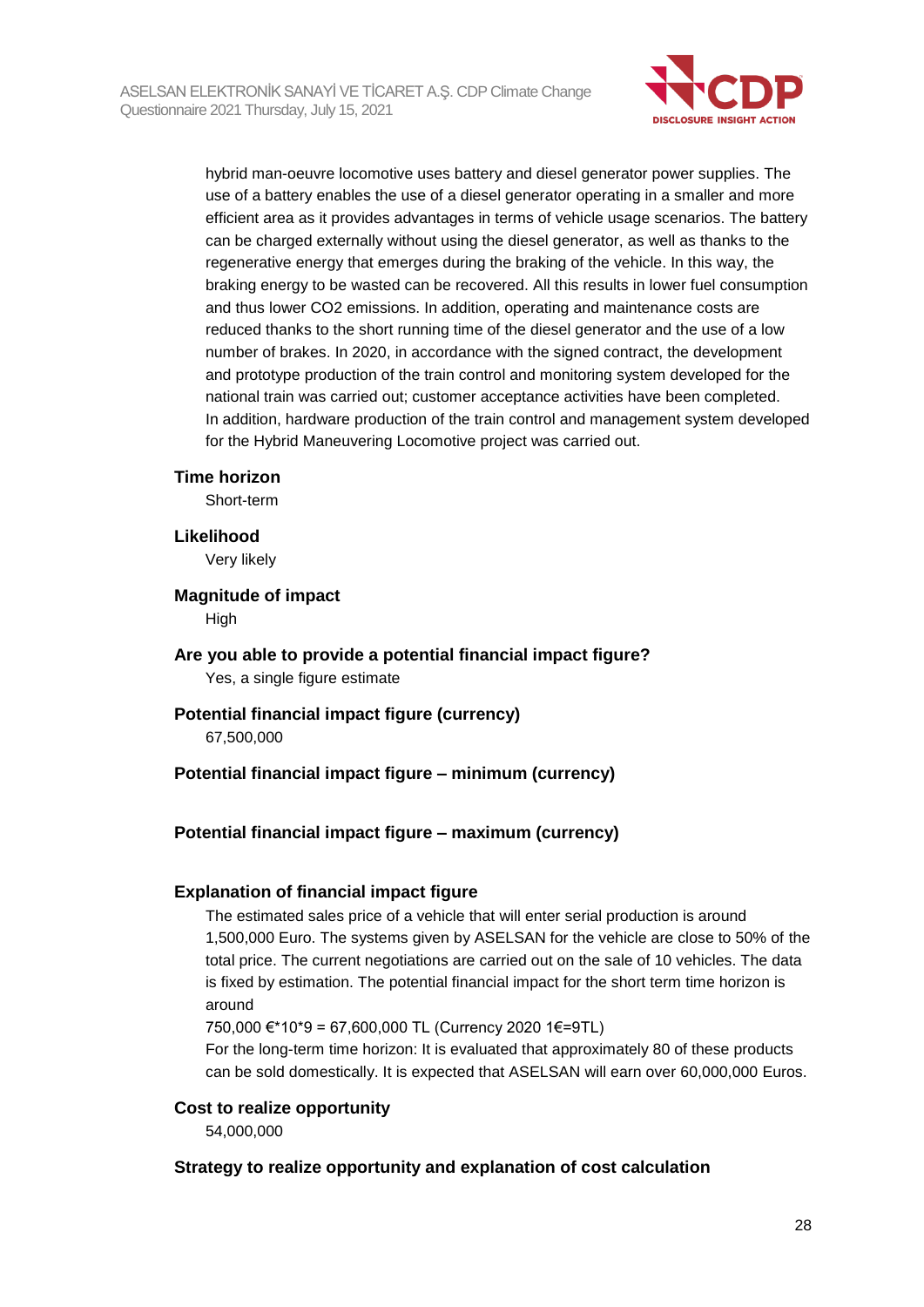

The total cost of the project is approximately 6,000,000 Euros (6000000\*9= 54,000,000TL in 2020)

In order to turn this project into an opportunity, more than 2 years of self-employed R&D project has been carried out in ASELSAN. During the project period, ASELSAN-UGES processes needed were implemented (project management, system, hardware and software development, subcontractor management processes, etc.)

#### **Comment**

The ERCI Innovation Awards, organized for the sixth time this year by the European Railway Clusters Initiation (ERCI), evaluate the leading innovation projects of European railway industry companies and reward the best selected projects. Developed by ASELSAN, MIDAS-R ERCI was nominated for the Innovation Awards in 2020. ASELSAN was deemed worthy of the "Best Large-Scale Company" Award with MIDAS-R.

#### **Identifier**

Opp2

#### **Where in the value chain does the opportunity occur?**

Downstream

#### **Opportunity type**

Products and services

#### **Primary climate-related opportunity driver**

Development of new products or services through R&D and innovation

#### **Primary potential financial impact**

Increased revenues resulting from increased demand for products and services

#### **Company-specific description**

ASELSAN MIDAS Intrusion Detection System offers the utmost capability of sensing by measurement at thousands of different points simultaneously with a fiber optic communications cable. Using the pr-existing fiber optic cable, the system locates, classifies and tracks activities/threats against valuable assets. It is ideally suited for monitoring pipelines for third-party intrusion detection, and this is the initial target for the technology. However, in addition to pipelines, recent developments allow technology to be used in leak detection and security of borders, critical facilities, railway lines and infrastructure lines (gas, water etc.) in cities. MIDAS provides early warning of an event before damage occurs while intelligently filtering non-threatening activities. Using Artificial Intelligence (AI), tailor-made algorithms analyze environmental factors and apply the parameters that give the best performance with minimum nuisance alarms. MIDAS (AI) is patented first time in the market place and being used in the pipeline and border security application for years. This project's timeline was between 2016-2019. It started to bring substantive opportunity to ASELSAN in terms of revenue. The product has started to be used in many projects and related patent has been obtained in 2020. System installations are in progress.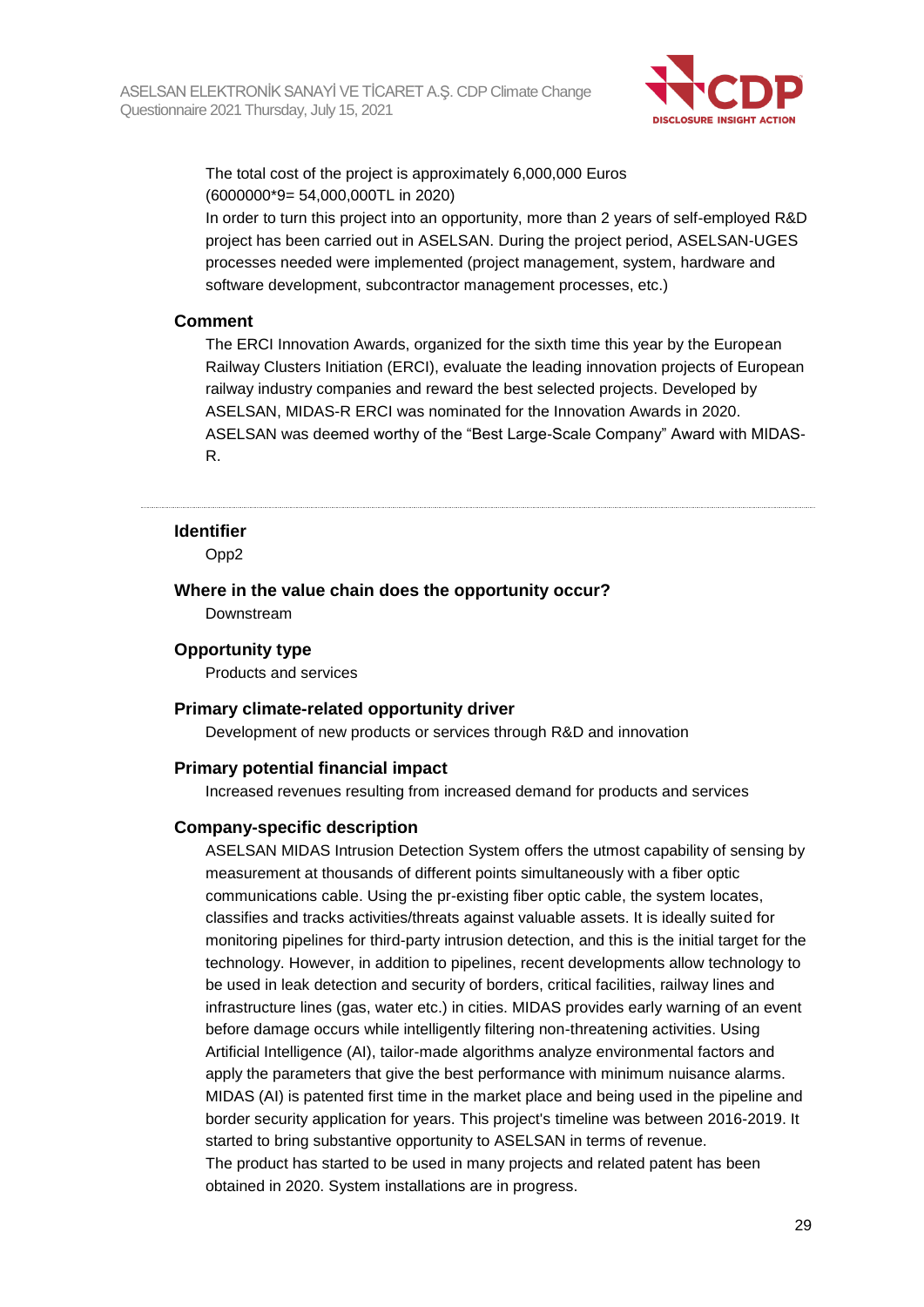ASELSAN ELEKTRONİK SANAYİ VE TİCARET A.Ş. CDP Climate Change Questionnaire 2021 Thursday, July 15, 2021



### **Time horizon**

Long-term

**Likelihood** Very likely

## **Magnitude of impact**

High

### **Are you able to provide a potential financial impact figure?**

Yes, a single figure estimate

### **Potential financial impact figure (currency)**

1,618,470,000

#### **Potential financial impact figure – minimum (currency)**

### **Potential financial impact figure – maximum (currency)**

#### **Explanation of financial impact figure**

The financial contribution to ASELSAN as Total Revenue for the period 2017-2027 is ; 220.500.000 \$

 $(1.618,470,000$  TRY, based on 2020 average currency,  $1\frac{6}{2}$ , 7.34 TL), for the same time horizon the financial contribution to the government and pipeline enterprise is 420.840.000 \$, covering prevention of illegal tapping and pipeline damages. Revenue (2017-2019): 8,750,000 \$ Total number of MIDAS Units Sold = 50; Approx. Unit Price = 175,000 \$ Revenue 3 Year period forecast (2020-2022) = 36,750,000 \$ Forecast number of units to be sold per year;  $50+60+100=210$ ; Approx. Unit Price = 175,000 \$

Revenue 2023-2027 period forecast =  $175,000,000$  \$

#### **Cost to realize opportunity**

36,438,520

#### **Strategy to realize opportunity and explanation of cost calculation**

The product has started to be used in many projects and related patent has been obtained in 2020.

MIDAS secures critical infrastructures such as petroleum and gas pipelines, and detects illegal tapping and intrusions caused by the thieves and terrorist groups. Furthermore, farmers' routine activities can also cause accidents on the pipelines and might generate unexpected damage on infrastructure and the environment as well. When a damage happens on a pipeline, entire operation halts, damaged pipelines are repaired, and the damaged pipeline segment can cause a reduction in the life-time of the entire pipeline segment. Additionally, MIDAS can be used in detecting of unauthorized digging and construction works in urban areas. Those unauthorized activities can cause serious damages on the gas and water pipelines of the cities. Using MIDAS, those activities can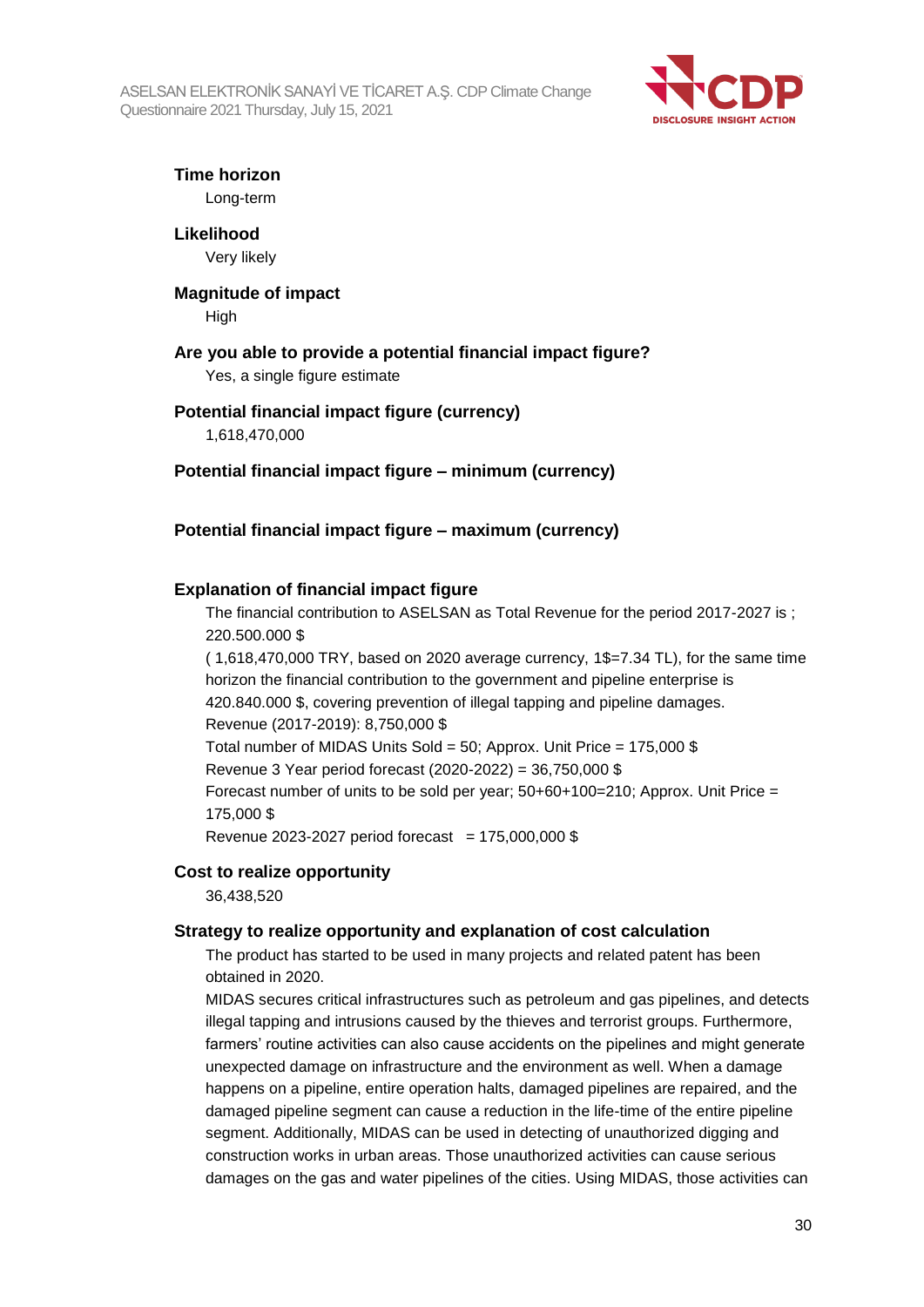

be detected, enabling operators to quickly intervene in to the intrusions. Consequently, serious damages, operation halts, gas or water leakages and related explosions of gas pipelines can be prevented before the incident. Most of the time, oil leakages occur after tapping and thieves steel large gallons of crude oil with trucks. Considering all these cascading impacts, any single intrusion causes a huge significant financial loss for both governments and enterprises. As financial contribution to ASELSAN, the Project Cost is 4.978.000 \$. Environmental impact needs to be calculated for each incident on the pipeline.

#### **Comment**

MIDAS prevents possible direct environmental hazards such as; Fires, Crude oil leakage causing destroyed farm fields, damaged habitats and forestry, carbon & poisoning gasses emission, other (public resistance etc.)

#### **Identifier**

Opp3

### **Where in the value chain does the opportunity occur?**

Direct operations

#### **Opportunity type**

Products and services

#### **Primary climate-related opportunity driver**

Development of new products or services through R&D and innovation

#### **Primary potential financial impact**

Increased revenues through access to new and emerging markets

#### **Company-specific description**

As climate change is one of the biggest challenges the humanity has faced, consumers are becoming more and more environmentally aware. At company level low carbon products become more attractive for customers. This is an opportunity for ASELSAN who has the ability to produce technologies for low carbon products. Activities have been carried out to develop innovative and original technologies which will provide an efficient and uninterrupted supply of electricity from Turkey's extensive renewable energy resources, specifically aimed at solar and wind energy. Critical components have been developed with the maximum national means in order to provide a competitive advantage in micro grid base hybrid renewable energy system solutions. In the field of wind energy, the design, development and production processes of fullscale wind energy power converter systems and power grid connection algorithms, which are required by wind turbine manufacturers, have been completed. In the field of photovoltaic solar energy, collaboration with METU GÜNAM and TUBİTAK is in progress. In 2020, by carrying out R&D and design activities, 250 kW array type photovoltaic inverter prototype production has been completed. Also, UPS agreement with the manufacturer has been signed.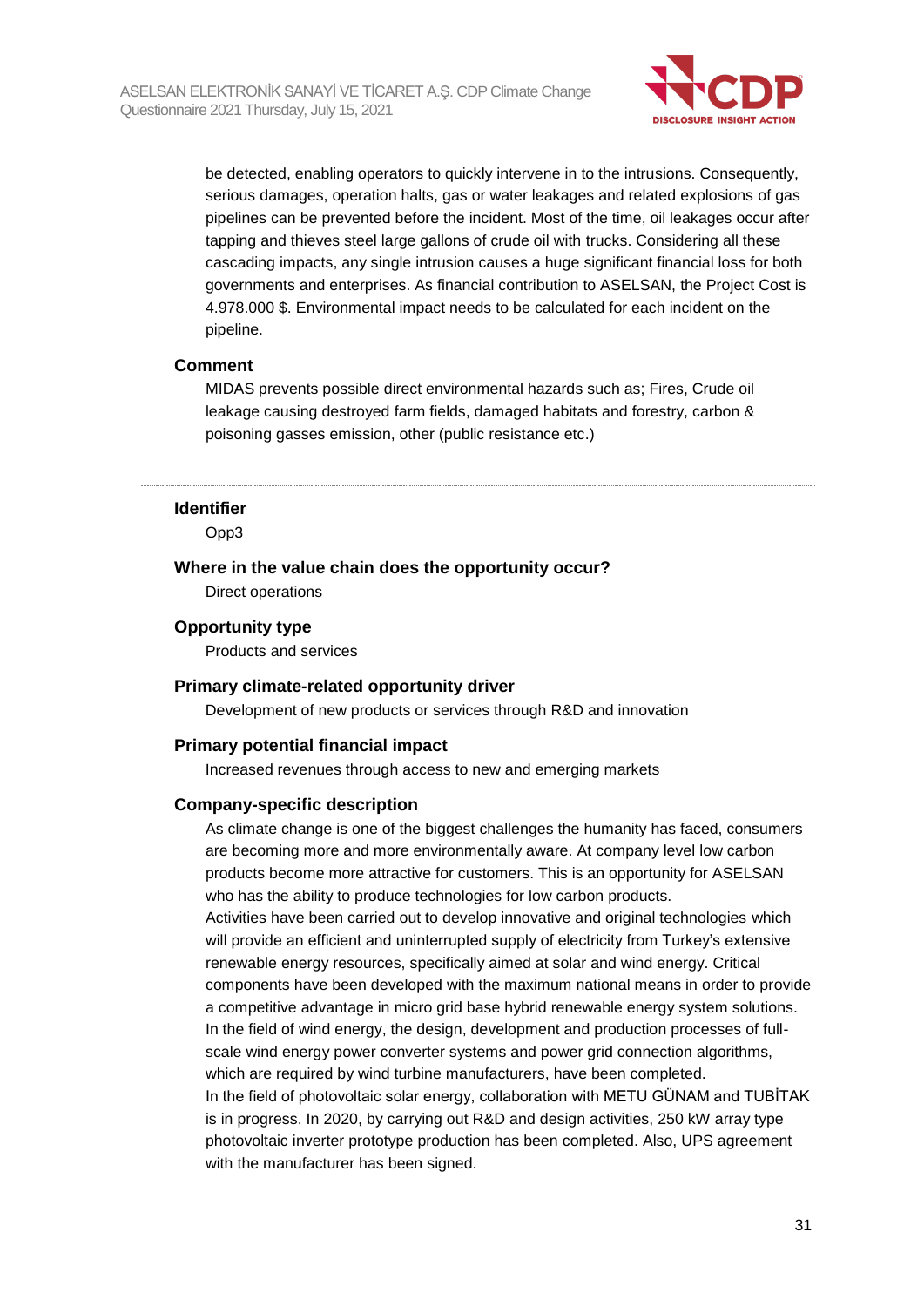

For the development of hybrid renewable energy micro grid system, Equity-supported R&D project was initiated and R&D cooperation was made with METU-KKK in this area.

**Time horizon**

Short-term

**Likelihood**

Very likely

**Magnitude of impact**

Medium-high

**Are you able to provide a potential financial impact figure?** No, we do not have this figure

**Potential financial impact figure (currency)**

**Potential financial impact figure – minimum (currency)**

**Potential financial impact figure – maximum (currency)**

### **Explanation of financial impact figure**

Financial implications of these projects are evaluated. They have the potential to increase our revenue in the med-term. The financial figures are sensitive data. Specific confidentiality constraints prohibiting the disclosure.

#### **Cost to realize opportunity**

0

#### **Strategy to realize opportunity and explanation of cost calculation**

ASELSAN's Technology Road Map and Investment Plan is created in line with ASELSAN's Strategic Plan having detailed plans on each technology area (including climate friendly technologies) that will be researched and developed in the next 5 years along with the required investments." The progress of this plan is monitored every year and used as a measure in corporate performance.

In 2018, ASELSAN actively followed a policy that would ensure maximum efficiency and profitability while seizing new opportunities offered by the latest technologies. Research and Development activities for new climate friendly product groups are currently being analysed and planned for implementation such as electric vehicles to be used for public transport as well as portable hybrid electricity generation system using renewable energy sources. We are already on the process of extending our product line to include renewable energy sources' implementation.

Therefore, the time frame of this opportunity is well performed as we can already project an increase in our revenue. And in 2019, the company improved the competitiveness by upgrading current technologies and by introducing innovative, environmentally-friendly and energy efficient systems and products. In 2020 the collaborations were in progress.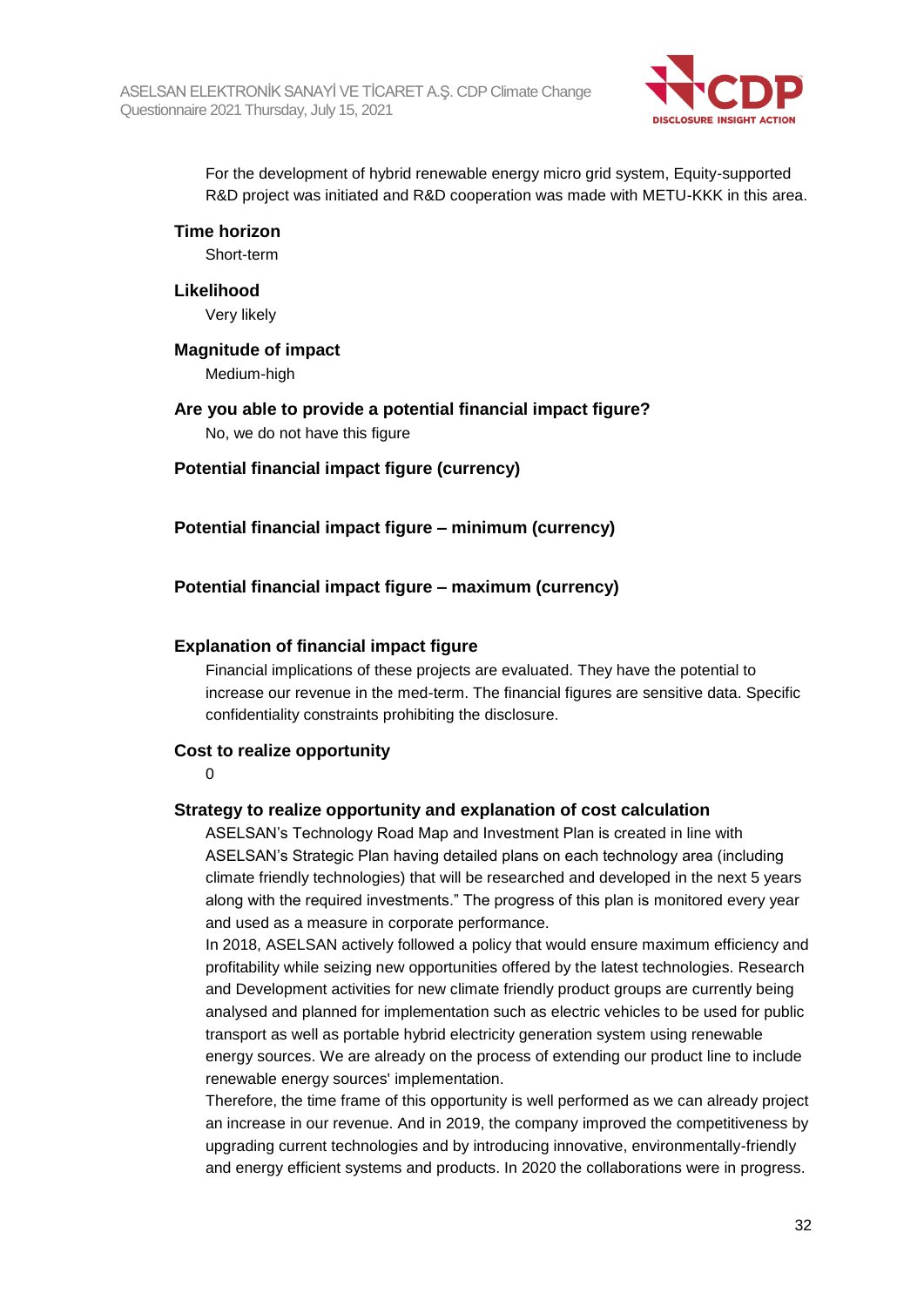

Hybrid energy system solutions that provide reliable, economical and clean energy from sun and wind continued to be produced. Producing new and more climate friendly products is a good opportunity for the company to gain new markets.

#### **Comment**

The Research and Development activities we hold as part of this opportunity has third parties involved to this subject. Within the scope of the joint studies carried out with GÜNAM at METU (Middle East Technical University), production infrastructure has been completed and prototype IBC solar cells have been manufactured. Specific confidentiality constraints prohibiting the disclosure (cost to realize opportunity) .

**Identifier**

Opp4

**Where in the value chain does the opportunity occur?**

Downstream

**Opportunity type**

Products and services

#### **Primary climate-related opportunity driver**

Development and/or expansion of low emission goods and services

#### **Primary potential financial impact**

Increased revenues resulting from increased demand for products and services

#### **Company-specific description**

ASELSAN's Technology Road Map and Investment Plan is created in line with ASELSAN's Strategic Plan having detailed plans on each technology area (including climate friendly technologies) that will be researched and developed in the next 5 years along with the required investments." The progress of this plan is monitored every year and used as a measure in corporate performance. ASELSAN has the ability to produce technologies for low carbon products/ services.

ASELSAN, as the leading Turkish company in toll collection systems, has carried out intensive work in this field in 2018 as well. On the Istanbul-Izmir Highway, Yavuz Sultan Selim Bridge and Northern Ring road, along the newly opened road sections, new toll collection stations have been added to the existing tolling systems. The toll collection system for the new ambitious Northern Marmara Highway is provided by ASELSAN. With the establishment of 16 new MLFF systems on the newly built roads of cities in 2019, the cumulative average vehicle speed on the roads where the wage was collected increased by 9%. In this way, there is no increase in CO2 emission in these new roads due to fee collection.

In 2020, new highway toll collection systems were established to cover the Northern Marmara Highway and the Ankara Niğde Highway, and a contract was signed for the Çanakkale 1915 highway and works were started to be established in 2021. Vehicles of interest are identified and tracked throughout different system locations. MLFF system that allows highway users to pass through tolling point at high speed even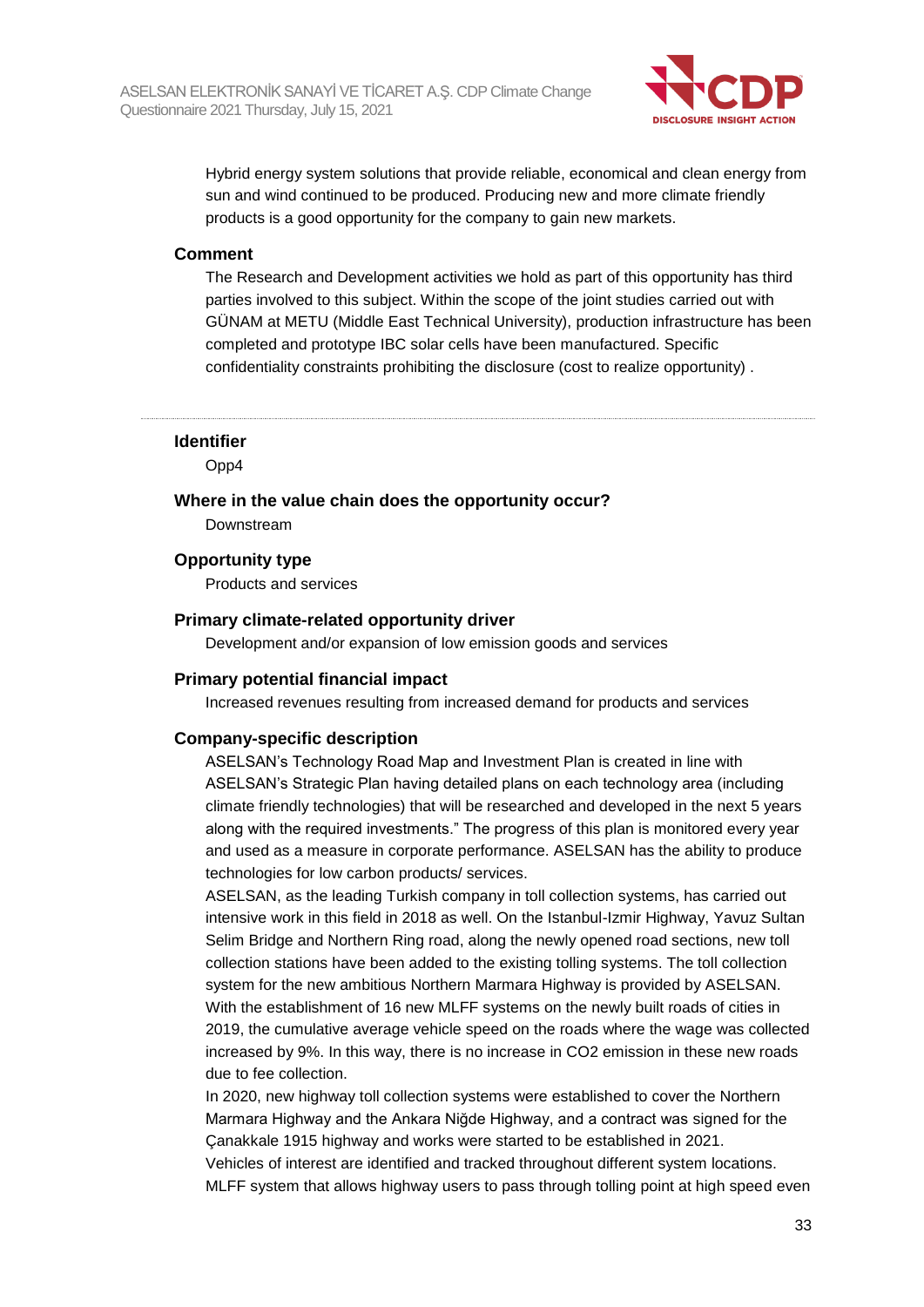

when changing lanes without having to slow down to pay for toll. Congestion at MLFF is decreased at about %21 according to toll plazas. MLFF system reduce congestion rate at the Toll Plazas by increasing vehicles' throughput at more than 1500 vehicles per hour. The research shows that the average delay of vehicle is 13 seconds per vehicle per km (comparing to the MLFF). In general, higher penetration rates give better results in term of emission reductions. On the highway road, modeled benefits at the macro level are 1.5% reduction in CO2 emissions for a %20 penetration rate, 4.5% reduction in CO2 emissions for a %60 penetration rate, 6.5% reduction in CO2 emissions for a %90 penetration rate. Thus, MLFF improve public transportation and help to reduce air pollution, NOx and CO2 and road noise via a decline in traffic.

#### **Time horizon**

Short-term

#### **Likelihood**

Virtually certain

**Magnitude of impact** High

# **Are you able to provide a potential financial impact figure?**

No, we do not have this figure

**Potential financial impact figure (currency)**

**Potential financial impact figure – minimum (currency)**

#### **Potential financial impact figure – maximum (currency)**

#### **Explanation of financial impact figure**

Financial implications of these projects are evaluated. They have the potential to increase our revenue in the short-med and long-term. The financial figures are sensitive data. Specific confidentiality constraints prohibiting the disclosure.

#### **Cost to realize opportunity**

 $\Omega$ 

#### **Strategy to realize opportunity and explanation of cost calculation**

Toll Collection Systems have been developed to maximize performance and expanded to cover all private and state highways in Turkey in 2020.

Research and Development activities for this system is analysed and planned for the implementation Therefore, the time frame of this opportunity is well performed as we can already project an increase in our revenue. The activities for this important tolling project have continued in 2020 as well. The actions to be taken in order to manage this opportunity will consequently cause an increase in our OPEX in the first place. ASELSAN Annual Report-2020 Financial Information section for OPEX details)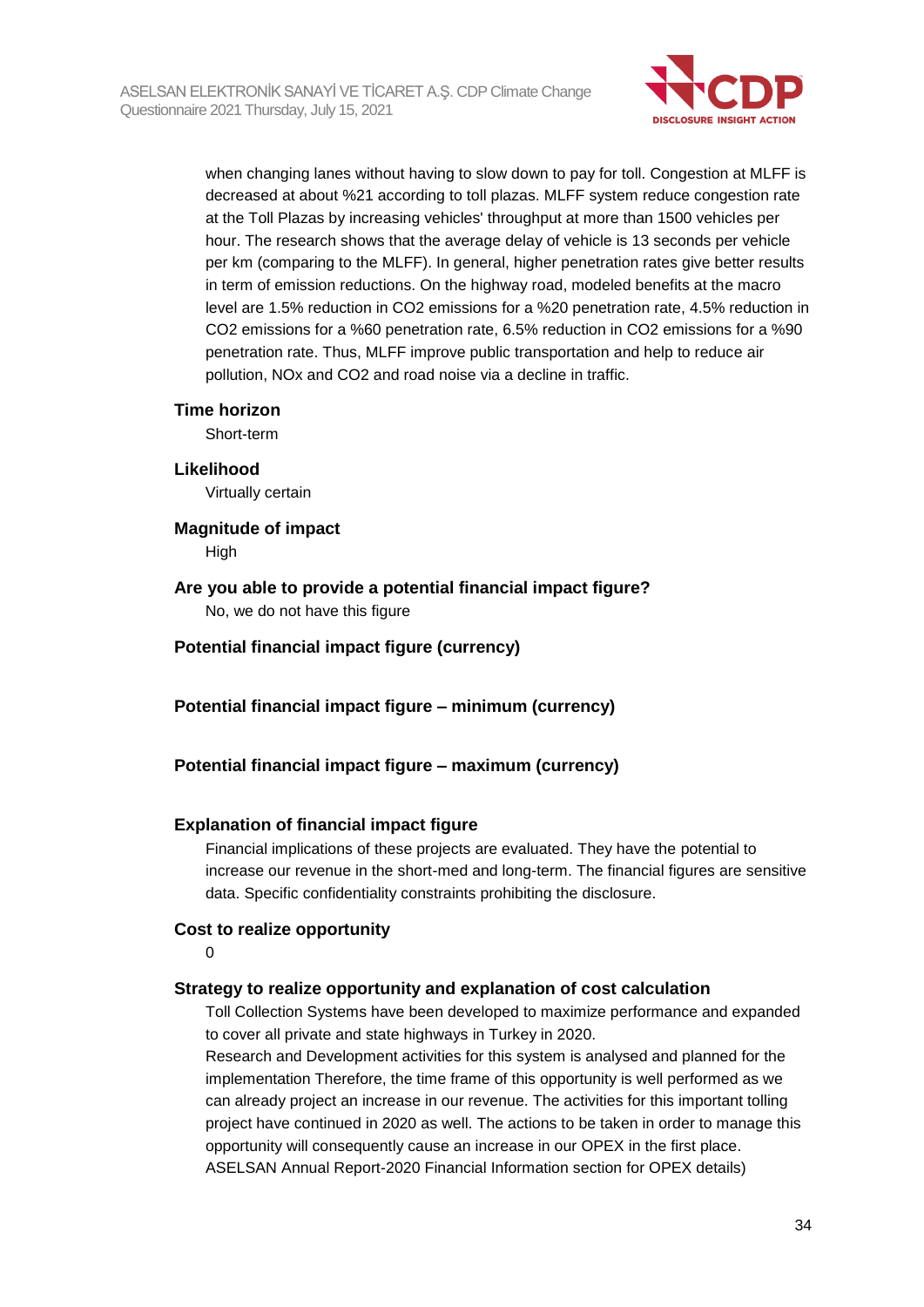

#### **Comment**

The Research and Development activities we hold as part of this opportunity has third parties involved to this subject. In addition to securing tolls for the constructed highways, ASELSAN toll collection systems also play an important role in the revenue reconciliation and auditing of private concessions by state institutions. For this task, special solutions were developed in order to provide security, integrity, trace-ability and control-ability of the data recorded in the system.

#### **Identifier**

Opp5

**Where in the value chain does the opportunity occur?** Direct operations

#### **Opportunity type**

Markets

#### **Primary climate-related opportunity driver**

Use of public-sector incentives

#### **Primary potential financial impact**

Increased diversification of financial assets

#### **Company-specific description**

By following up on all kind of technological developments pertaining to land, air, naval and aerospace platform product/system technologies, the Company not only applies technology but also designs, develops and produces product/system technologies in order to share or sell with/to national and international collaborations. Projects are striving at maximum level in order to benefit from the technological opportunities existing in the country aiming to increase the national contribution share. For this purpose, cooperation is made with universities and various R&D organizations and importance is given to the use of local suppliers and subcontractors. As for the projects carried out within the Group, the Research and Development incentive in compliance with the provisions of the Law on Corporate Tax numbered 5520 and Research and Development center application pursuant to the Law regarding the support of Research and Development activities numbered 5746 are being implemented together. As for non-public R&D projects, the approval of TEYDEB (Technology and Innovation Support Programs Directorate) and ARDEB (Research Support Programs Presidency) are received and supported by the institutions. Turkey's 10th Development Plan includes multi programs on different incentives including R&D projects such as Enhancing Energy Efficiency etc. ASELSAN has a chance to benefit from governmental incentives in the scope of this program.

#### **Time horizon**

Short-term

#### **Likelihood**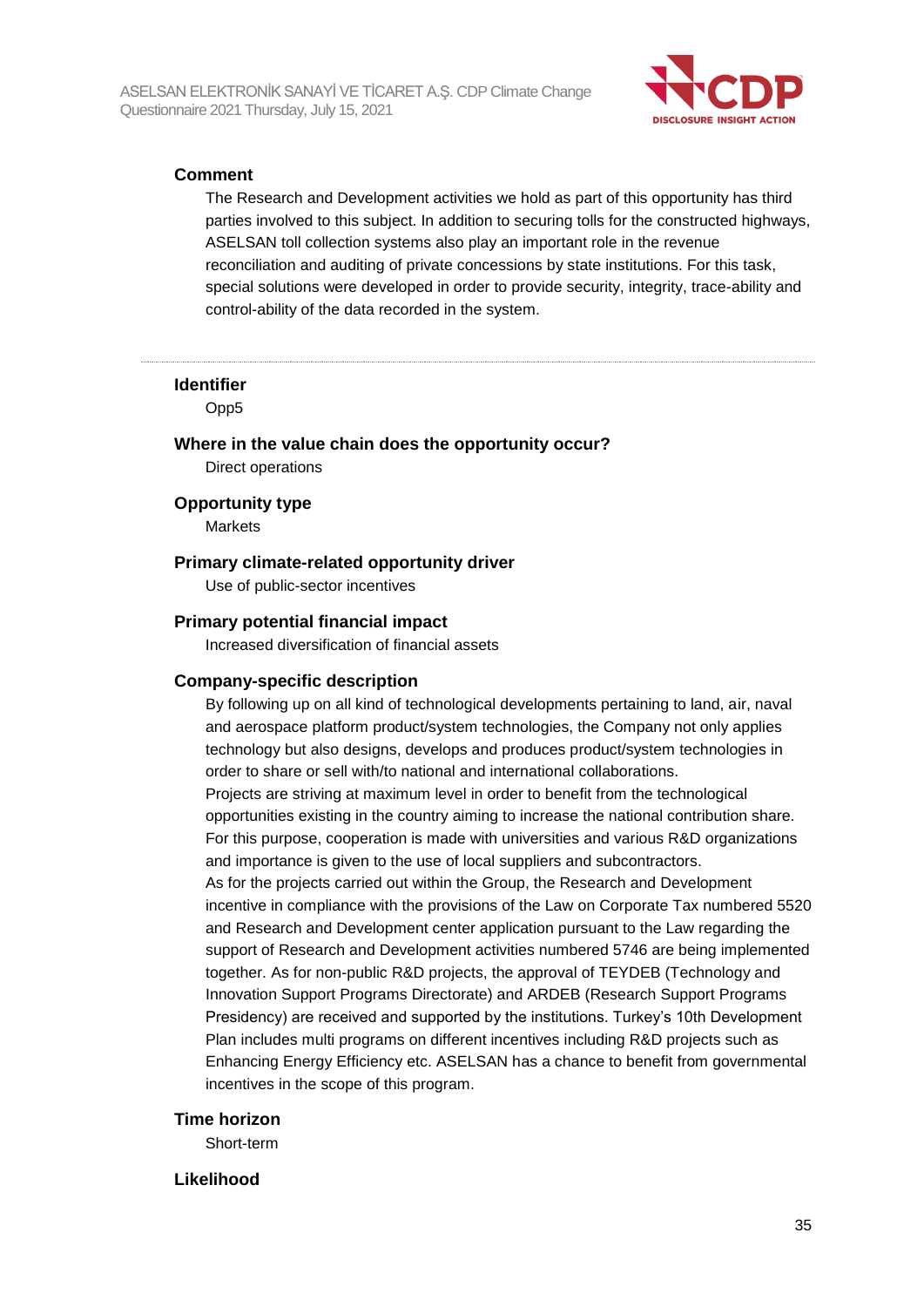

#### Very likely

**Magnitude of impact** Medium-high

**Are you able to provide a potential financial impact figure?** Yes, a single figure estimate

#### **Potential financial impact figure (currency)**

29,513,000

#### **Potential financial impact figure – minimum (currency)**

#### **Potential financial impact figure – maximum (currency)**

#### **Explanation of financial impact figure**

The incentive obtained consists of the incentives that are accrued in accordance with TÜBİTAK's R&D recognition letter prepared with respect to the Group's ongoing projects Current government total grants and incentives 2020 Annual Report ; 29,513,000 TL. This figure represents the total grants covering also climate related ones.

#### **Cost to realize opportunity**

 $\Omega$ 

#### **Strategy to realize opportunity and explanation of cost calculation**

We don't have any cost regarding the management of this opportunity, we strictly monitor the incentive programs and apply to the ones that are related to our scope of business.The Group obtains capital support from "Support and Price Stabilization Fund" of Central Bank of Turkey via Under secretariat of Foreign Trade's consent. The Scientific and Technological Research Council of Turkey ("TÜBİTAK") and Technology Development Foundation of Turkey ("TTGV") act as intermediary in accordance with Communique No:98/10 published by the Money-Loans and Coordination Board. In accordance with Law on Technology Development Zones numbered 4691, Group utilizes withholding income tax incentive, social security premium incentive and stamp tax exceptions.

#### **Comment**

Such incentives are utilized through not paying withholding income tax incentive, social security premium incentive and stamp tax exceptions calculated based on research and development and software personnel payroll. According to Article 8 of the relevant law, all research and development expenses can be deducted until the determination of commercial earnings until 31 December 2023.

#### **Identifier**

Opp6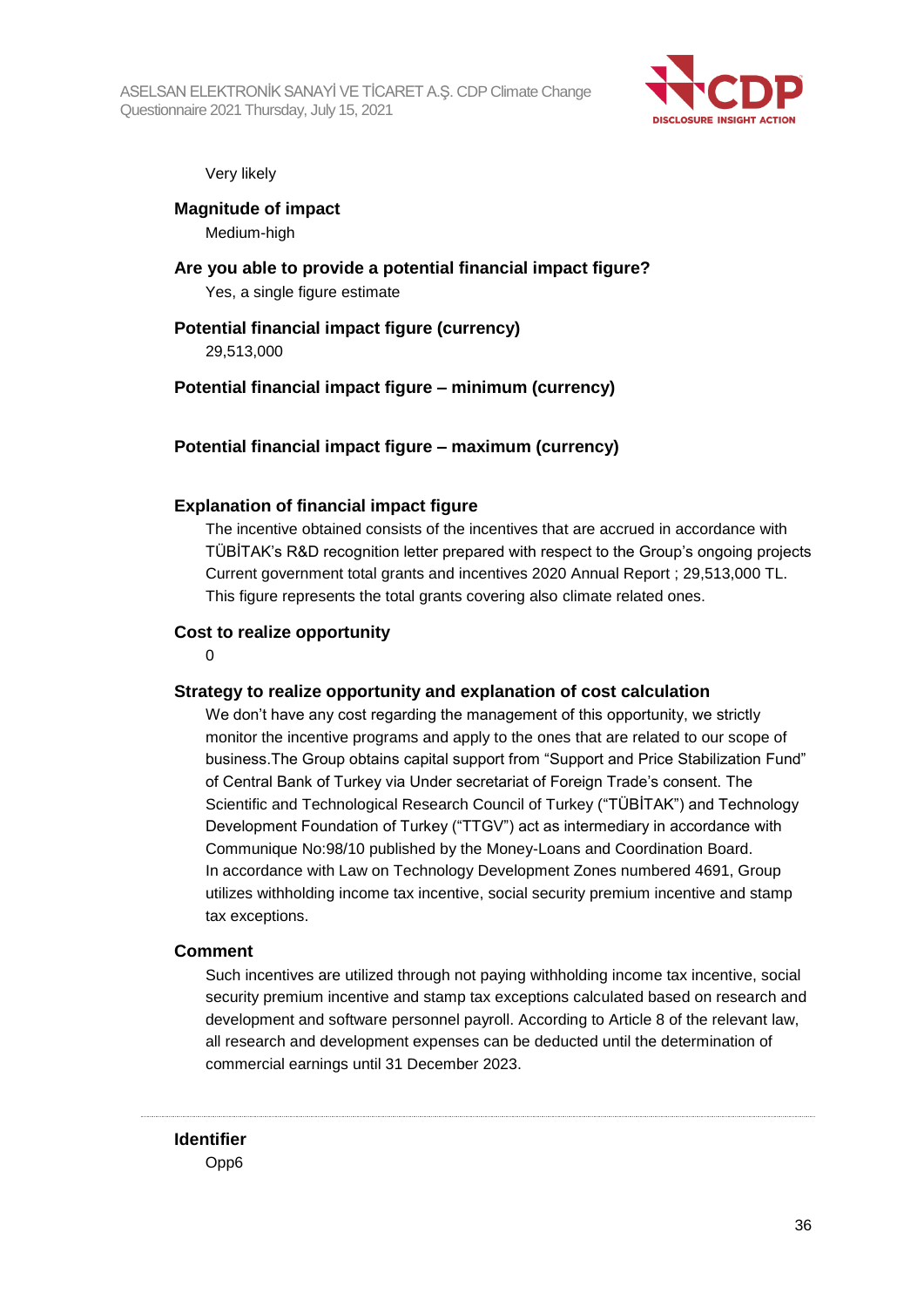

## **Where in the value chain does the opportunity occur?** Downstream

#### **Opportunity type**

Products and services

#### **Primary climate-related opportunity driver**

Other, please specify Special need for public health

#### **Primary potential financial impact**

Increased revenues resulting from increased demand for products and services

#### **Company-specific description**

ASELSAN's Technology Road Map and Investment Plan is created in line with ASELSAN's Strategic Plan having detailed plans on each technology area (including climate friendly and health technologies) that will be researched and developed in the next 5 years along with the required investments." The progress of this plan is monitored every year and used as a measure in corporate performance. ASELSAN is agile to produce and to align new technologies related with public health and low carbon products/services. ASELSAN aims to use its technological knowledge in the field of health systems. In this respect, studies on medical devices which are critical to the diagnosis and treatment are carried out. Activities in the field of medical devices are grouped under three main headings: medical imaging, life support and diagnostic systems.

In the field of diagnostic systems, it is aimed to develop diagnostic kit and diagnostic devices (Point of care, decentralized testing) that allow rapid detection of certain diseases caused by viruses and bacteria in primary care institutions, and patient selftesting that allows personal use. In this context, the Bio defense Research Program Unit, which started its activities in ASELSAN Research Center in 2016, continued its activities in 2019 with an increasing speed. R&D studies have been initiated to develop an optical based diagnostic system for biological agent detection. With the research and development activities to be carried out in the coming years, it is aimed to develop a "Virus Diagnosis Kit" for different types of viruses. ASELSAN conducts these activities in the Research Center located in Istanbul Techno park in order to benefit from the Istanbul-Kocaeli Eco-system.

For the development of optical-based biosensors, the production and testing of harmless antigens of biological agents and antibodies to specifically recognize these agents continued in cooperation with Gebze Technical University, in 2020.

#### **Time horizon**

Medium-term

#### **Likelihood**

Virtually certain

# **Magnitude of impact**

Medium-high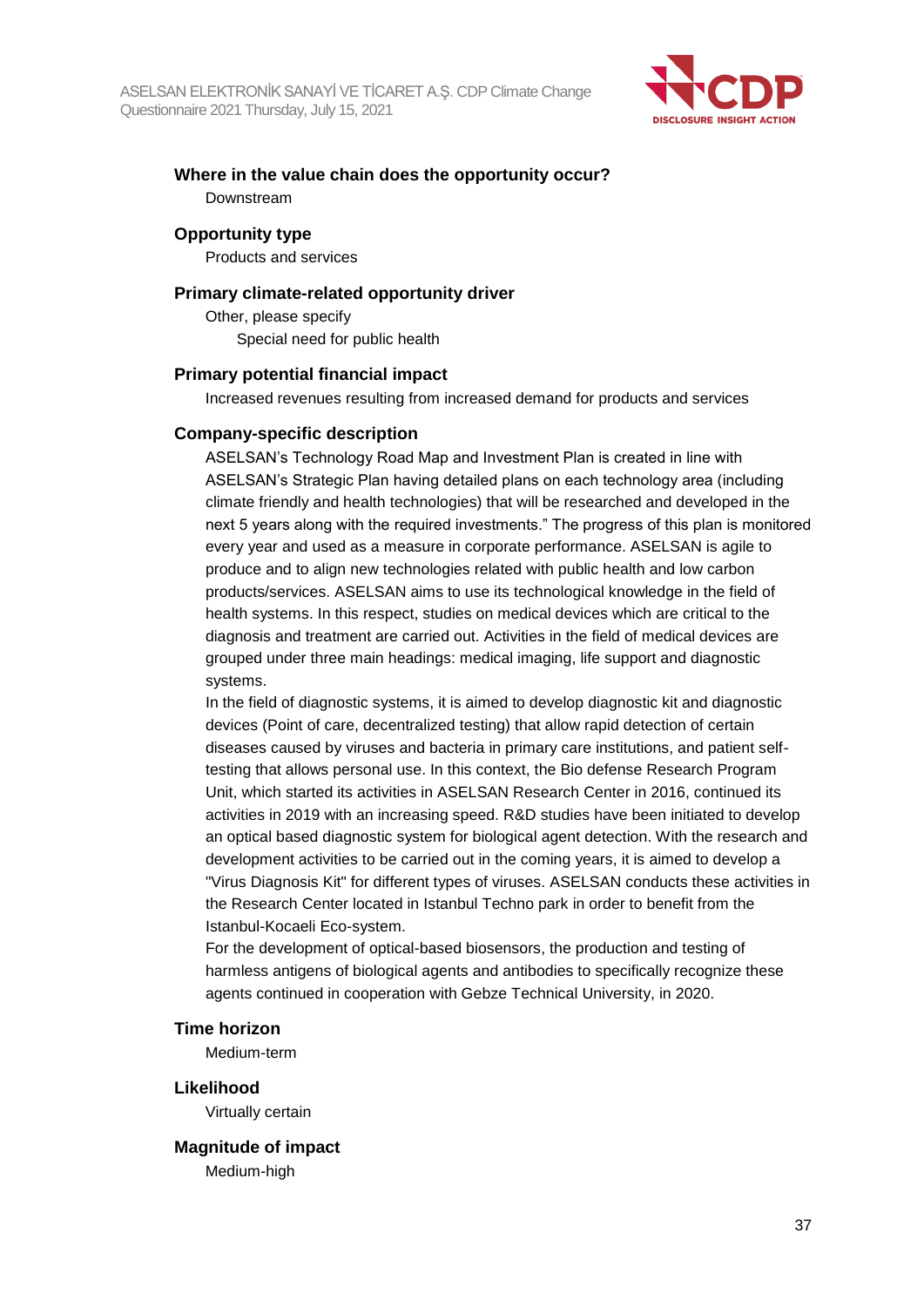

## **Are you able to provide a potential financial impact figure?** No, we do not have this figure

## **Potential financial impact figure (currency)**

## **Potential financial impact figure – minimum (currency)**

## **Potential financial impact figure – maximum (currency)**

### **Explanation of financial impact figure**

Financial implications of this project are in the evaluation phase. They have the potential to increase our revenue in the med-term.

### **Cost to realize opportunity**

### **Strategy to realize opportunity and explanation of cost calculation**

The cost to realize this opportunity has been investigated. Public health has a priority for our company.

#### **Comment**

ASELSAN continued to add new products to its product range in 2020 and receives new orders within this framework.

As of the end of 2020, new contracts/orders worth USD 1.3 billion were signed, ASELSAN's backlog for the coming years is at the level of 9.5 billion USD. Classification related to climate cannot be realized due to product diversity and difficulties in differentiation. After serial production the % revenue of these products will be identified as sales figures.

# **C3. Business Strategy**

## **C3.1**

**(C3.1) Have climate-related risks and opportunities influenced your organization's strategy and/or financial planning?**

Yes

## **C3.1b**

**(C3.1b) Does your organization intend to publish a low-carbon transition plan in the next two years?**

**Intention to publish a low-transition plan as a Intention to include the Comment**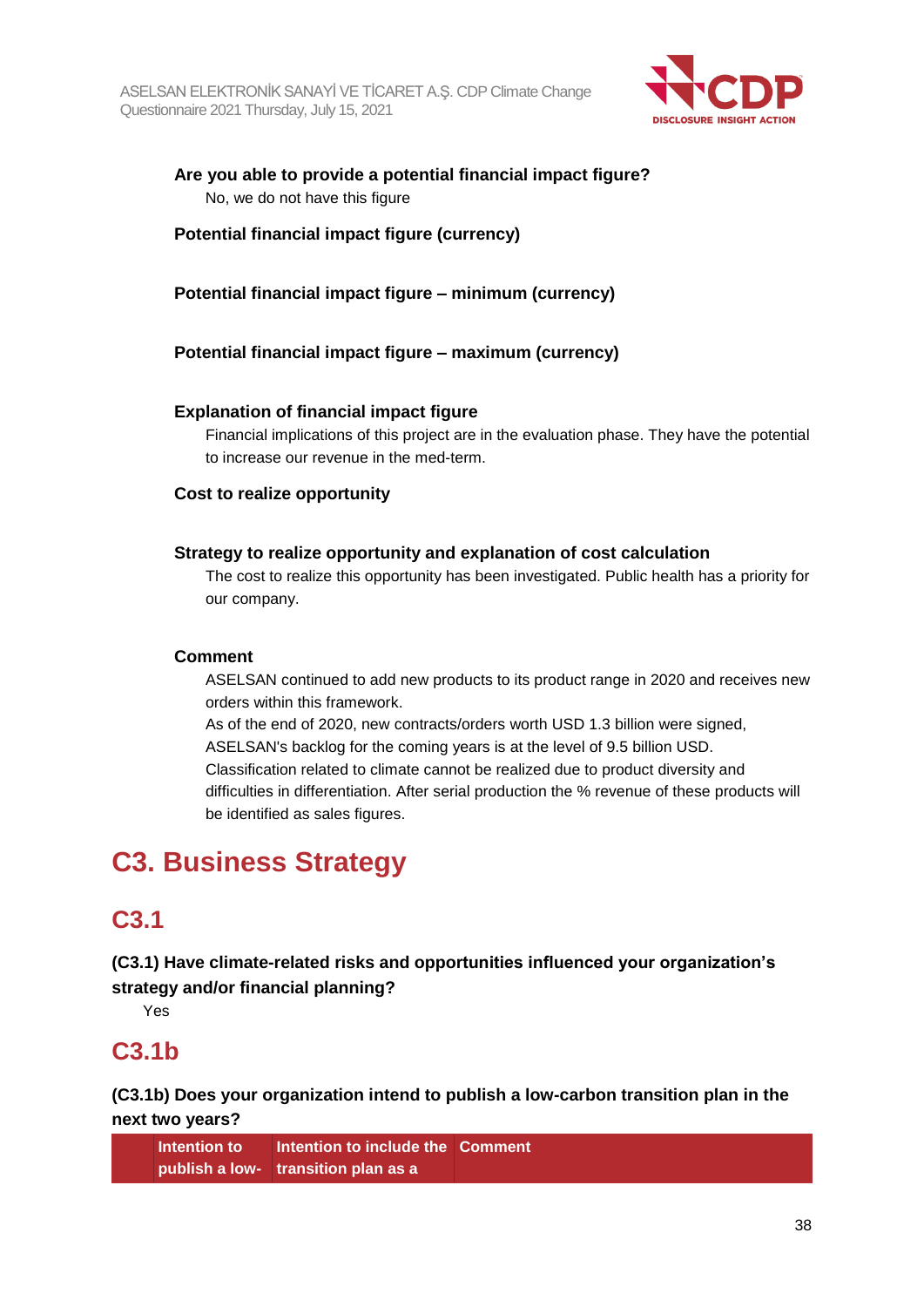

|                       | carbon                        | scheduled resolution<br>transition plan item at Annual General<br><b>Meetings (AGMs)</b> |                                                                                                                                                                                                                                                                                                                                                                                                                                                                                                                                |
|-----------------------|-------------------------------|------------------------------------------------------------------------------------------|--------------------------------------------------------------------------------------------------------------------------------------------------------------------------------------------------------------------------------------------------------------------------------------------------------------------------------------------------------------------------------------------------------------------------------------------------------------------------------------------------------------------------------|
| Row<br>$\overline{1}$ | Yes, in the next<br>two years | Yes, we intend to include<br>it as a scheduled AGM<br>resolution item                    | At the last quarter of 2020, the Company's Board<br>announced its intention to put an ambitious<br>emissions reduction targets by 2050 and the<br>enthusiasm to achieve them by a Climate<br>Transition Action Plan. The planning and other<br>actions will be discussed and developed during<br>2021-2022.<br>We believe that early action to ensure reductions<br>in emissions will lead to a more innovative<br>technology where climate related opportunities will<br>drive the company to a more competitive<br>business. |

## **C3.2**

## **(C3.2) Does your organization use climate-related scenario analysis to inform its strategy?**

Yes, qualitative and quantitative

## **C3.2a**

## **(C3.2a) Provide details of your organization's use of climate-related scenario analysis.**

| <b>Climate-</b><br>related<br><b>scenarios</b><br>and models<br>applied | <b>Details</b>                                                                                                                                                                                                                                                                                                                                                                                                                                                                                                                                                                                                                                                                                                                                                                                                                                                                                                                                                                                                                                                                                                                                                                                                                                                                                      |
|-------------------------------------------------------------------------|-----------------------------------------------------------------------------------------------------------------------------------------------------------------------------------------------------------------------------------------------------------------------------------------------------------------------------------------------------------------------------------------------------------------------------------------------------------------------------------------------------------------------------------------------------------------------------------------------------------------------------------------------------------------------------------------------------------------------------------------------------------------------------------------------------------------------------------------------------------------------------------------------------------------------------------------------------------------------------------------------------------------------------------------------------------------------------------------------------------------------------------------------------------------------------------------------------------------------------------------------------------------------------------------------------|
| 2DS<br><b>IEA 450</b><br><b>RCP 2.6</b><br><b>RCP 4.5</b>               | ASELSAN is committed to "determining climate change risks and managing them in<br>the light of legislation, monitoring and transparently reporting greenhouse gas<br>emissions in order to reduce the effects of global climate change, carefully monitoring<br>the sustainability programs developed in the national and international fields regarding<br>the environment, and creating the added value for sustainability at the highest level".<br>According to the 2020 Global Risk Report published by the World Economic Forum,<br>the most important risks evaluated according to probability and impact level are;<br>Extreme air pollution caused by climate change, failure to combat climate change,<br>natural disasters, loss of biodiversity and man-made environmental disasters. The<br>TCFD recommendations are always our guidance.<br>In the reporting year ASELSAN evaluated the risks and opportunities base on climate<br>related scenarios and models by using the public data. During the reporting period in<br>2021, we used the Knowledge Portal of World Bank-Turkey by exploring also country<br>base impacts. Some reassessments have been realized base on related portal.<br>https://climateknowledgeportal.worldbank.org/country/turkey/climate-data-projections. |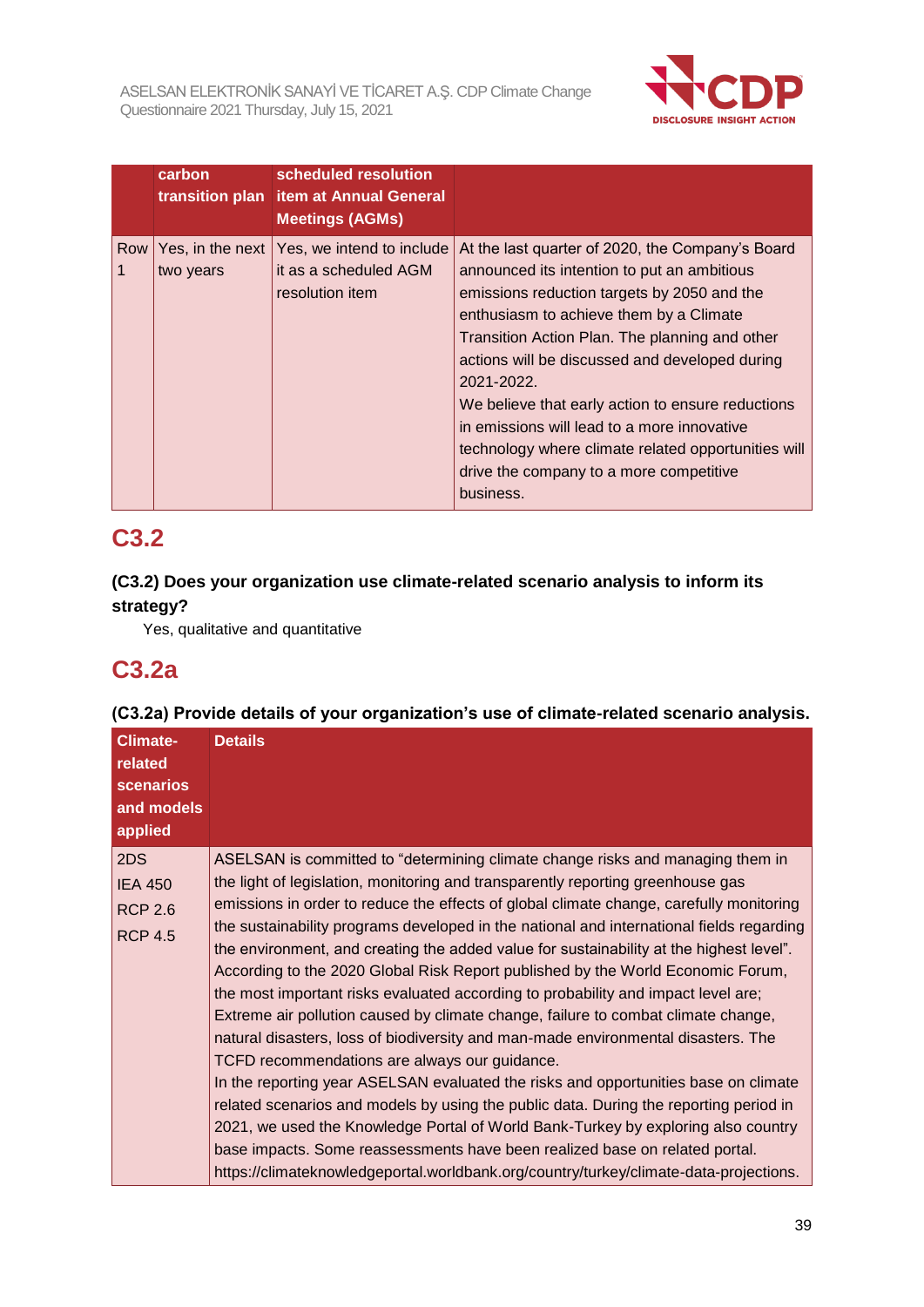

| The RCP 2.6 (Low emission) and RCP 4.5 (Med- Low Emission) have been assessed.                      |
|-----------------------------------------------------------------------------------------------------|
| The historical monthly temperature for Turkey (1986-2005) was observed. The                         |
| scenarios used extend 2060-2079 time period with different variables at the ensemble                |
| model chosen.                                                                                       |
| Projected Change in Monthly Temperature of Turkey for 2060-2079 (Compared to                        |
| 1986-2005) was observed.                                                                            |
| The assumed growth rates in annual revenues and our ability to reduce our scope 1&2                 |
| CO2e emissions have been evaluated. In the transition side; the IEA 450 and 2DS                     |
| scenarios have been studied as qualitative analysis.                                                |
| The results will influence the preparation of our carbon transition plan for the next two<br>years. |
| At the end of these evaluations, it was concluded that an ambitious carbon reduction                |
| goal setting would be more effective to stabilize global temperature increase below 1.5             |
| degrees C.                                                                                          |
| In line with the responsible and effective management of the resources it uses,                     |
| ASELSAN received the strong support of the Senior Management in the                                 |
| implementation process of the ISO 50001:2018 Energy Management System, which is                     |
| a management approach that considers the conscious and efficient use of energy in                   |
| its activities. In this context, in 2020 necessary preparations with the Energy                     |
| Management System infrastructures have been completed in all campuses and                           |
| Certification was accomplished in May 2021. Energy management activities are                        |
| carried out on the basis of processes/production, purchasing processes and in parallel              |
| with other integrated management systems. The targets for reducing energy intensity                 |
| determined within the scope of the strategic plan are provided by the units responsible             |
| for the management of the existing energy infrastructure in the campuses. In this                   |
| direction, efficiency studies are carried out, especially on energy-consuming                       |
| resources, and the data obtained are evaluated through analyzers and software                       |
| systems. In addition, with the studies and improvements, areas related to the                       |
| Efficiency Increasing Project (VAP) studies were determined, and planning and                       |
| investment projects were initiated. Reducing emissions, which is a natural result of                |
| efforts to reduce energy intensity, is also considered within the scope of the same                 |
| targets.                                                                                            |

## **C3.3**

## **(C3.3) Describe where and how climate-related risks and opportunities have influenced your strategy.**

|                              | <b>Have climate-related</b><br>risks and<br>opportunities<br>influenced your<br>strategy in this area? | <b>Description of influence</b>                                                                                                                                                      |
|------------------------------|--------------------------------------------------------------------------------------------------------|--------------------------------------------------------------------------------------------------------------------------------------------------------------------------------------|
| Products and Yes<br>services |                                                                                                        | ASELSAN aims to be a responsible producer for a globally<br>responsible consumption. Our strategy covers also to be one<br>of the main producers of renewable energy technologies in |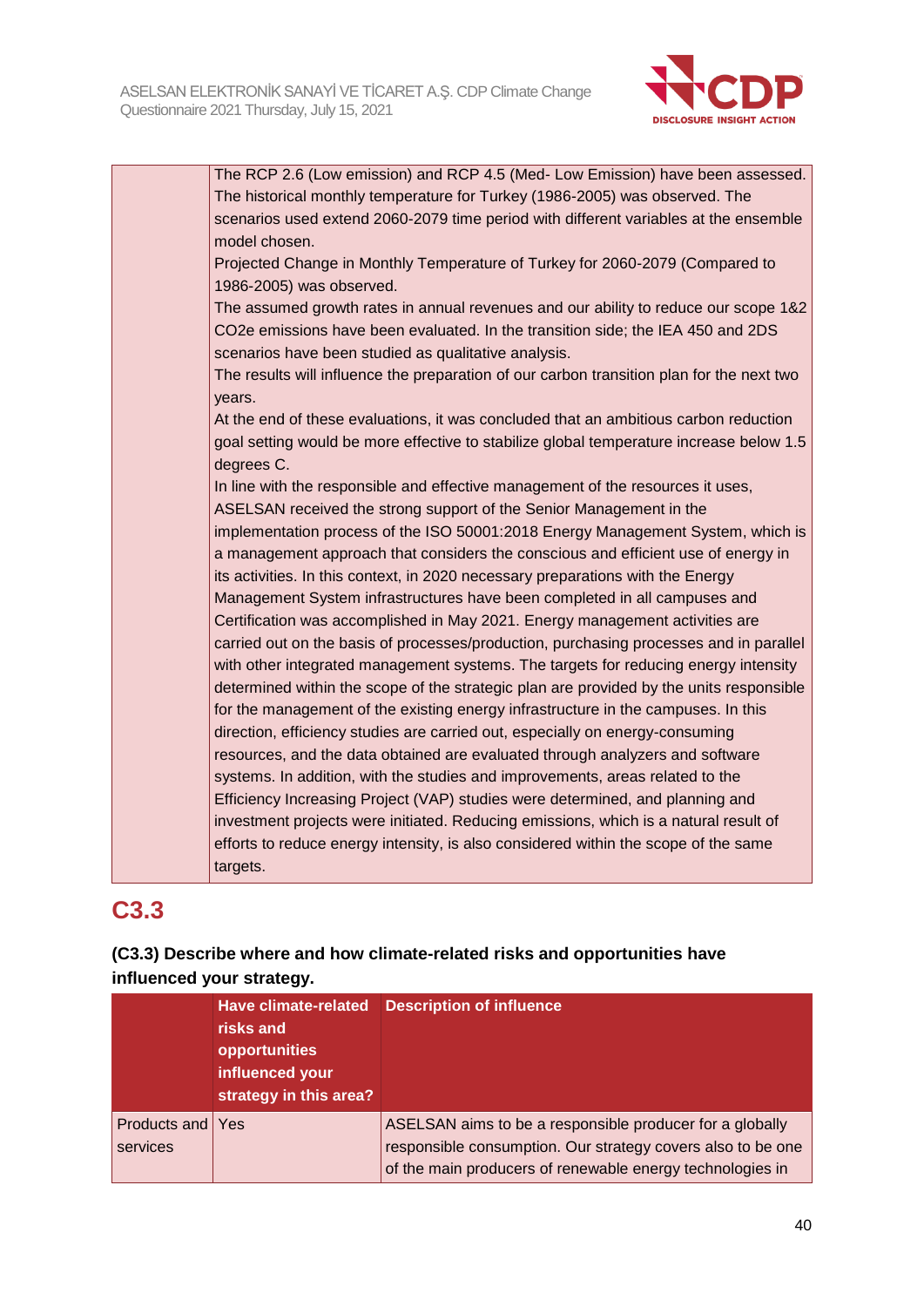

|                                       |     | the World. Substitution of existing products with lower<br>emission options does not cause technology base climate<br>related risks. There is an increased demand for new low<br>carbon technologies, materials, products and services such<br>as smart digital solutions, smart mobility, solar cells,<br>insulation etc. for different sectors. The most important<br>aspect of climate change influencing our strategy is the<br>opportunity to develop a green business. As transportation<br>related GHG emissions account for nearly 14% of Turkey's<br>total emissions, it is aimed to supply necessary electric<br>vehicle systems designed for public transportation of major<br>municipalities in Turkey. The Electric Vehicle Systems<br>Program Management Department started a project with<br>TEMSA in March 2015 with the aim of producing the first<br>domestic electric bus. In 2019, development, production and<br>testing activities for electric vehicle system components were<br>developed for use in civil and military platforms; In line with<br>the expectations of the automotive industry, our mass<br>production capabilities have been developed and effective<br>cost management processes have been operated to meet<br>expectations.<br>The first TEMSA with ASELSAN electric traction system<br>Avenue EV 12 mt. Electric Buses series in 2020 came off the<br>production line.<br>ASELSAN focuses on developing hybrid system where both<br>solar and wind power sources can be used interchangeably.<br>While conducting such activities, ASELSAN aims to develop<br>that the hybrid system could be portable and can be used<br>both on-grid and off grid. The new system will reduce the use<br>of diesel back-up generators and result in energy<br>consumption reduction and therefore GHG emissions.<br>In 2019, approximately 40 units of hybrid energy source<br>installation have been completed on site. As a total 80000 L<br>fuel consumption reduction was realized. Hybrid Micro Grid<br>System Project to be established in METU Kalkanlı<br>Technology Valley in order to meet the energy needs of<br>TRNC with the highest level of renewable energy has been<br>initiated in the reporting year. These projects are the most<br>important business decisions executed during the mid-term |
|---------------------------------------|-----|-------------------------------------------------------------------------------------------------------------------------------------------------------------------------------------------------------------------------------------------------------------------------------------------------------------------------------------------------------------------------------------------------------------------------------------------------------------------------------------------------------------------------------------------------------------------------------------------------------------------------------------------------------------------------------------------------------------------------------------------------------------------------------------------------------------------------------------------------------------------------------------------------------------------------------------------------------------------------------------------------------------------------------------------------------------------------------------------------------------------------------------------------------------------------------------------------------------------------------------------------------------------------------------------------------------------------------------------------------------------------------------------------------------------------------------------------------------------------------------------------------------------------------------------------------------------------------------------------------------------------------------------------------------------------------------------------------------------------------------------------------------------------------------------------------------------------------------------------------------------------------------------------------------------------------------------------------------------------------------------------------------------------------------------------------------------------------------------------------------------------------------------------------------------------------------------------------------------------------------------------------------------------------------------------------------------------------------------------|
|                                       |     | period and have high impacts on the business strategy of<br>2020 and beyond.                                                                                                                                                                                                                                                                                                                                                                                                                                                                                                                                                                                                                                                                                                                                                                                                                                                                                                                                                                                                                                                                                                                                                                                                                                                                                                                                                                                                                                                                                                                                                                                                                                                                                                                                                                                                                                                                                                                                                                                                                                                                                                                                                                                                                                                                    |
| Supply chain<br>and/or value<br>chain | Yes | Activities to expand the ASELSAN Supplier Portal, which was<br>put into use to ensure effective information exchange, have<br>been completed. Apart from this, supplier communication and<br>development with our "Powerful Together Platform"                                                                                                                                                                                                                                                                                                                                                                                                                                                                                                                                                                                                                                                                                                                                                                                                                                                                                                                                                                                                                                                                                                                                                                                                                                                                                                                                                                                                                                                                                                                                                                                                                                                                                                                                                                                                                                                                                                                                                                                                                                                                                                  |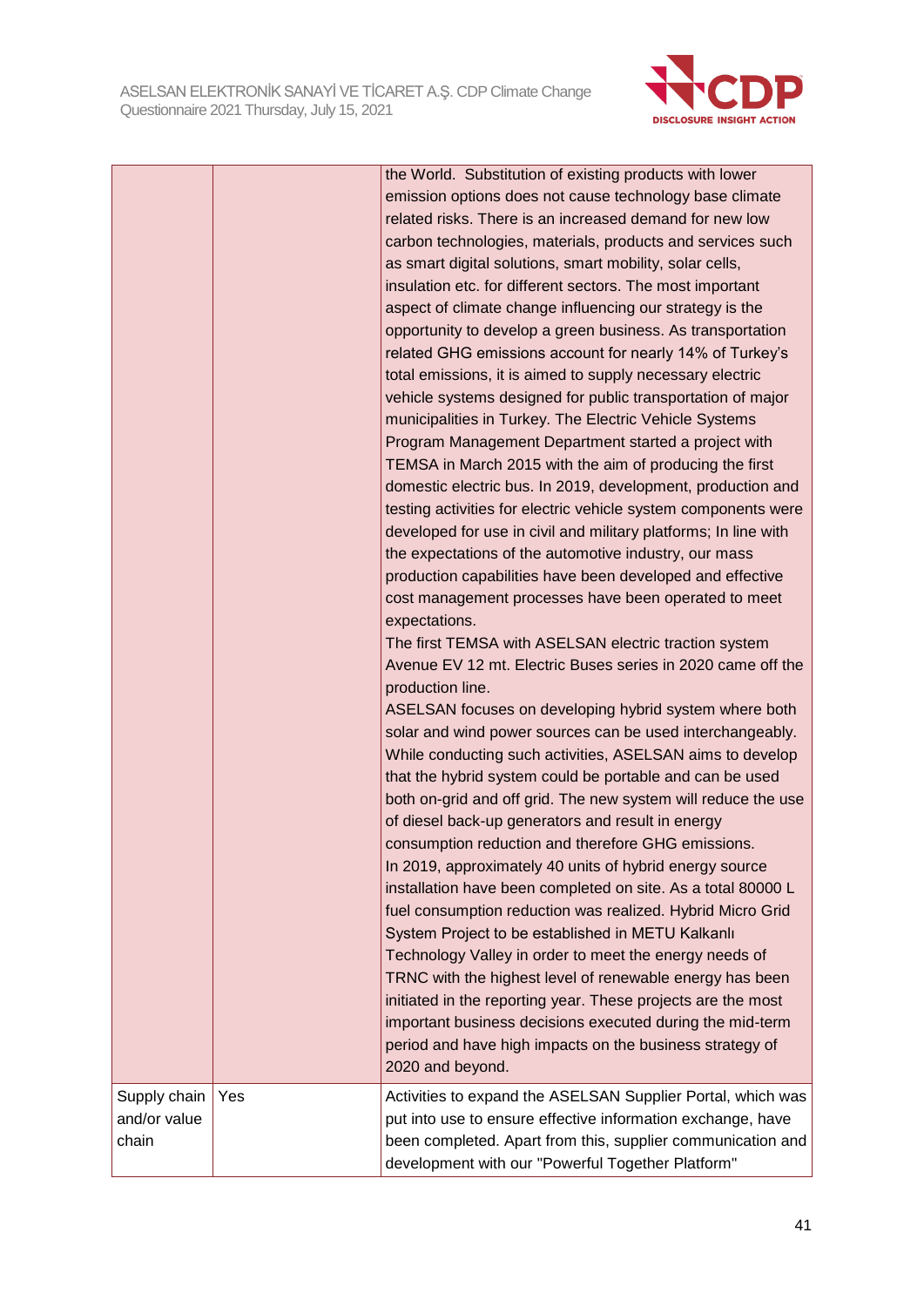

|                      |     | developed specifically for our suppliers, infrastructure works<br>for moving our works to a single interface have been<br>completed and put into practice in the first quarter of 2020.<br>In 2020, as a smooth transition to the new ISO 14064: 2018<br>Standard, and also in order to understand and manage the<br>financial and temporal burdens of the supply and value chain<br>management, the New Procurement Management Process<br>was initiated with internal and external communication and<br>data gathering activities. This process was effective at the<br>end of 2020.<br>Energy Efficient Purchasing Procedure was established for<br>procurement activities. With the studies carried out in this<br>context, taking into account energy efficiency at the<br>procurement stage with process innovations such as<br>integration and minimization of logistics activities, emphasis<br>on environmentally friendly technologies in the selection of<br>machinery / equipment, etc. applications are activated. It is<br>planned to create some indicators in the upcoming period in<br>order to monitor and report the outcomes to be achieved.<br>Within the supplier risk management activities and new<br>rewarding system, the accurate risk detection and<br>assessment of our global suppliers located in vulnerable<br>regions were facilitated. In 2020, it was determined that the<br>weight of suppliers' risks within the scope of ESG in total |
|----------------------|-----|----------------------------------------------------------------------------------------------------------------------------------------------------------------------------------------------------------------------------------------------------------------------------------------------------------------------------------------------------------------------------------------------------------------------------------------------------------------------------------------------------------------------------------------------------------------------------------------------------------------------------------------------------------------------------------------------------------------------------------------------------------------------------------------------------------------------------------------------------------------------------------------------------------------------------------------------------------------------------------------------------------------------------------------------------------------------------------------------------------------------------------------------------------------------------------------------------------------------------------------------------------------------------------------------------------------------------------------------------------------------------------------------------------------------------------------------------------------------------|
|                      |     | risks is 12%. With these efforts, a transition to LCA activities<br>will be provided while strong and stable data source will be                                                                                                                                                                                                                                                                                                                                                                                                                                                                                                                                                                                                                                                                                                                                                                                                                                                                                                                                                                                                                                                                                                                                                                                                                                                                                                                                           |
|                      |     | ready for an ambitious target setting.                                                                                                                                                                                                                                                                                                                                                                                                                                                                                                                                                                                                                                                                                                                                                                                                                                                                                                                                                                                                                                                                                                                                                                                                                                                                                                                                                                                                                                     |
| Investment in<br>R&D | Yes | The most important aspect of climate change that influences<br>our strategy is the opportunity to develop a green business.<br>More and more public or private institutions and companies in<br>Turkey depend on ASELSAN for their high-tech system<br>requirements. Studies are carried out to develop innovative<br>and unique technologies that will provide efficient and<br>uninterrupted electricity production from solar and wind<br>energy, one of the rich renewable energy sources of our<br>country. Critical components are developed with maximum<br>national possibilities to provide competitive advantage in<br>renewable energy system solutions.<br>. In the field of wind energy; full scale wind power plant's<br>power converter systems and grid connection algorithms<br>required by wind turbine manufacturers, especially domestic<br>companies; design, development and production processes<br>have been completed. In 2020, within the scope of Alaçatı<br>Wind Power Plant Modernization, work on the development<br>of a wind turbine platform with a minimum capacity of 4.0 MW                                                                                                                                                                                                                                                                                                                                                            |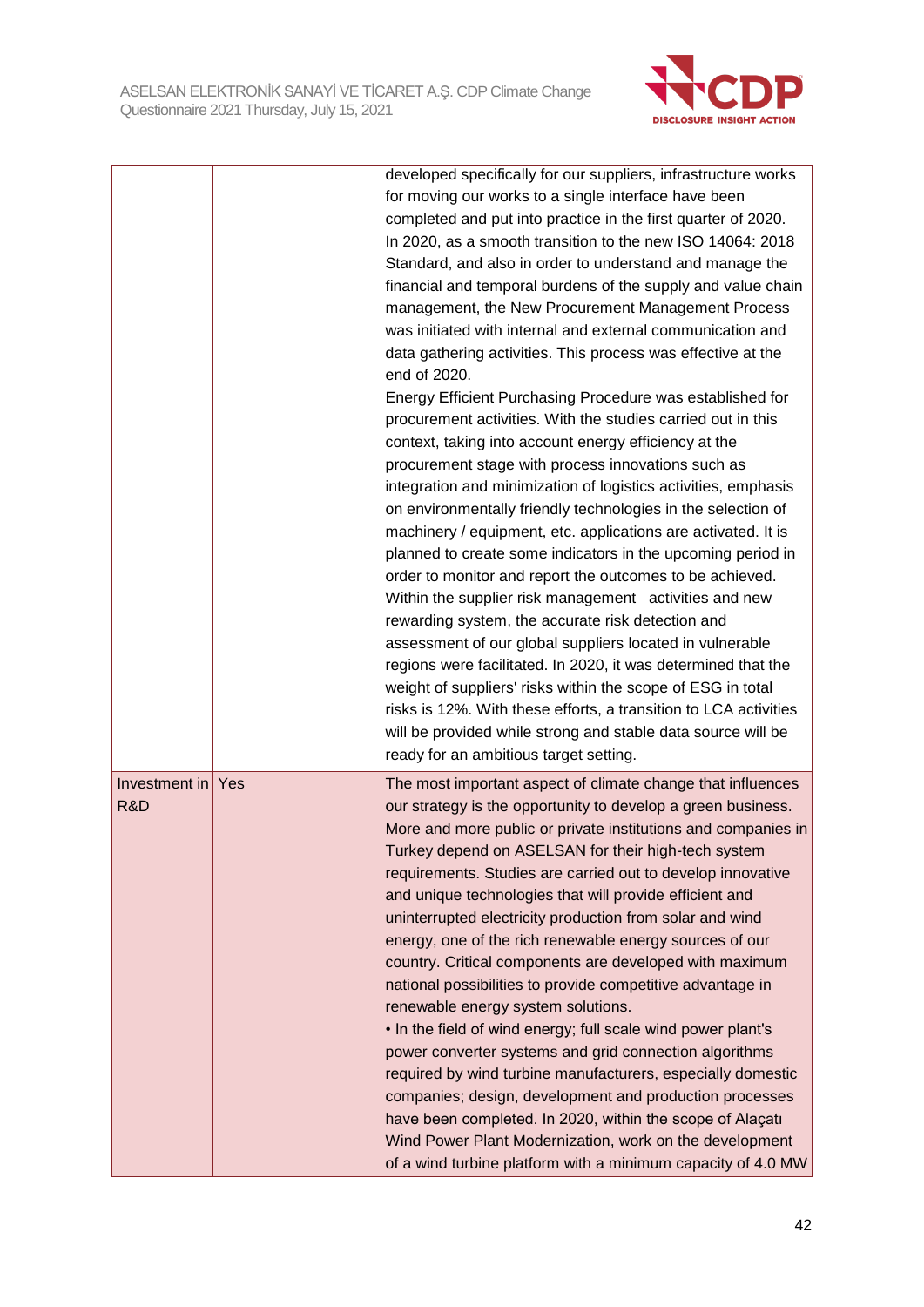

|            |     | was initiated.                                                                                                                                                                                                                                                                                                                                                                                                                                                                                                                                                                                                                                                                                                                                                                                                                                                        |
|------------|-----|-----------------------------------------------------------------------------------------------------------------------------------------------------------------------------------------------------------------------------------------------------------------------------------------------------------------------------------------------------------------------------------------------------------------------------------------------------------------------------------------------------------------------------------------------------------------------------------------------------------------------------------------------------------------------------------------------------------------------------------------------------------------------------------------------------------------------------------------------------------------------|
|            |     | . In the field of photovoltaic solar energy, studies carried out<br>jointly with METU GÜNAM continued with the collaboration of                                                                                                                                                                                                                                                                                                                                                                                                                                                                                                                                                                                                                                                                                                                                       |
|            |     | Tubitak in 2020.                                                                                                                                                                                                                                                                                                                                                                                                                                                                                                                                                                                                                                                                                                                                                                                                                                                      |
|            |     | • Hybrid Micro Grid System Project to be established in                                                                                                                                                                                                                                                                                                                                                                                                                                                                                                                                                                                                                                                                                                                                                                                                               |
|            |     | METU Kalkanlı Technology Valley in order to meet the                                                                                                                                                                                                                                                                                                                                                                                                                                                                                                                                                                                                                                                                                                                                                                                                                  |
|            |     | energy needs of TRNC with the highest level of renewable<br>energy has been started in 2020.                                                                                                                                                                                                                                                                                                                                                                                                                                                                                                                                                                                                                                                                                                                                                                          |
|            |     | ASELSAN aims to spend approximately 7% of the annual                                                                                                                                                                                                                                                                                                                                                                                                                                                                                                                                                                                                                                                                                                                                                                                                                  |
|            |     | turnover to its Research and Development activities financed                                                                                                                                                                                                                                                                                                                                                                                                                                                                                                                                                                                                                                                                                                                                                                                                          |
|            |     | with its own resources. In addition, it allocates a share of                                                                                                                                                                                                                                                                                                                                                                                                                                                                                                                                                                                                                                                                                                                                                                                                          |
|            |     | approximately 2% of its turnover every year for technological                                                                                                                                                                                                                                                                                                                                                                                                                                                                                                                                                                                                                                                                                                                                                                                                         |
|            |     | investments that support innovation. Over 5000 employees<br>work in the 6 R&D Centers within ASELSAN.                                                                                                                                                                                                                                                                                                                                                                                                                                                                                                                                                                                                                                                                                                                                                                 |
|            |     | ASELSAN has over 150 internally financed R&D projects that<br>comprise both ongoing projects and those launched in new<br>fields. In 2020 the total R&D expenditure was 3.4 billion TRY,<br>a 12,5 % increase was detected compared to previous year.<br>The investment in R&D will continue due to these emerging<br>opportunities. The Group activates the development costs of<br>the projects it has created and approved by the management.<br>Compared with previous reporting year non-defense revenue<br>growth rate is 81%.<br>In the long-term the area has the highest positive impact on<br>the company business and strategy.                                                                                                                                                                                                                            |
| Operations | Yes | The operational risks are assessed by the company by taking<br>into account energy saving, potential and possible<br>optimization points in the production and other activities. In<br>line with the responsible and effective management of the<br>resources it uses, ASELSAN received the strong support of<br>the Senior Management in the implementation process of the<br>ISO 50001:2018 Energy Management System, which is a<br>management approach that considers the conscious and<br>efficient use of energy in its activities. In this context, in 2020<br>necessary preparations with the Energy Management<br>System infrastructures have been completed in all campuses<br>and Certification was accomplished in May 2021. Energy<br>management activities are carried out on the basis of<br>processes/production, purchasing processes and in parallel |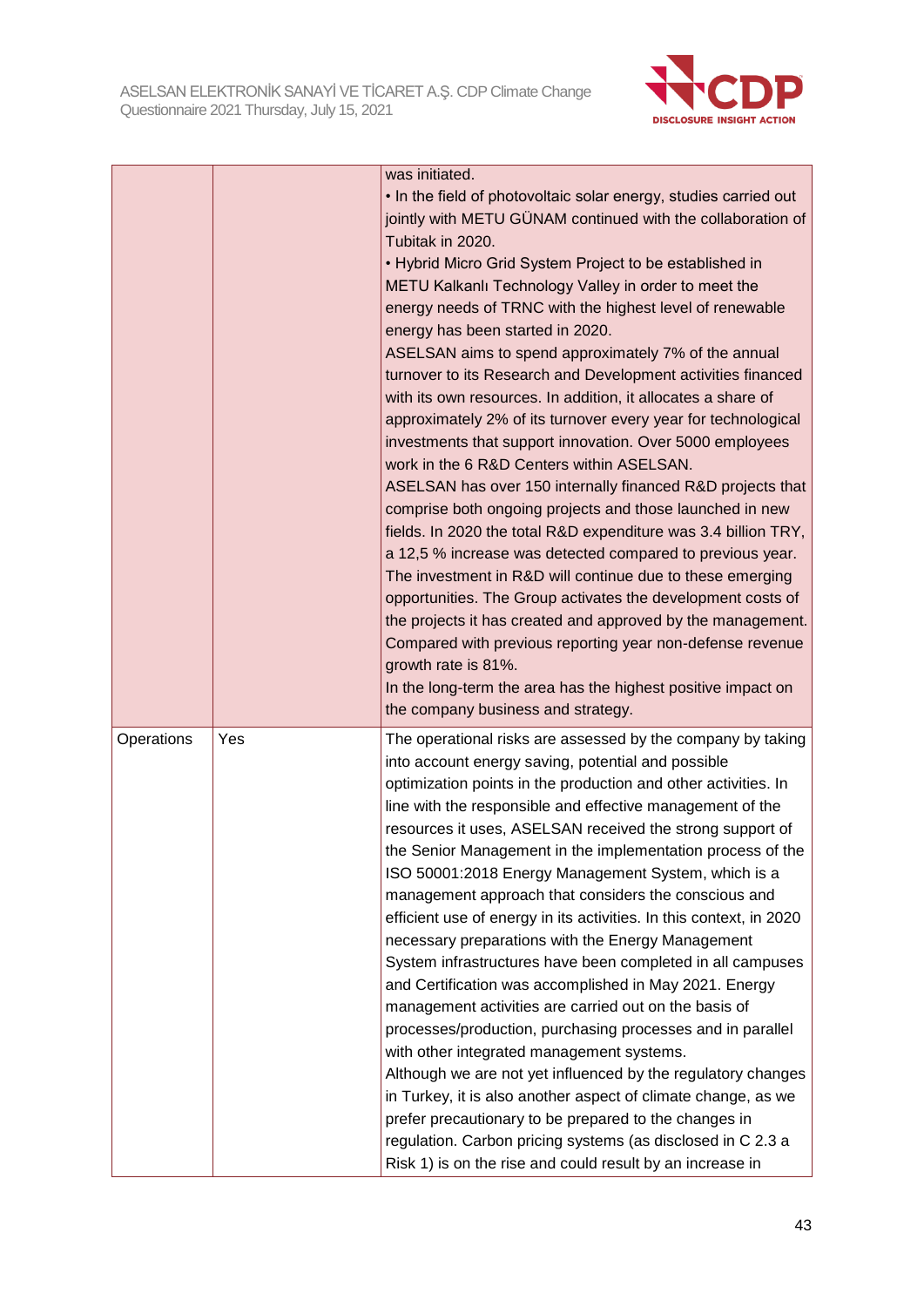

|  | operational costs for our company for the log-term period, but |
|--|----------------------------------------------------------------|
|  | currently ASELSAN is not in the context of MRV system.         |
|  | As part of the most important component of our strategy        |
|  | regarding climate change, due to efficiency of our carbon      |
|  | reduction projects, in the reporting period we have revised    |
|  | our target's percentage reduction from base year, from 4.7 %   |
|  | to 78.71%.                                                     |
|  | Other physical risks are assessed for our facilities and       |
|  | services. The insurance system is in place to ensure the       |
|  | business continuity. This area could have a low impact on the  |
|  | companies' business strategy and planning.                     |
|  | As usual our Renewable Energy Systems Program                  |
|  | Management Department, which is responsible of R&D of          |
|  | renewable energy technologies, facilitates on deploying        |
|  | renewable energy usage throughout our facilities and           |
|  | products.                                                      |
|  | In 2020, ASELSAN continued to follow a policy that would       |
|  | ensure maximum efficiency and profitability while seizing new  |
|  | opportunities offered by the latest technologies.              |
|  |                                                                |

## **C3.4**

## **(C3.4) Describe where and how climate-related risks and opportunities have influenced your financial planning.**

|       | <b>Financial</b><br>planning<br>elements that<br>have been<br>influenced | <b>Description of influence</b>                                                                                                                                                                                                                                                                                                                                                                                                                                                                                                                                                                                                                                                                                                                                                                                                                                                                                                                                                                                                                                                                                                                                         |
|-------|--------------------------------------------------------------------------|-------------------------------------------------------------------------------------------------------------------------------------------------------------------------------------------------------------------------------------------------------------------------------------------------------------------------------------------------------------------------------------------------------------------------------------------------------------------------------------------------------------------------------------------------------------------------------------------------------------------------------------------------------------------------------------------------------------------------------------------------------------------------------------------------------------------------------------------------------------------------------------------------------------------------------------------------------------------------------------------------------------------------------------------------------------------------------------------------------------------------------------------------------------------------|
| Row I | Revenues<br>Direct costs<br>Capital allocation                           | Climate change poses an opportunity for ASELSAN to develop more low-<br>emissions goods and services. This would likely impact the projected<br>revenue in the future that ASELSAN aims to be one of the main producers<br>of renewable energy technologies in Turkey. Due to emerging<br>opportunities to develop low-emission goods and services the investment<br>in R&D will continue. In the reporting year, the total expenditure on R&D<br>activities was 3356 million TRY, the previous year was 2975 million TRY.<br>In 2020, ASELSAN actively followed a policy that would ensure maximum<br>efficiency and profitability while seizing new opportunities offered by the<br>latest technologies. We have the opportunity to increase our revenue by<br>answering the expectations of the automotive industry, our mass<br>production capabilities have been developed and effective cost<br>management processes have been operated to meet expectations. In<br>addition to the development activities carried out with TEMSA and<br>ANADOLU ISUZU, the sale of electric vehicle systems to BMC has<br>started. Electric Bus deliveries was completed in 2020 |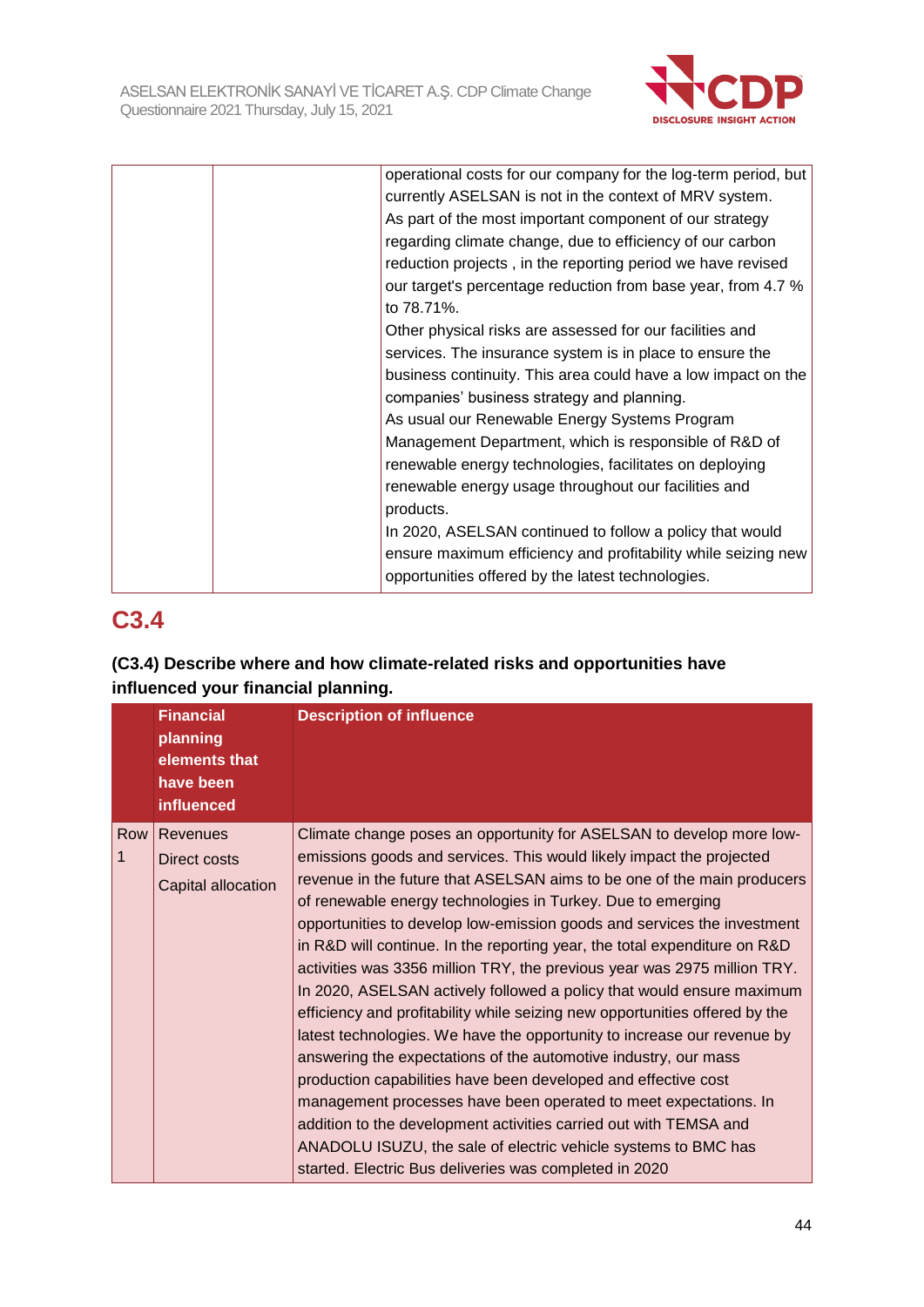

|  | ASELSAN has over 100 internally financed R&D projects that comprise           |
|--|-------------------------------------------------------------------------------|
|  | both ongoing projects and those launched in new fields. Acceptance and        |
|  | delivery of products developed for the National Train continued in 2020.      |
|  | An energy management system has been developed for hybrid maneuver            |
|  | locomotive developed with TCDD TAŞIMACILIK and TÜLOMSAŞ to store              |
|  | braking energy, to achieve emission-free operation in a closed                |
|  | environment, to reduce the noise level and to provide fuel savings.           |
|  | Next year, we will continue to improve our competitiveness by upgrading       |
|  | our current technologies and by introducing innovative, environment-          |
|  | friendly and energy efficient systems and products. The revenue will          |
|  | positively and highly be impacted by the financial planning which includes    |
|  | long-term capital allocation, investment, R&D.                                |
|  | Climate related operating costs are factored into our financial planning      |
|  | process which includes long-term capital allocation, investment, R&D and      |
|  | other standard costs. In the long-term the operating costs could be           |
|  | impacted to be overall low to medium through the financial planning which     |
|  | includes manufacture, human and social capital.                               |
|  | Climate-related risks and opportunities are factored into our capital         |
|  | expenditure planning process.                                                 |
|  | In case of any capital expenditure or allocation we consider implementing     |
|  | efficient technologies compatible to reduce the magnitude of climate          |
|  | related potential risks. It is also an opportunity to reduce the costs. While |
|  | making an investment decision both for a new production facility, a           |
|  | capacity increase (Gölbaşı expansion project) we consider installing the      |
|  | most efficient technologies in order to reduce the risk of high operating     |
|  | costs. In the long-term the capital expenditure/capital allocation could be   |
|  | impacted to be overall low to medium through the financial planning.          |

## **C3.4a**

**(C3.4a) Provide any additional information on how climate-related risks and opportunities have influenced your strategy and financial planning (optional).**

# **C4. Targets and performance**

## **C4.1**

**(C4.1) Did you have an emissions target that was active in the reporting year?** Intensity target

## **C4.1b**

**(C4.1b) Provide details of your emissions intensity target(s) and progress made against those target(s).**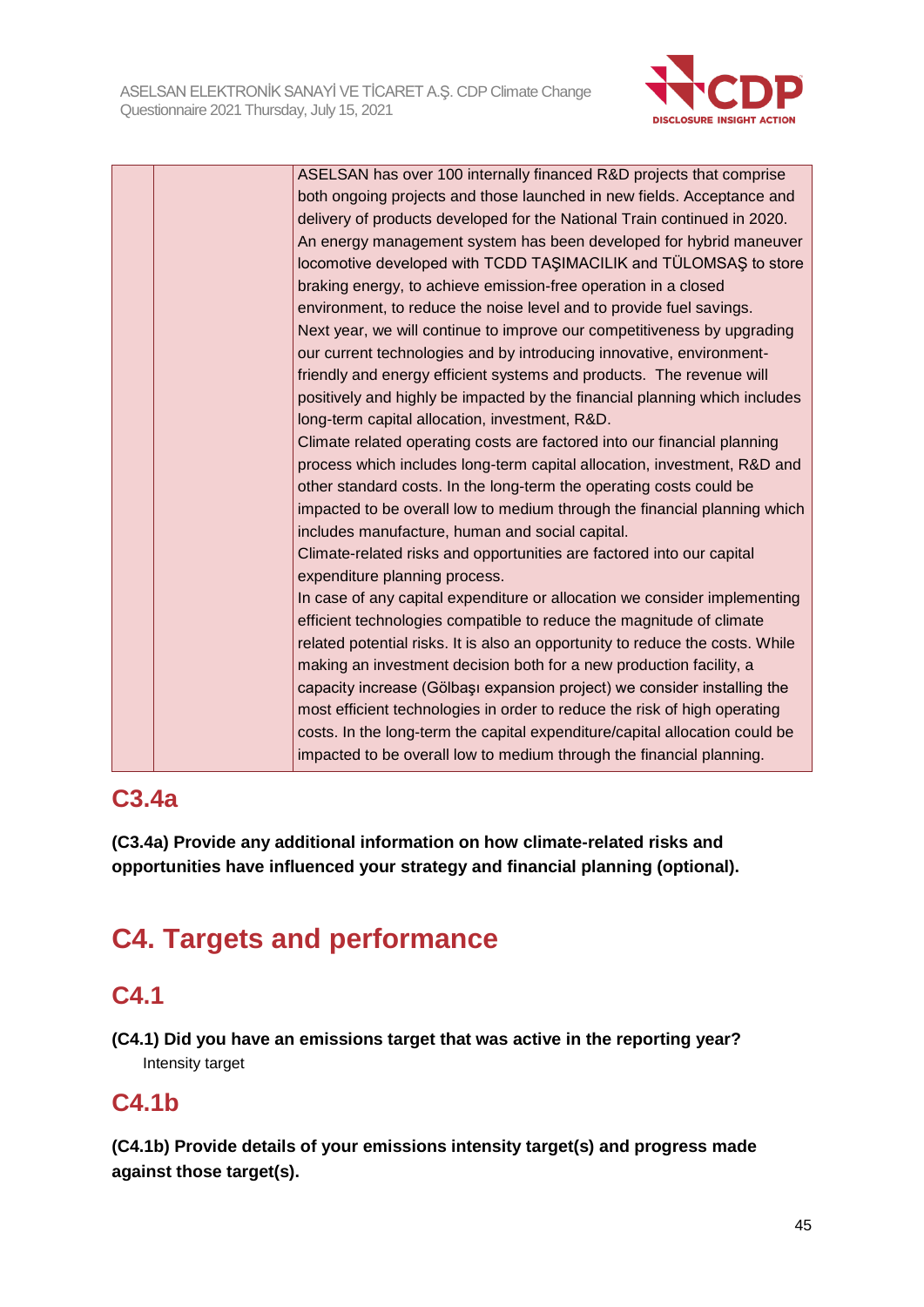

**Target reference number** Int 1 **Year target was set** 2016 **Target coverage** Company-wide **Scope(s) (or Scope 3 category)** Scope 1+2 (location-based) **Intensity metric** Metric tons CO2e per unit revenue **Base year** 2016 **Intensity figure in base year (metric tons CO2e per unit of activity)** 0.0000136242 **% of total base year emissions in selected Scope(s) (or Scope 3 category) covered by this intensity figure** 100 **Target year** 2022 **Targeted reduction from base year (%)** 81.89 **Intensity figure in target year (metric tons CO2e per unit of activity) [autocalculated]** 0.0000024673 **% change anticipated in absolute Scope 1+2 emissions** 31.54 **% change anticipated in absolute Scope 3 emissions** 236.27 **Intensity figure in reporting year (metric tons CO2e per unit of activity)** 0.00000354 **% of target achieved [auto-calculated]** 90.3856673661 **Target status in reporting year** Revised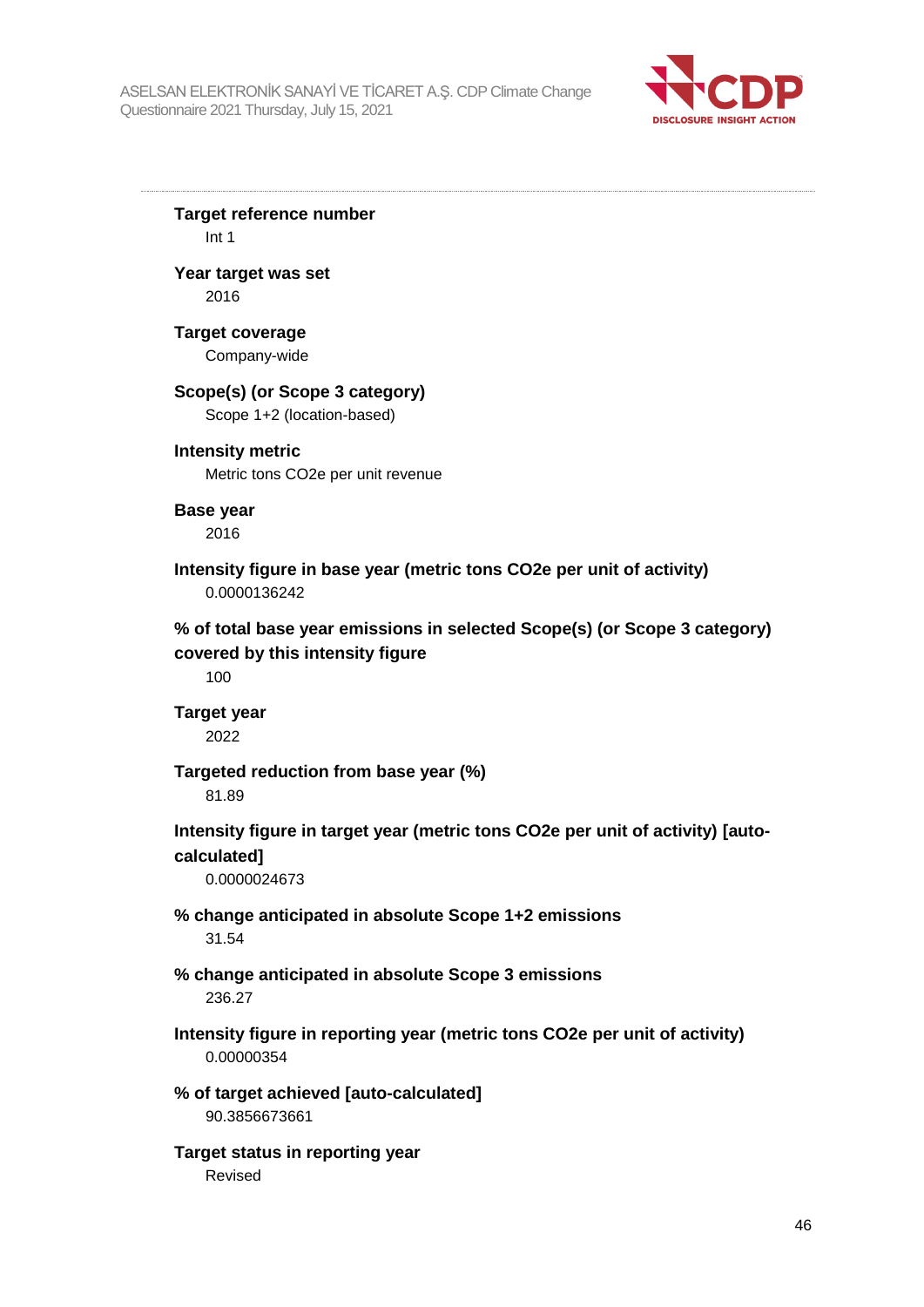

### **Is this a science-based target?**

No, but we anticipate setting one in the next 2 years

#### **Target ambition**

#### **Please explain (including target coverage)**

100% of emissions in scope are covered in this target. As a consequence of the effectiveness of our ambitious carbon reduction projects, we revised this target's % reduction from base year; from 4.7% to 81.89% last year.

There will be an increase in the absolute emissions in the following years as a consequence of our growth and expansion projects. The increase in the absolute emissions will be at minor level compared to our growth in all business dimensions. Our intensity figure at base year was 0.0000136242721473774

Our intensity figure 2017 is 0.0000107911449051455

Our intensity figure 2018 is 0.00000637280616616315

Our intensity figure 2019 is 0.00000399107377208420

Our intensity figure 2020 is 0.00000353995981718683

Our intensity figure 2021 will be 0.00000287591813079314

Our intensity figure at target year will be 0.00000246753064029772

In the following years there will be a continuous increase at % achieved till target year. Our revenue and GHG emissions reduction target is monitored and revised regularly. However, we can only share our projected revenue growth in 1-year forecast periods. We consider our revenue projections over 5 years as commercially sensitive data. Specific confidentiality constraints prohibiting the disclosure.

The reason of increase in % change anticipated in absolute scope 3 emissions is the extension of the boundary within the scope of compliance with the new version of ISO 14064:2018.

The criteria to evaluate the significant indirect emissions with their justification will be set-up by the transition to the new version of ISO 14064:2018. The boundary setting and assumptions related to supply and value chain emissions will be accurate, leading us to set a clear-cut new base year. With these efforts, a transition to LCA activities will be provided while strong and stable data source will be ready for Science Based Target setting.

## **C4.2**

## **(C4.2) Did you have any other climate-related targets that were active in the reporting year?**

Other climate-related target(s)

## **C4.2b**

**(C4.2b) Provide details of any other climate-related targets, including methane reduction targets.**

47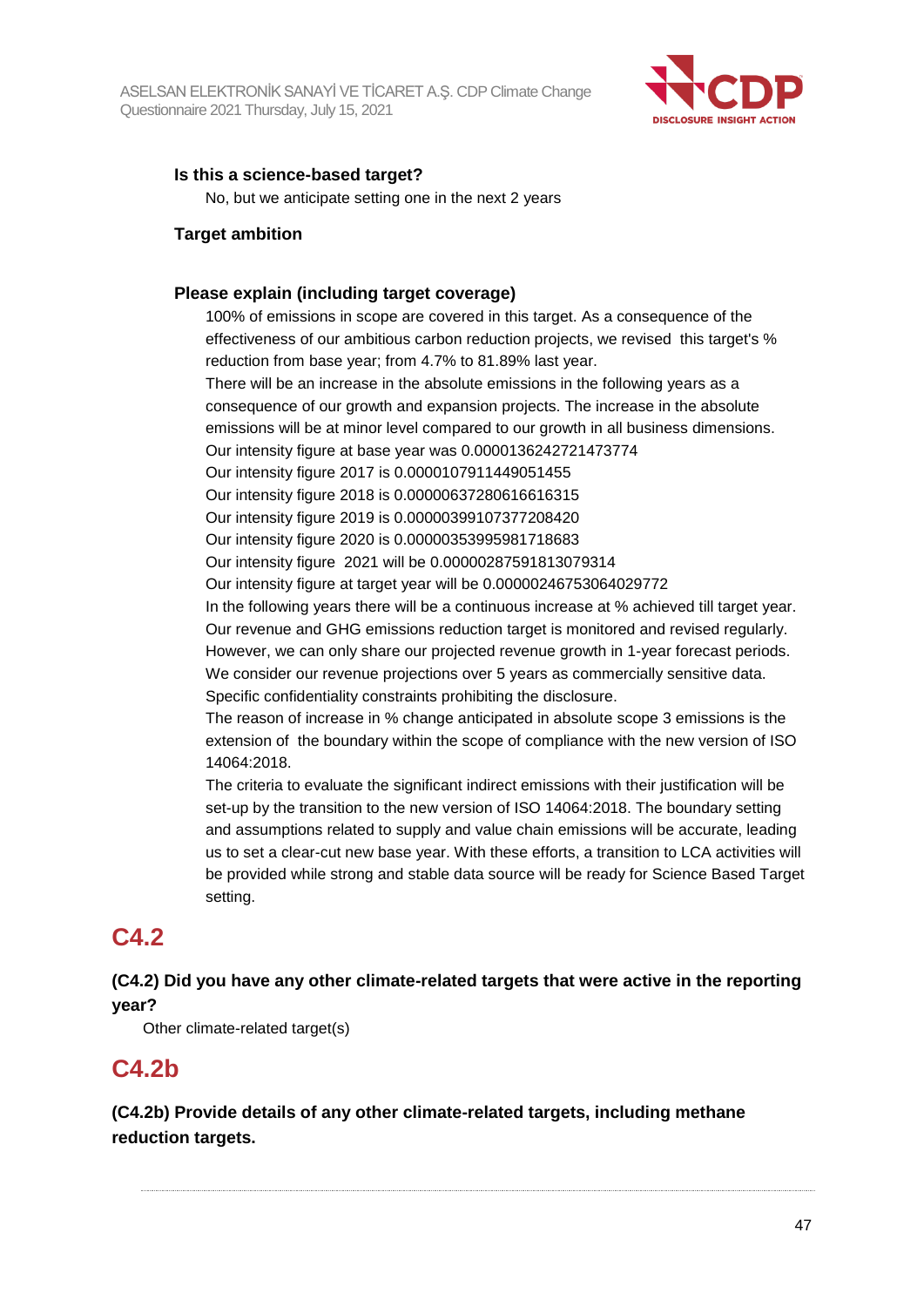

**Target reference number** Oth 1

**Year target was set** 2019

**Target coverage** Product level

**Target type: absolute or intensity** Absolute

**Target type: category & Metric (target numerator if reporting an intensity target)**

**Target denominator (intensity targets only)**

**Base year** 2019

**Figure or percentage in base year** 1

**Target year** 2030

**Figure or percentage in target year** 80

**Figure or percentage in reporting year**

1

**% of target achieved [auto-calculated]**  $\Omega$ 

**Target status in reporting year** Underway

#### **Is this target part of an emissions target?**

This is a product level target having a use phase influence as avoiding third party's emissions.

#### **Is this target part of an overarching initiative?**

No, it's not part of an overarching initiative

#### **Please explain (including target coverage)**

The product produced is a rail vehicle in the hybrid maneuver locomotive category. The vehicle features a modern TCMS (train control and management system), advanced traction control algorithms, IGBT and SiC-based energy-efficient power and control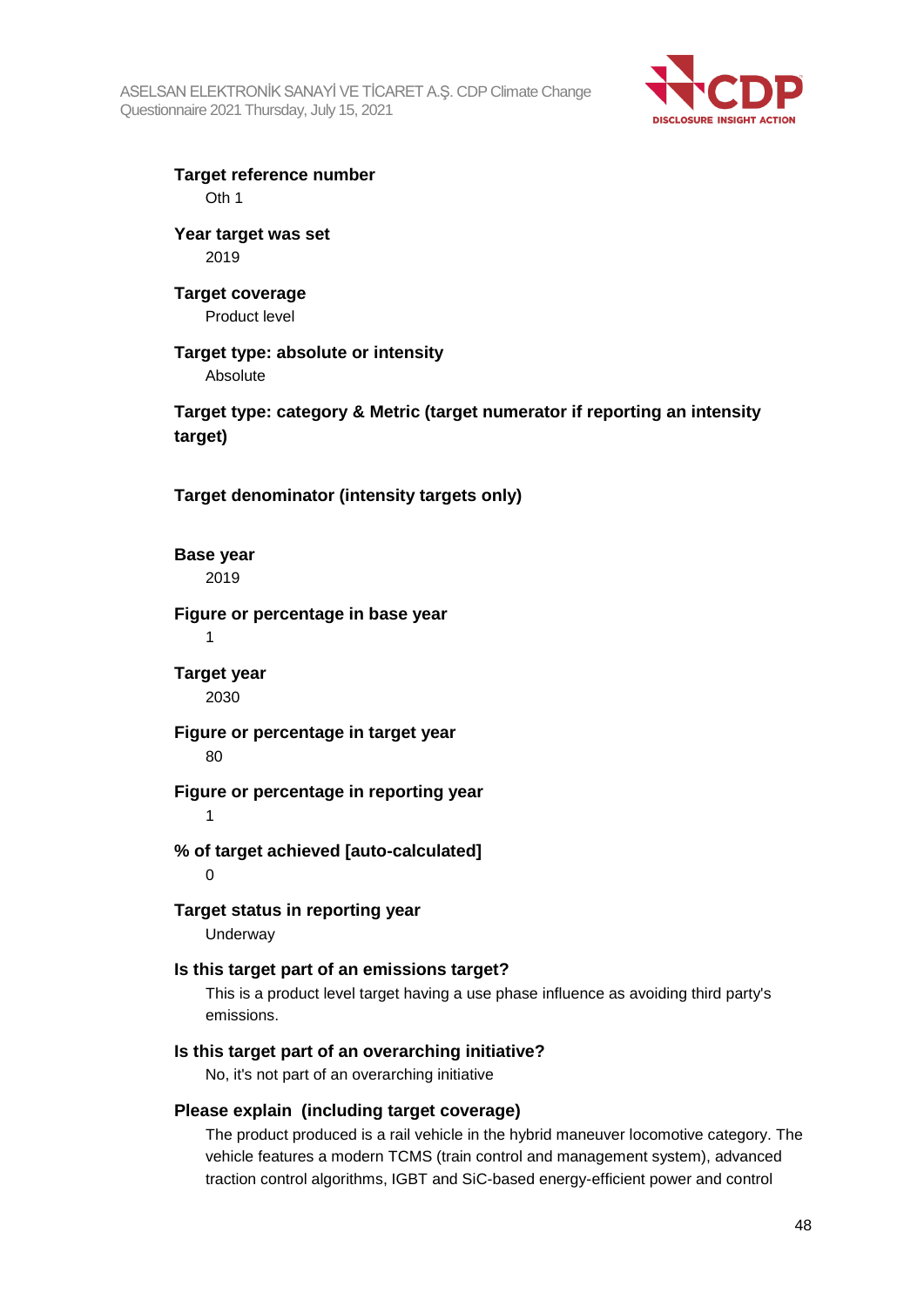

materials, and liquid-cooled Li-ion battery technology. With these features, the product has a modern design that is more efficient in terms of energy consumption, quieter in terms of noise and greener in terms of emissions.

Vehicle is developed with the support of Tülomsaş and other subcontractors for its needs.

It is evaluated that approximately 80 of these products can be sold domestically by 2030.

**Target reference number**

Oth 2

**Year target was set** 2019

**Target coverage** Company-wide

**Target type: absolute or intensity** Absolute

**Target type: category & Metric (target numerator if reporting an intensity target)**

**Target denominator (intensity targets only)**

**Base year** 2019

**Figure or percentage in base year**

0.68

**Target year** 2030

**Figure or percentage in target year** 0.83

**Figure or percentage in reporting year** 0.79

**% of target achieved [auto-calculated]** 73.3333333333

**Target status in reporting year** Underway

**Is this target part of an emissions target?**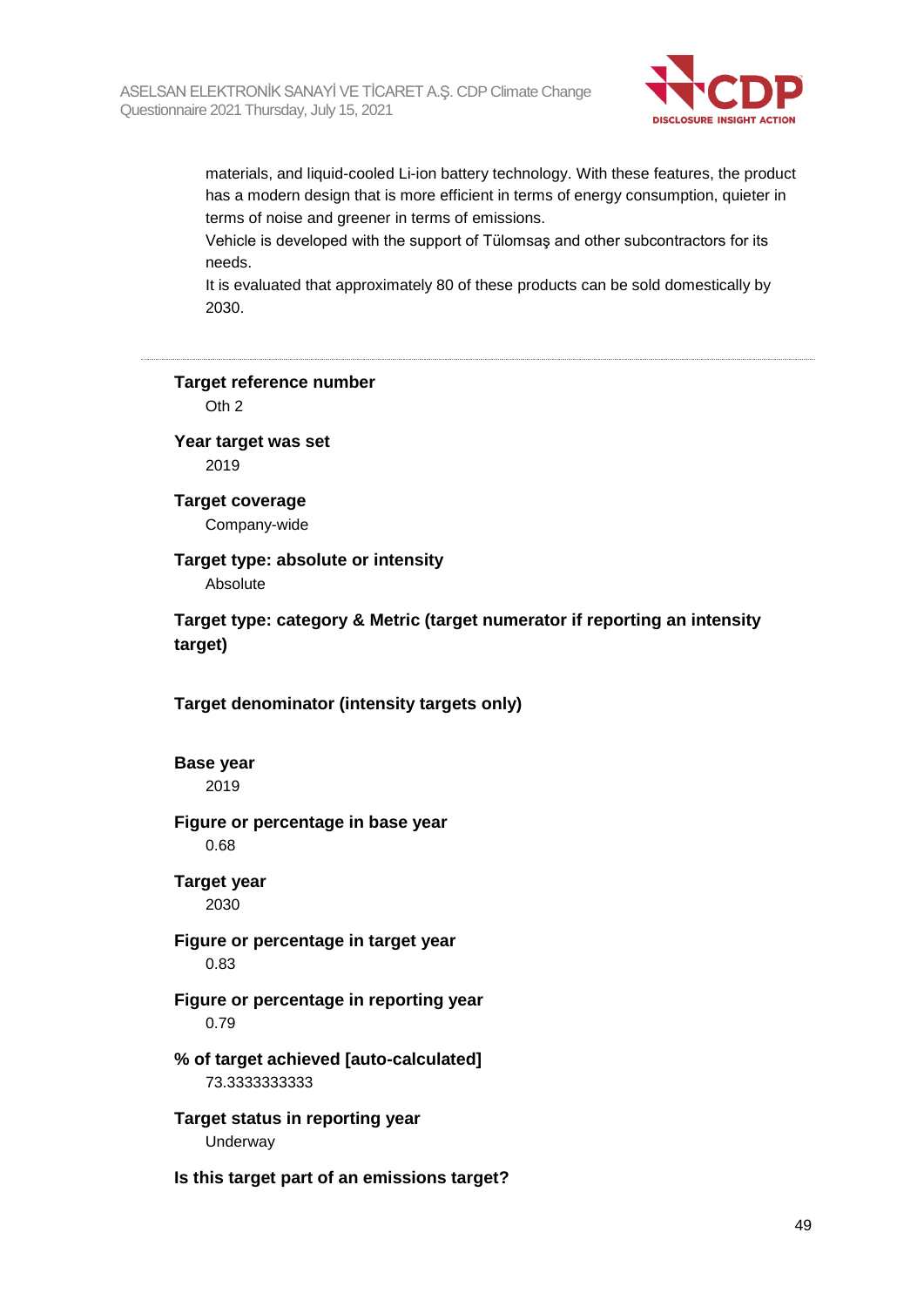

It is a different target being a part of a project called zero-waste project

#### **Is this target part of an overarching initiative?**

No, it's not part of an overarching initiative

#### **Please explain (including target coverage)**

This target covers the wastes segregated from ASELSAN's campuses. As part of the zero-waste project, 68% of the waste collected in 2019 was recycled and 32% was sent to landfill. This value is targeted to increase by 15% in 2030, reaching a total of 83% recycling rate.

**Target reference number** Oth 3 **Year target was set** 2019 **Target coverage** Site/facility **Target type: absolute or intensity** Absolute **Target type: category & Metric (target numerator if reporting an intensity target) Target denominator (intensity targets only) Base year** 2019 **Figure or percentage in base year**  $\Omega$ **Target year** 2025 **Figure or percentage in target year**  $\mathfrak{p}$ **Figure or percentage in reporting year**  $\Omega$ **% of target achieved [auto-calculated]**  $\Omega$ **Target status in reporting year**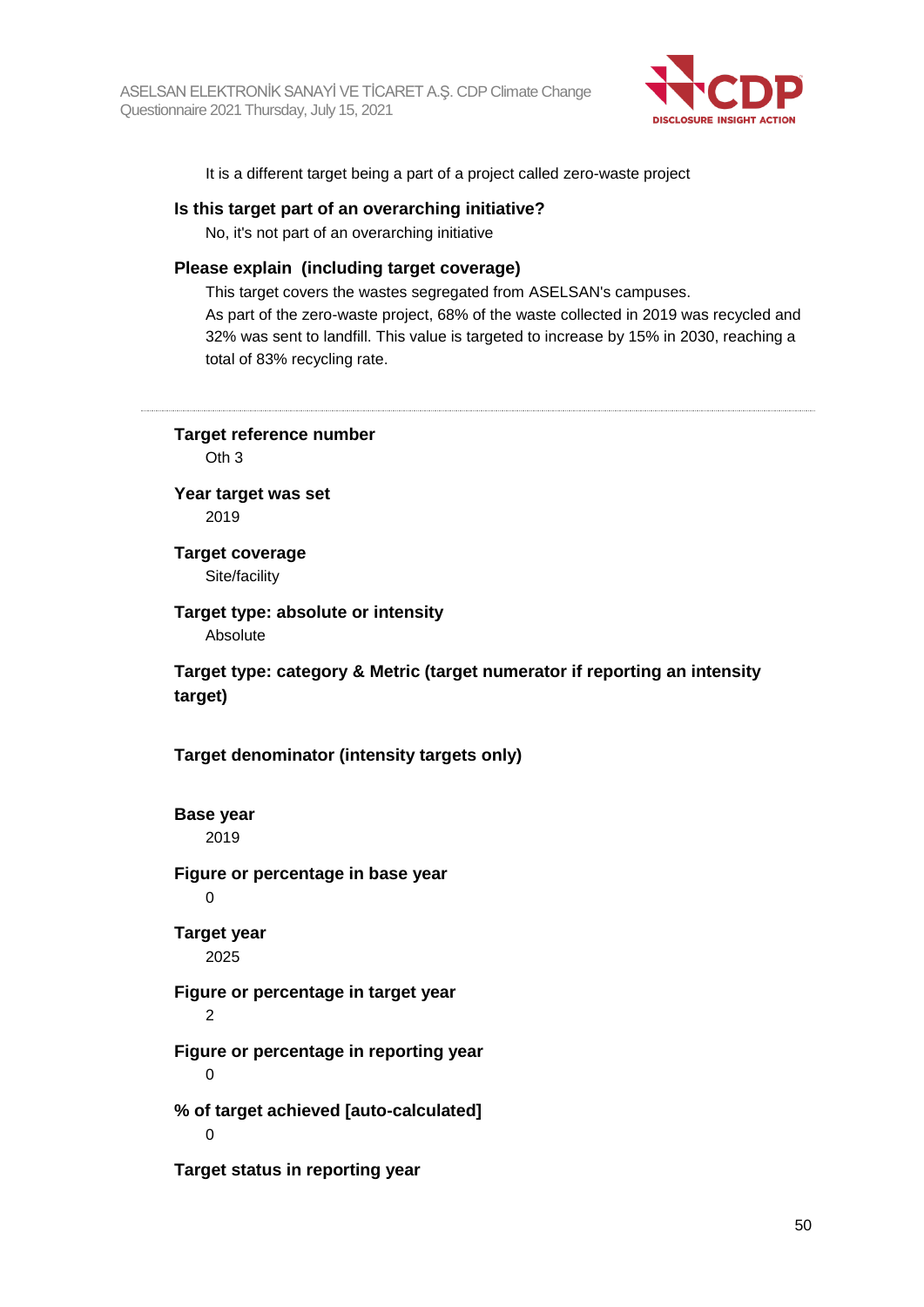

#### **Underway**

### **Is this target part of an emissions target?**

It is not a part of an emission target. There will be an indirect decreasing impact on facilities emissions.

### **Is this target part of an overarching initiative?**

No, it's not part of an overarching initiative

#### **Please explain (including target coverage)**

The decision to build two Gold Certified Leed buildings for Istanbul Teknokent and for Macunköy Plaza is about to come out.

If approved, it is planned to start in 2021 and complete in 2025. Macunköy Plaza Building project has a priority.

## **C4.3**

## **(C4.3) Did you have emissions reduction initiatives that were active within the reporting year? Note that this can include those in the planning and/or implementation phases.**

Yes

## **C4.3a**

**(C4.3a) Identify the total number of initiatives at each stage of development, and for those in the implementation stages, the estimated CO2e savings.**

|                                   | <b>Number of</b><br><i>initiatives</i> | <b>Total estimated annual CO2e savings in metric</b><br>tonnes CO2e (only for rows marked *) |
|-----------------------------------|----------------------------------------|----------------------------------------------------------------------------------------------|
| Under investigation               | 5                                      | 750                                                                                          |
| To be implemented*                | 2                                      | 300                                                                                          |
| Implementation<br>commenced*      |                                        | 150                                                                                          |
| Implemented*                      |                                        | 363.64                                                                                       |
| Not to be implemented $ 0\rangle$ |                                        |                                                                                              |

## **C4.3b**

**(C4.3b) Provide details on the initiatives implemented in the reporting year in the table below.**

**Initiative category & Initiative type** Energy efficiency in buildings Heating, Ventilation and Air Conditioning (HVAC)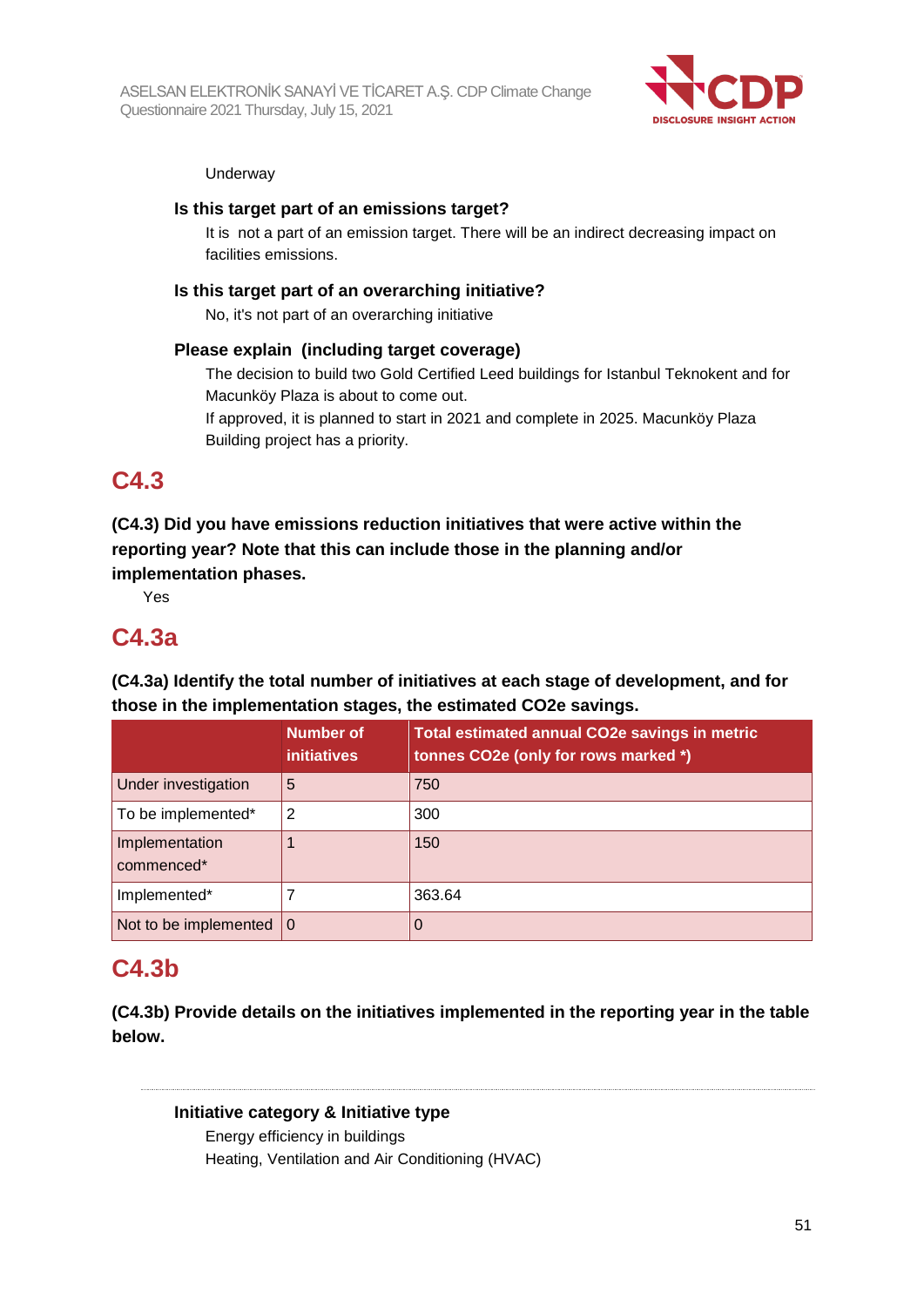

# **Estimated annual CO2e savings (metric tonnes CO2e)**

3.11

### **Scope(s)**

Scope 1

### **Voluntary/Mandatory**

Voluntary

## **Annual monetary savings (unit currency – as specified in C0.4)**

20,000

#### **Investment required (unit currency – as specified in C0.4)**

9,600

#### **Payback period**

1-3 years

#### **Estimated lifetime of the initiative**

6-10 years

#### **Comment**

In the field of UGES breathing apparatus production, the ranyand system has been airconditioned with an air handling unit instead of LPG.

In this way, a saving of 1,080 kg/year was achieved. The emission reduction achieved as a result of this savings is 3.11 tCO2e.

Reporting year's GHG calculation was verified by the third party

#### **Initiative category & Initiative type**

Energy efficiency in buildings Lighting

#### **Estimated annual CO2e savings (metric tonnes CO2e)**

252.11

#### **Scope(s)**

Scope 2 (location-based)

#### **Voluntary/Mandatory**

Voluntary

## **Annual monetary savings (unit currency – as specified in C0.4)**

285,322

## **Investment required (unit currency – as specified in C0.4)**

186,500

#### **Payback period**

<1 year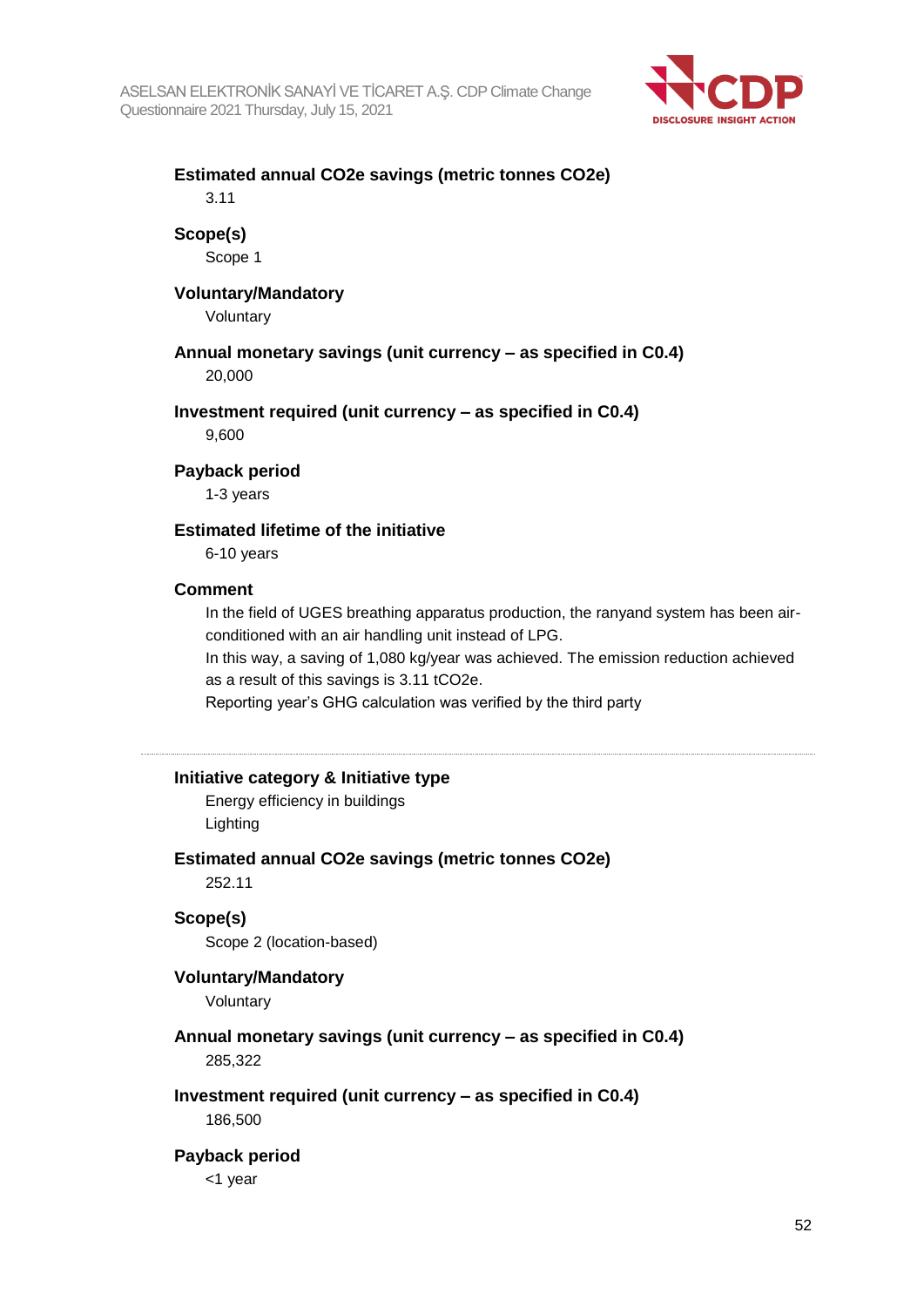

#### **Estimated lifetime of the initiative**

6-10 years

#### **Comment**

With the LED lighting transformation, fluorescent bulbs were replaced with led tube bulbs throughout the campus. In this way, 540,895 kWh/year savings were achieved. The emission reduction achieved as a result of this savings is 252.11 t CO2e. Reporting year's GHG calculation was verified by the third party

#### **Initiative category & Initiative type**

Energy efficiency in buildings Heating, Ventilation and Air Conditioning (HVAC)

#### **Estimated annual CO2e savings (metric tonnes CO2e)**

55.93

#### **Scope(s)**

Scope 2 (location-based)

#### **Voluntary/Mandatory**

Voluntary

#### **Annual monetary savings (unit currency – as specified in C0.4)** 60,000

**Investment required (unit currency – as specified in C0.4)** 600,000

#### **Payback period**

4-10 years

#### **Estimated lifetime of the initiative**

16-20 years

#### **Comment**

Free-coiling system has been installed on the cooling group line in building no. 55. In this way, 120,000 kWh/year savings were achieved. The emission reduction achieved as a result of this savings is 55.93 tCO2e.

Reporting year's GHG calculation was verified by the third party

## **Initiative category & Initiative type**

Energy efficiency in buildings Building Energy Management Systems (BEMS)

#### **Estimated annual CO2e savings (metric tonnes CO2e)**

27.97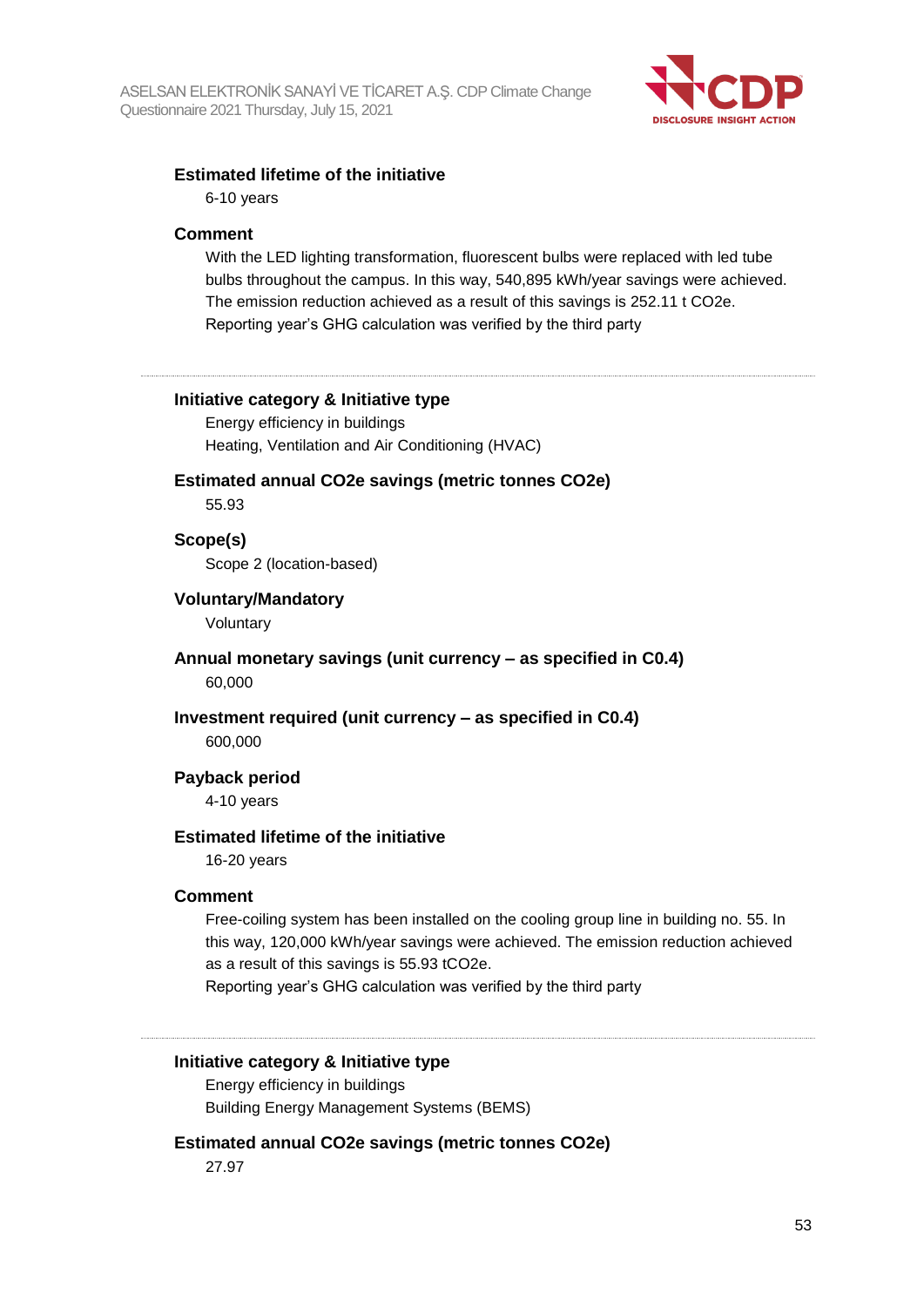

### **Scope(s)**

Scope 2 (location-based)

#### **Voluntary/Mandatory**

Voluntary

## **Annual monetary savings (unit currency – as specified in C0.4)**

90,000

#### **Investment required (unit currency – as specified in C0.4)**

30,000

#### **Payback period**

1-3 years

#### **Estimated lifetime of the initiative**

6-10 years

#### **Comment**

Humidification system has been changed in HBT production. In this way, 60,000 kWh/year savings were achieved. The emission reduction achieved as a result of this savings is 27.97 tCO2e.

Reporting year's GHG calculation was verified by the third party

#### **Initiative category & Initiative type**

Energy efficiency in production processes Smart control system

#### **Estimated annual CO2e savings (metric tonnes CO2e)**

23.49

#### **Scope(s)**

Scope 2 (location-based)

#### **Voluntary/Mandatory**

Voluntary

#### **Annual monetary savings (unit currency – as specified in C0.4)**

25,200

#### **Investment required (unit currency – as specified in C0.4)**

 $\Omega$ 

#### **Payback period**

<1 year

#### **Estimated lifetime of the initiative**

6-10 years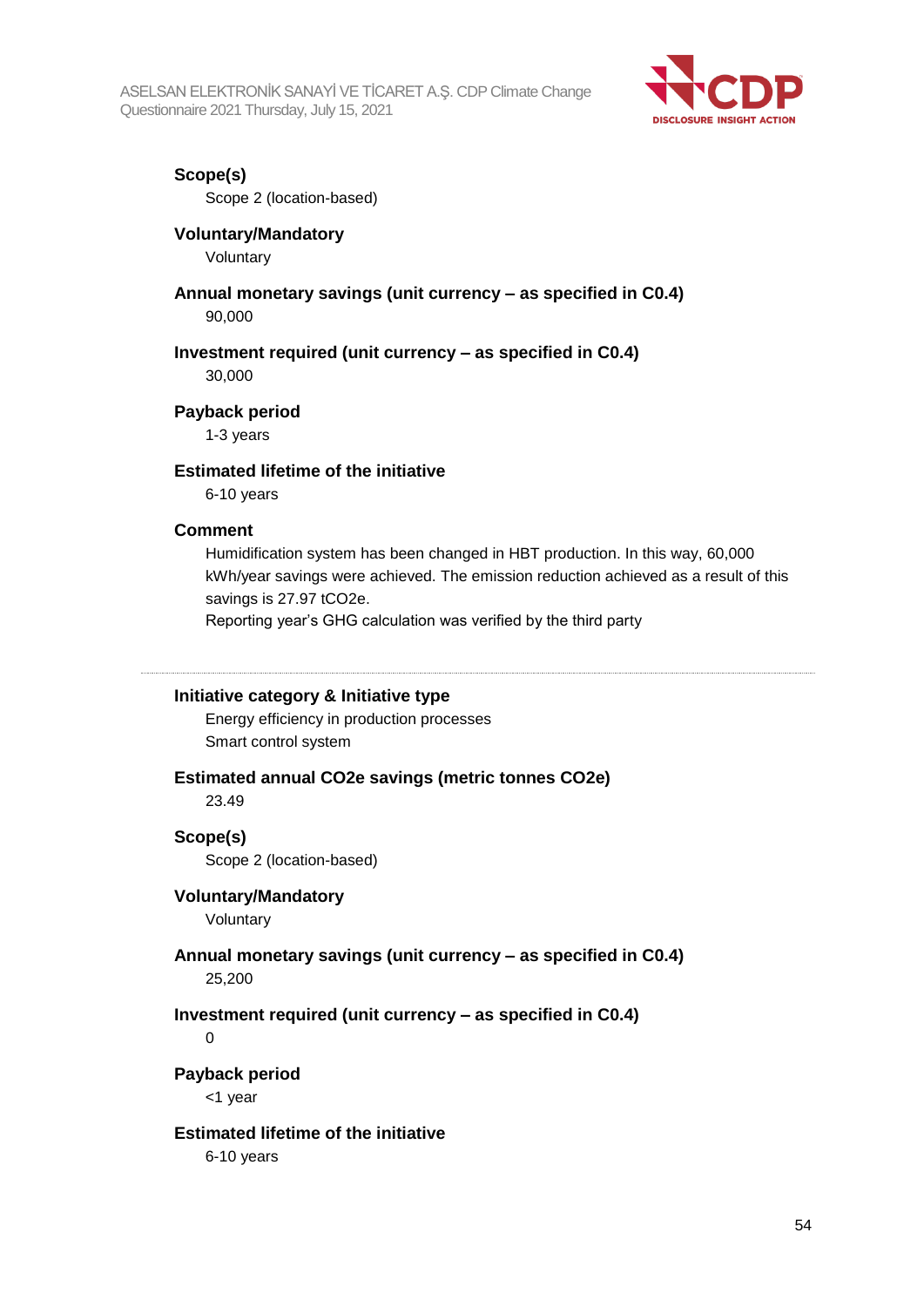

## **Comment**

Shutdown of air handling units and chillers in building no. 55 between 21:00 and 04:00. In this way, 50,400 kWh/year savings were achieved. The emission reduction achieved as a result of this savings is 23.49 tCO2e.

Reporting year's GHG calculation was verified by the third party

#### **Initiative category & Initiative type**

Company policy or behavioral change Resource efficiency

#### **Estimated annual CO2e savings (metric tonnes CO2e)**

1.03

## **Scope(s)**

Scope 3

#### **Voluntary/Mandatory**

Voluntary

## **Annual monetary savings (unit currency – as specified in C0.4)**

41,250

#### **Investment required (unit currency – as specified in C0.4)**

55,000

#### **Payback period**

1-3 years

#### **Estimated lifetime of the initiative**

6-10 years

#### **Comment**

Manual faucets in all toilets have been replaced with photocell faucets. In this way, 3,000 m3/year savings were achieved. The emission reduction achieved as a result of this savings is 1.03 tCO2e Reporting year's GHG calculation was verified by the third party

## **C4.3c**

## **(C4.3c) What methods do you use to drive investment in emissions reduction activities?**

| <b>Method</b> | <b>Comment</b>                                                                 |
|---------------|--------------------------------------------------------------------------------|
| Financial     | In ASELSAN, we constantly try to develop projects that increase energy         |
| optimization  | efficiency. When we have a project idea, the related directorate makes a       |
| calculations  | detailed feasibility analysis that shows how much investment is required for a |
|               | certain project and how much savings (both in terms of energy and financial    |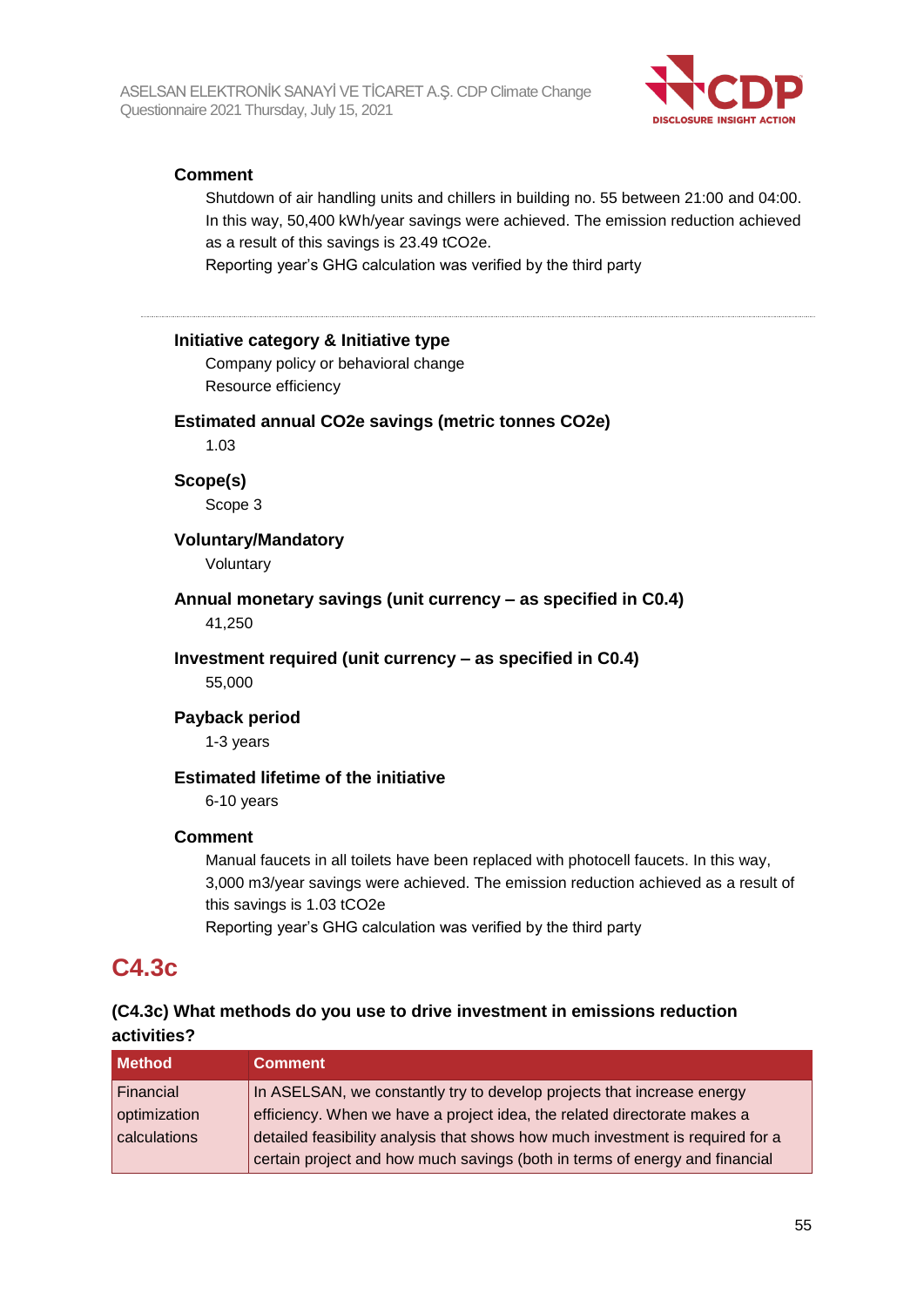

|                                                   | savings) can be achieved with that particular project. If the payback period of the<br>project is below 5 years and if the project lifetime is over 10 years, a report is<br>prepared and the project is submitted for budget approval. Then this project is<br>included in the budget plans for the upcoming year. Previous years' GHG<br>emission target revision was materialized by Integrated Management Systems<br>Department for the strategic planning covering the period 2018-2022. It is<br>explained with details, in section 4.1 b                                                                                                                                                                                                                                                                                                                                                                                                                                                                                                                                                                                                                                                                                                                                                                                                                                                                                                                                                                                                                                                                                                                                                                                                                                                                                                                                                                                                                                                             |
|---------------------------------------------------|-------------------------------------------------------------------------------------------------------------------------------------------------------------------------------------------------------------------------------------------------------------------------------------------------------------------------------------------------------------------------------------------------------------------------------------------------------------------------------------------------------------------------------------------------------------------------------------------------------------------------------------------------------------------------------------------------------------------------------------------------------------------------------------------------------------------------------------------------------------------------------------------------------------------------------------------------------------------------------------------------------------------------------------------------------------------------------------------------------------------------------------------------------------------------------------------------------------------------------------------------------------------------------------------------------------------------------------------------------------------------------------------------------------------------------------------------------------------------------------------------------------------------------------------------------------------------------------------------------------------------------------------------------------------------------------------------------------------------------------------------------------------------------------------------------------------------------------------------------------------------------------------------------------------------------------------------------------------------------------------------------------|
| Dedicated budget<br>for low-carbon<br>product R&D | ASELSAN aims to be a responsible producer for a globally responsible<br>consumption. Substitution of existing products with lower emission options is<br>aligned with the Research and Development activities. There is an increased<br>demand for new low carbon technologies, materials, products and services such<br>as smart digital solutions, smart mobility, solar cells, insulation etc. for different<br>sectors. ASELSAN aims to be one of the main producers of renewable energy<br>technologies and low carbon products in Turkey in the mid- term. The Electric<br>Vehicle Systems Program Management Department started a Research and<br>Development project with TEMSA in March 2015 with the aim of producing the<br>first domestic electric buses. As transportation related GHG emissions account<br>for nearly 14% of Turkey's total emissions, it is aimed to supply necessary<br>electric vehicle systems designed for public transportation for major<br>municipalities of Turkey. In addition to the development activities carried out with<br>TEMSA and ANADOLU ISUZU, the sale of electric vehicle systems to BMC has<br>started. Electric Bus deliveries first in 2020 planned to be completed. In line with<br>the expectations of the automotive industry, our mass production capabilities<br>have been developed and effective cost management processes have been<br>operated to meet expectations.<br>ASELSAN being a leading defense industry establishment developing advanced<br>technology system solutions on land, air, naval and aerospace platforms, has<br>given importance to Research and Development activities and technological<br>gains and targets since it was founded. Besides, it aims to spend approximately<br>7% of the annual turnover to its Research and Development activities financed<br>with its own resources. 5000 employees work in the six R&D centers within the<br>company. ASELSAN's total R&D expense was 3356 million TRY in 2020. |

## **C4.5**

**(C4.5) Do you classify any of your existing goods and/or services as low-carbon products or do they enable a third party to avoid GHG emissions?**

Yes

## **C4.5a**

**(C4.5a) Provide details of your products and/or services that you classify as lowcarbon products or that enable a third party to avoid GHG emissions.**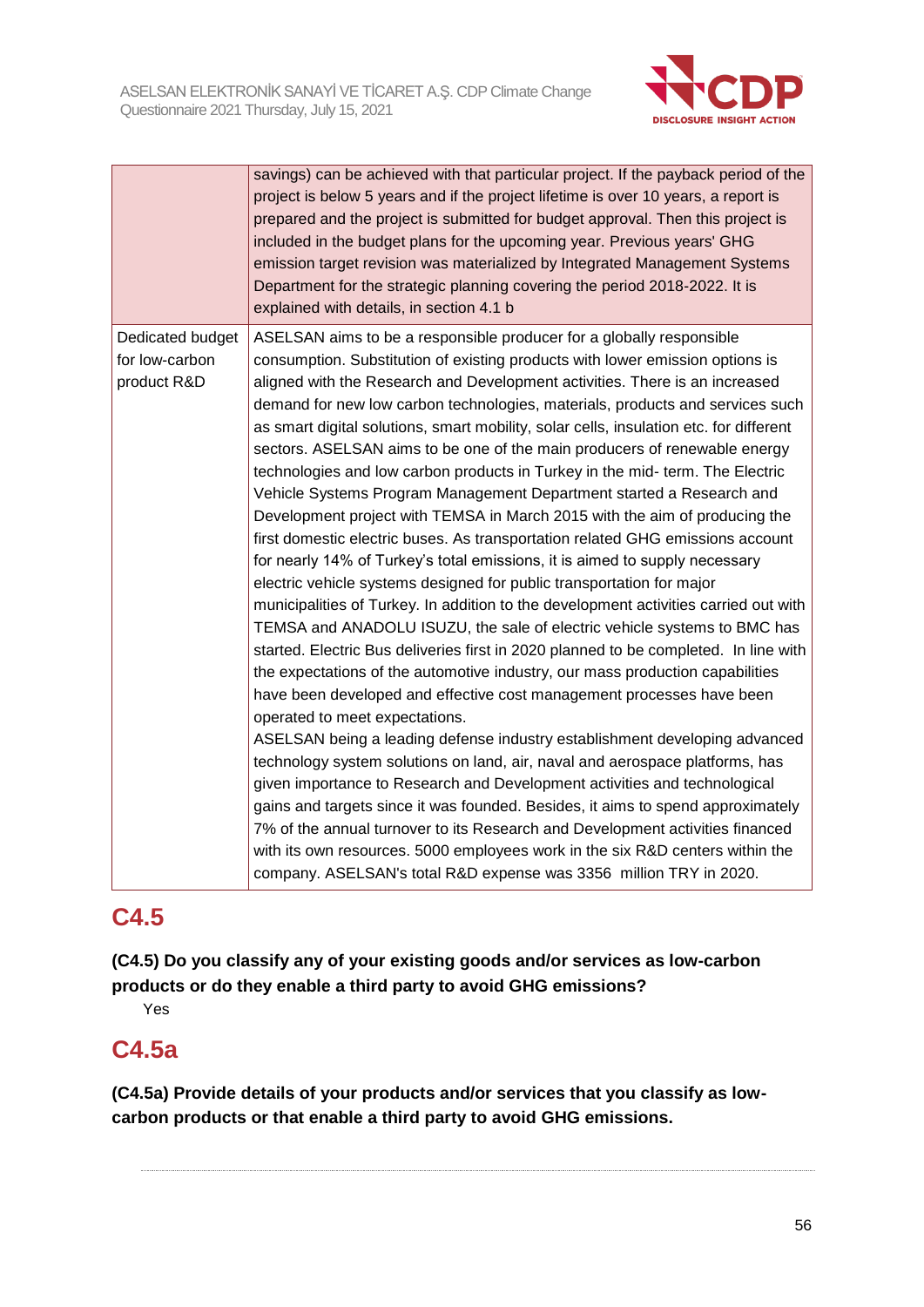

## **Level of aggregation**

Group of products

#### **Description of product/Group of products**

#### Renewable Energy Systems

Activities have been carried out to develop innovative and original technologies which will provide an efficient and uninterrupted supply of electricity from Turkey's extensive renewable energy resources, specifically aimed at solar and wind energy. Critical components have been developed with the maximum national means in order to provide a competitive advantage in micro grid base hybrid renewable energy system solutions. In the field of wind energy, the design, development and production processes of fullscale wind energy power converter systems and power grid connection algorithms, which are required by wind turbine manufacturers, have been completed. The first 300 kW power converter systems, which was ordered by the Northel EMK Company, has been successfully commissioned in the field. Continuing cooperation with METU GÜNAM in the field of photovoltaic solar energy, developing new cell cutting techniques for Shingled PV modules and PV module production has been included in the TÜBİTAK project in 2020.

With its 250 kW photovoltaic inverter product, ASELSAN aims to be a solution partner for all domestic and foreign investors who will install land and roof type solar power plants, including the YEKA SPP 3 tender to be held by the Ministry of Energy and Natural Resources.

Production of hybrid energy system solutions that provide reliable, economical and clean energy from sun and wind continued. Delivery of the container-integrated, hybrid energy system GURU Compact solution to the Turkish Armed Forces has been carried out

The efficiency values of c-Si cells produced in the existing production lines are mostly around 17-20%. The efficiency of IBC solar cells exceeds 20%. Since IBC solar cells do not have any optical losses due to the metal on the front surface, the light coming to the surface is absorbed with much less loss. As the amount of light absorbed increases, the number of charge carriers to be formed in the cell increases and consequently the amount of current light obtained from that cell increases. For this reason, higher efficiency values are obtained with solar cells connected to the rear. In addition to the reduction of optical losses, IBC solar cells during the modulation process have much less space than standard cells. For this reason, higher module efficiencies are achieved when using IBC solar cells.

#### **Are these low-carbon product(s) or do they enable avoided emissions?**

Low-carbon product and avoided emissions

## **Taxonomy, project or methodology used to classify product(s) as low-carbon or to calculate avoided emissions**

Other, please specify 2006 IPCC Guideline for National GHG Inventory

#### **% revenue from low carbon product(s) in the reporting year**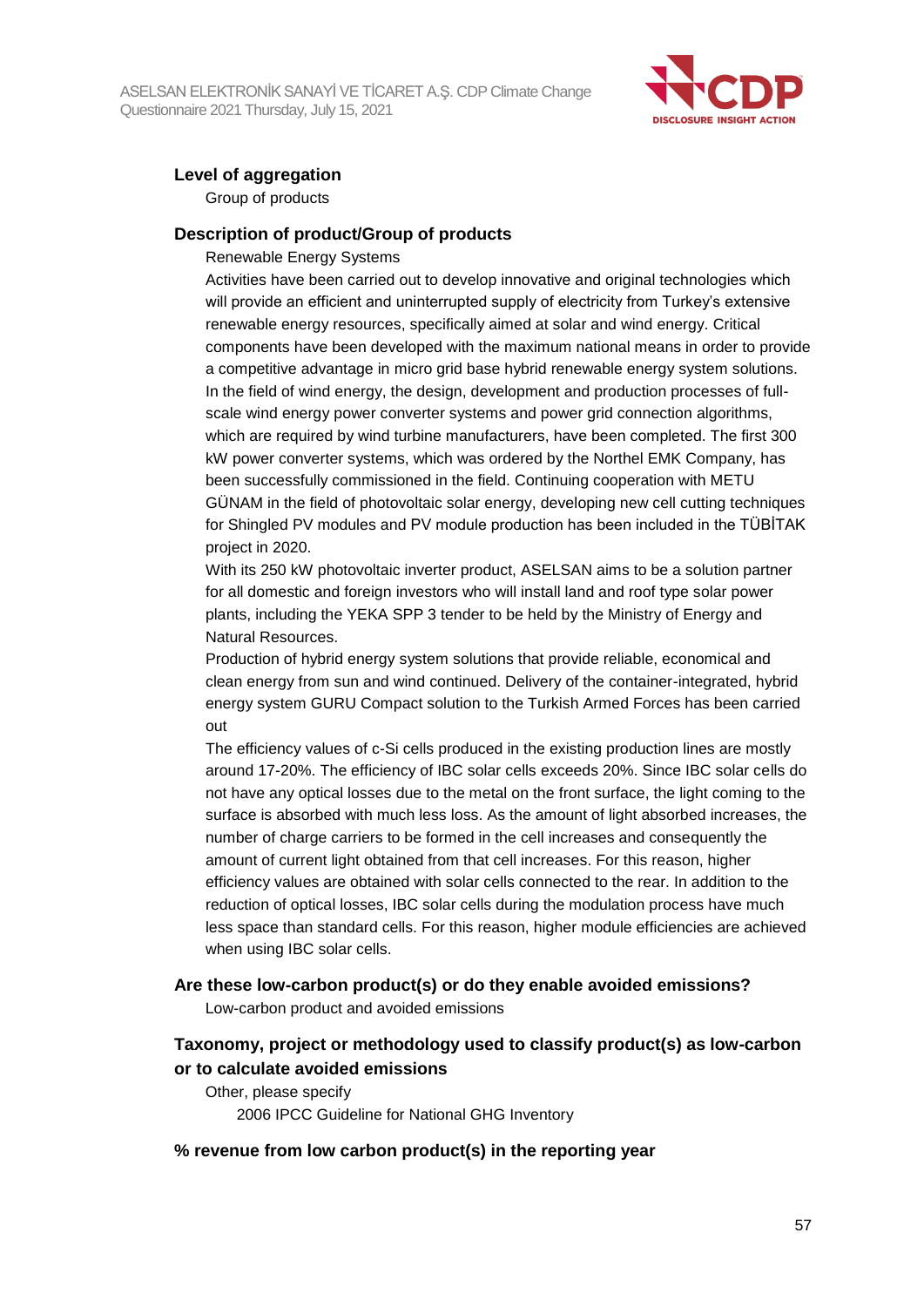

#### **Comment**

These climate resilient goods and services will allow third party to avoid emissions, % revenue is not categorized.

Detailed studies and designs were performed in 2020

ASELSAN continued to add new products to its product range in 2020 and receives new orders within this framework. As of the end of 2020, new contracts/orders amounting to USD 1.3 billion have been signed, and ASELSAN's backlog for the coming years is at the level of USD 9.5 billion.

The Product Life Cycle System, expressed as PLM (Product Lifecyle Management), which can be considered one of the milestones for ASELSAN, is the most important part of ASELSAN's digital transformation included in the ASELSAN Strategic Plan for this purpose. PLM will prepare ASELSAN for the future by providing the infrastructure for the simultaneous engineering method that enables interactive and efficient work from design to production, from program management to integrated logistics support. Within the scope of the preparations initiated in this regard in 2020, ASELSAN PLM needs were analyzed and requirements were determined.

The requirements for ASELSAN's transition to the PLM System have been determined with the participation of all sector presidencies and general management units.

#### **Level of aggregation**

Group of products

#### **Description of product/Group of products**

#### ENERGY MANAGEMENT and SMART GRID SYSTEMS

System solutions consisting of critical hardware, algorithms and software for the National Smart Grid Network Management have been developed in order to transmit electricity efficiently, flexibly and effectively from the generation of electricity to its consumption throughout the country.

Within the scope of this project, the development of the National Electric SCADA and the National Energy Management Systems continued successfully in 2020.For this purpose, collaborations have been established with different companies and universities.

ARTU device, which is an advanced telemetry system used at the end points of smart grids, has started to be used in different networks- such as electricity, natural gas, oil, water, railways and micro-grids. It has proven itself in the operational environment. Activities to expand the DEPAR Low Voltage Monitoring and Control System developed for the conversion of the electricity distribution network into a smart grid were carried out.

#### SCADA SYSTEMS

ASELSAN; flexible, reliable, customization according to the needs and different fields accelerated the national SCADA development studies in 2020. In this context; Batman-Dörtyol with SSB Crude Oil Pipeline SCADA Supply and Facility project was signed and studies were carried out to develop oil SCADA software.

Detailed design studies were completed by conducting field surveys along the pipeline route within the scope of the project. Conventional RTU produced by ASELSAN will be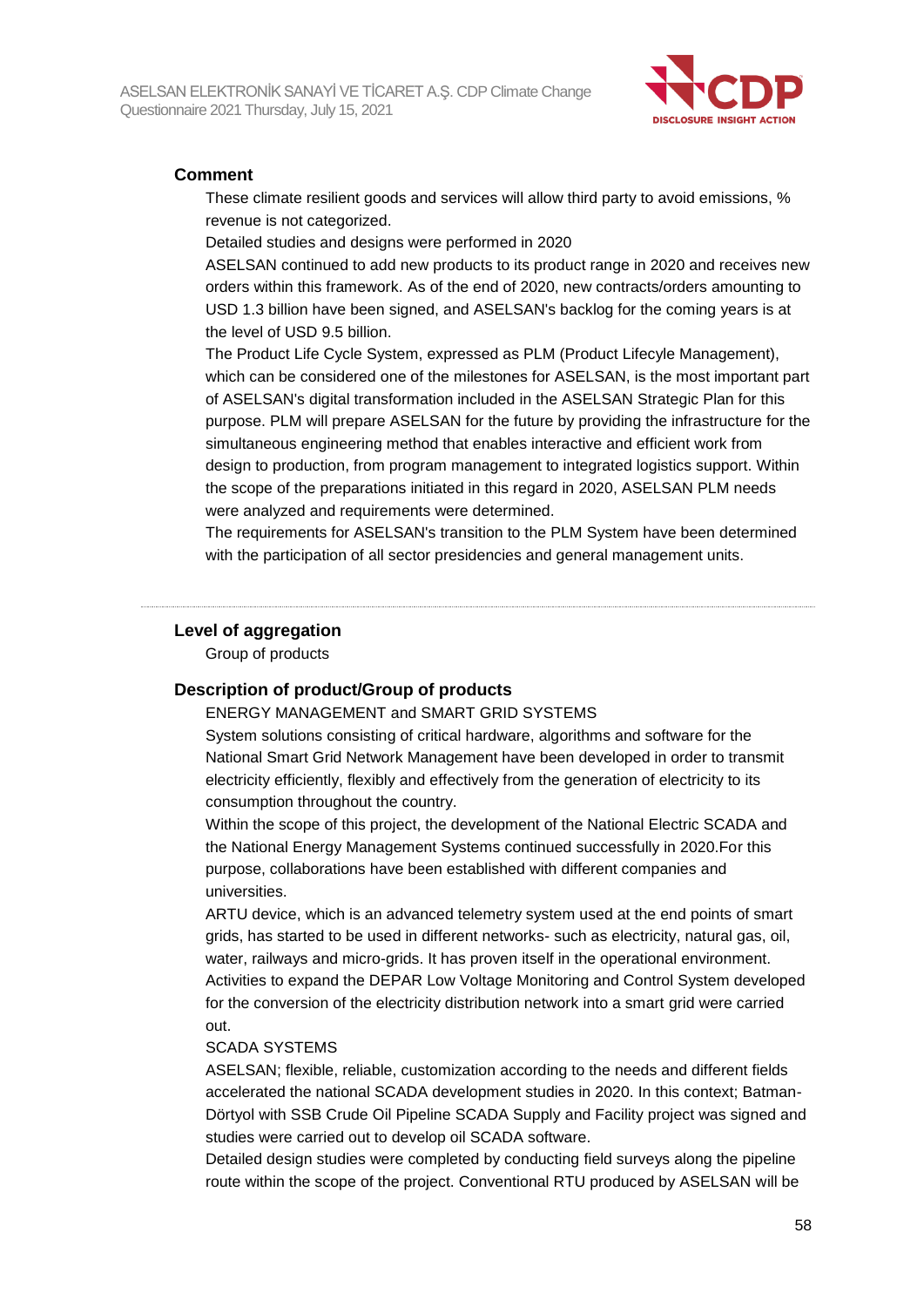

used in the automation system, which will include 24 valve stations and 4 pump stations. The works within the scope of the contract are planned to be completed in 2021 and the system is put into operation.

**Are these low-carbon product(s) or do they enable avoided emissions?** Low-carbon product and avoided emissions

### **Taxonomy, project or methodology used to classify product(s) as low-carbon or to calculate avoided emissions**

Other, please specify 2006 IPCC Guideline for National GHG Inventory

#### **% revenue from low carbon product(s) in the reporting year**

0.7

#### **Comment**

These climate resilient goods and services will allow third party to avoid emissions, % revenue is not categorized.

Detailed studies and designs were performed in 2020.

ASELSAN continued to add new products to its product range in 2020 and receives new orders within this framework. As of the end of 2020, new contracts/orders amounting to USD 1.3 billion have been signed, and ASELSAN's backlog for the coming years is at the level of USD 9.5 billion.

The Product Life Cycle System, expressed as PLM (Product Lifecyle Management), which can be considered one of the milestones for ASELSAN, is the most important part of ASELSAN's digital transformation included in the ASELSAN Strategic Plan for this purpose. PLM will prepare ASELSAN for the future by providing the infrastructure for the simultaneous engineering method that enables interactive and efficient work from design to production, from program management to integrated logistics support. Within the scope of the preparations initiated in this regard in 2020, ASELSAN PLM needs were analyzed and requirements were determined.

The requirements for ASELSAN's transition to the PLM System have been determined with the participation of all sector presidencies and general management units.

#### **Level of aggregation**

Group of products

#### **Description of product/Group of products**

Multilane Free Flow Electronic Toll Collection System (MLFF-ETC) which does not affect traffic on the highway during its operation, enables the collection of tolls from highways around large cities such as Istanbul, and also enables applications aimed at preventing traffic congestion resulting with high ghg emissions in urban roads, by introducing electronic road charging methods.

MLFF Vehicle recognition system, recognizes the license plate of a vehicles on the roadway. Vehicles of interest are identified and tracked throughout different system locations. MLFF system that allows highway users to pass through tolling point at high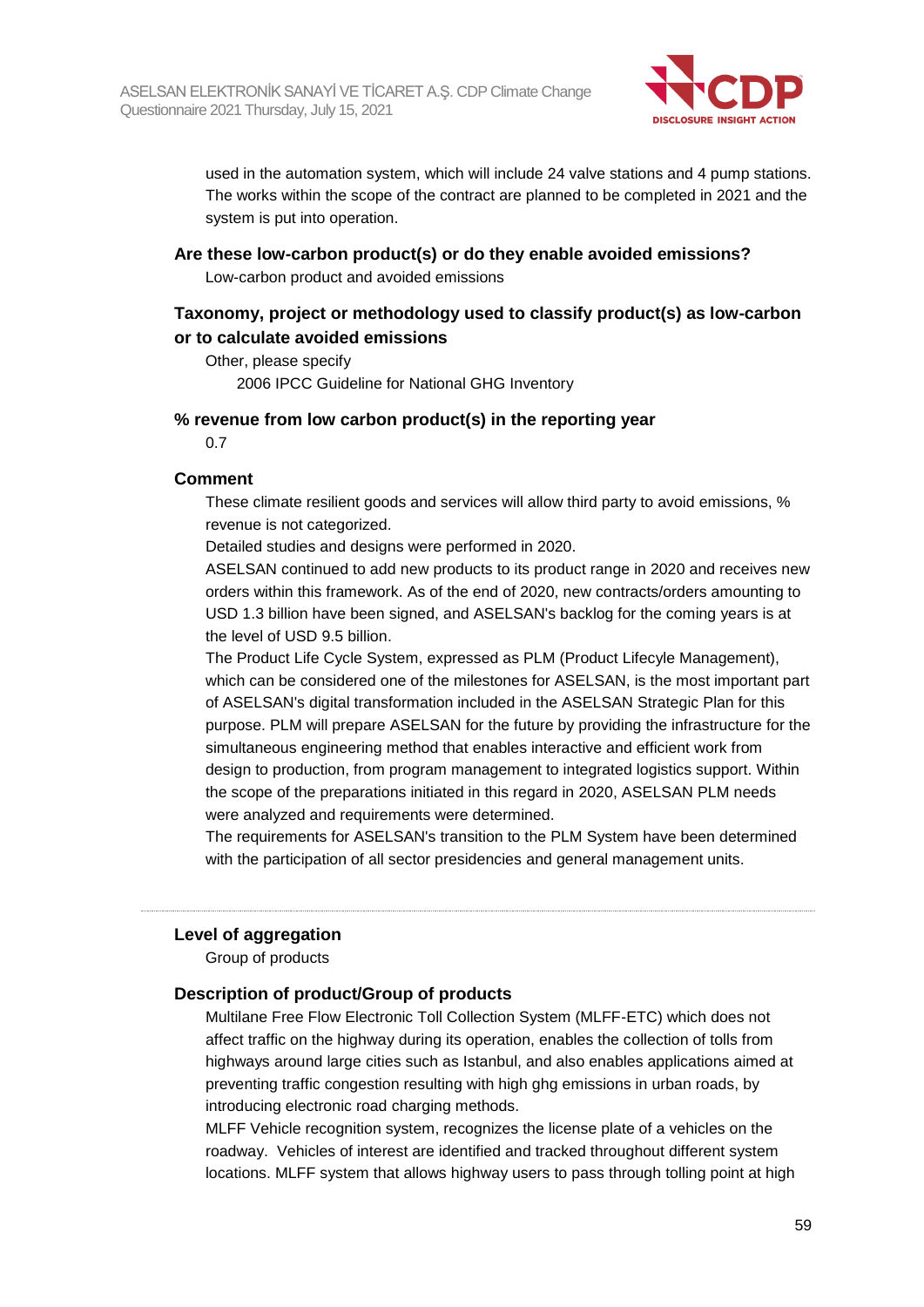

speed even when changing lanes without having to slow down to pay for toll. Congestion at MLFF is decreased at about %21 according to toll plazas. MLFF system reduces congestion rate at the Toll Plazas by increasing vehicles' throughput at more than 1500 vehicles per hour. The research shows that the average delay on vehicle is 13 seconds per vehicle/ km (comparing to the MLFF). In general, higher penetration rates give better results in term of emission reductions. On the highway road, modelled benefits at the macro level are 1.5% reduction in CO2 emissions for a %20 penetration rate, 4.5% reduction in CO2 emissions for a %60 penetration rate, 6.5% reduction in CO2 emissions for a %90 penetration rate. Thus, MLFF improve public transportation and help to reduce air pollution, NOx and CO2 and road noise via a decline in traffic. With the establishment of 16 new MLFF systems on the newly built roads of cities, the cumulative average vehicle speed on the roads where the wage was collected increased by 9%. In this way, there is no increase in CO2 emission in these new roads due to fee collection.

In 2020, new highway toll collection systems were established to cover the Northern Marmara Highway and the Ankara Niğde Highway, and a contract was signed for the Çanakkale 1915 highway and works were started to be established in 2021.

**Are these low-carbon product(s) or do they enable avoided emissions?** Avoided emissions

## **Taxonomy, project or methodology used to classify product(s) as low-carbon or to calculate avoided emissions**

Other, please specify 2006 IPCC Guideline for National GHG Inventory

#### **% revenue from low carbon product(s) in the reporting year**

0.4

#### **Comment**

ASELSAN Toll Collection Systems are also used in Turkey's showcase Public Private Partnership (PPP) highway projects. ASELSAN continued to add new products to its product range in 2020 and receives new orders within this framework. As of the end of 2020, new contracts/orders amounting to USD 1.3 billion have been signed, and ASELSAN's backlog for the coming years is at the level of USD 9.5 billion. The Product Life Cycle System, expressed as PLM (Product Lifecyle Management), which can be considered one of the milestones for ASELSAN, is the most important part of ASELSAN's digital transformation included in the ASELSAN Strategic Plan for this purpose. PLM will prepare ASELSAN for the future by providing the infrastructure for the simultaneous engineering method that enables interactive and efficient work from design to production, from program management to integrated logistics support. Within the scope of the preparations initiated in this regard in 2020, ASELSAN PLM needs were analyzed and requirements were determined.

The requirements for ASELSAN's transition to the PLM System have been determined with the participation of all sector presidencies and general management units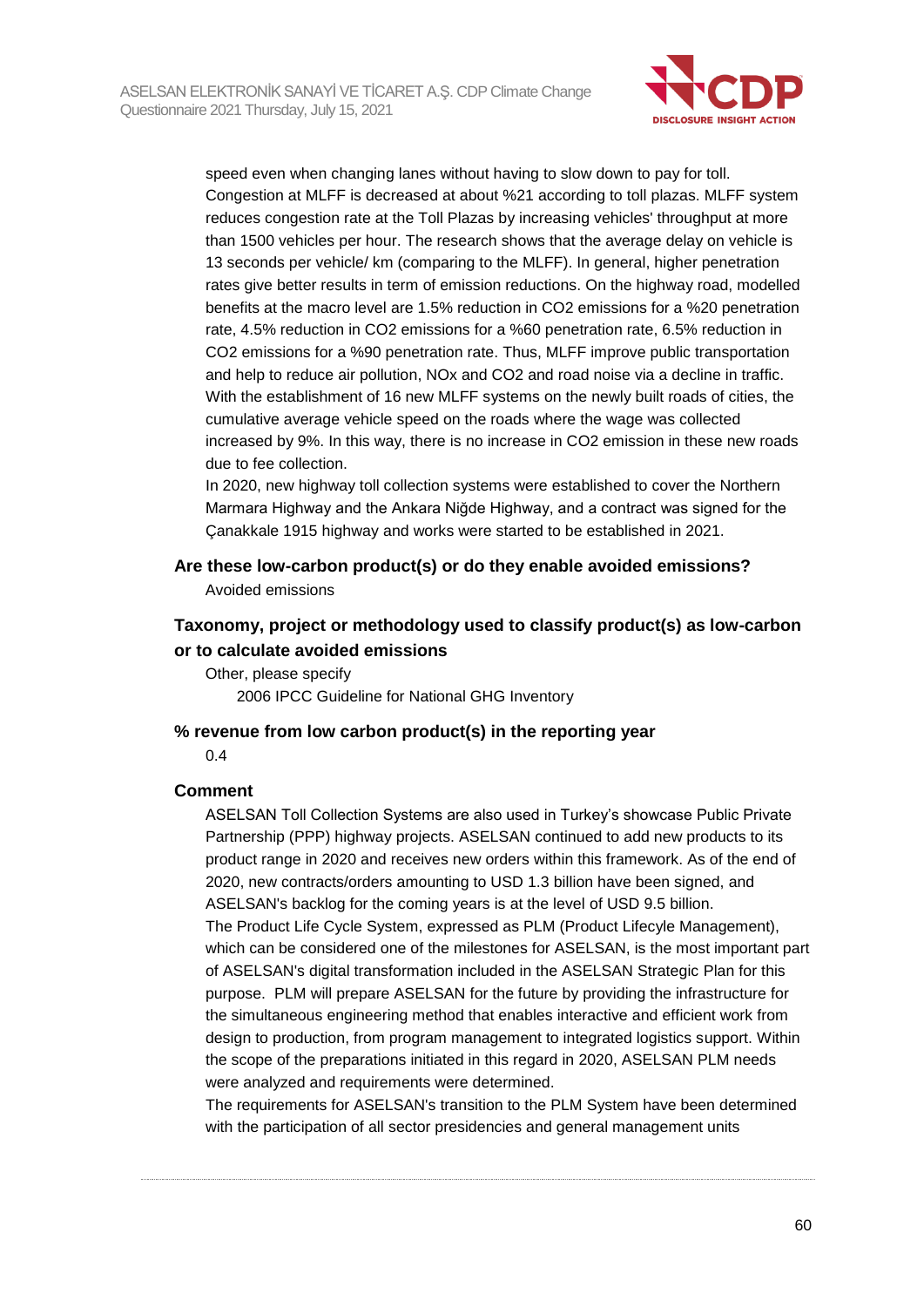

## **Level of aggregation**

Group of products

#### **Description of product/Group of products**

ASELSAN has begun its activities to develop the energy management system which improves efficiency for railway transportation vehicles and reduces costs. In this system, it will become possible to reduce the electricity consumption of railway transportation vehicles and allow railway vehicles to be operated without a catenary system. With its modular structure, which can be used in both the vehicle and the station, the Energy Management System (EMS) allows railway vehicles, particularly trams, to be operated without a catenary system, allowing energy savings of up to 30% on public railway lines. In this context, the Energy Management System has been developed in order to store the braking energy in the Hybrid Shunting Locomotive, to achieve emission-free operation in the close areas, to reduce the noise level and to ensure fuel saving. In urban applications e.g. Metro, 200.000 km distances are covered annually. In the maneuvering locomotive, high distances are covered in parallel with the frequency of use. In this way, ASELSAN solutions for hybrid electric vehicles and hybrid rail vehicles also contribute to reducing emission values. It is aimed to save 40% fuel in the hybrid maneuvering locomotive being developed, an average of 20-30% reduction in CO emissions and an average 30-40% reduction in CO2 emissions.

Within the scope of auxiliary power units for rail system vehicles in 2020;

- » Acceptance and delivery of the products developed for the National Train continued,
- » Deliveries for ANKARAY vehicles have been completed,

» Auxiliary Power produced within the scope of Hybrid Maneuvering Locomotive Unit was produced and device verification tests were completed within the CESUR unit. Development, production and testing activities are carried out with the aim of providing Battery Management System, Traction System (Motor Inverter and Electric Motor), Vehicle Control and Management System, along with vehicle safety software and hardware (Advanced Driving Assistance Systems) - which are the basic critical components for electric vehicles - to vehicle manufacturers and organizations (OEMs and shipyards) in a cost effective manner.

### **Are these low-carbon product(s) or do they enable avoided emissions?** Avoided emissions

## **Taxonomy, project or methodology used to classify product(s) as low-carbon or to calculate avoided emissions**

Other, please specify 2006 IPCC Guideline for National GHG Inventory

#### **% revenue from low carbon product(s) in the reporting year**

#### **Comment**

These climate resilient goods and services will allow third party to avoid emissions, % revenue is not categorized.

The ERCI Innovation Awards, organized for the sixth time this year by the European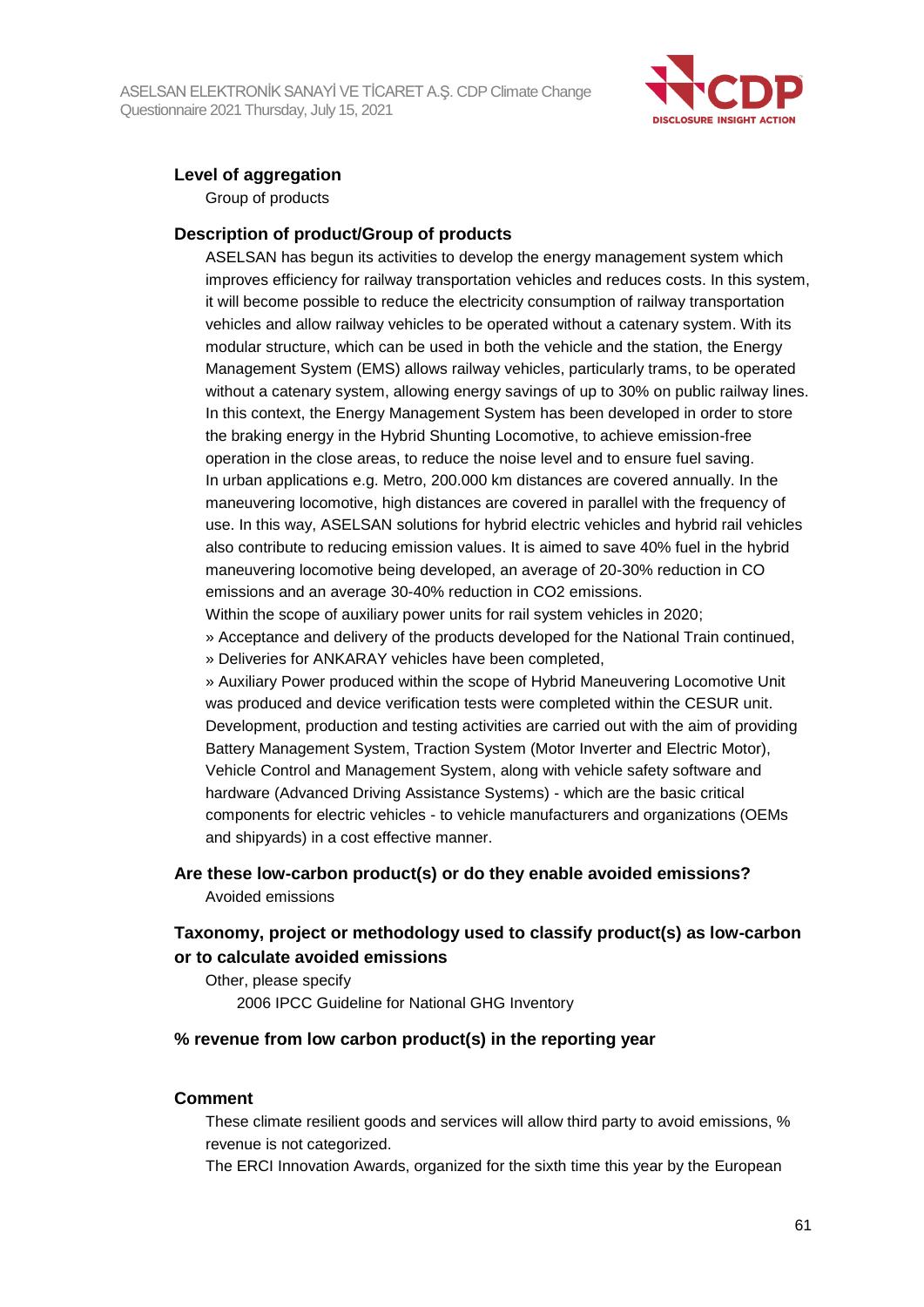

Railway Clusters Initiation (ERCI), evaluate the leading innovation projects of European railway industry companies and reward the best selected projects. Developed by ASELSAN, MIDAS-R ERCI was nominated for the Innovation Awards in 2020. ASELSAN was deemed worthy of the "Best Large-Scale Company" Award with MIDAS-R.

ASELSAN continued to add new products to its product range in 2020 and receives new orders within this framework. As of the end of 2020, new contracts/orders amounting to USD 1.3 billion have been signed, and ASELSAN's backlog for the coming years is at the level of USD 9.5 billion.

The Product Life Cycle System, expressed as PLM (Product Lifecyle Management), which can be considered one of the milestones for ASELSAN, is the most important part of ASELSAN's digital transformation included in the ASELSAN Strategic Plan for this purpose. PLM will prepare ASELSAN for the future by providing the infrastructure for the simultaneous engineering method that enables interactive and efficient work from design to production, from program management to integrated logistics support. Within the scope of the preparations initiated in this regard in 2020, ASELSAN PLM needs were analyzed and requirements were determined.

The requirements for ASELSAN's transition to the PLM System have been determined with the participation of all sector presidencies and general management units.

#### **Level of aggregation**

Group of products

#### **Description of product/Group of products**

Development, production and testing activities are carried out with the aim of providing vehicle safety software and hardware (such as autonomous vehicle control and automatic breaking) along with Battery Management System, Traction System (Engine Driver Unit and Electric Engine), Vehicle Control and Management System, advanced sensor (day / night vision camera, LIDAR, RADAR etc.) units - which are the basic critical components for land, sea and airborne electric vehicles

The Electric Vehicle Systems Program Management Department started a project with TEMSA in March 2015 with the aim of producing the first domestic electric bus. A traction system has been developed for electric buses. Within the scope of the system, electric traction motor, motor driver (inverter), power distribution unit, high voltage battery system, vehicle control unit, driver instrument panel and vehicle charge control unit were developed by ASELSAN. These units were integrated into a bus developed together with TEMSA, and a domestic bus with the entire traction system was produced and type approval was obtained.

Electric vehicles can be operated with zero carbon emissions. For this reason, it is important to popularize electric vehicles, especially in city centers. In this direction, electrification of public transportation solutions will reduce environmental pollution and noise. Developed with the cooperation of TEMSA and ASELSAN, the bus is also important in terms of creating a sustainable ecosystem in this area with its locality rate of over 65%. Vehicle level emission is zero. It has become possible to bring the total emissions closer to zero, with electricity generation being directed towards renewable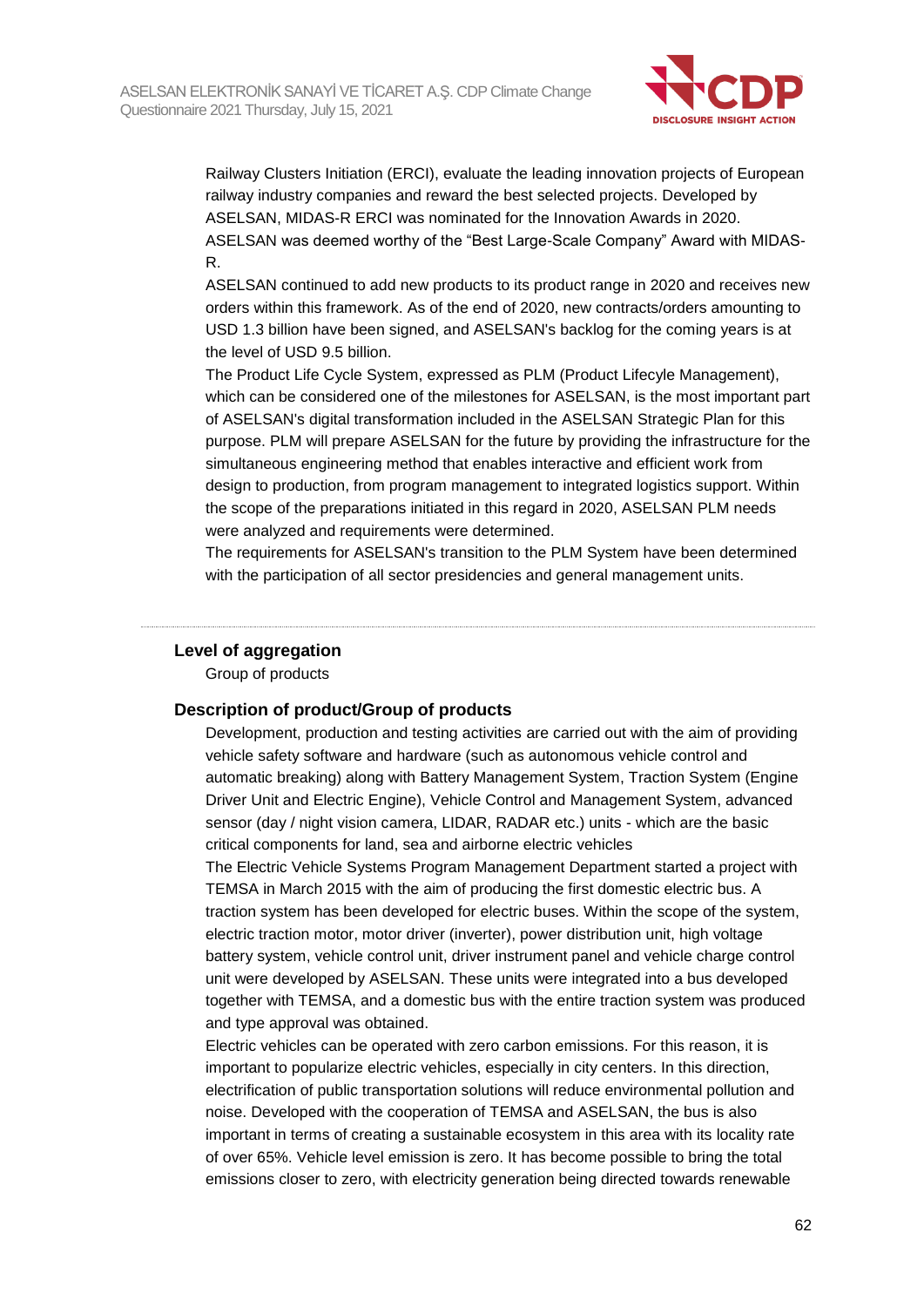

energy technologies.It will provide financial returns with the widespread use from 2021. Project development period labor and material costs is around 9 million USD.

**Are these low-carbon product(s) or do they enable avoided emissions?**

Avoided emissions

## **Taxonomy, project or methodology used to classify product(s) as low-carbon or to calculate avoided emissions**

Other, please specify 2006 IPCC Guideline for National GHG Inventory

### **% revenue from low carbon product(s) in the reporting year**

#### **Comment**

The design activities for electric public transportation vehicles, which are required by public institutions in Turkey, have been carried out at the level of joint feasibility studies with the authorities requiring them. Promotional activities have been carried out at municipalities, especially for electric buses that are needed by municipalities for public transportation. After serial production the % revenue of these products will be identified as sales figures.

ASELSAN continued to add new products to its product range in 2020 and receives new orders within this framework. As of the end of 2020, new contracts/orders amounting to USD 1.3 billion have been signed, and ASELSAN's backlog for the coming years is at the level of USD 9.5 billion.

The Product Life Cycle System, expressed as PLM (Product Lifecyle Management), which can be considered one of the milestones for ASELSAN, is the most important part of ASELSAN's digital transformation included in the ASELSAN Strategic Plan for this purpose. PLM will prepare ASELSAN for the future by providing the infrastructure for the simultaneous engineering method that enables interactive and efficient work from design to production, from program management to integrated logistics support. Within the scope of the preparations initiated in this regard in 2020, ASELSAN PLM needs were analyzed and requirements were determined.

The requirements for ASELSAN's transition to the PLM System have been determined with the participation of all sector presidencies and general management units.

#### **Level of aggregation**

Product

#### **Description of product/Group of products**

The use of Distributed Acoustic Sensing (DAS) technology is becoming widespread in order to monitor and secure the lines such as oil pipeline, border line, railway line, city infrastructure, critical facility environment. In this context, MİDAS product, whose development studies were initiated in 2014, started to be used in many projects and 50 systems were installed.

MİDAS was developed together with Bilkent University Nanotam Research Center as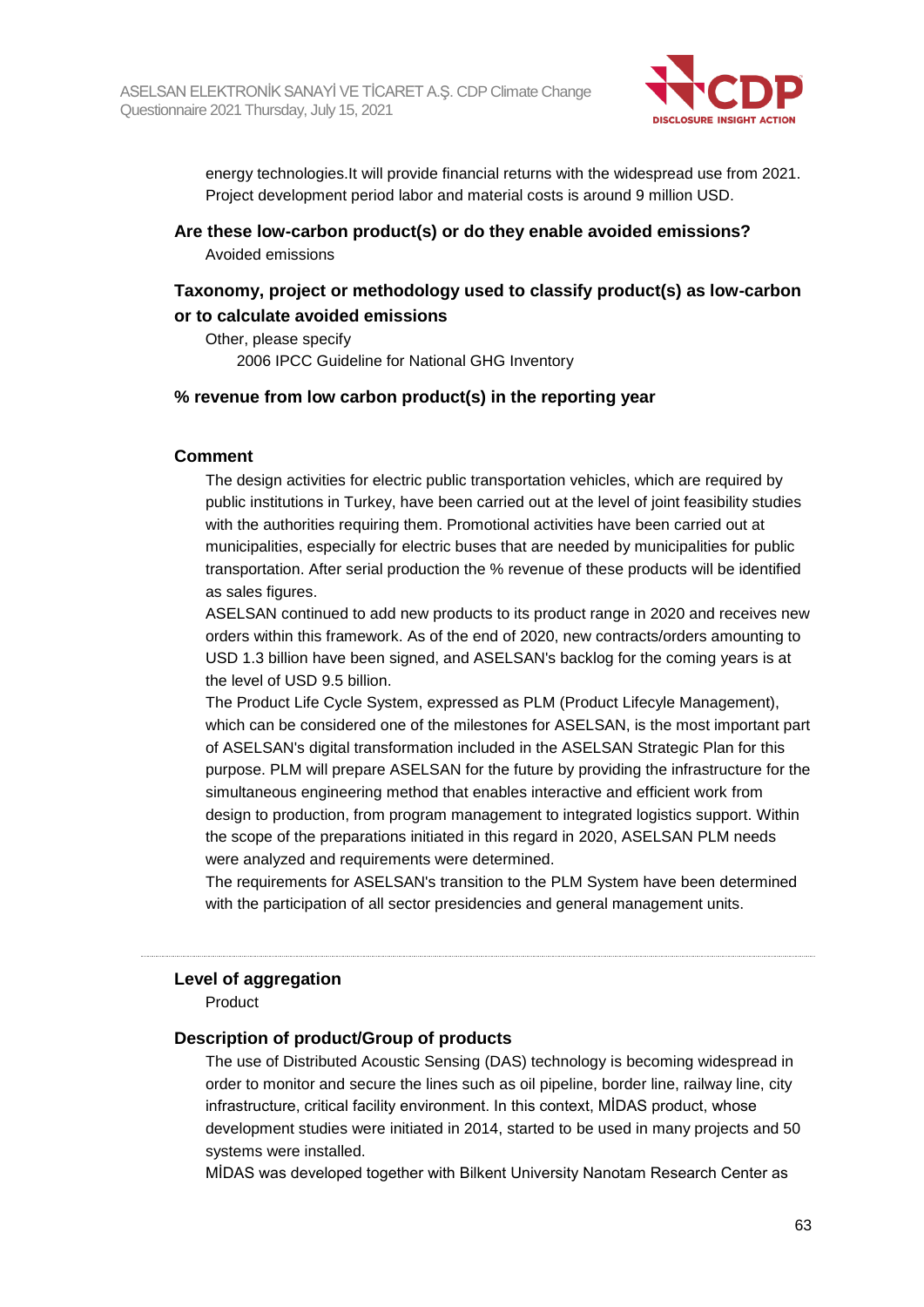

one of the successful examples of University-Industry Cooperation.

• Detection and diagnostic algorithms used in the system have been developed by applying Artificial Intelligence approach. The first contribution to the literature in this field was made by ASELSAN.

• Field and business development studies are being carried out to expand MİDAS on railway line security, train tracking and signalization.

• Within the scope of the Smart Cities concept, a pilot project is carried out with İBB - İGDAŞ to protect the natural gas pipelines against unauthorized excavations.

• Bursagaz Dağıtım A.Ş. With the EMRA approved R & D project for leak detection in urban natural gas pipes.

MIDAS (AI) is patented first time in the market place and being used in the pipeline and border security application for years. This project's timeline was between 2016-2019. It started to bring substantive opportunity to ASELSAN in terms of revenue. The product has started to be used in many projects and related patent has been obtained in 2020. System installations are in progress.

#### **Are these low-carbon product(s) or do they enable avoided emissions?**

Low-carbon product and avoided emissions

## **Taxonomy, project or methodology used to classify product(s) as low-carbon or to calculate avoided emissions**

The EU Taxonomy for environmentally sustainable economic activities

#### **% revenue from low carbon product(s) in the reporting year**

#### **Comment**

Within the scope of export growth targets, MİDAS product has high potential, and efforts have been made to give OEM to an American company in a way to enable the product to take place in the world market.

ASELSAN continued to add new products to its product range in 2020 and receives new orders within this framework. As of the end of 2020, new contracts/orders amounting to USD 1.3 billion have been signed, and ASELSAN's backlog for the coming years is at the level of USD 9.5 billion.

The Product Life Cycle System, expressed as PLM (Product Lifecyle Management), which can be considered one of the milestones for ASELSAN, is the most important part of ASELSAN's digital transformation included in the ASELSAN Strategic Plan for this purpose. PLM will prepare ASELSAN for the future by providing the infrastructure for the simultaneous engineering method that enables interactive and efficient work from design to production, from program management to integrated logistics support. Within the scope of the preparations initiated in this regard in 2020, ASELSAN PLM needs were analyzed and requirements were determined.

The requirements for ASELSAN's transition to the PLM System have been determined with the participation of all sector presidencies and general management units.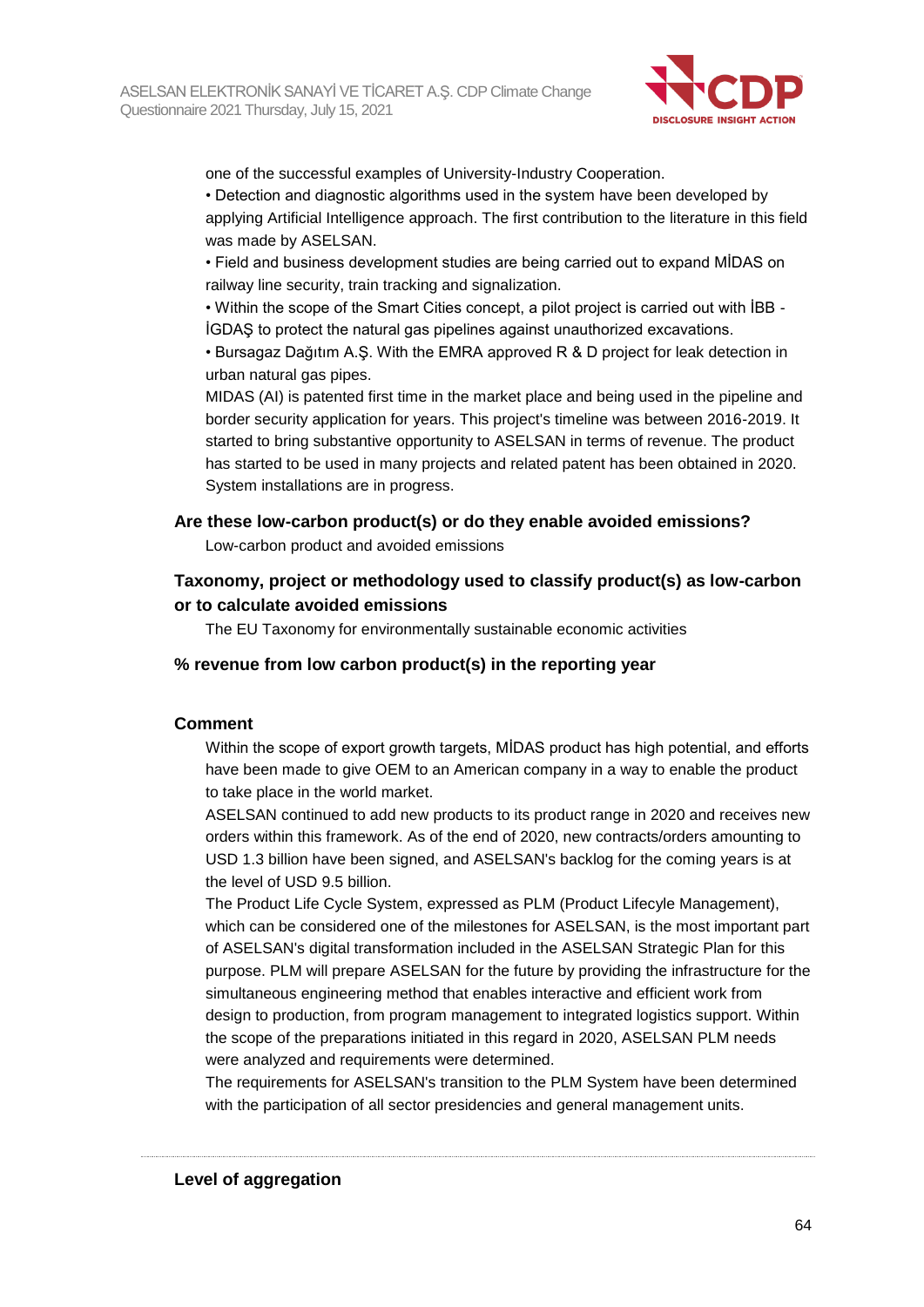

#### Product

#### **Description of product/Group of products**

Production of the first domestic Wind Turbine with 4MW power.

Approximately 60% of our country's energy production is met from Coal-Lignite-natural gas resources. Replacing these sources with renewable energy sources in the medium term will reduce the carbon emission rate of our country. Thanks to this project, environmentally friendly domestic solutions will be offered. In addition, with this project, it is aimed to increase the rate of locality with the existing local ecosystem to at least 65% and thus to increase the sustainability of the ecosystem with more domestic production.

#### **Are these low-carbon product(s) or do they enable avoided emissions?**

Low-carbon product and avoided emissions

## **Taxonomy, project or methodology used to classify product(s) as low-carbon or to calculate avoided emissions**

The EU Taxonomy for environmentally sustainable economic activities

#### **% revenue from low carbon product(s) in the reporting year**

#### **Comment**

We will work with Global Design companies. In addition, the generator to be used in the turbine is designed together with METU and the power converter design is made by ASELSAN. The first 2 turbines to be produced will be installed at the EÜAŞ Alaçatı WPP site. In this context, the Industry Cooperation Project will be signed with the Ministry of Industry and Technology together with EÜAŞ.

The cost of Technology Transfer, and ASELSAN's labor and purchases to be made will be around 8.3 million USD

After serial production the % revenue of these products will be identified as sales figures.

ASELSAN continued to add new products to its product range in 2020 and receives new orders within this framework. As of the end of 2020, new contracts/orders amounting to USD 1.3 billion have been signed, and ASELSAN's backlog for the coming years is at the level of USD 9.5 billion.

The Product Life Cycle System, expressed as PLM (Product Lifecyle Management), which can be considered one of the milestones for ASELSAN, is the most important part of ASELSAN's digital transformation included in the ASELSAN Strategic Plan for this purpose. PLM will prepare ASELSAN for the future by providing the infrastructure for the simultaneous engineering method that enables interactive and efficient work from design to production, from program management to integrated logistics support. Within the scope of the preparations initiated in this regard in 2020, ASELSAN PLM needs were analyzed and requirements were determined.

The requirements for ASELSAN's transition to the PLM System have been determined with the participation of all sector presidencies and general management units.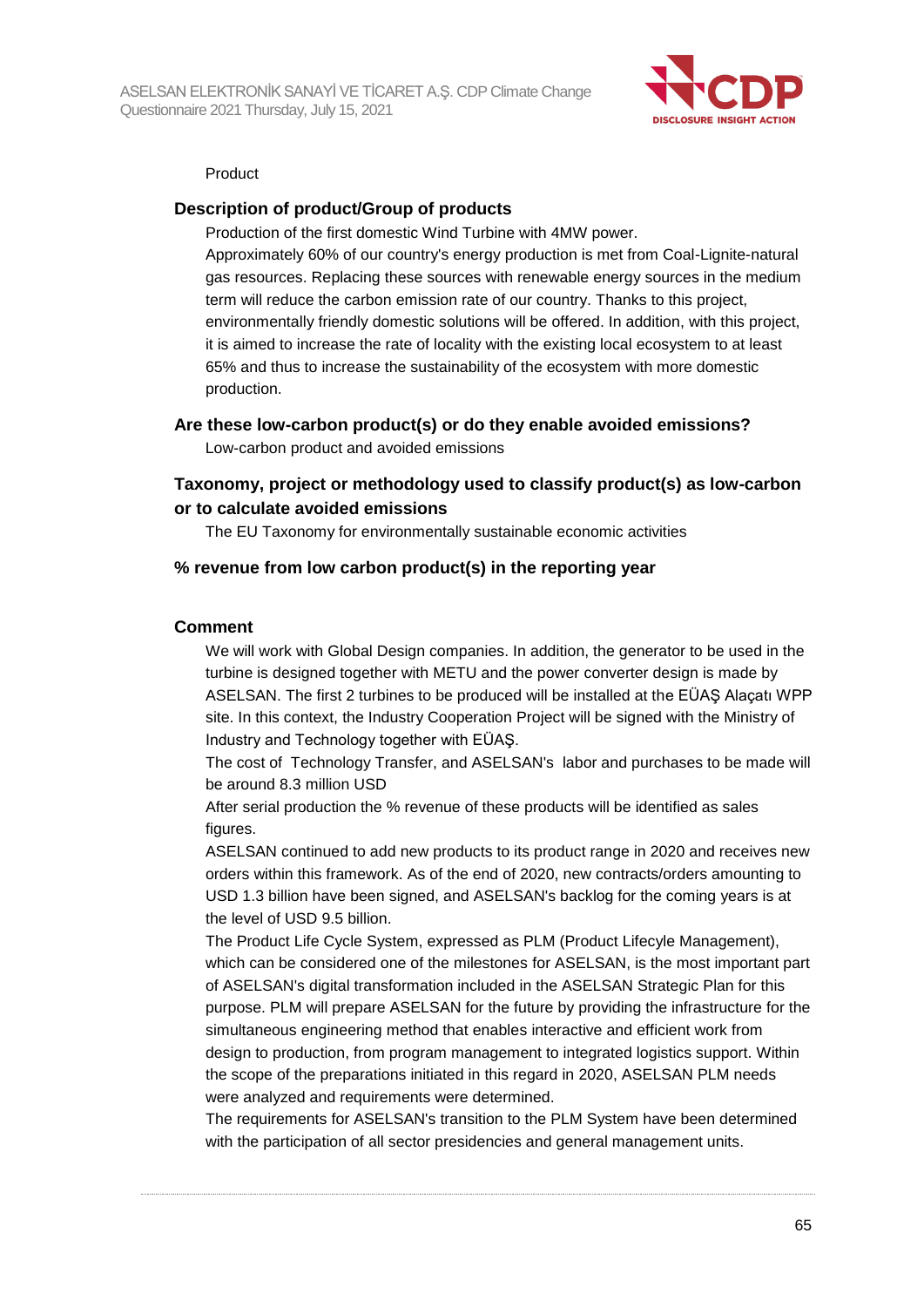

## **Level of aggregation**

Group of products

#### **Description of product/Group of products**

CITY TRAFFIC CONTROL AVOIDING TRAFFIC JAM RELATED EMISSIONS, Junction control devices communicate with each other and provide traffic management both at the intersection and at the city level. Unlike the use of predetermined plans, which is the method generally used in the industry, the system works in real time with a fully adaptive model. By using various sensors and image processing technologies such as cameras and "loop" detectors, the duration of traffic lights at intersections is determined instantly with the vehicle density information coming from the intersections. For example, if there is no vehicle in one of the intersection arms, the green light does not turn on for that direction in order to increase the efficiency of the traffic flow. According to the data collected at the same time periods before and after the use of the intersection control device at the designated intersections, an average of 26.14% in delays per vehicle, 15.87% in the number of stops per vehicle, 510 lt in total daily fuel consumption and 1,220 kg in total daily CO2 emissions.

METRO SIGNALING SYSTEM,

The most efficient transportation system in terms of energy in the world is rail transportation. In addition to this, metro transportation systems are the least harmful systems to the environment. Thanks to the developed signaling systems, the traffic density will be reduced as passengers prefer safe and comfortable transportation, and thus the carbon and noise level released to the environment will be reduced. For the Gayrettepe-Istanbul New Airport metro line, the Metro Signaling System, which will operate in CBTC mode and be operated as GoA4, will be provided.

In this context, the design, testing and commissioning activities of Onboard, Line ATC, ATS System and Communication Systems and certification activities will be carried out in parallel.

The investment cost is around 17.8 Million USD. It is the contract price of the project. R&D Investment cost: 9.9 Million USD

Project Start Date: 2020 Project End Date: 2022

#### **Are these low-carbon product(s) or do they enable avoided emissions?**

Low-carbon product and avoided emissions

## **Taxonomy, project or methodology used to classify product(s) as low-carbon or to calculate avoided emissions**

The EU Taxonomy for environmentally sustainable economic activities

#### **% revenue from low carbon product(s) in the reporting year**

#### **Comment**

ASELSAN continued to add new products to its product range in 2020 and receives new orders within this framework. As of the end of 2020, new contracts/orders amounting to USD 1.3 billion have been signed, and ASELSAN's backlog for the coming years is at the level of USD 9.5 billion.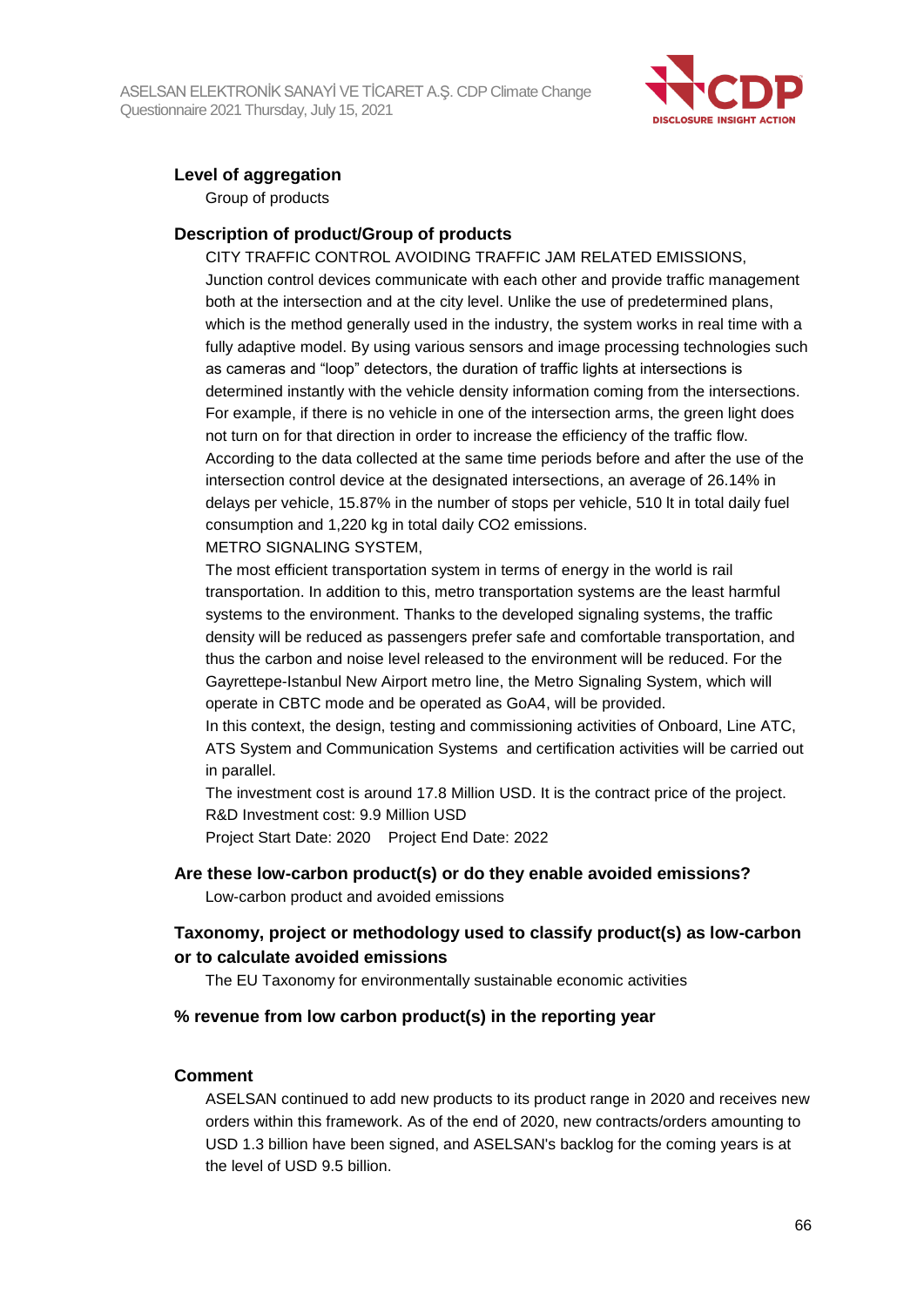

The Product Life Cycle System, expressed as PLM (Product Lifecyle Management), which can be considered one of the milestones for ASELSAN, is the most important part of ASELSAN's digital transformation included in the ASELSAN Strategic Plan for this purpose. PLM will prepare ASELSAN for the future by providing the infrastructure for the simultaneous engineering method that enables interactive and efficient work from design to production, from program management to integrated logistics support. Within the scope of the preparations initiated in this regard in 2020, ASELSAN PLM needs were analyzed and requirements were determined.

The requirements for ASELSAN's transition to the PLM System have been determined with the participation of all sector presidencies and general management units.

#### **Level of aggregation**

Product

#### **Description of product/Group of products**

WATER MANAGEMENTS SYSTEM,

It includes the development of systems for efficient monitoring and control of the process from the source to the delivery of the water to the end user. The main purpose of the developed solutions is to ensure energy and water efficiency.

It aims to save up to 25% of energy in the management of water in our cities and to reduce the loss and leakage rates that currently exceed 50%.

#### **Are these low-carbon product(s) or do they enable avoided emissions?**

Low-carbon product and avoided emissions

### **Taxonomy, project or methodology used to classify product(s) as low-carbon or to calculate avoided emissions**

The EU Taxonomy for environmentally sustainable economic activities

#### **% revenue from low carbon product(s) in the reporting year**

#### **Comment**

A product partnership agreement was signed with Envest, which develops SCADA units related to the subject.

ASELSAN continued to add new products to its product range in 2020 and receives new orders within this framework. As of the end of 2020, new contracts/orders amounting to USD 1.3 billion have been signed, and ASELSAN's backlog for the coming is at the level of USD 9.5 billion.

The Product Life Cycle System, expressed as PLM (Product Lifecyle Management), which can be considered one of the milestones for ASELSAN, is the most important part of ASELSAN's digital transformation included in the ASELSAN Strategic Plan for this purpose. PLM will prepare ASELSAN for the future by providing the infrastructure for the simultaneous engineering method that enables interactive and efficient work from design to production, from program management to integrated logistics support. Within the scope of the preparations initiated in this regard in 2020, ASELSAN PLM needs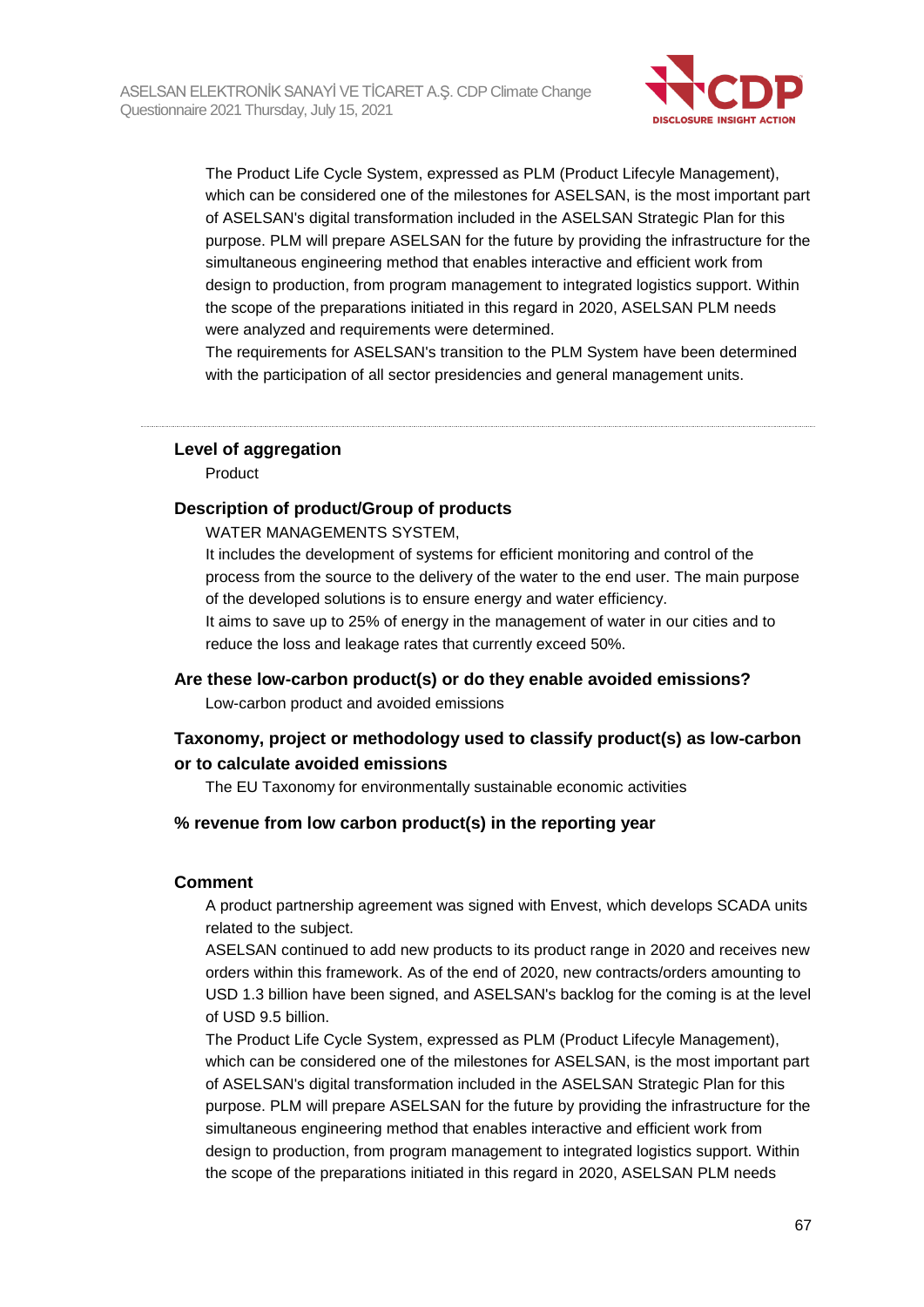

were analyzed and requirements were determined.

The requirements for ASELSAN's transition to the PLM System have been determined with the participation of all sector presidencies and general management units.

#### **Level of aggregation**

Group of products

### **Description of product/Group of products**

MOBILITY ON DEMAND SERVICE, is a study aimed at using the integrated transportation service known as MaaS in the world (Mobility As a Service) in Turkey. There are MaaS systems used at different levels in Turkey, but the Level-4 MaaS service, which is the aim of the TÜMS project, is not available.

With this service, which will be offered as Level-4, it is aimed to prevent the waste of idle resources in public, institutions and individual transportation plans and to establish a mobility transportation system covering the whole country.

In the TÜMS system, which is aimed to be presented as Level-4, electric vehicles etc. Reducing carbon dioxide emissions by using environmentally friendly vehicles, increasing the use of shared vehicles and solving the traffic density problem will be collected in the TÜMS system for regions with no and/or limited access to transportation.

Providing decision support to the relevant authorities by using the data and making the transportation facilities meet the needs of each region are among the social goals that TÜMS will provide.

Aselsan will work with Transportation Service Providers, Data Providers, Municipalities, Technology Service Providers throughout the country within the scope of TÜMS. In addition, it plans to conduct algorithm development studies with universities related to the subject in route optimization and machine learning sections. The investment cost is around 5 million USD.

#### **Are these low-carbon product(s) or do they enable avoided emissions?**

Low-carbon product and avoided emissions

## **Taxonomy, project or methodology used to classify product(s) as low-carbon or to calculate avoided emissions**

The EU Taxonomy for environmentally sustainable economic activities

#### **% revenue from low carbon product(s) in the reporting year**

#### **Comment**

When the business model is determined, the revenue model will become clear. A clear result will emerge with the digitized journeys. A reduction of at least 10% is expected. Project start date: 2021 ,Project end date: 2024.

ASELSAN continued to add new products to its product range in 2020 and receives new orders within this framework. As of the end of 2020, new contracts/orders amounting to USD 1.3 billion have been signed, and ASELSAN's backlog for the coming years is at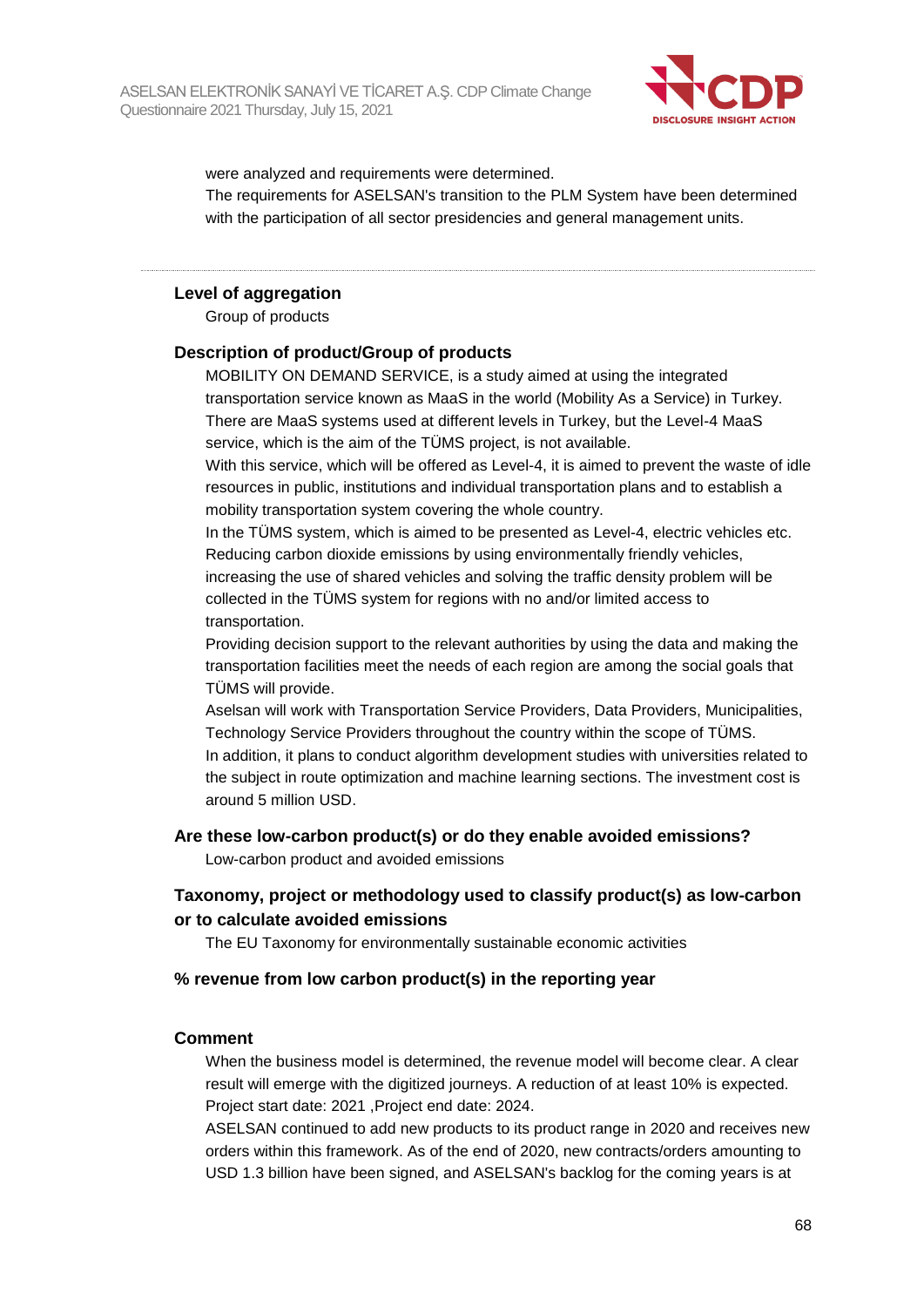

the level of USD 9.5 billion.

The Product Life Cycle System, expressed as PLM (Product Lifecyle Management), which can be considered one of the milestones for ASELSAN, is the most important part of ASELSAN's digital transformation included in the ASELSAN Strategic Plan for this purpose. PLM will prepare ASELSAN for the future by providing the infrastructure for the simultaneous engineering method that enables interactive and efficient work from design to production, from program management to integrated logistics support. Within the scope of the preparations initiated in this regard in 2020, ASELSAN PLM needs were analyzed and requirements were determined.

The requirements for ASELSAN's transition to the PLM System have been determined with the participation of all sector presidencies and general management units.

# **C5. Emissions methodology**

## **C5.1**

**(C5.1) Provide your base year and base year emissions (Scopes 1 and 2).**

**Scope 1**

**Base year start** January 1, 2016

**Base year end**

December 31, 2016

#### **Base year emissions (metric tons CO2e)**

14,690

#### **Comment**

In 2015, the Gölbaşı Facility started its operations and the system boundary was revised accordingly.

In the reporting year another new facility Akyurt 2 started its operations. The system boundary is the same as in 2015.

#### **Scope 2 (location-based)**

#### **Base year start**

January 1, 2016

#### **Base year end**

December 31, 2016

#### **Base year emissions (metric tons CO2e)**

42,320

#### **Comment**

Only location-based result was used, there is no market-based figure.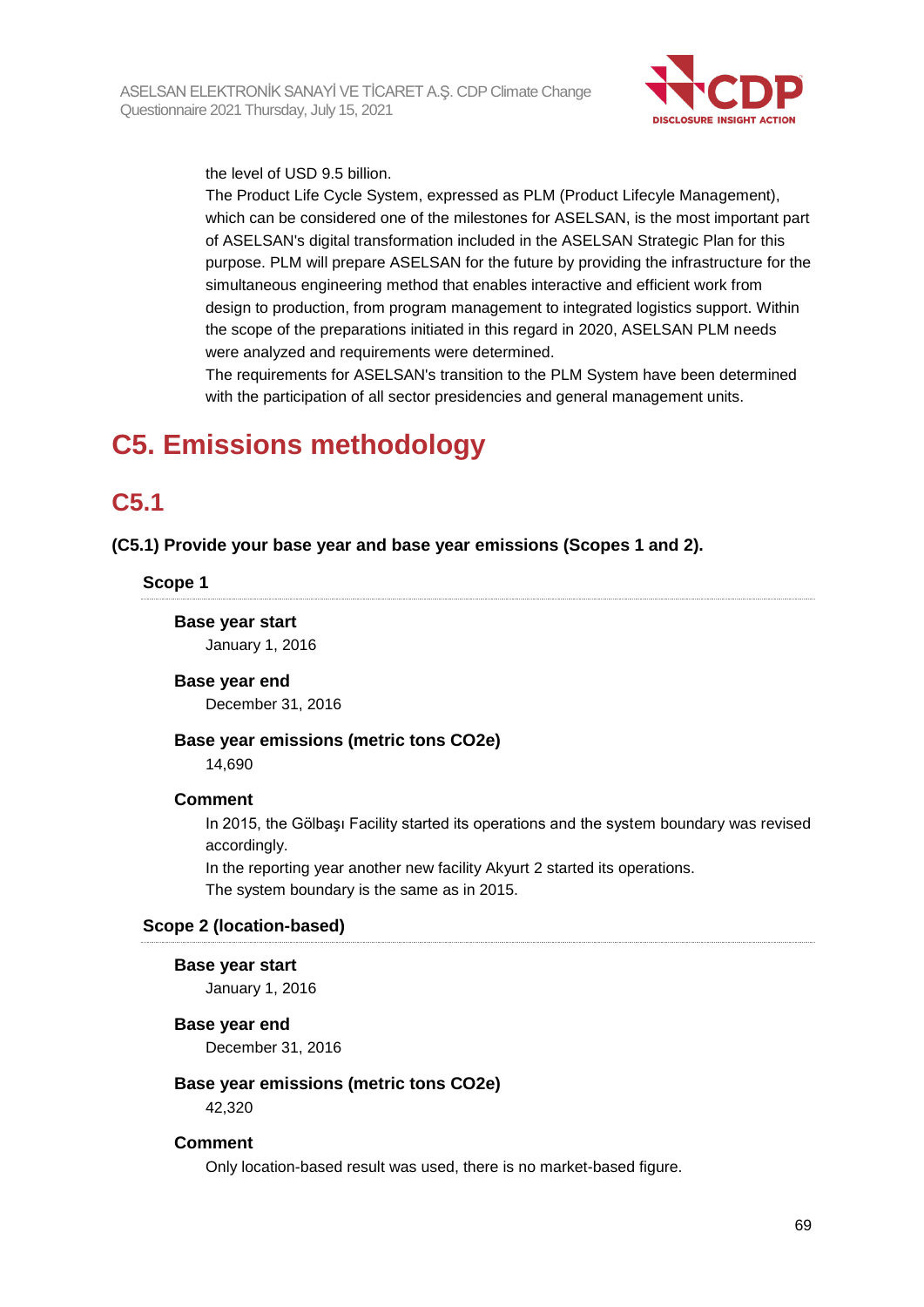

## **Scope 2 (market-based)**

**Base year start** January 1, 2016

**Base year end** December 31, 2016

**Base year emissions (metric tons CO2e)**

### **Comment**

There is no market- based figure.

## **C5.2**

**(C5.2) Select the name of the standard, protocol, or methodology you have used to collect activity data and calculate emissions.**

Defra Environmental Reporting Guidelines: Including streamlined energy and carbon reporting guidance, 2019 IPCC Guidelines for National Greenhouse Gas Inventories, 2006 ISO 14064-1

The Greenhouse Gas Protocol: A Corporate Accounting and Reporting Standard (Revised Edition)

The Greenhouse Gas Protocol: Scope 2 Guidance

# **C6. Emissions data**

## **C6.1**

## **(C6.1) What were your organization's gross global Scope 1 emissions in metric tons CO2e?**

## **Reporting year**

## **Gross global Scope 1 emissions (metric tons CO2e)**

14,690

## **Comment**

The data cover Scope 1 GHG emissions of all facilities located in Ankara and İstanbul As absolute amount, there is an increase of 3,8% compared to previous year. The reason of this increase : In the reporting year the company FTE number has increased to 8764 , an increase of 15% compared to the previous year. Due to the inability to work from outside for confidentiality reasons; Hybrid working model has not been applied during the pandemic and employees were preferred to work distantly in free large areas such as empty meeting rooms, or other large zones which were heated or illuminated.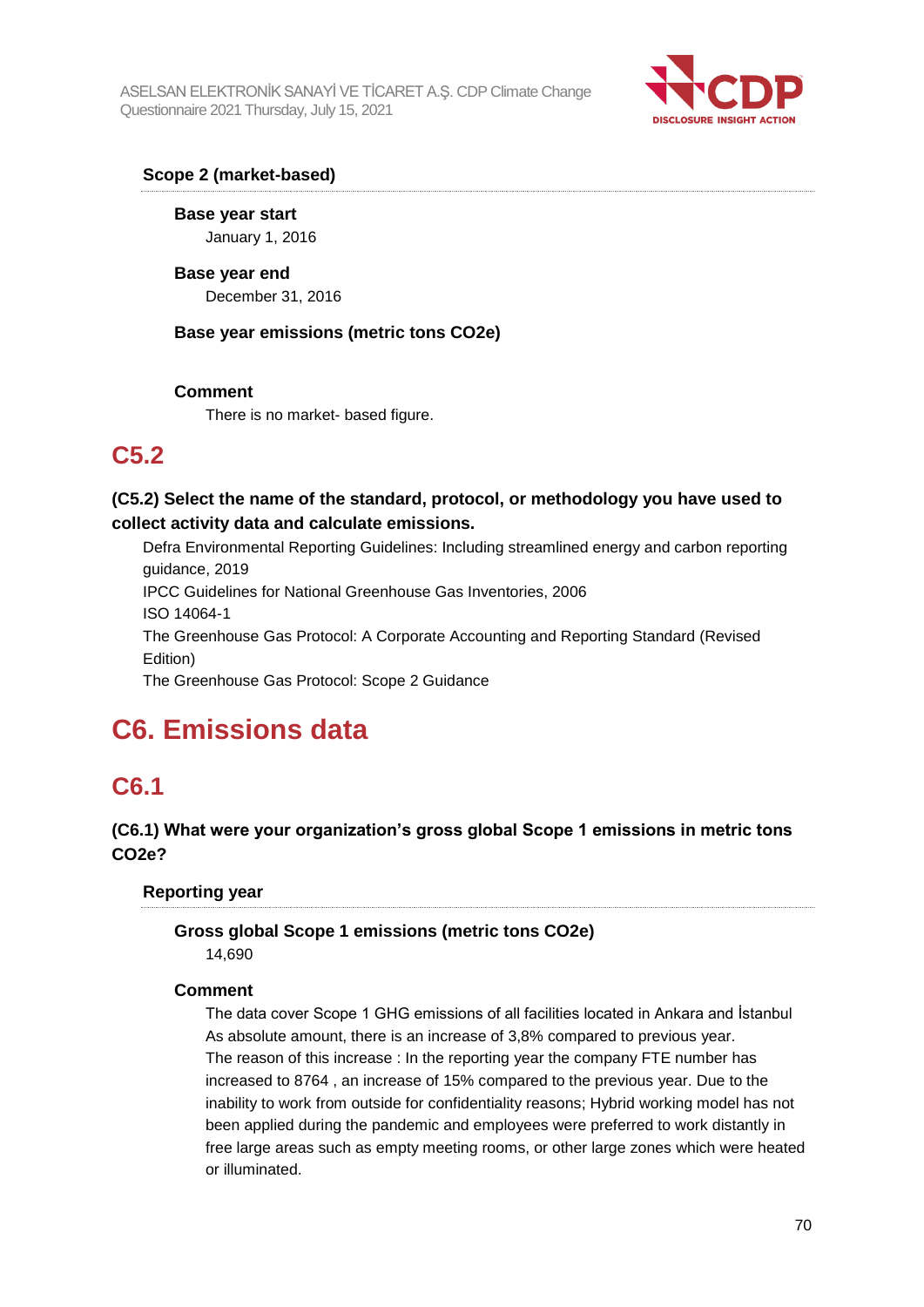

All production facilities and office areas were in service for longer hours in order to ensure social distance.

At the employee commuting side; more shuttle vehicles were used to transport employees by applying the distance rule.

## **C6.2**

## **(C6.2) Describe your organization's approach to reporting Scope 2 emissions.**

### **Row 1**

### **Scope 2, location-based**

We are reporting a Scope 2, location-based figure

### **Scope 2, market-based**

We have no operations where we are able to access electricity supplier emission factors or residual emissions factors and are unable to report a Scope 2, market-based figure

### **Comment**

In ASELSAN, only the electricity purchased from National Interconnected System Grid is consumed.

## **C6.3**

## **(C6.3) What were your organization's gross global Scope 2 emissions in metric tons CO2e?**

#### **Reporting year**

### **Scope 2, location-based** 42,320

#### **Comment**

This figure represents the purchased electricity from National Interconnected System. ASELSAN do not have any source of market-based Scope 2 emissions.

## **C6.4**

**(C6.4) Are there any sources (e.g. facilities, specific GHGs, activities, geographies, etc.) of Scope 1 and Scope 2 emissions that are within your selected reporting boundary which are not included in your disclosure?**

Yes

## **C6.4a**

**(C6.4a) Provide details of the sources of Scope 1 and Scope 2 emissions that are within your selected reporting boundary which are not included in your disclosure.**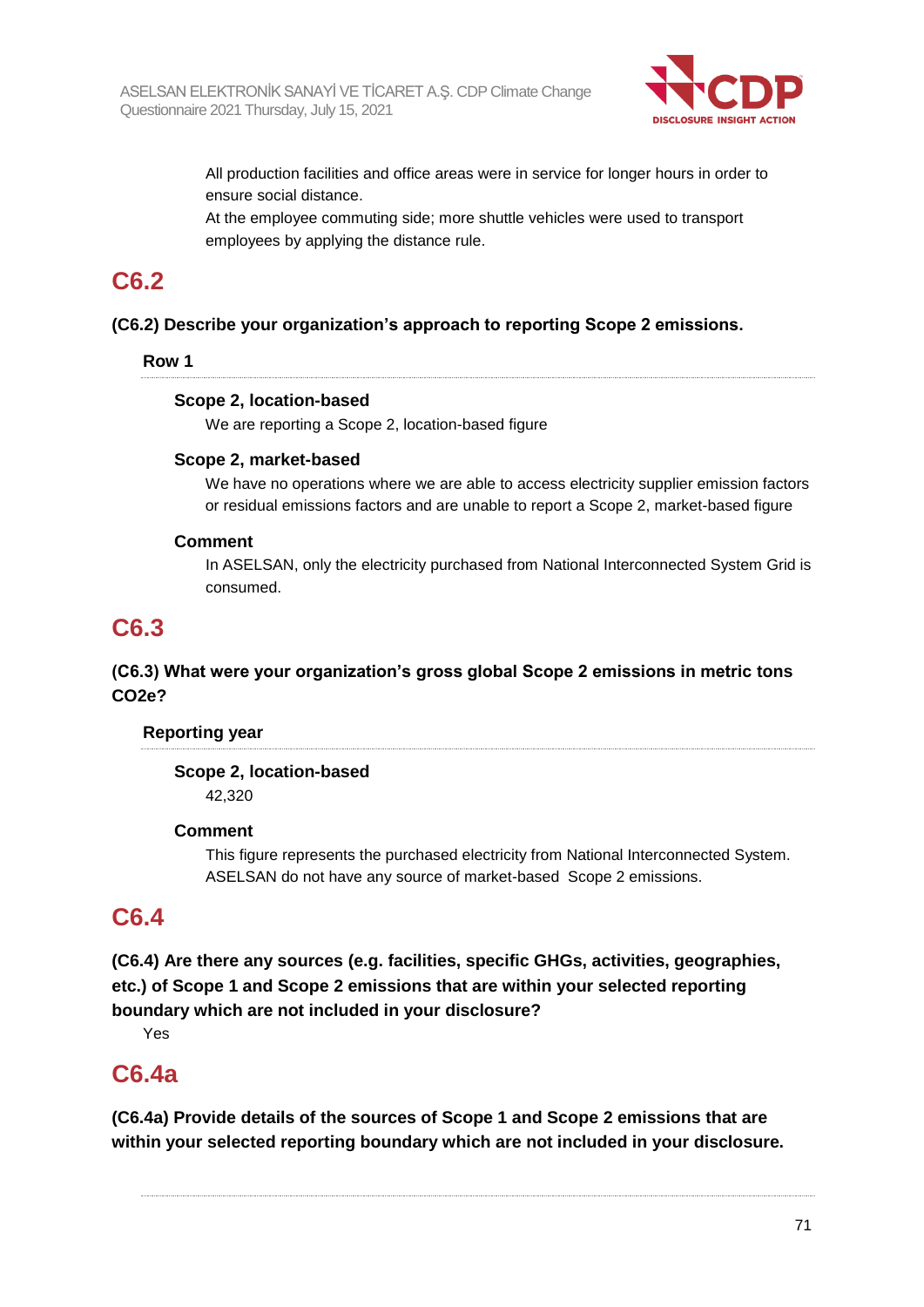

#### **Source**

Temporary Project Offices in various locations in Turkey

#### **Relevance of Scope 1 emissions from this source**

Emissions are not relevant

### **Relevance of location-based Scope 2 emissions from this source**

Emissions are not relevant

## **Relevance of market-based Scope 2 emissions from this source (if applicable)**

No emissions from this source

#### **Explain why this source is excluded**

We have a small number of temporary offices in various locations in Turkey. However, these offices only operate during particular project period and may not operate throughout the reporting period which makes it hard to monitor or control. Since these offices constitute a negligible operational volume, they are classified as deminimis GHG emission sources, and are excluded from the boundary.

## **C6.5**

**(C6.5) Account for your organization's gross global Scope 3 emissions, disclosing and explaining any exclusions.**

#### **Purchased goods and services**

#### **Evaluation status**

Not relevant, explanation provided

#### **Please explain**

For a smooth transition to the new ISO 14064: 2018 Standard, and in order to understand and manage the financial and temporal burdens of the supply and value chain management we started to engage with our main suppliers to step into the new Standard's requirements. First, key personnel have been trained by Turkish Standard Institution. Then, workshops were executed at the 4th quarter of 2019. The New Procurement Management Process was initiated with internal and external communication and data gathering activities. System Boundary Setting was performed. In 2020 we focused on this item with a limited work because of pandemic conjuncture (because of intermittent work in the value chain). In 2021, the efforts of transition to LCA activities will regain speed. The green procurement approach is always in the concern of our company. ENERGY EFFICIENT PURCHASING PROCEDURE was established for procurement activities. With the studies carried out in this context, taking into account energy efficiency at the procurement stage with process innovations such as integration and minimization of logistics activities, emphasis on environmentally friendly technologies in the selection of machinery / equipment, etc. applications are activated. It is planned to create some indicators in the upcoming period in order to monitor and report the outcomes to be achieved.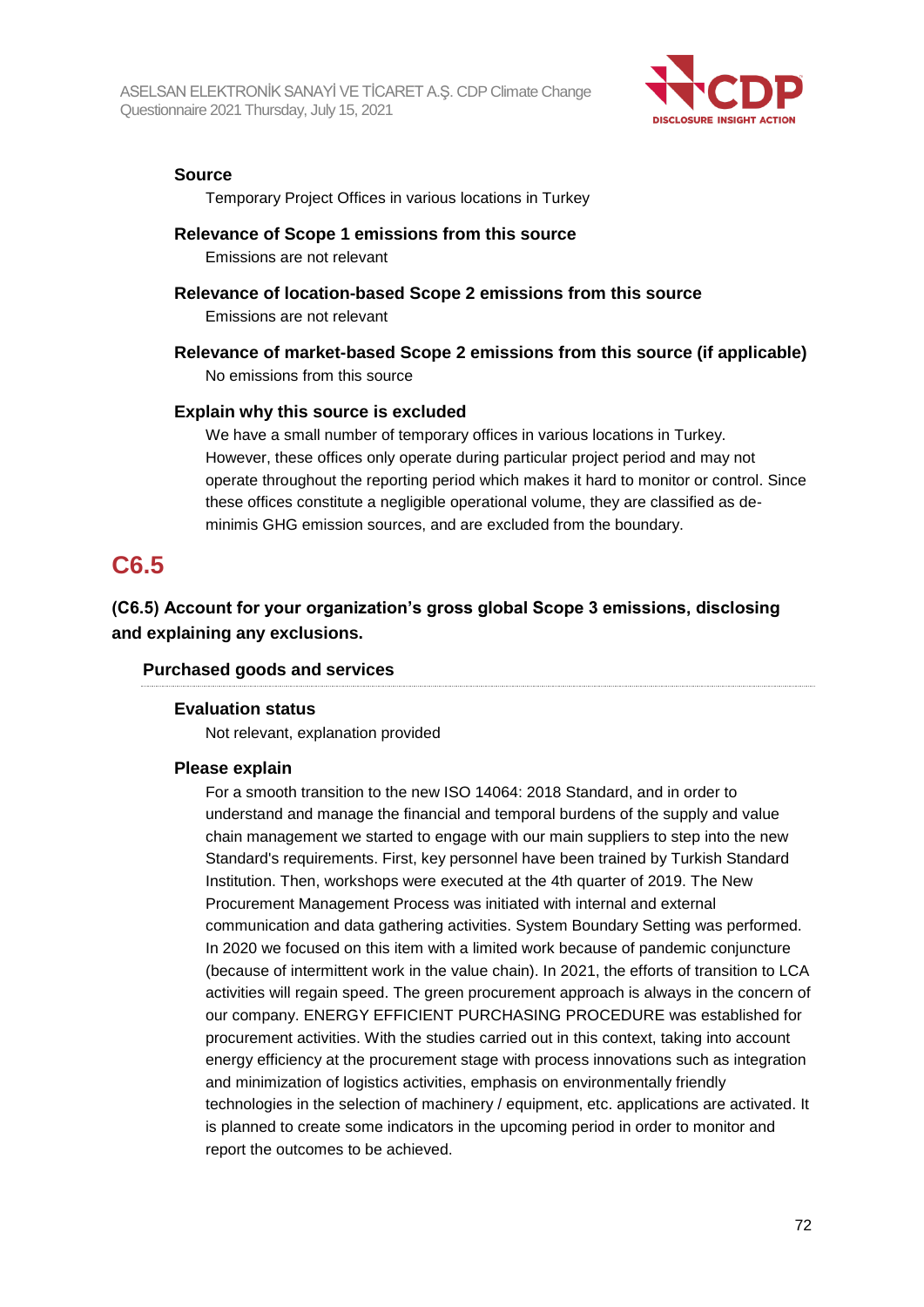

# **Capital goods**

#### **Evaluation status**

Not relevant, explanation provided

#### **Please explain**

Green procurement process is in the concern of our company. The company does not have the information and inventory to account for these emissions associated with this source.

ASELSAN does not predict the full inclusion over a three years period.

## **Fuel-and-energy-related activities (not included in Scope 1 or 2)**

#### **Evaluation status**

Relevant, calculated

#### **Metric tonnes CO2e**

6,918.62

#### **Emissions calculation methodology**

DEFRA -WTT fuel conversion factors were used to account for the upstream Scope 3 emissions associated with extraction, refining and transportation of the raw fuel sources to the organisation's site, prior to combustion.

Transmission & distribution losses arising from purchased electricity were calculated using approved electricity emission factor for Turkey ( 3 rd party certification for 2020 was fulfilled) and TEIAŞ statistics.

# **Percentage of emissions calculated using data obtained from suppliers or value chain partners**

100

#### **Please explain**

The activity data was collected from the third- party energy invoices.

Upstream emissions of purchased fuels such as Natural gas, LPG, Diesel, CNG were calculated.

Calculations were fulfilled by using billed amount of purchased electricity and other invoices which were verified by the 3 rd party during the certification of 2020 activities.

#### **Upstream transportation and distribution**

#### **Evaluation status**

Relevant, calculated

#### **Metric tonnes CO2e**

356.14

#### **Emissions calculation methodology**

DEFRA – Freighting Goods 2020 emission factors were used for calculations based on the GHG Protocol Corporate Value Chain(Scope 3) Standard.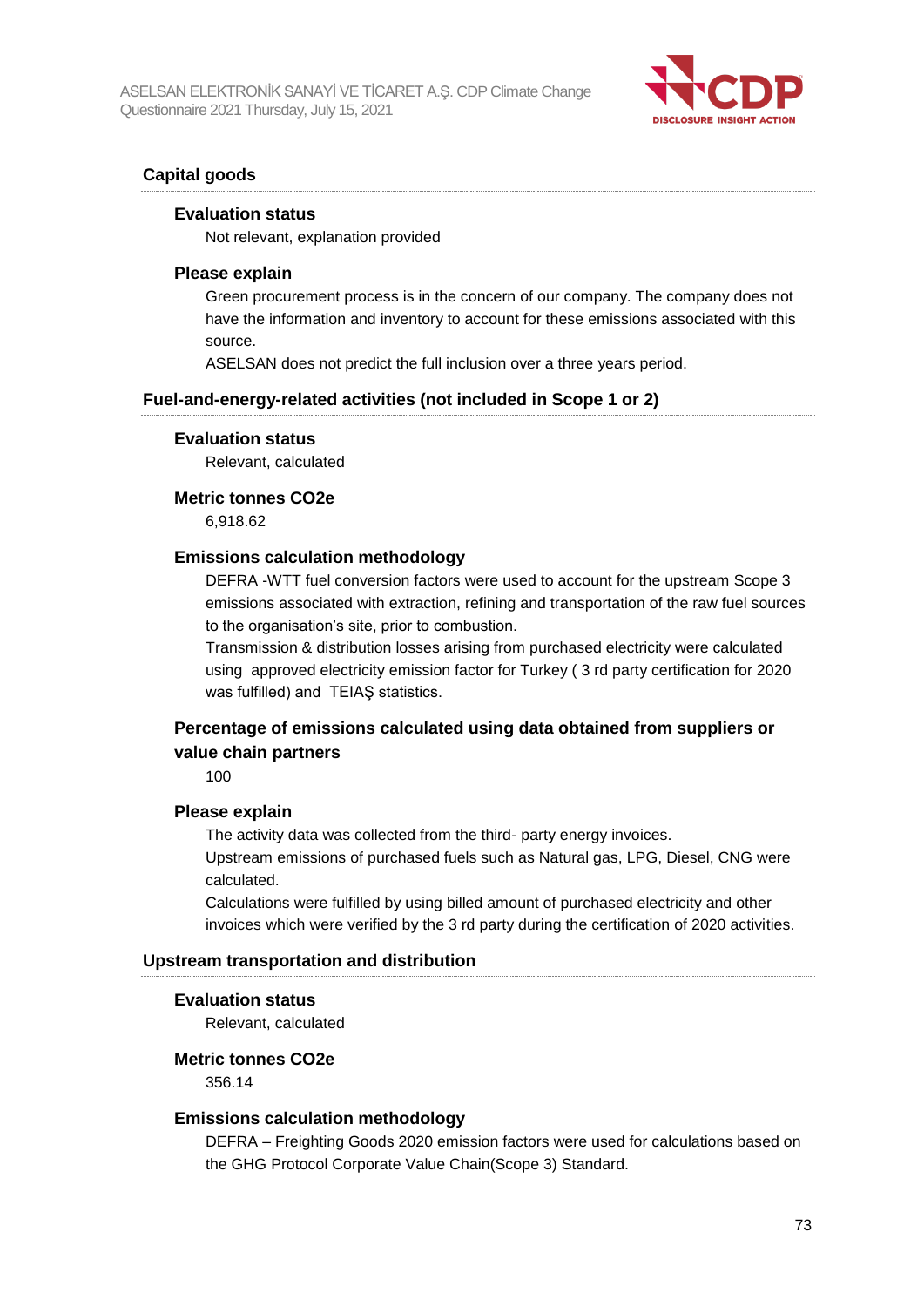

# **Percentage of emissions calculated using data obtained from suppliers or value chain partners**

# **Please explain**

This data was provided from our main chemical material suppliers who transport chemicals inside our Macunköy Facility by using roadway. The great majority of this transportation's GHG gases comprise CO2 from exhaust emissions (fuel usage). In 2020 this process was revised; the system boundary was enlarged before the transition to new ISO 14064:2018 Standard. We are still on the work to prepare a clear climate change related procurement policy to measure and reduce CO2 emissions generated from upstream transportation of chemicals.

The verification of this category was fulfilled by the 3rd party audit for 2020 activities

# **Waste generated in operations**

## **Evaluation status**

Relevant, calculated

## **Metric tonnes CO2e**

238.79

## **Emissions calculation methodology**

The assessment and the data gathering process is in place. Waste generated in operations is calculated based on Defra 2020 methodology on Waste Disposal. Wastewater generated from operations is calculated based on Defra 2020 methodology on Water Treatment

# **Percentage of emissions calculated using data obtained from suppliers or value chain partners**

100

# **Please explain**

This data is the sum of hazardous & scrap wastes and waste water. The first group have an emission of 30.85 tons CO2-e. This data is provided by ASELSAN and reported to the Ministry in the reporting year. Waste water having an emission of 207.94 tons CO2-e is discharged into the municipal sewer system. The verification of all the categories is fulfilled by the 3rd party audit for 2020 activities.

#### **Business travel**

### **Evaluation status**

Relevant, calculated

### **Metric tonnes CO2e**

1,390.43

# **Emissions calculation methodology**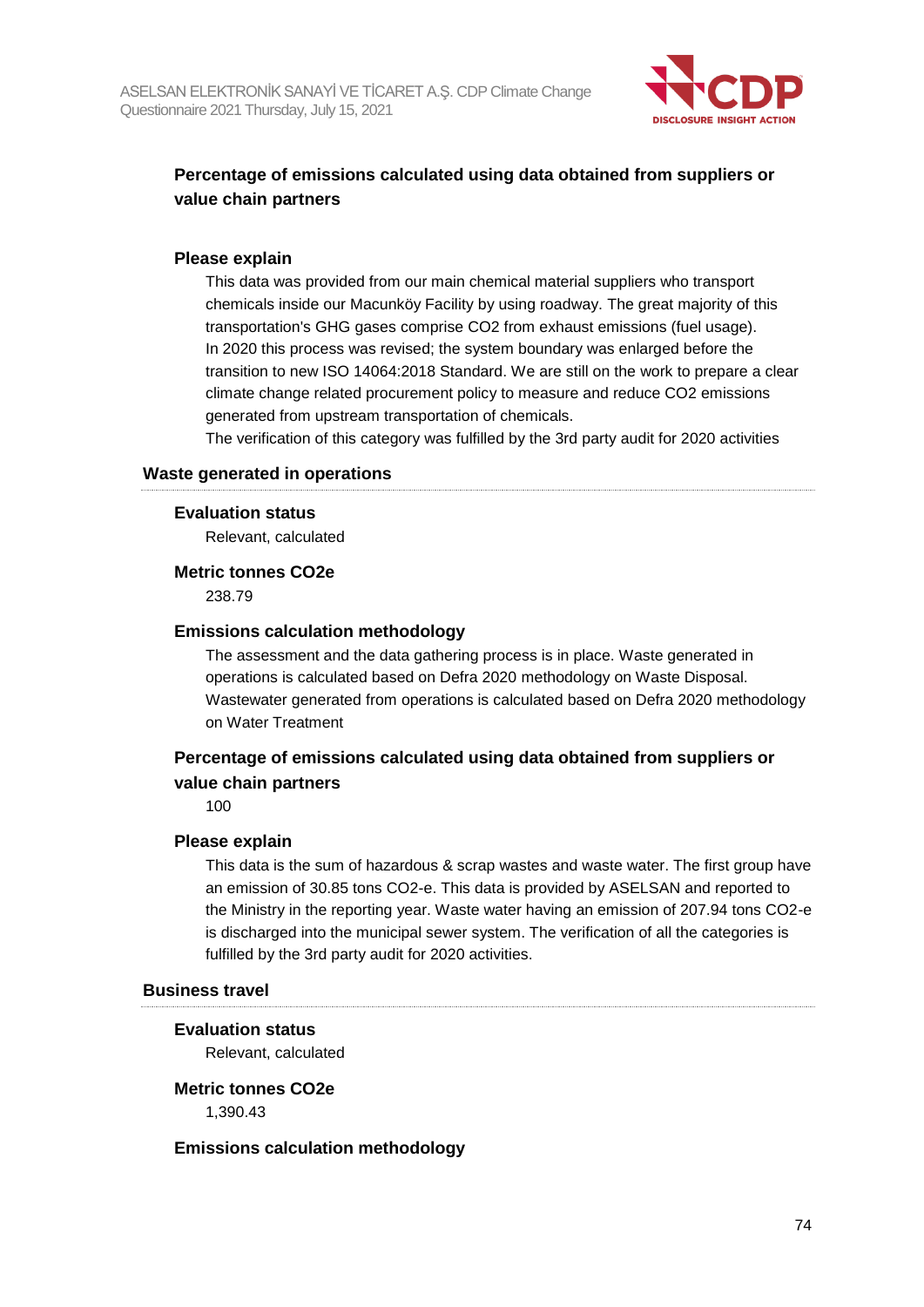

The assessment and the data gathering process is in place. Air travel based emission is calculated based on DEFRA 2020 methodology for Business Travel-Air

# **Percentage of emissions calculated using data obtained from suppliers or value chain partners**

100

#### **Please explain**

The data is provided from ASELSAN's Travel Supplier. The verification of this category is fulfilled by the 3rd party audit for 2020 activities.

#### **Employee commuting**

#### **Evaluation status**

Relevant, calculated

#### **Metric tonnes CO2e**

1,146.75

## **Emissions calculation methodology**

The assessment and the data gathering process is in place. Employee commuting based data is calculated based on DEFRA 2020 methodology for Business Travel- Land

# **Percentage of emissions calculated using data obtained from suppliers or value chain partners**

100

#### **Please explain**

This data covers the emissions from transportation of employees to and from work. The FTE number has increased in 2020. In the reporting year, in pandemic conjunction, more shuttle vehicles were used to transport employees by applying the distance rule. The verification of this category is fulfilled by the 3rd party audit for 2020 activities.

#### **Upstream leased assets**

#### **Evaluation status**

Not relevant, explanation provided

#### **Please explain**

We did not use upstream leased assets in 2020.

#### **Downstream transportation and distribution**

#### **Evaluation status**

Not relevant, explanation provided

#### **Please explain**

In the reporting year we have focused on improving our data collection system with lowest possible uncertainty for the transition to the new version of ISO 14064:2018 in 2021. In order to manage and set the system boundary, supply and value chain data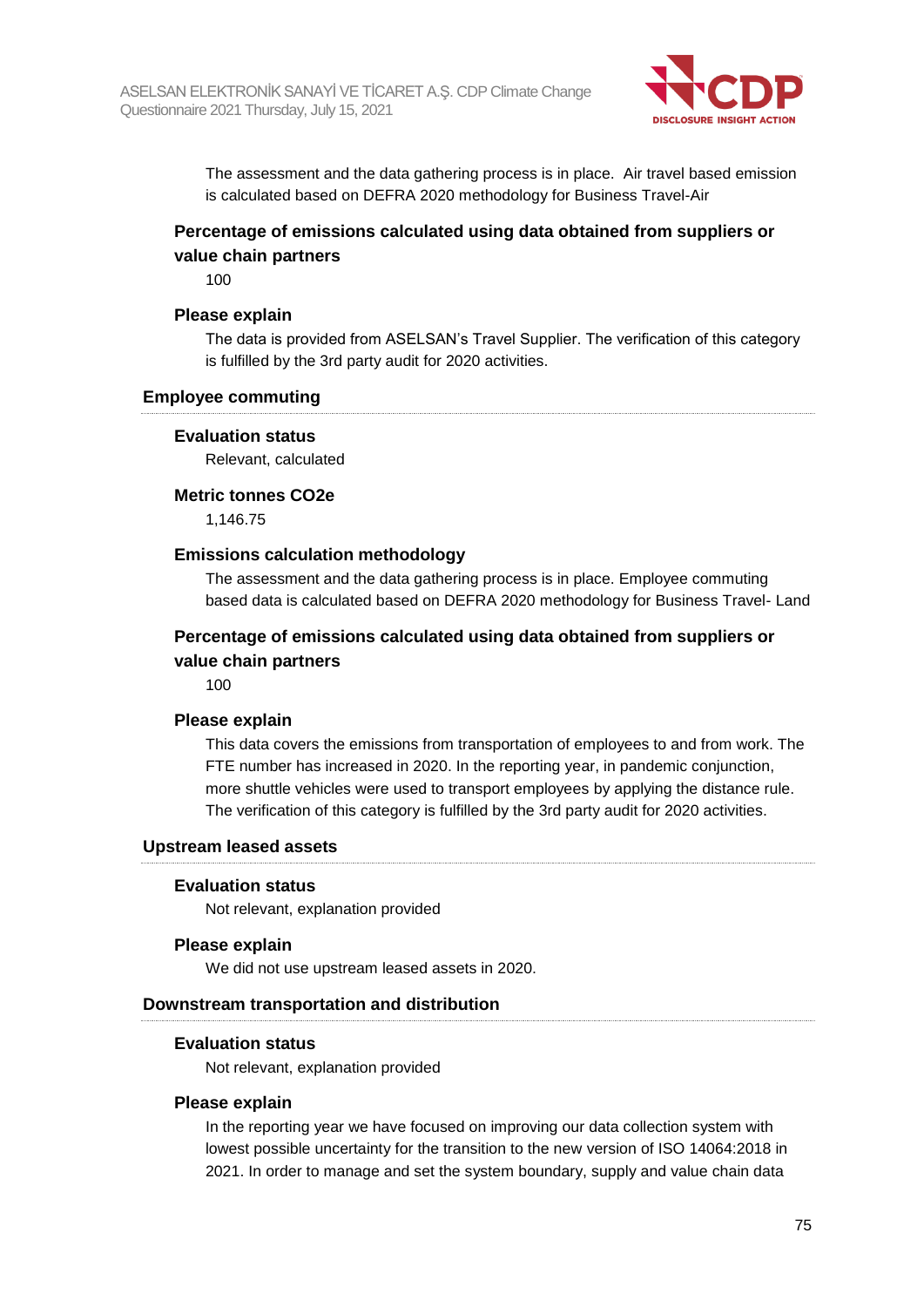

gathering activities were investigated. We started to engage with our main suppliers to step into the new Standard's requirements for this category.

## **Processing of sold products**

#### **Evaluation status**

Not relevant, explanation provided

### **Please explain**

Our products are not processed or re-processed any further after they have been sold. Consequently, the scope 3 category "Processing of sold Products" is not relevant for ASELSAN

#### **Use of sold products**

#### **Evaluation status**

Not relevant, explanation provided

#### **Please explain**

This emission source is out of the boundary due to data gathering problem in the usage phase of sold products.

#### **End of life treatment of sold products**

#### **Evaluation status**

Not relevant, explanation provided

#### **Please explain**

This emission source is out of the boundary due to the lack of data about the end of life treatment of sold products.

#### **Downstream leased assets**

#### **Evaluation status**

Not relevant, explanation provided

#### **Please explain**

There are not any leased downstream assets in ASELSAN. This emission source has been excluded from the boundary

#### **Franchises**

#### **Evaluation status**

Not relevant, explanation provided

#### **Please explain**

ASELSAN has no franchises. This emission source has been excluded from the boundary.

#### **Investments**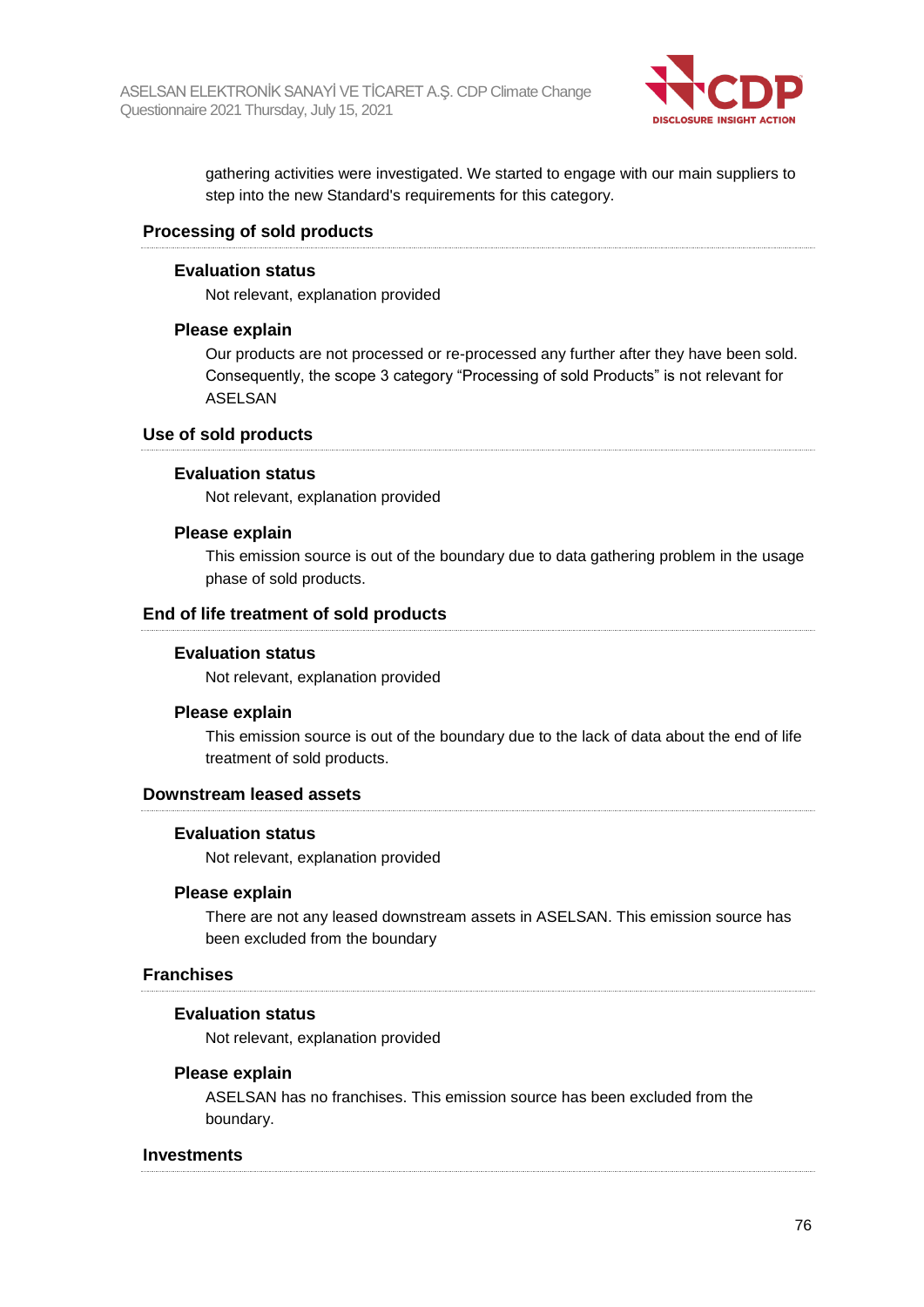

# **Evaluation status**

Not relevant, explanation provided

## **Please explain**

The relevant activity data for Akyurt 2 civil engineering activities could not be provided by the supplier.

## **Other (upstream)**

## **Evaluation status**

Relevant, calculated

## **Metric tonnes CO2e**

11,037.49

# **Emissions calculation methodology**

The assessment and the data gathering process is in place. In addition to food and beverage consumption, Glass and Paper consumption data is calculated based on methodology for DEFRA: Material Use – 2020. Water supply data is calculated based on methodology for DEFRA: Water Supply – 2020.

# **Percentage of emissions calculated using data obtained from suppliers or value chain partners**

100

# **Please explain**

The boundary of other upstream scope 3 emissions is enlarged by ASELSAN. We have assessed and revised the data quality of our food and beverage, glass and paper consumption. The data is procured from the suppliers.

The water supplied by ASKİ- mains supply network, is added to the boundary. The emissions in metric tonnes CO2-e are as follows: 10,815.89 (F&B), 7.11 (Glass), 54.86(Paper), 159,93(Water Supply)

The verification of all the categories is fulfilled by the 3 rd. party audits for 2020 activities.

#### **Other (downstream)**

# **Evaluation status**

Not relevant, explanation provided

#### **Please explain**

There are no additional other downstream emission sources for the reporting year.

# **C-CG6.6**

**(C-CG6.6) Does your organization assess the life cycle emissions of any of its products or services?**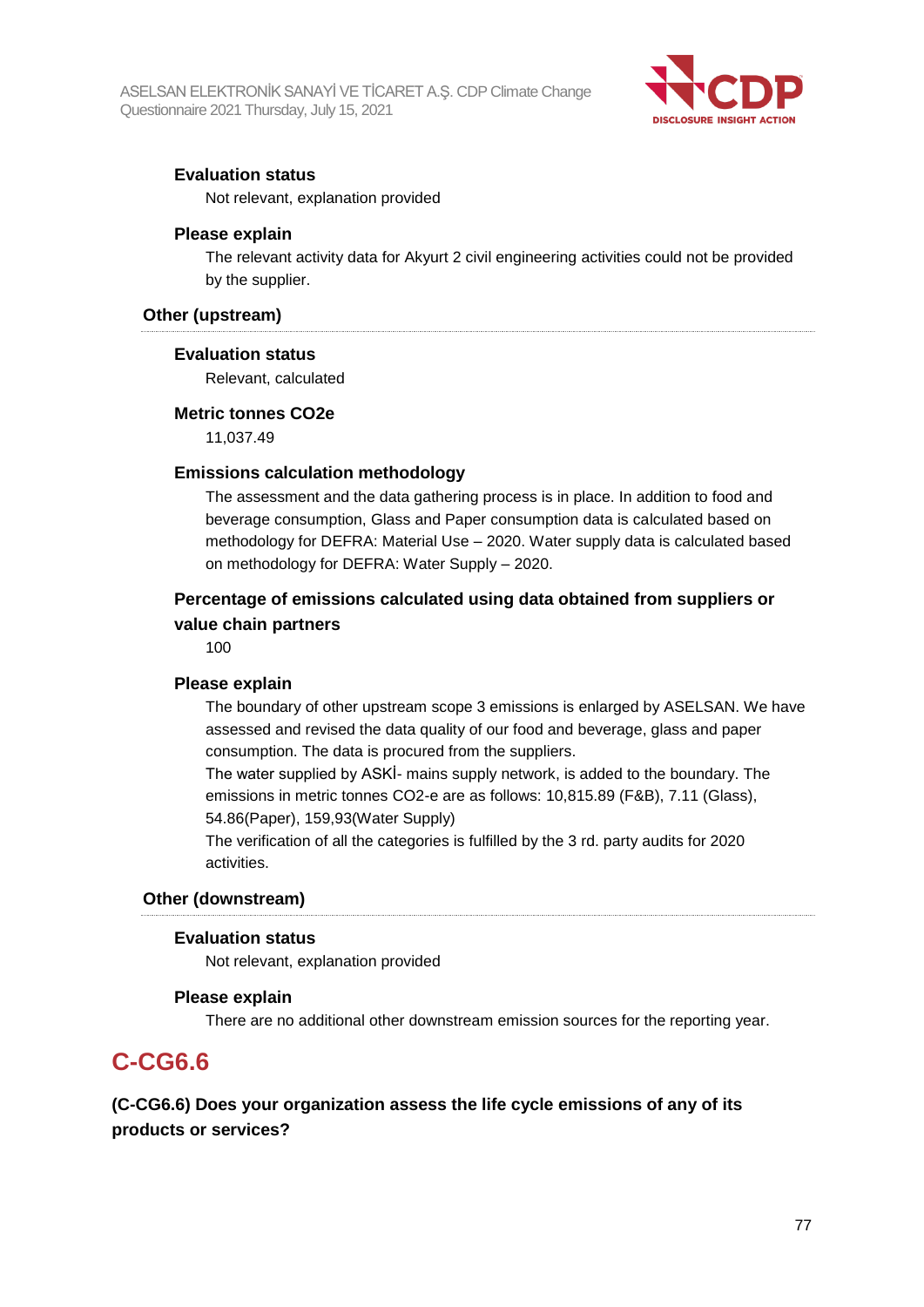

|     | <b>Assessment of life</b><br>cycle emissions                      | <b>Comment</b>                                                                                                                                                                                                                                                                                                                                                                                                                                                                                                                                                                                                                                                                                                                                                                                                                                                                                                                                                                                                                                                                                                                                                                                                                                                                                                                                                               |
|-----|-------------------------------------------------------------------|------------------------------------------------------------------------------------------------------------------------------------------------------------------------------------------------------------------------------------------------------------------------------------------------------------------------------------------------------------------------------------------------------------------------------------------------------------------------------------------------------------------------------------------------------------------------------------------------------------------------------------------------------------------------------------------------------------------------------------------------------------------------------------------------------------------------------------------------------------------------------------------------------------------------------------------------------------------------------------------------------------------------------------------------------------------------------------------------------------------------------------------------------------------------------------------------------------------------------------------------------------------------------------------------------------------------------------------------------------------------------|
| Row | No, but we plan to<br>start doing so within<br>the next two years | ASELSAN is aware that the Scope 3 inventory enables us to identify the<br>GHG reduction opportunities across the entire corporate value chain,<br>while product life cycle assessment enables a company to target<br>individual products with the greatest potential for reductions.<br>For the next 2 years we plan to start assessment of life cycle emissions<br>for one product group. This subject will be studied for some selected<br>product group after the transition to ISO 14064: 2018 Standard.<br>The Product Life Cycle System, expressed as PLM (Product Lifecyle<br>Management), which can be considered one of the milestones for<br>ASELSAN, is the most important part of ASELSAN's digital<br>transformation included in the ASELSAN Strategic Plan for this purpose.<br>PLM will prepare ASELSAN for the future by providing the infrastructure<br>for the simultaneous engineering method that enables interactive and<br>efficient work from design to production, from program management to<br>integrated logistics support. Within the scope of the preparations<br>initiated in this regard in 2020, ASELSAN PLM needs were analyzed<br>and requirements were determined. The requirements for ASELSAN's<br>transition to the PLM System have been determined with the<br>participation of all sector presidencies and general management units. |

# **C6.7**

**(C6.7) Are carbon dioxide emissions from biogenic carbon relevant to your organization?**

No

# **C6.10**

**(C6.10) Describe your gross global combined Scope 1 and 2 emissions for the reporting year in metric tons CO2e per unit currency total revenue and provide any additional intensity metrics that are appropriate to your business operations.**

**Intensity figure** 0.00000354

**Metric numerator (Gross global combined Scope 1 and 2 emissions, metric tons CO2e)**

57,009.12

**Metric denominator** unit total revenue

**Metric denominator: Unit total**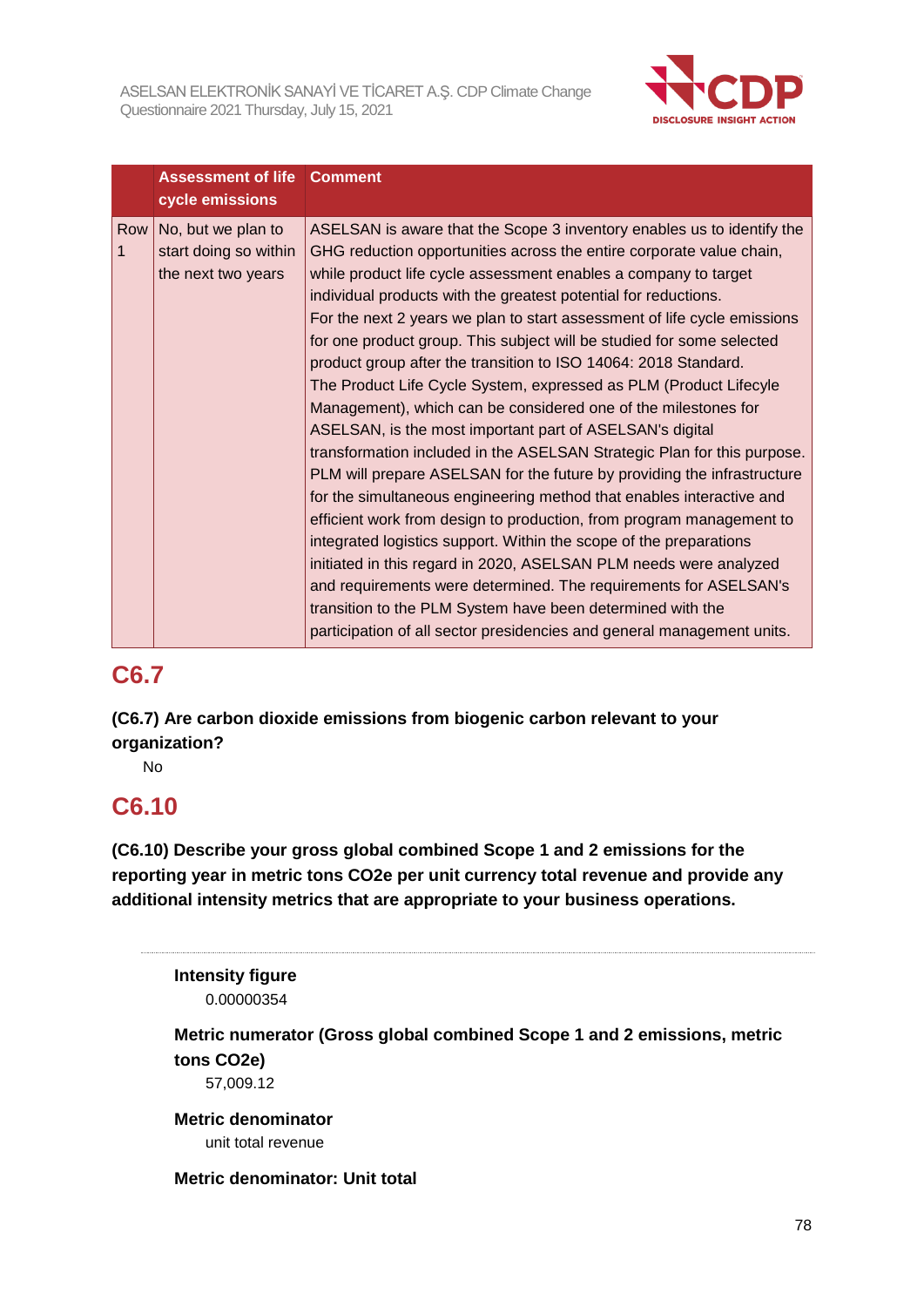ASELSAN ELEKTRONİK SANAYİ VE TİCARET A.Ş. CDP Climate Change Questionnaire 2021 Thursday, July 15, 2021



# 16,104,454,759

**Scope 2 figure used** Location-based

**% change from previous year** 11.3

**Direction of change**

Decreased

# **Reason for change**

The main reason of intensity figure reduction is the revenue growth compared to previous year.

Although our business growth rate was 23.76% in terms of revenue, the increase rate in our emissions was limited with 9.77% on the basis of absolute emissions (S1+S2). This result stems from our ambitious and consistent approach to emission reduction.

# **C7. Emissions breakdowns**

# **C7.1**

**(C7.1) Does your organization break down its Scope 1 emissions by greenhouse gas type?**

Yes

# **C7.1a**

**(C7.1a) Break down your total gross global Scope 1 emissions by greenhouse gas type and provide the source of each used greenhouse warming potential (GWP).**

| <b>Greenhouse</b><br>gas | Scope 1 emissions (metric tons of<br>CO <sub>2</sub> e) | <b>GWP Reference</b>                                      |
|--------------------------|---------------------------------------------------------|-----------------------------------------------------------|
| CO <sub>2</sub>          | 11,898.49                                               | IPCC Fifth Assessment Report (AR5 -<br>$100$ year)        |
| CH <sub>4</sub>          | 7.9                                                     | IPCC Fifth Assessment Report (AR5 -<br>$100$ year)        |
| <b>N2O</b>               | 31.29                                                   | <b>IPCC Fifth Assessment Report (AR5 -</b><br>$100$ year) |
| <b>HFCs</b>              | 2,751.46                                                | IPCC Fifth Assessment Report (AR5 -<br>$100$ year)        |

# **C7.2**

**(C7.2) Break down your total gross global Scope 1 emissions by country/region.**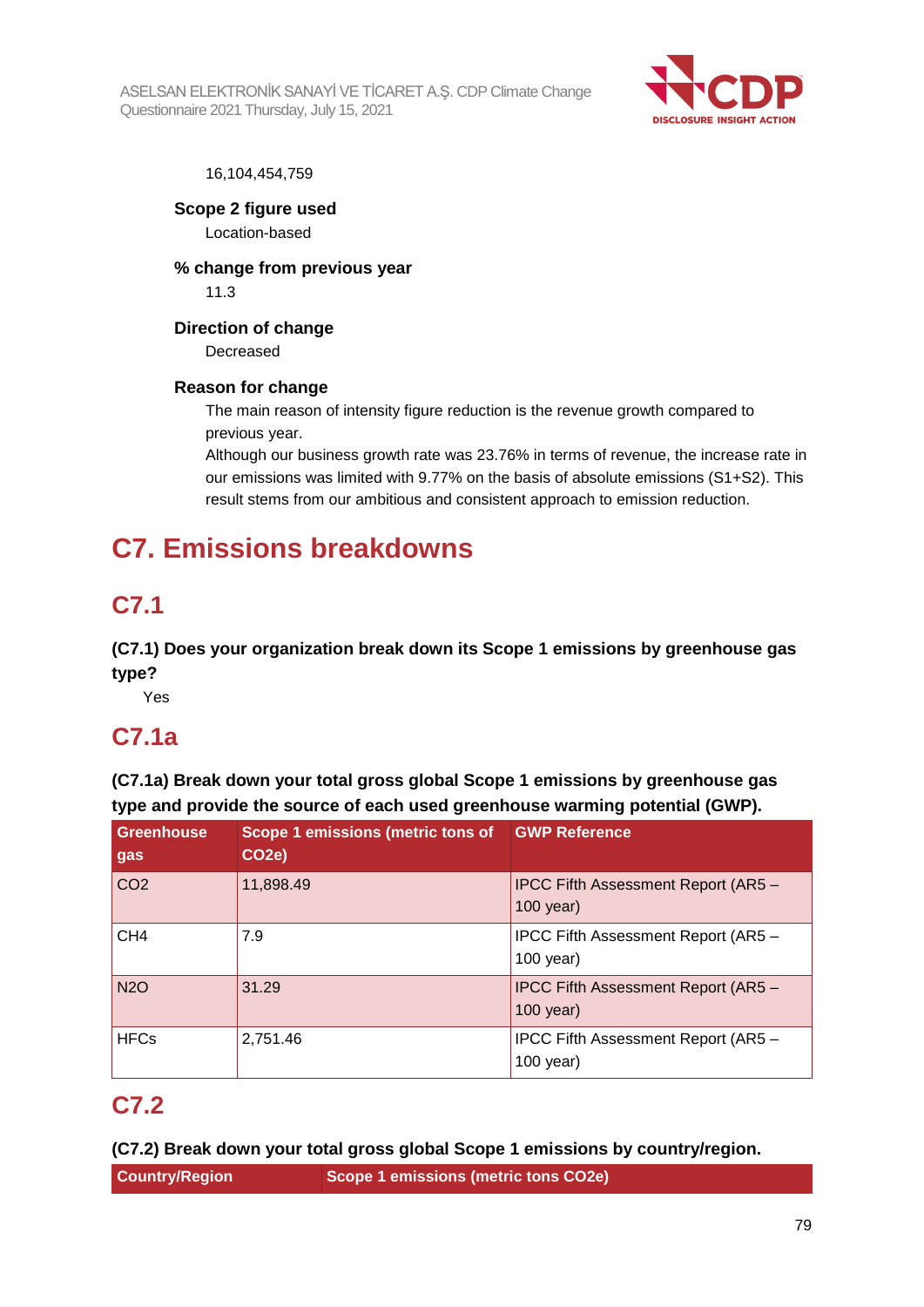

| $-$<br><b>Turkey</b> | 14,689.13 |
|----------------------|-----------|

# **C7.3**

**(C7.3) Indicate which gross global Scope 1 emissions breakdowns you are able to provide.**

By facility By activity

# **C7.3b**

# **(C7.3b) Break down your total gross global Scope 1 emissions by business facility.**

| <b>Facility</b>           | <b>Scope 1 emissions (metric tons CO2e)</b> | <b>Latitude</b> | Longitude |
|---------------------------|---------------------------------------------|-----------------|-----------|
| Macunköy                  | 4,723.52                                    | 39.96763        | 32.76631  |
| Akyurt 1                  | 4,879.59                                    | 40.08628        | 33.02409  |
| Akyurt 2                  | 165.45                                      | 40.51025        | 33.1184   |
| Gölbaşı                   | 4,757.18                                    | 39.71837        | 32.81612  |
| Teknokent ODTÜ            | $\Omega$                                    | 39.89353        | 32.77346  |
| Teknokent ODTÜ (Titanyum) | 9.63                                        | 39.8934         | 32.7713   |
| Teknokent-Hacettepe       | 2.09                                        | 39.863          | 32.7378   |
| Teknopark-Ivedik          | 24.51                                       | 39.9961         | 32.7521   |
| Teknopark- İstanbul       | 78.7                                        | 40.8513         | 29.28764  |
| Şişli                     | 48.47                                       | 41.05613        | 28.98536  |

# **C7.3c**

# **(C7.3c) Break down your total gross global Scope 1 emissions by business activity.**

| <b>Activity</b>                                          | Scope 1 emissions (metric tons CO2e) |
|----------------------------------------------------------|--------------------------------------|
| Natural Gas Consumption for heating, boilers and kitchen | 9,788.62                             |
| Diesel consumption for generators and fire pumps         | 307.82                               |
| LPG consumption at kitchen                               | 1.3                                  |
| CNG consumption in the production process                | 0.01                                 |
| Gasoline consumption for company cars                    | 0                                    |
| Diesel oil consumption for company cars                  | 1,829.72                             |
| Diesel oil consumption for forklifts                     | 9.5                                  |
| Fugitive emissions from air conditioning system          | 2,124.05                             |
| Fugitive emissions from fire extinguishers               | 628.11                               |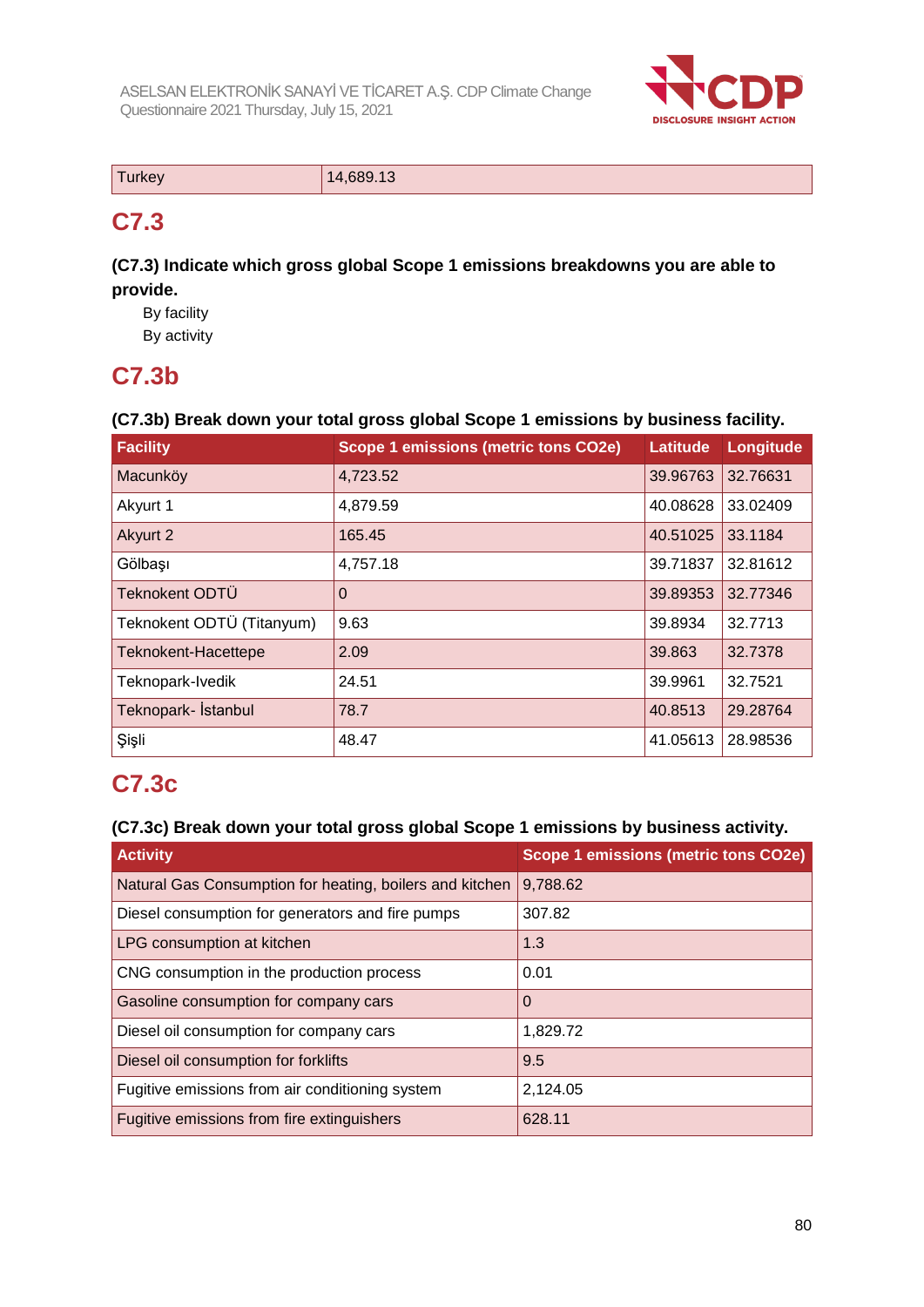

# **C7.5**

# **(C7.5) Break down your total gross global Scope 2 emissions by country/region.**

| <b>Country/Region Scope 2,</b> | location-<br>based (metric based<br>tons CO2e) | Scope 2,<br>market-<br>CO <sub>2</sub> e) | <b>Purchased and</b><br>consumed<br>electricity, heat,<br>(metric tons steam or cooling<br>(MWh) | <b>Purchased and consumed</b><br>low-carbon electricity, heat,<br>steam or cooling<br>accounted for in Scope 2<br>market-based approach<br>(MWh) |
|--------------------------------|------------------------------------------------|-------------------------------------------|--------------------------------------------------------------------------------------------------|--------------------------------------------------------------------------------------------------------------------------------------------------|
| Turkey                         | 42,319.99                                      |                                           | 89,843.89                                                                                        |                                                                                                                                                  |

# **C7.6**

**(C7.6) Indicate which gross global Scope 2 emissions breakdowns you are able to provide.**

By facility

# **C7.6b**

# **(C7.6b) Break down your total gross global Scope 2 emissions by business facility.**

| <b>Facility</b>              | Scope 2, location-based (metric<br>tons CO2e) | Scope 2, market-based (metric<br>tons CO2e) |
|------------------------------|-----------------------------------------------|---------------------------------------------|
| Macunköy                     | 16,768.87                                     |                                             |
| Akyurt 1                     | 12,835.9                                      |                                             |
| Akyurt 2                     | 583.65                                        |                                             |
| Gölbaşı                      | 10,907.36                                     |                                             |
| Teknokent ODTÜ               | 454.73                                        |                                             |
| Teknokent-ODTÜ<br>(Titanyum) | 160.14                                        |                                             |
| <b>Teknokent- Hacettepe</b>  | 9.54                                          |                                             |
| Teknopark-İvedik             | 340.56                                        |                                             |
| Teknopark- İstanbul          | 201.35                                        |                                             |
| Şişli                        | 57.89                                         |                                             |

# **C7.9**

**(C7.9) How do your gross global emissions (Scope 1 and 2 combined) for the reporting year compare to those of the previous reporting year?**

Increased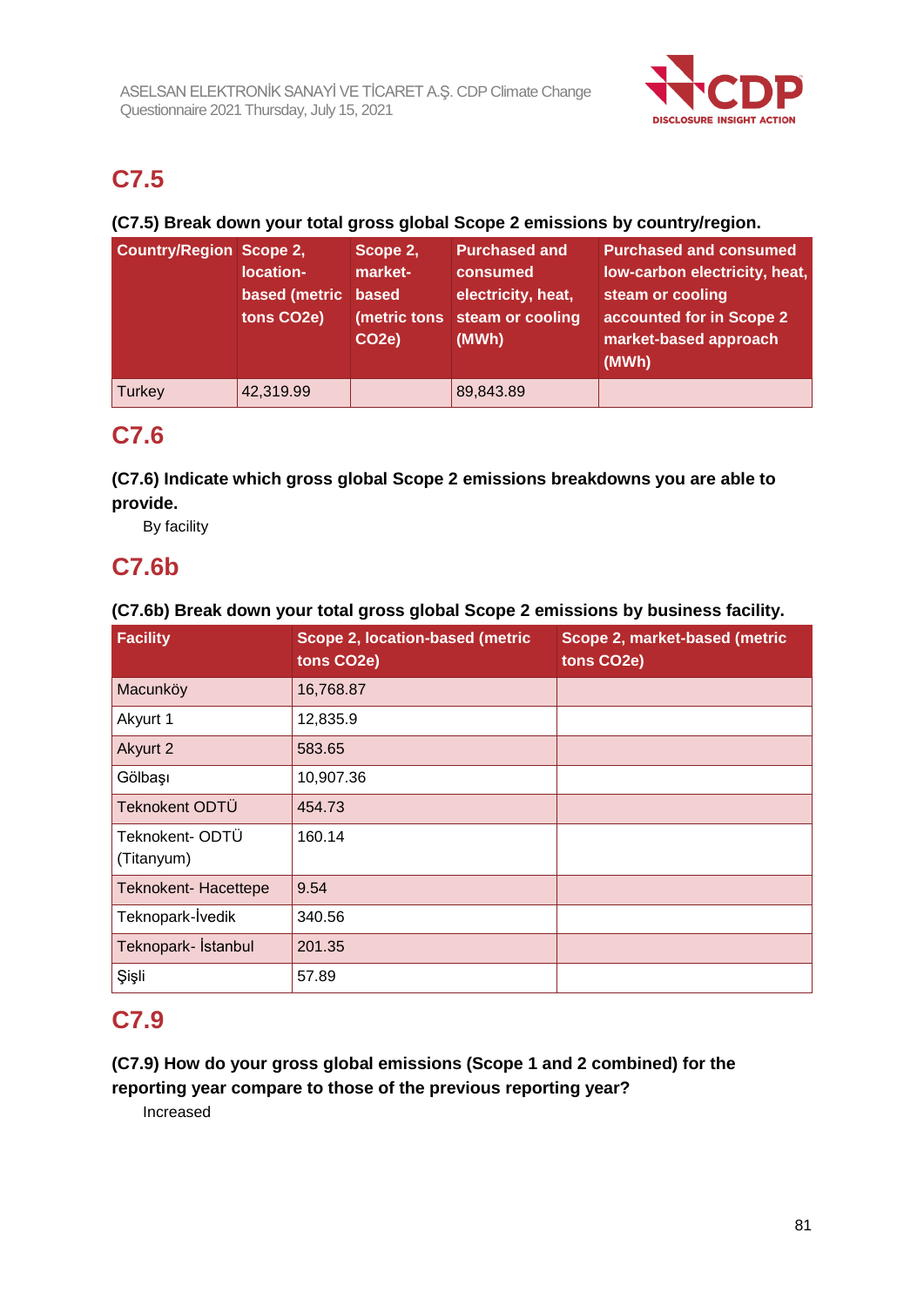

# **C7.9a**

**(C7.9a) Identify the reasons for any change in your gross global emissions (Scope 1 and 2 combined), and for each of them specify how your emissions compare to the previous year.**

|                        | <b>Change in</b> | <b>Direction</b> | <b>Emissions</b> | <b>Please explain calculation</b>                                                         |
|------------------------|------------------|------------------|------------------|-------------------------------------------------------------------------------------------|
|                        | emissions        | of change        | value            |                                                                                           |
|                        | (metric          |                  | (percentage)     |                                                                                           |
|                        | tons CO2e)       |                  |                  |                                                                                           |
| Change in<br>renewable | $\mathbf 0$      | No change        |                  |                                                                                           |
| energy                 |                  |                  |                  |                                                                                           |
| consumption            |                  |                  |                  |                                                                                           |
| Other                  | 362.61           | Decreased        | 0.6361           | The emission reduction activities                                                         |
| emissions              |                  |                  |                  | implemented in 2020 have been resulted                                                    |
| reduction              |                  |                  |                  | with a reduction of 362.61 tons of CO2-e                                                  |
| activities             |                  |                  |                  | Calculation:                                                                              |
|                        |                  |                  |                  | $(-362.61/57,009,12)*100=0.6361%$                                                         |
| <b>Divestment</b>      | $\overline{0}$   | No change        |                  |                                                                                           |
| Acquisitions           | $\mathbf 0$      | No change        |                  |                                                                                           |
| <b>Mergers</b>         | $\mathbf 0$      | No change        |                  |                                                                                           |
| Change in              | $\boldsymbol{0}$ | No change        |                  |                                                                                           |
| output                 |                  |                  |                  |                                                                                           |
| Change in              | 1,329.69         | Increased        | 2.3324           | Previous year the electricity emission                                                    |
| methodology            |                  |                  |                  | factor used in the calculation referred to<br>IEA 2016 Report. This year in line with the |
|                        |                  |                  |                  | update of IEA, we started to use, IEA                                                     |
|                        |                  |                  |                  | 2018 Report emission factor in our                                                        |
|                        |                  |                  |                  | inventory calculation. In IEA 2016 Report,                                                |
|                        |                  |                  |                  | the emission factor was 0.0004513 and in                                                  |
|                        |                  |                  |                  | IEA 2018 Report, the emission factor is                                                   |
|                        |                  |                  |                  | 0.0004661. Calculation<br>$(1,329.69/57,009.312)$ *100 = 2.3324%                          |
|                        |                  |                  |                  |                                                                                           |
| Change in<br>boundary  | 0                | No change        |                  |                                                                                           |
| Change in              | 918.87           | Increased        | 1.6118           | The scope 1&2 emissions of Akyurt 2 and                                                   |
| physical               |                  |                  |                  | ODTU (Titanyum) locations were added to                                                   |
| operating              |                  |                  |                  | the calculations.                                                                         |
| conditions             |                  |                  |                  |                                                                                           |
| Unidentified           | 0                | No change        |                  |                                                                                           |
| Other                  | 3,189.12         | Increased        | 5.5941           | The reason of the change in the emission<br>sources:                                      |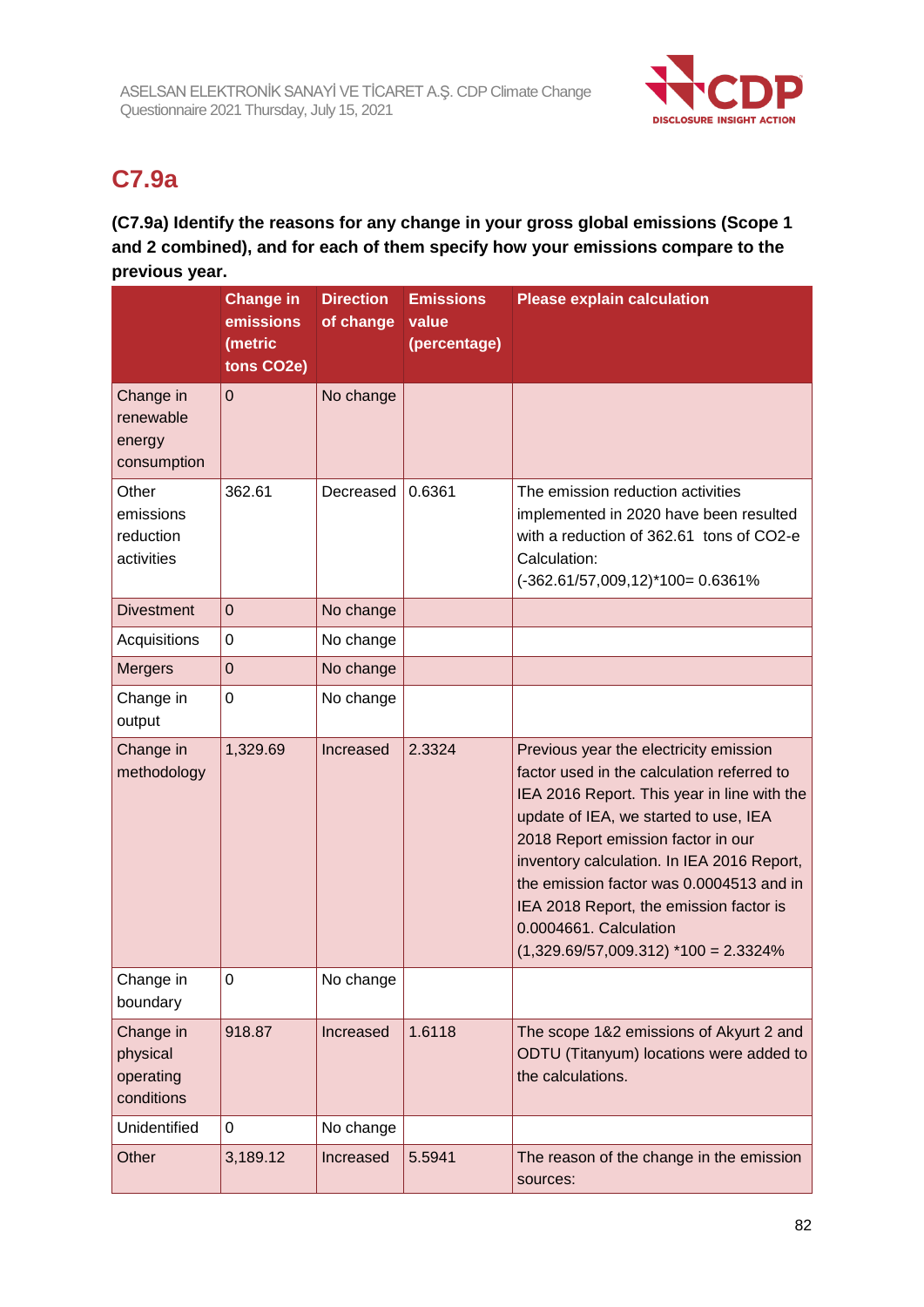

|  |  | The major items which has the highest        |
|--|--|----------------------------------------------|
|  |  | impact on the change are electricity and     |
|  |  | natural gas consumption. The electricity     |
|  |  | consumption is 6.20% and natural gas         |
|  |  | consumption is 18.84% higher compared        |
|  |  | to previous year. The reason of this         |
|  |  | increase: In the reporting year the          |
|  |  | company FTE number has increased to          |
|  |  | 8,764, an increase of 15% compared to        |
|  |  | the previous year. Due to the inability to   |
|  |  | work from outside for confidentiality        |
|  |  | reasons; Hybrid working model has not        |
|  |  | been applied during the pandemic and         |
|  |  | employees were preferred to work             |
|  |  | distantly in free large areas such as empty  |
|  |  | meeting rooms, or other large zones          |
|  |  | which were heated or illuminated.            |
|  |  | All production facilities and office areas   |
|  |  | were in service for longer hours in order to |
|  |  | ensure social distance. Since these areas    |
|  |  | were not used for this purpose in the past   |
|  |  | years, such energy was not wasted in the     |
|  |  | previous year.                               |
|  |  |                                              |

# **C7.9b**

**(C7.9b) Are your emissions performance calculations in C7.9 and C7.9a based on a location-based Scope 2 emissions figure or a market-based Scope 2 emissions figure?**

Location-based

# **C-CG7.10**

**(C-CG7.10) How do your total Scope 3 emissions for the reporting year compare to those of the previous reporting year?**

Increased

# **C-CG7.10a**

**(C-CG7.10a) For each Scope 3 category calculated in C6.5, specify how your emissions compare to the previous year and identify the reason for any change.**

**Fuel and energy-related activities (not included in Scopes 1 or 2)**

**Direction of change** First year of reporting this category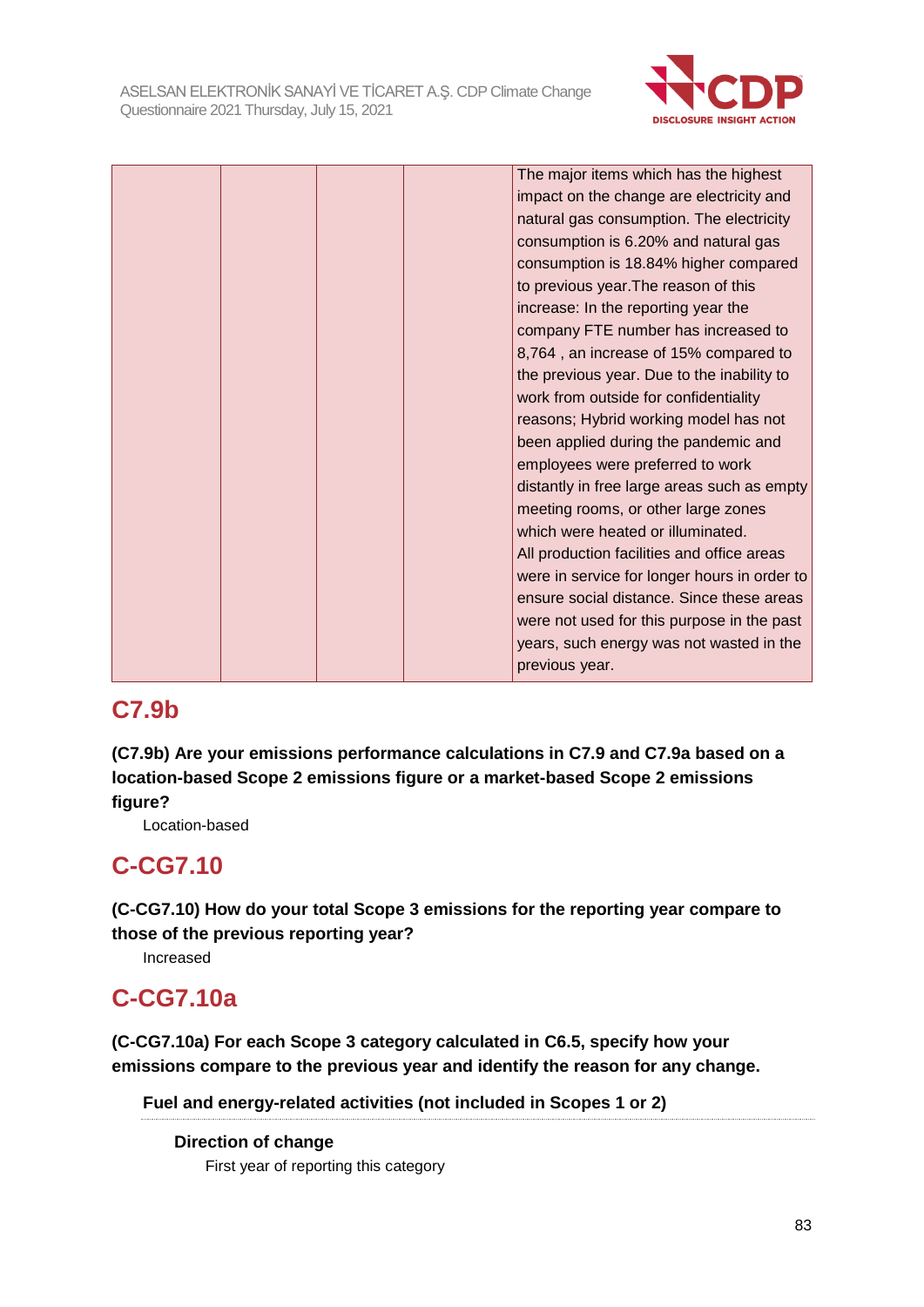

### **Upstream transportation and distribution**

#### **Direction of change**

Increased

#### **Primary reason for change**

Change in boundary

# **Change in emissions in this category (metric tons CO2e)**

309.31

# **% change in emissions in this category**

661

### **Please explain**

Transported raw material data gathering process has been modified last year. For the transition to the new ISO14064:2018 version, the boundary was enlarged.

### **Waste generated in operations**

#### **Direction of change**

Increased

#### **Primary reason for change**

Other, please specify Pandemic Conditions

**Change in emissions in this category (metric tons CO2e)** 36.05

# **% change in emissions in this category**

#### 18

#### **Please explain**

In 2019 waste disposal amount was 202.74 tons , in the reporting year it has increased to 238.79 tons.

In the pandemic, contaminated wastes have increased due to hygienic protection.

#### **Business travel**

#### **Direction of change**

Decreased

#### **Primary reason for change**

Other, please specify Change in working conditions

## **Change in emissions in this category (metric tons CO2e)**

3,935.38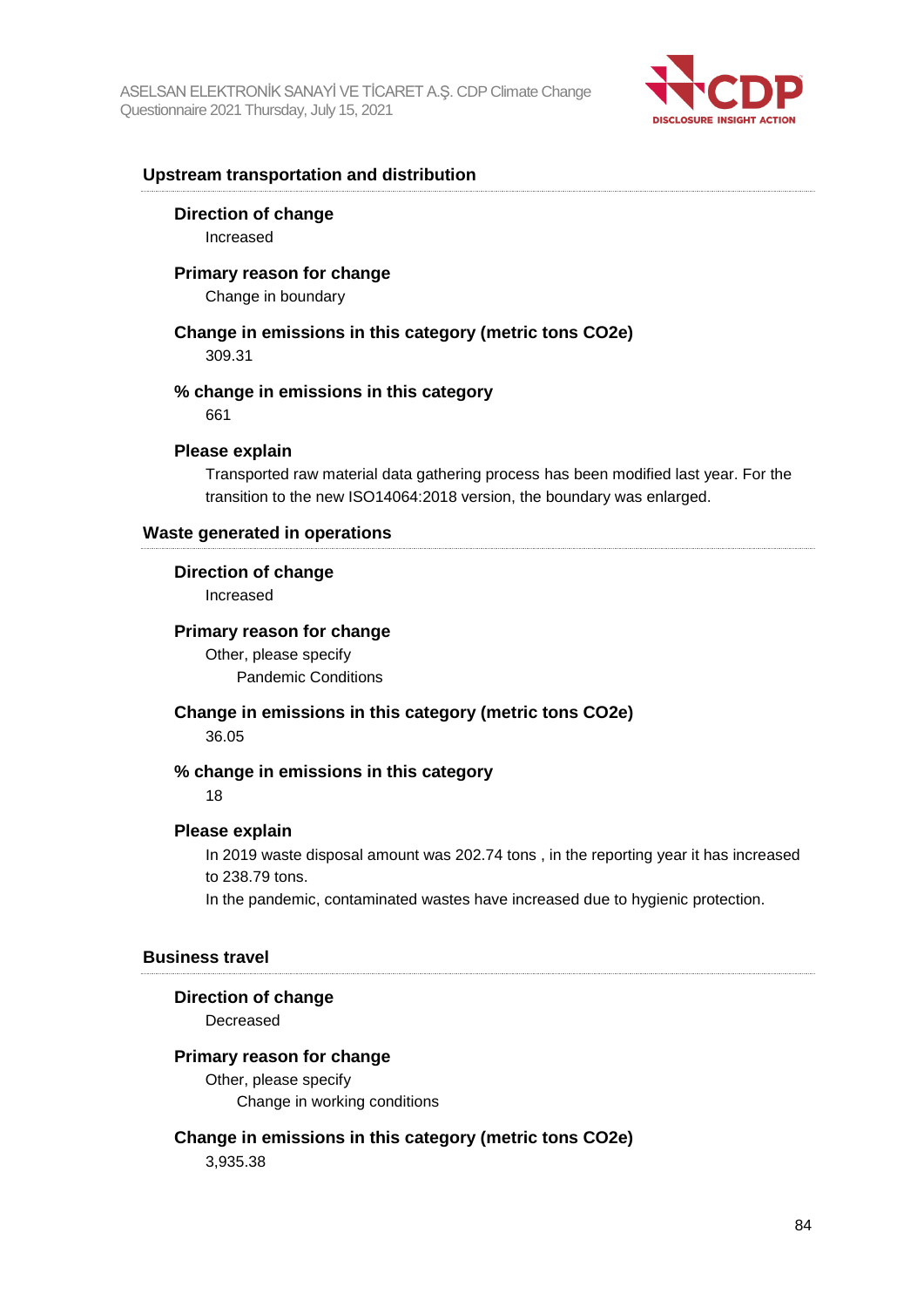

## **% change in emissions in this category**

74

# **Please explain**

In 2019 the delegates and technical groups have been encouraged by the management to make their meetings via Webex or zoom application. With the emergence of the pandemic, this process became completely mandatory and was implemented throughout the year.

#### **Employee commuting**

## **Direction of change**

Increased

## **Primary reason for change**

Other, please specify Pandemic conditions

# **Change in emissions in this category (metric tons CO2e)**

183.47

## **% change in emissions in this category**

19

### **Please explain**

In the reporting year the company FTE number has increased to 8764, an increase of 15% compared to the previous year.

More shuttle vehicles were used for same destinations for the purpose to transport employees by applying the distance rule in the vehicle.

# **Other (upstream)**

#### **Direction of change**

Increased

#### **Primary reason for change**

Other, please specify FTE number increase.

**Change in emissions in this category (metric tons CO2e)**

1,915.41

#### **% change in emissions in this category**

21

#### **Please explain**

In the reporting year the company FTE number has increased to 8764, an increase of 15% compared to the previous year.

F&B consumption increased with the hygiene precautions. The number of disposable cups and other items for hygiene purposes increased in dining halls and cafeterias.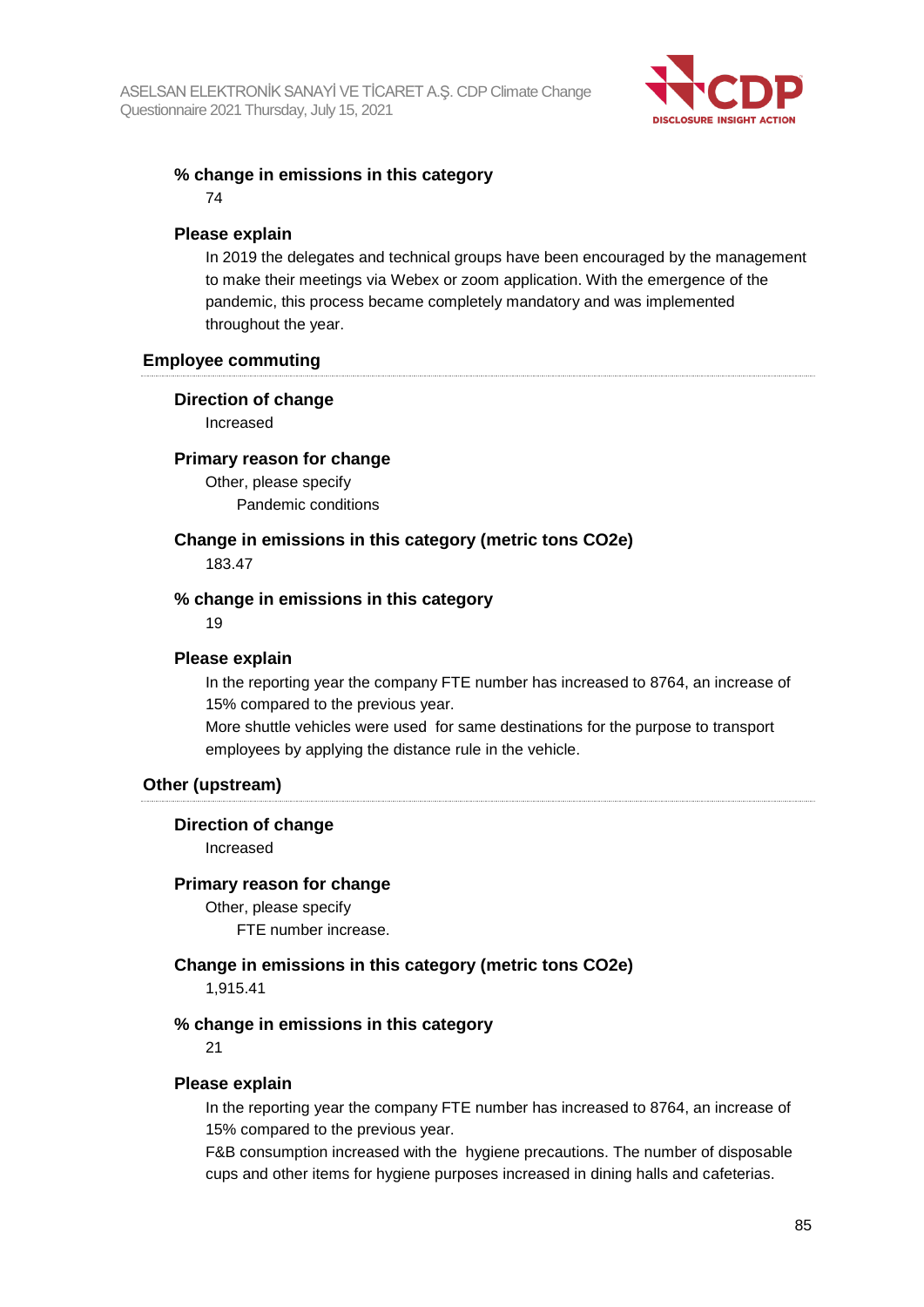

# **C8. Energy**

# **C8.1**

# **(C8.1) What percentage of your total operational spend in the reporting year was on energy?**

More than 0% but less than or equal to 5%

# **C8.2**

# **(C8.2) Select which energy-related activities your organization has undertaken.**

|                                                       | Indicate whether your organization undertook this energy-<br>related activity in the reporting year |
|-------------------------------------------------------|-----------------------------------------------------------------------------------------------------|
| Consumption of fuel (excluding<br>feedstocks)         | Yes                                                                                                 |
| Consumption of purchased or<br>acquired electricity   | Yes                                                                                                 |
| Consumption of purchased or<br>acquired heat          | <b>No</b>                                                                                           |
| Consumption of purchased or<br>acquired steam         | <b>No</b>                                                                                           |
| Consumption of purchased or<br>acquired cooling       | <b>No</b>                                                                                           |
| Generation of electricity, heat,<br>steam, or cooling | <b>No</b>                                                                                           |

# **C8.2a**

# **(C8.2a) Report your organization's energy consumption totals (excluding feedstocks) in MWh.**

|                                                        | <b>Heating</b><br>value         | <b>MWh</b> from<br>renewable<br><b>sources</b> | <b>MWh from non-</b><br>renewable<br><b>sources</b> | <b>Total (renewable</b><br>and non-renewable)<br><b>MWh</b> |
|--------------------------------------------------------|---------------------------------|------------------------------------------------|-----------------------------------------------------|-------------------------------------------------------------|
| Consumption of fuel<br>(excluding feedstock)           | LHV (lower<br>heating<br>value) |                                                | 58,563.87                                           | 58,563.87                                                   |
| Consumption of<br>purchased or acquired<br>electricity |                                 |                                                | 89,843.89                                           | 89,843.89                                                   |
| Total energy<br>consumption                            |                                 |                                                | 148,407.76                                          | 148,407.76                                                  |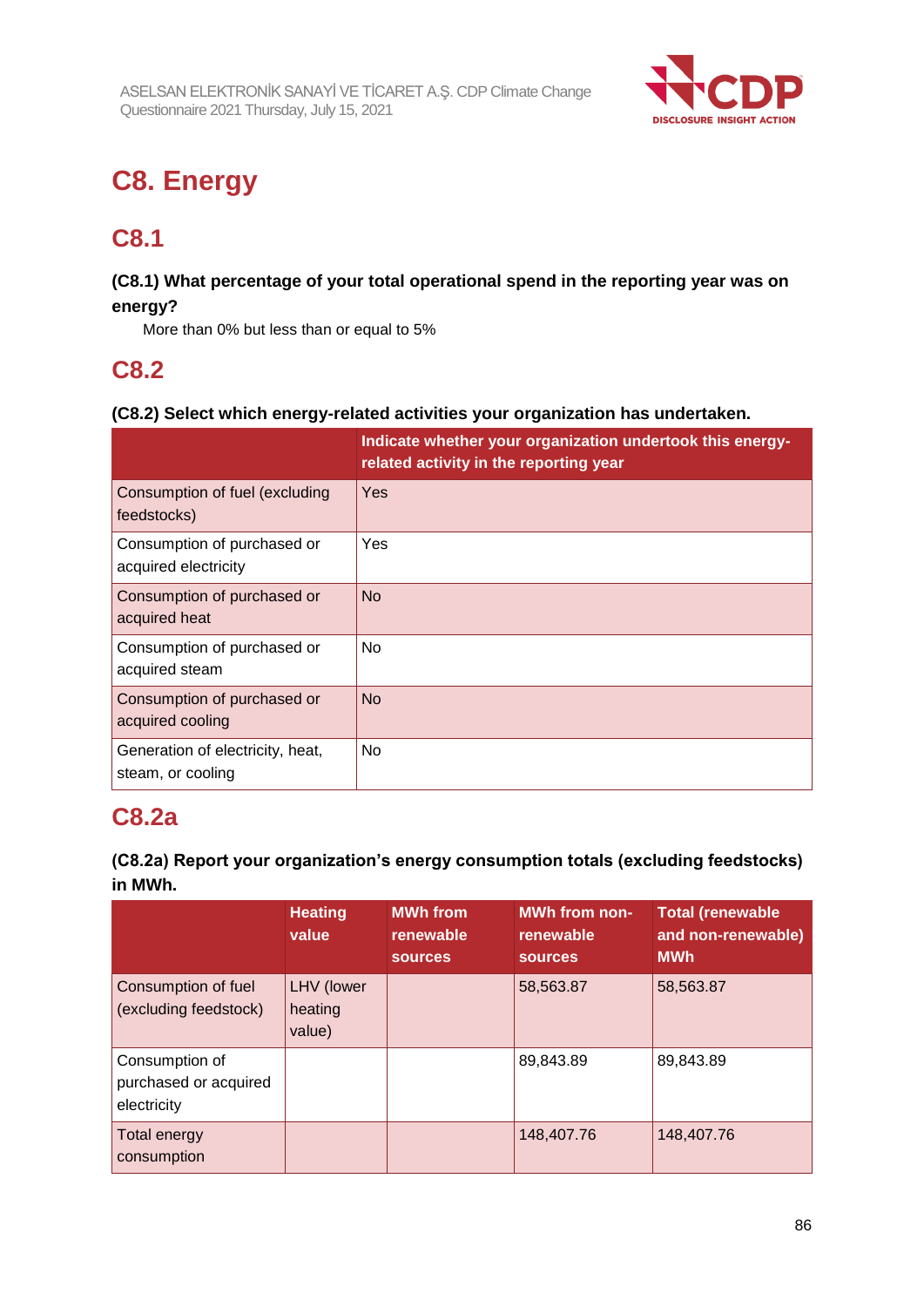

# **C8.2b**

# **(C8.2b) Select the applications of your organization's consumption of fuel.**

|                                                            | Indicate whether your organization undertakes this<br>fuel application |
|------------------------------------------------------------|------------------------------------------------------------------------|
| Consumption of fuel for the generation of<br>electricity   | <b>No</b>                                                              |
| Consumption of fuel for the generation of<br>heat          | Yes                                                                    |
| Consumption of fuel for the generation of<br>steam         | <b>No</b>                                                              |
| Consumption of fuel for the generation of<br>cooling       | No                                                                     |
| Consumption of fuel for co-generation or<br>tri-generation | <b>No</b>                                                              |

# **C8.2c**

**(C8.2c) State how much fuel in MWh your organization has consumed (excluding feedstocks) by fuel type.**

**Fuels (excluding feedstocks)**

Natural Gas

# **Heating value**

LHV (lower heating value)

# **Total fuel MWh consumed by the organization**

50,620.77

# **Emission factor**

0.00194

# **Unit**

metric tons CO2e per m3

#### **Emissions factor source**

IPCC Chapter 2 Stationary Combustion (Table 2.3) The verification of this emission factor was fulfilled by the 3 rd party audit for 2020 activities.

# **Comment**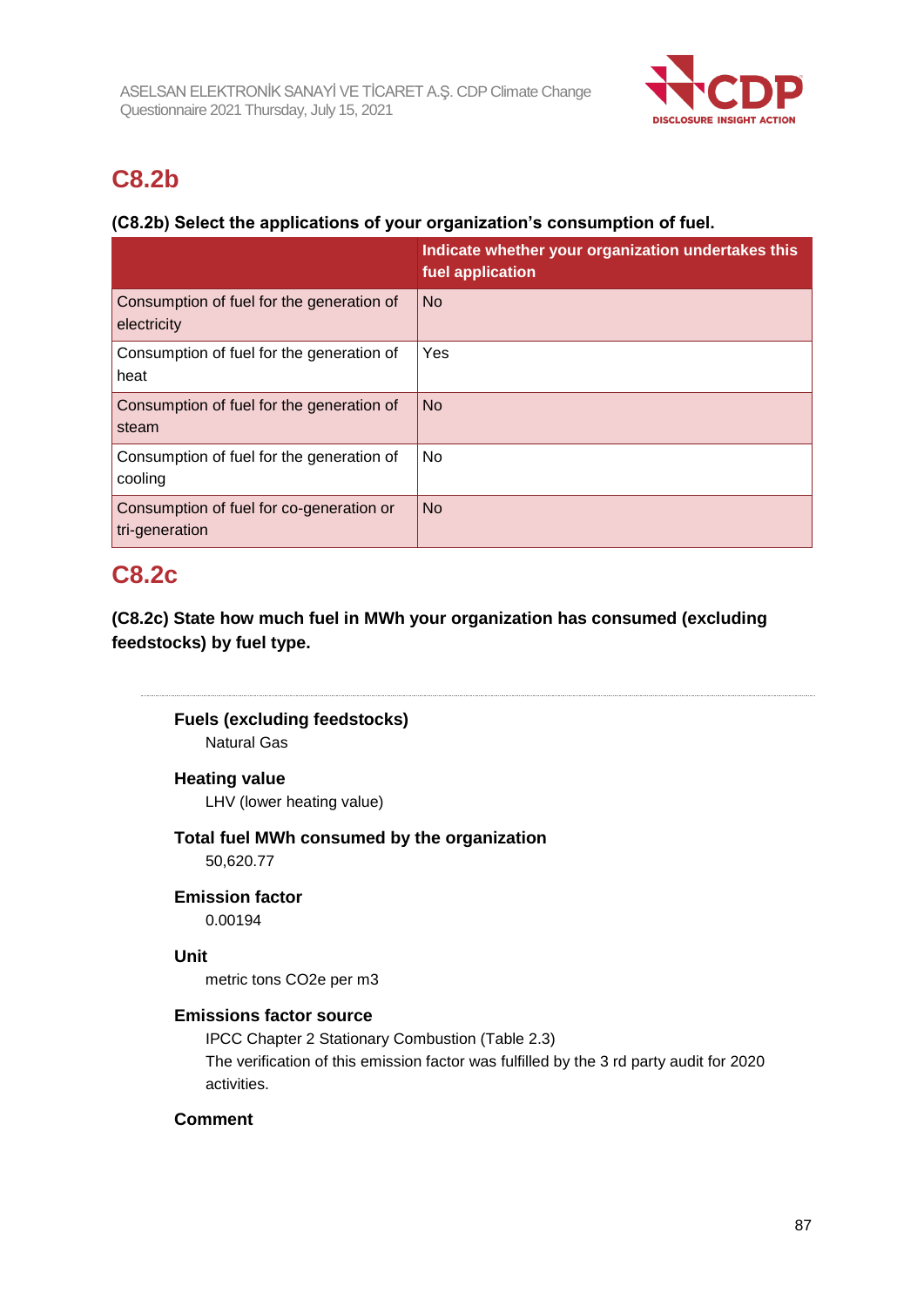

The natural gas was consumed for heating purpose in the facilities of ASELSAN The verification of total Natural Gas consumed by all facilities was fulfilled by the 3 rd party audit for 2020 activities.

**Fuels (excluding feedstocks)**

Diesel

## **Heating value**

LHV (lower heating value)

#### **Total fuel MWh consumed by the organization**

7,937.91

## **Emission factor**

0.00289

#### **Unit**

metric tons CO2e per liter

#### **Emissions factor source**

IPCC Chapter 2 Stationary Combustion (Table 2.3) EF: 0.002622 IPCC Chapter 3 Mobile Combustion (Table 3.2.1 and 3.2.2) EF: 0.002665 IPCC Chapter 3 Mobile Combustion off-road(Table 3.3.1) EF: 0.002897 The verification of these emission factors was fulfilled by the 3 rd party audit for 2020 activities.

### **Comment**

In the organization, diesel/ gas oil is consumed in 3 different activities that the calculation is the sum of these activities. Diesel/Gas oil for stationary activities. Diesel/Gas oil for mobile activities. Diesel/Gas oil for Off Road activities. The verification of the total fuel consumed by the organization was fulfilled by the 3 rd party audit for 2019 activities

#### **Fuels (excluding feedstocks)**

Liquefied Petroleum Gas (LPG)

#### **Heating value**

LHV (lower heating value)

# **Total fuel MWh consumed by the organization**

5.7

**Emission factor** 0.00288

**Unit**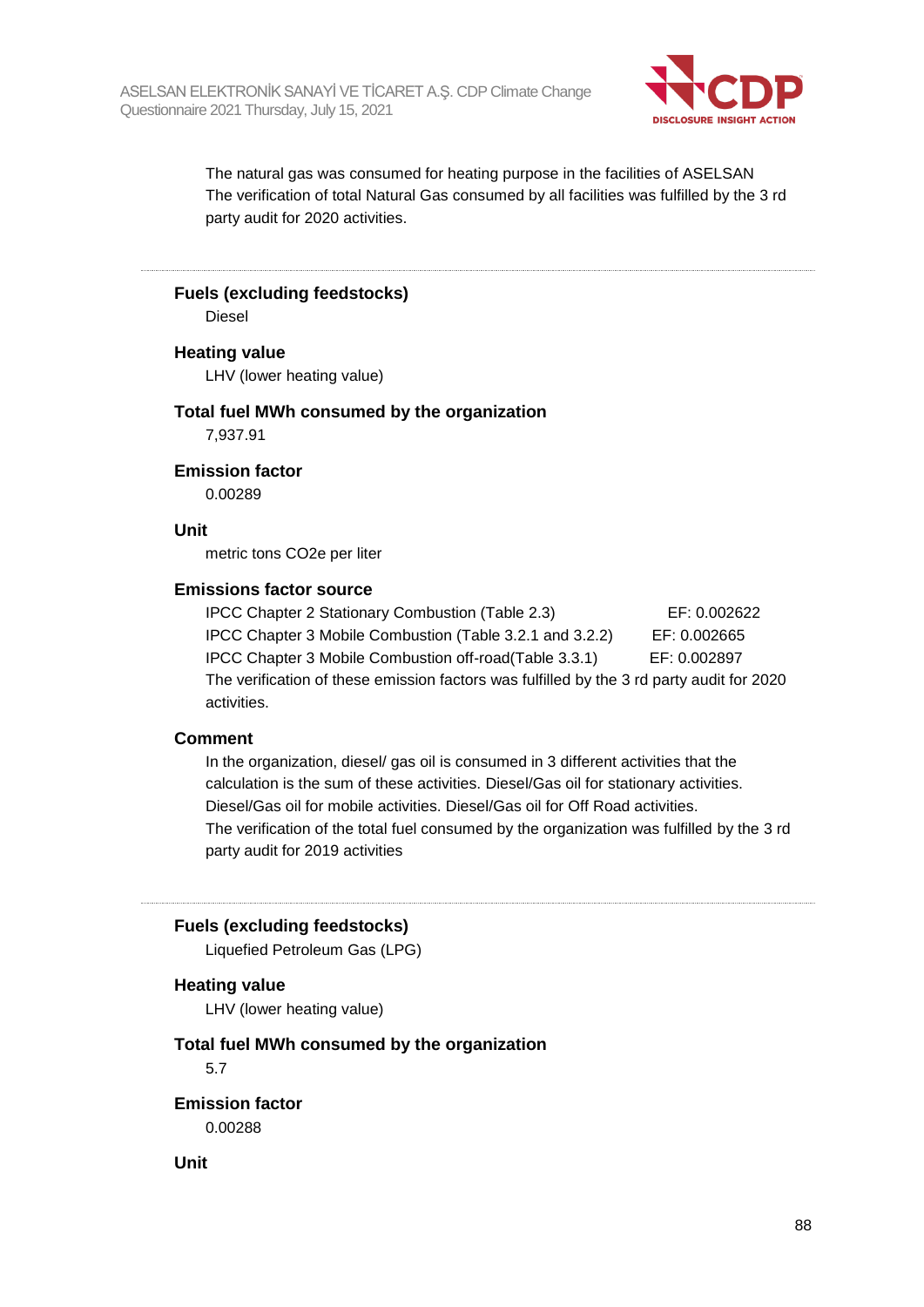

metric tons CO2e per metric ton

## **Emissions factor source**

IPCC Chapter 2 Stationary Combustion (Table 2.3) The verification of the emission factor was fulfilled by the 3 rd party audit for 2020 activities

#### **Comment**

The verification of the total fuel consumed by the organisation was fulfilled by the 3 rd party audit for 2020 activities.

## **Fuels (excluding feedstocks)**

Compressed Natural Gas (CNG)

#### **Heating value**

LHV (lower heating value)

**Total fuel MWh consumed by the organization** 0.05

**Emission factor** 0.00193

# **Unit**

metric tons CO2e per m3

#### **Emissions factor source**

IPCC Chapter 2 Stationary Combustion (Table 2.3). The verification of this emission factor was fulfilled by the 3 rd party audit for 2020 activities.

#### **Comment**

CNG is consumed in Akyurt facility.

The verification of the total fuel consumed was fulfilled by the 3 rd party audit for 2020 activities

# **C-CG8.5**

# **(C-CG8.5) Does your organization measure the efficiency of any of its products or services?**

|     | <b>Measurement of</b><br>product/service<br>efficiency | <b>Comment</b>                                                                                                                 |
|-----|--------------------------------------------------------|--------------------------------------------------------------------------------------------------------------------------------|
| Row | Yes                                                    | Many of our products contain smart components. All parameters<br>related to efficiency measurement are measured, evaluated and |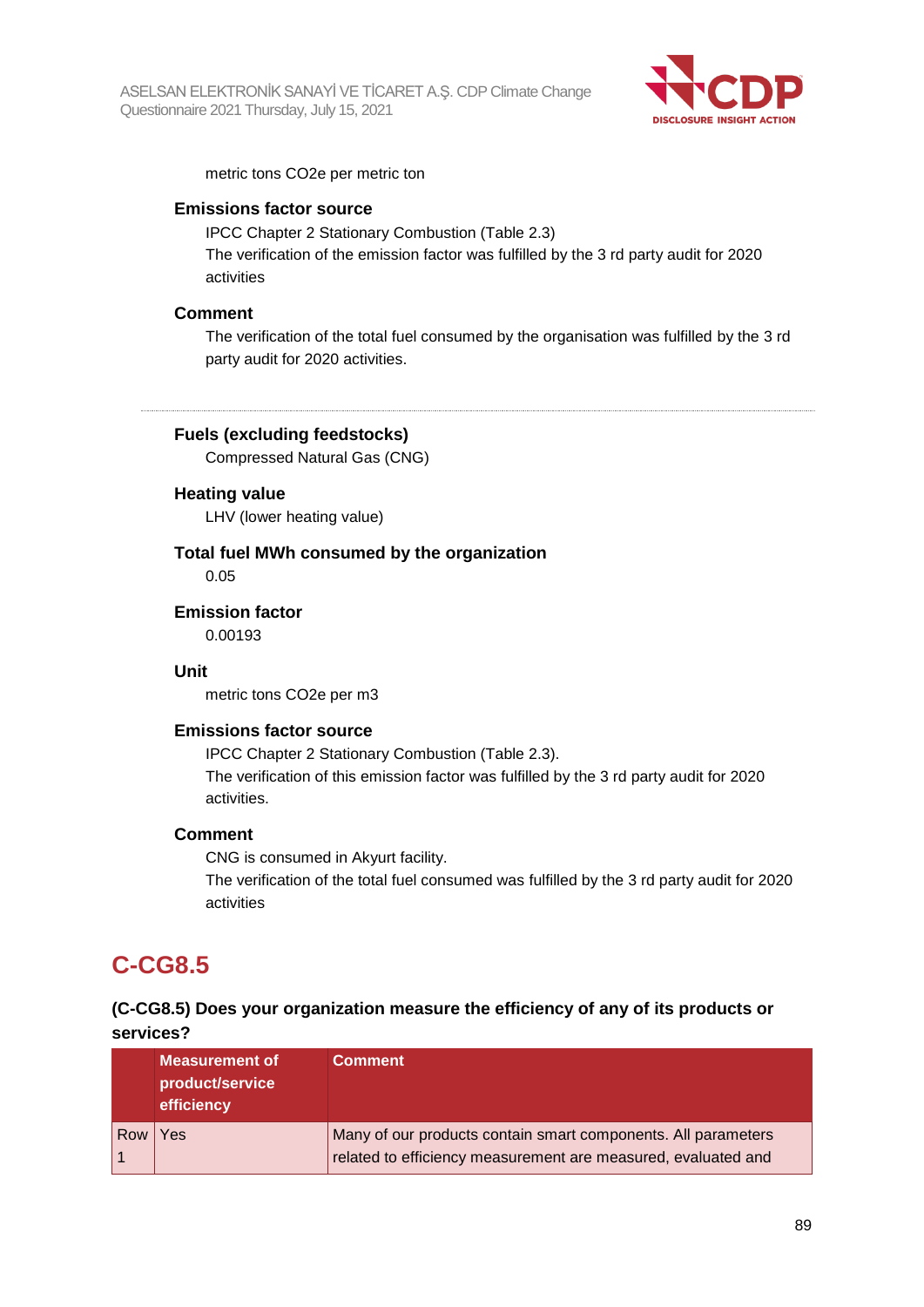

|  | recorded by sensors and smart units in the systems. These data can |
|--|--------------------------------------------------------------------|
|  | be analyzed later to measure efficiency.                           |

# **C-CG8.5a**

**(C-CG8.5a) Provide details of the metrics used to measure the efficiency of your organization's products or services.**

# **Category of product or service**

Power tools

# **Product or service (optional)**

Hybrid Energy System including battery, power panel and wind turbine

# **% of revenue from this product or service in the reporting year** 0.02

**Efficiency figure in the reporting year** 0.7

**Metric numerator** megawatt hour (MWh)

# **Metric denominator**

Other, please specify kilowatt hour (kWh)

# **Comment**

The ratio of the energy produced by the Hybrid Energy System from its own renewable energy sources, to the total consumed energy is evaluated as efficiency. The efficiency figure is 70% in the reporting year.

# **C9. Additional metrics**

# **C9.1**

**(C9.1) Provide any additional climate-related metrics relevant to your business.**

**Description** Waste **Metric value** 1,862

**Metric numerator**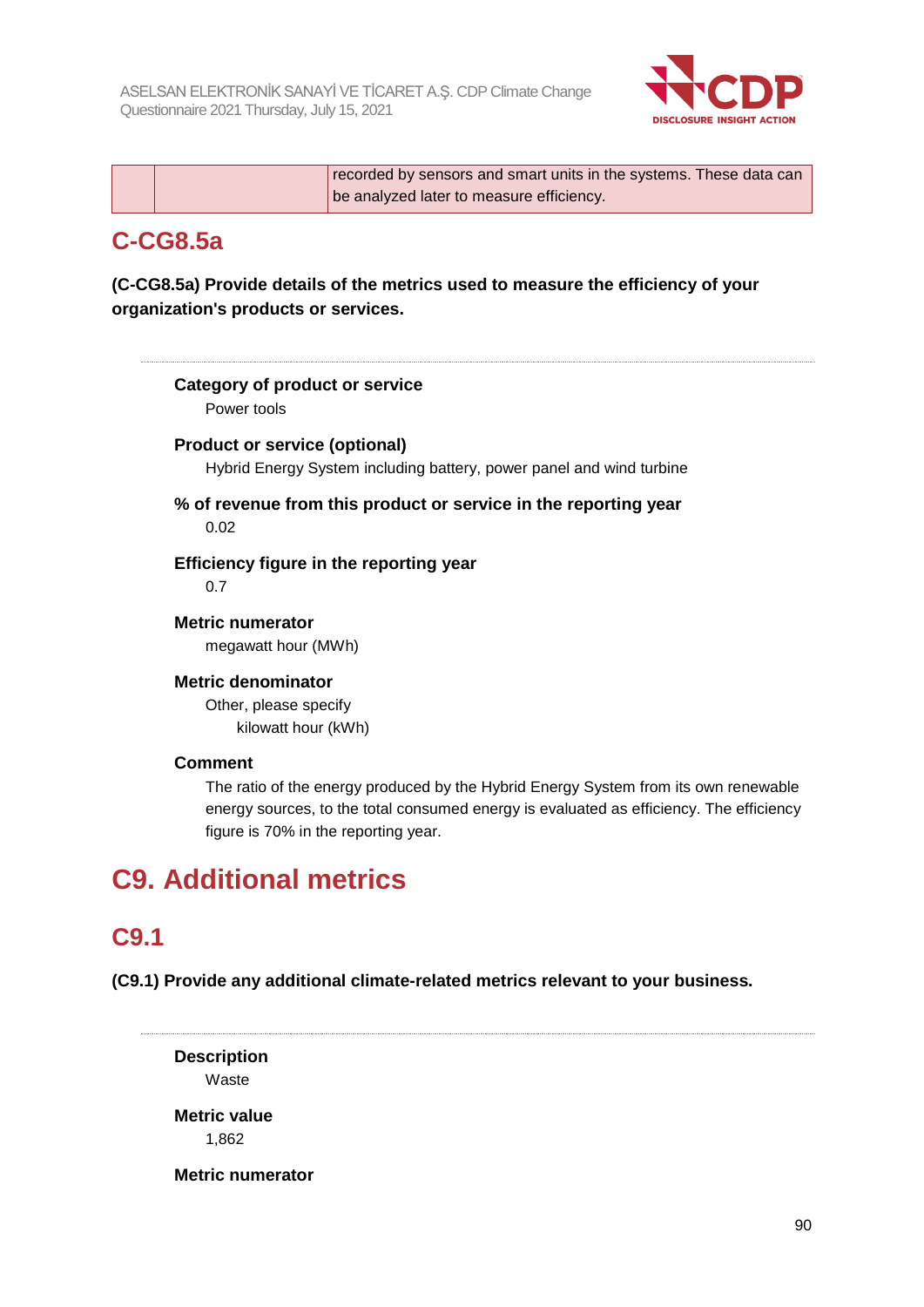

#### Tonnes of waste

#### **Metric denominator (intensity metric only)**

### **% change from previous year**

12.8

### **Direction of change**

Increased

#### **Please explain**

Reason of increase: During the pandemic,the amount of contaminated waste has increased for hygiene purposes.

The protective equipment of workers have been changed frequently.

ASELSAN manages the waste generated from its operations by taking the waste management hierarchy into account, in a manner that minimizes their environmental impacts. This management approach starts by reducing waste at the source and continues with waste reuse, recycling and disposal as a last resort. The verification of regularly reported wastes to MoEU is fulfilled by the 3rd party audit for 2020 activities. In order to prevent and minimize waste generation and ensure recycling, ASELSAN started to work voluntarily in May 2019 to implement the "Zero Waste Project" in all its campuses. The training was given to all workers and related staff who will take an active role in waste separation /collection. Within this implementation, approximately 140 tons of waste will be recycled and brought into the economy every year.

#### **Description**

Other, please specify Waste water discharged into sewer system

#### **Metric value**

293,705

### **Metric numerator**

Cubic meter of waste water

### **Metric denominator (intensity metric only)**

**% change from previous year**

23

**Direction of change** Increased

#### **Please explain**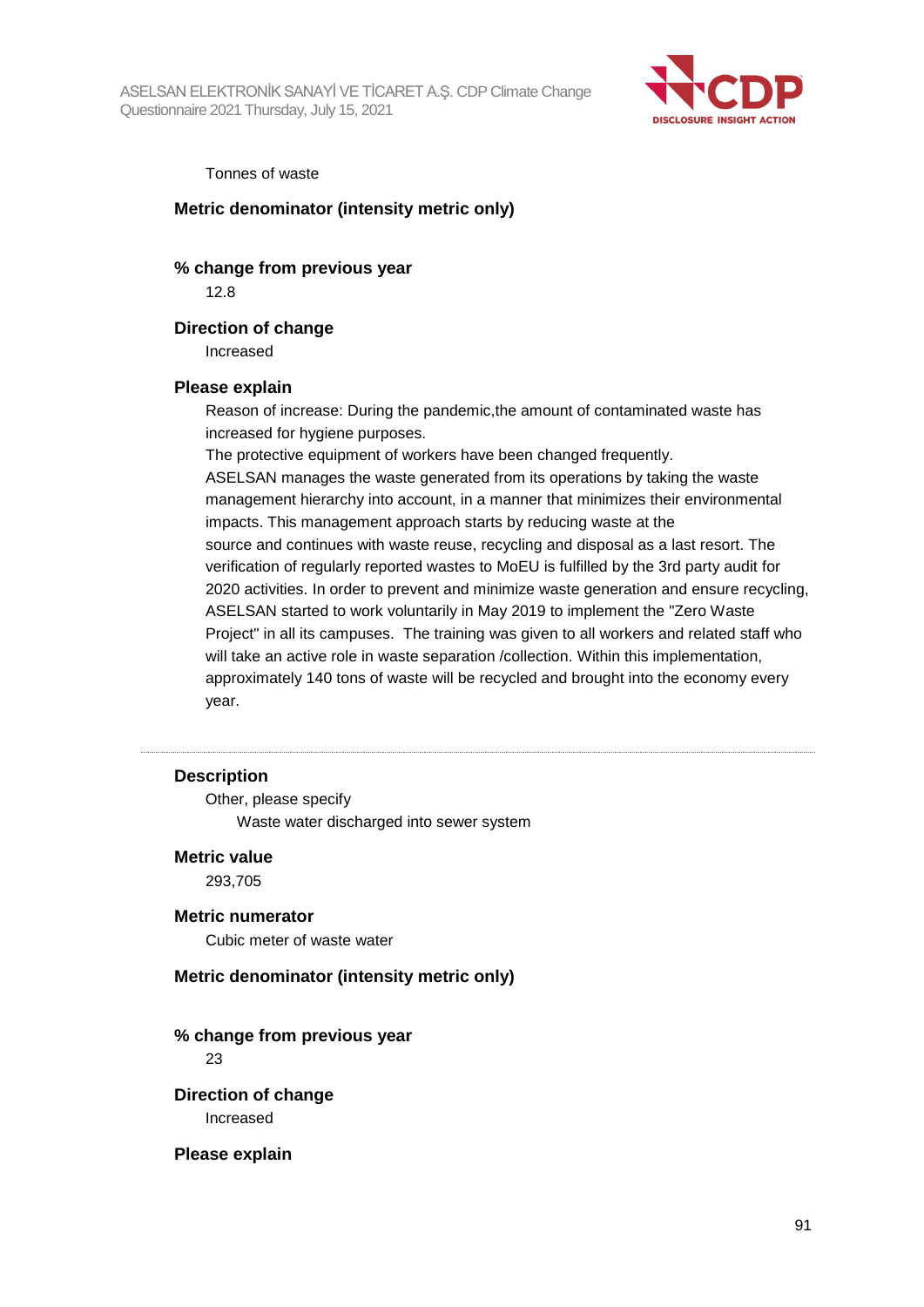

Reason of increase: During the pandemic, the amount of contaminated waste water has increased after hygiene purposes.

The use of water for hygiene purposes has increased, also general cleaning period has been increased for offices.

### **Description**

Energy usage

#### **Metric value**

58,563.87

### **Metric numerator**

MWh from non-renewable sources Consumption of fuel

#### **Metric denominator (intensity metric only)**

#### **% change from previous year**

20

#### **Direction of change**

Increased

#### **Please explain**

The reason of this increase: In the reporting year the company FTE number has increased to 8764, an increase of 15% compared to the previous year. Due to the inability to work from outside for confidentiality reasons; Hybrid working model has not been applied during the pandemic and employees were preferred to work distantly in free large areas such as empty meeting rooms, or other large zones which were heated or illuminated.

All production facilities and office areas were in service for longer hours in order to ensure social distance.

Since these areas were not used for this purpose in the past years, such energy was not wasted in the previous year.

At the employee commuting side; more shuttle vehicles were used to transport employees for the purpose to apply the distance rule.

# **C-CE9.6/C-CG9.6/C-CH9.6/C-CN9.6/C-CO9.6/C-EU9.6/C-MM9.6/C-OG9.6/C-RE9.6/C-ST9.6/C-TO9.6/C-TS9.6**

**(C-CE9.6/C-CG9.6/C-CH9.6/C-CN9.6/C-CO9.6/C-EU9.6/C-MM9.6/C-OG9.6/C-RE9.6/C-ST9.6/C-TO9.6/C-TS9.6) Does your organization invest in research and development (R&D) of low-carbon products or services related to your sector activities?**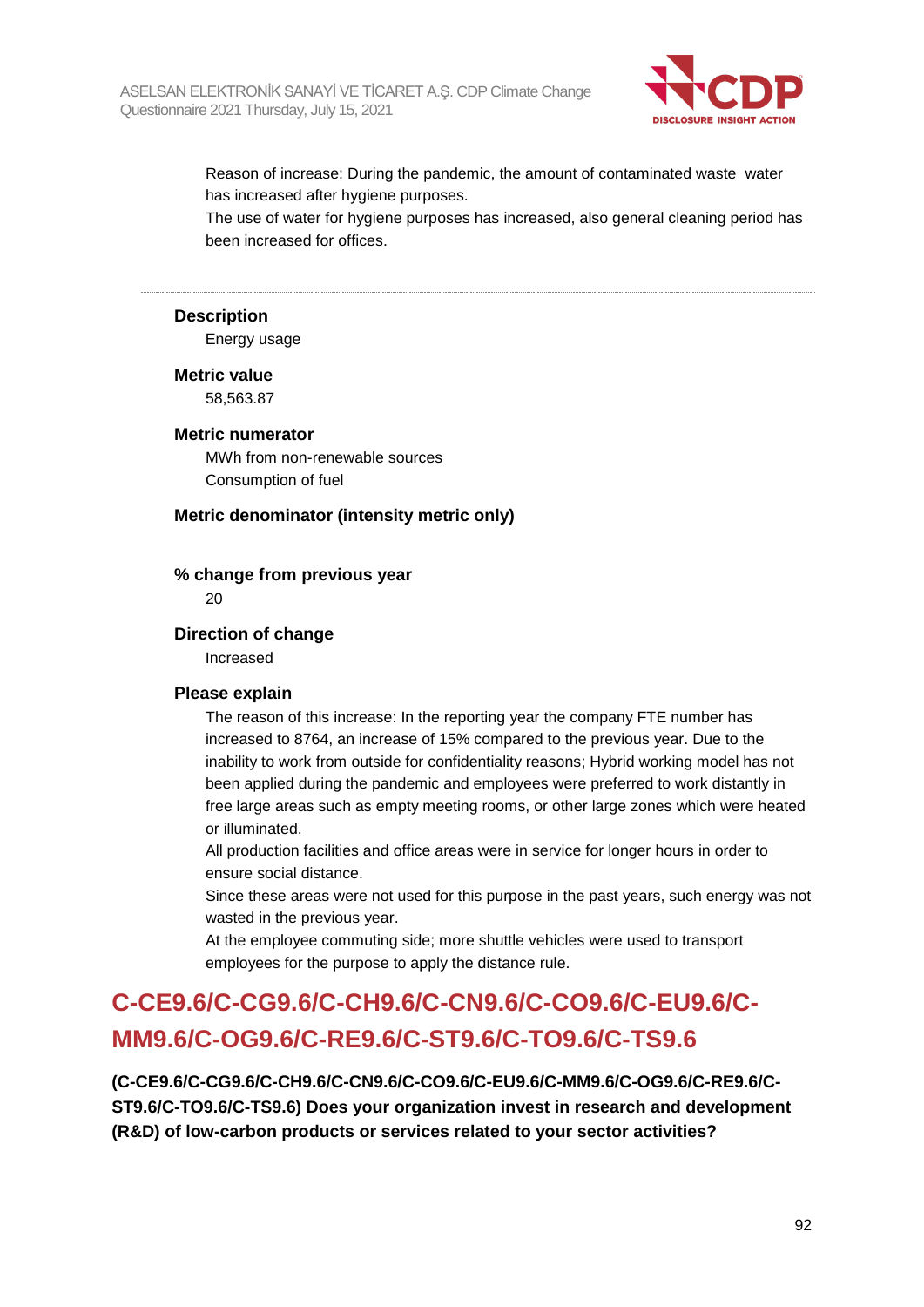

|          | Investment in<br>low-carbon<br><b>R&amp;D</b> | <b>Comment</b>                                                                                                                                                                                                                                                                                                                                                                                                                                                                                                                                                                                                                                                                                                                                                                                                                                                                                                                                                                                                                                                                                                                                                                                                                                                                                                                                                                                                                                                                                                                                                                                                                                                                                                                                                                                                                                                                                                                                                                                                                                                                                                                                                                                                                                                                                                                                                                              |
|----------|-----------------------------------------------|---------------------------------------------------------------------------------------------------------------------------------------------------------------------------------------------------------------------------------------------------------------------------------------------------------------------------------------------------------------------------------------------------------------------------------------------------------------------------------------------------------------------------------------------------------------------------------------------------------------------------------------------------------------------------------------------------------------------------------------------------------------------------------------------------------------------------------------------------------------------------------------------------------------------------------------------------------------------------------------------------------------------------------------------------------------------------------------------------------------------------------------------------------------------------------------------------------------------------------------------------------------------------------------------------------------------------------------------------------------------------------------------------------------------------------------------------------------------------------------------------------------------------------------------------------------------------------------------------------------------------------------------------------------------------------------------------------------------------------------------------------------------------------------------------------------------------------------------------------------------------------------------------------------------------------------------------------------------------------------------------------------------------------------------------------------------------------------------------------------------------------------------------------------------------------------------------------------------------------------------------------------------------------------------------------------------------------------------------------------------------------------------|
| Row<br>1 | Yes                                           | ASELSAN aims to strengthen its position as the leading company in the<br>industry by adding advanced technology such as augmented reality, artificial<br>intelligence and similar capabilities to autonomous aircraft in the future.<br>Research projects on sensing and planning technologies to increase the<br>autonomy level of unmanned aerial vehicles are carried out at the ASELSAN<br>Research Centre. In addition, intelligent control methods are being developed<br>for energy efficiency in unmanned systems and for unmanned aerial vehicles<br>to perform their operations with more agile maneuvers.<br>Another field of activity carried out to support civil applications in the field of<br>space is cube satellites. In this area, the first ASELSAT cube satellite project<br>was carried out.<br>Through remote sensing applications, it is aimed to continue with cost and<br>calendar effective satellite development studies for civilian applications in<br>areas such as Meteorology, Agriculture, Disaster and Emergency<br>Management.<br>One of the main fields of activity of our company is renewable energy<br>systems.<br>For the purpose to drive opportunities in this new system, ASELSAN has<br>already begun to position as a leader in technology base projects in order to<br>meet the needs of all stakeholders in the global energy systems market with<br>efficient, reliable, economic, high quality state of-the-art products and<br>services in the areas of electricity generation, transmission, distribution,<br>consumption and management.<br>ASELSAN has established programs for the R&D, design, production,<br>integration and after sales support in the following areas:<br>- Energy Management and Smart Grid Systems and<br>· Renewable Energy Systems.<br>Development of system, software and hardware components for national and<br>international markets have been targeted in the field of smart grids, in order<br>to provide solutions for the monitoring, optimization and management of<br>generation, transmission, distribution and consumption of energy systems for<br>energy sector.<br>In this context, renewable energy projects with own resources and contracts<br>are carried out and the necessary investments are made.<br>In the reporting year, the total expenditure on R&D activities was 3356 million |

# **C-CG9.6a**

**(C-CG9.6a) Provide details of your organization's investments in low-carbon R&D for capital goods products and services over the last three years.**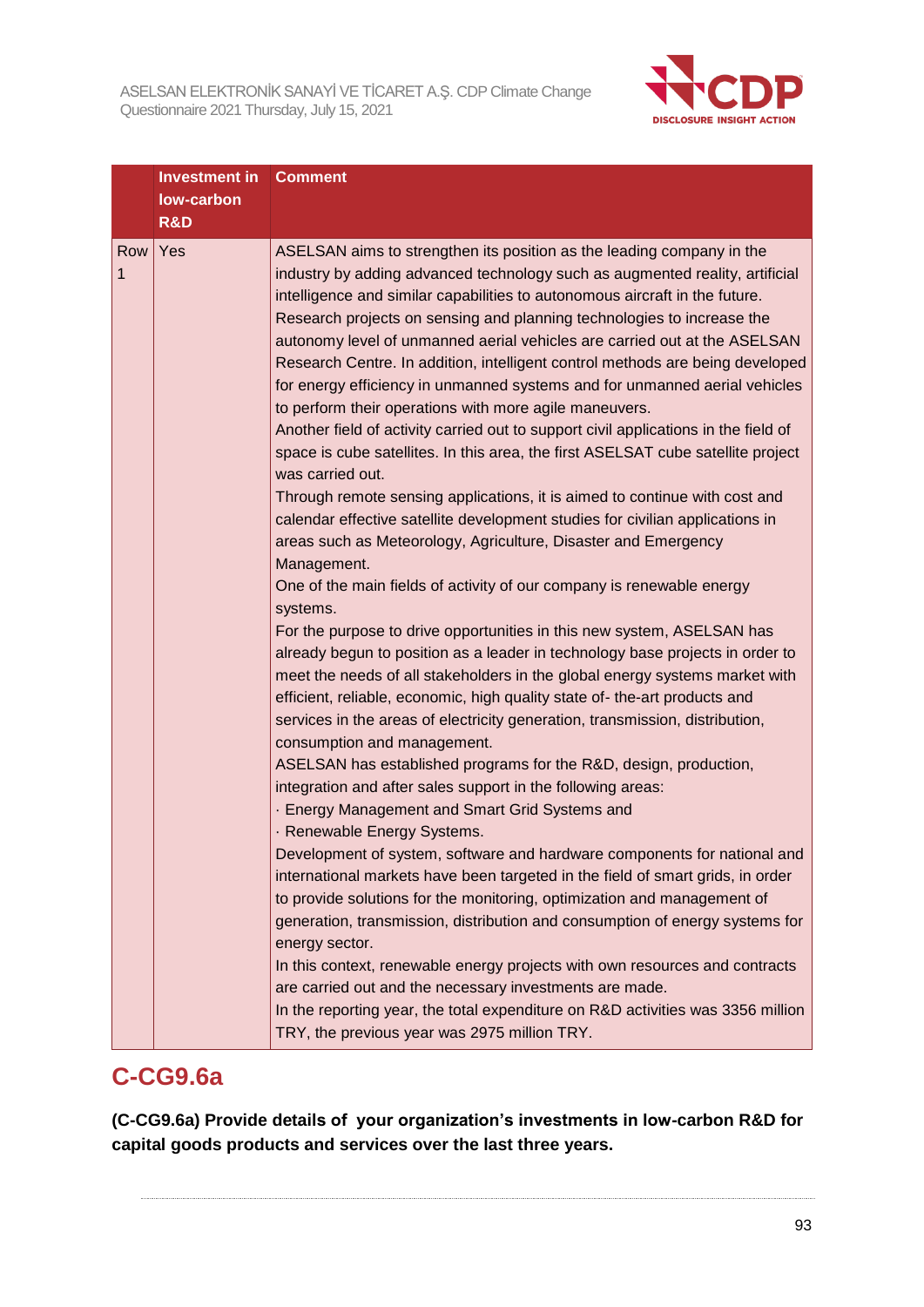

# **Technology area**

Renewable energy

**Stage of development in the reporting year** Small scale commercial deployment

**Average % of total R&D investment over the last 3 years** 41 - 60%

# **R&D investment figure in the reporting year (optional)**

# **Comment**

ASELSAN makes the necessary investments within the scope of the projects without delay. Annual maintenance and calibrations of investments are constantly monitored. Technological trends are closely followed and new investments are planned and implemented. For example; The project for the original development of generator and full-scale power converter units, which are critical components of the Wind Turbine, has been launched. In order to test these study outputs, an investment activity of over MW Electronics and Electric Machinery Laboratory is carried out. Within the scope of renewable energy and all other projects, many investments are needed to be used in design, development, test and verification activities. For example; Various computer aided software tools were provided to be used within the scope of design activities (Homer, PVSol Matlab etc.). Similarly, investments were made for measurement and testing purposes (Lidar, dynamo-meter, PV simulator etc. for wind measurement)

# **C10. Verification**

# **C10.1**

**(C10.1) Indicate the verification/assurance status that applies to your reported emissions.**

|                                          | Verification/assurance status                          |
|------------------------------------------|--------------------------------------------------------|
| Scope 1                                  | Third-party verification or assurance process in place |
| Scope 2 (location-based or market-based) | Third-party verification or assurance process in place |
| Scope 3                                  | Third-party verification or assurance process in place |

# **C10.1a**

**(C10.1a) Provide further details of the verification/assurance undertaken for your Scope 1 emissions, and attach the relevant statements.**

**Verification or assurance cycle in place** Annual process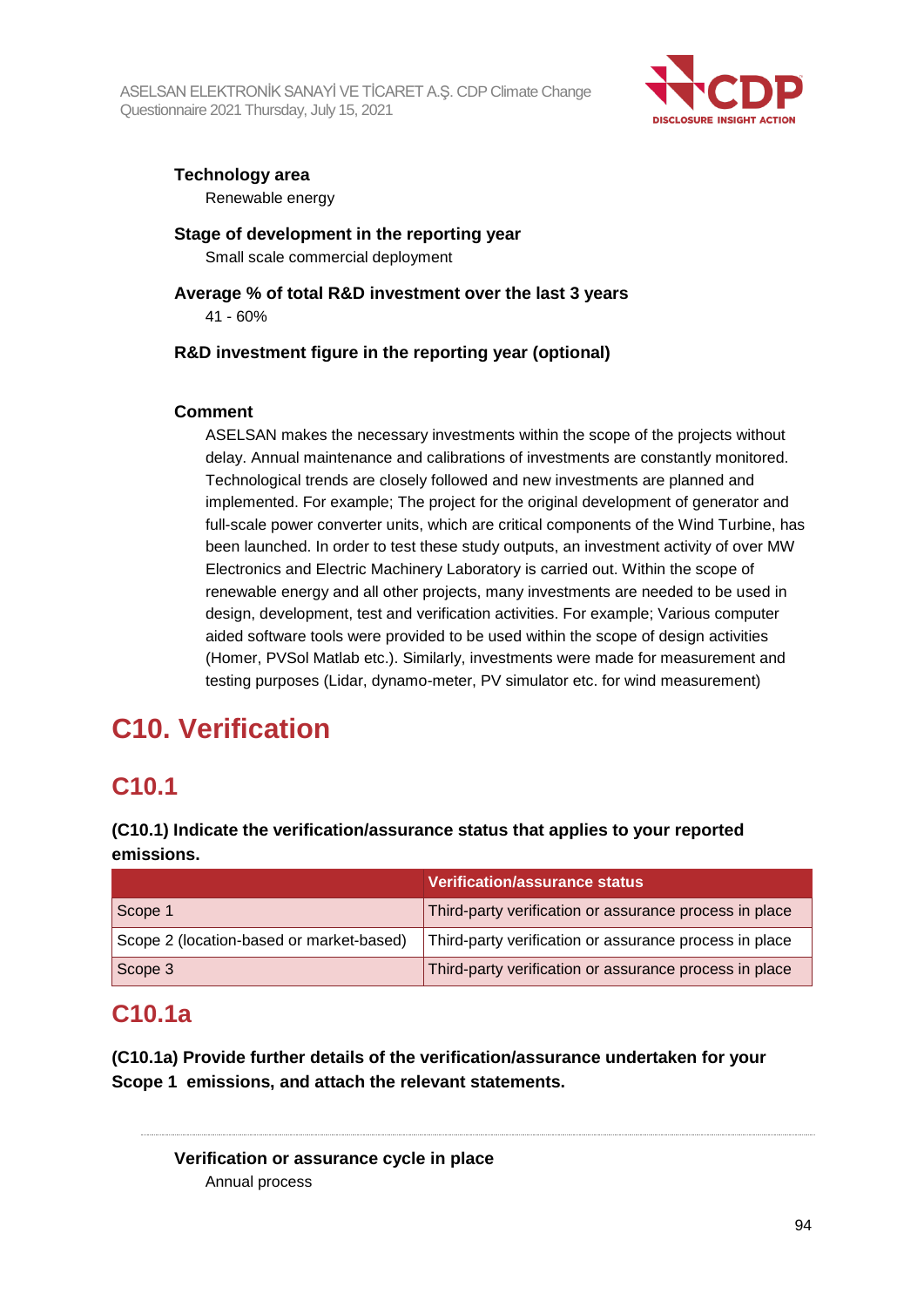

# **Status in the current reporting year Complete**

**Type of verification or assurance** Reasonable assurance

# **Attach the statement**

2020 ASELSAN Carbon Footprint Verification Opinion Statement Scope 1 and 2.pdf

# **Page/ section reference**

2020 ASELSAN Carbon Footprint Verification Opinion Statement Scope 1 and 2 (Page 1)

**Relevant standard** ISO14064-3

# **Proportion of reported emissions verified (%)** 100

# **C10.1b**

**(C10.1b) Provide further details of the verification/assurance undertaken for your Scope 2 emissions and attach the relevant statements.**

# **Scope 2 approach**

Scope 2 location-based

# **Verification or assurance cycle in place**

Annual process

# **Status in the current reporting year**

**Complete** 

**Type of verification or assurance** Reasonable assurance

# **Attach the statement**

2020 ASELSAN Carbon Footprint Verification Opinion Statement Scope 1 and 2.pdf

# **Page/ section reference**

2020 ASELSAN Carbon Footprint Verification Opinion Statement Scope 1 and 2 (Page 1)

# **Relevant standard**

ISO14064-3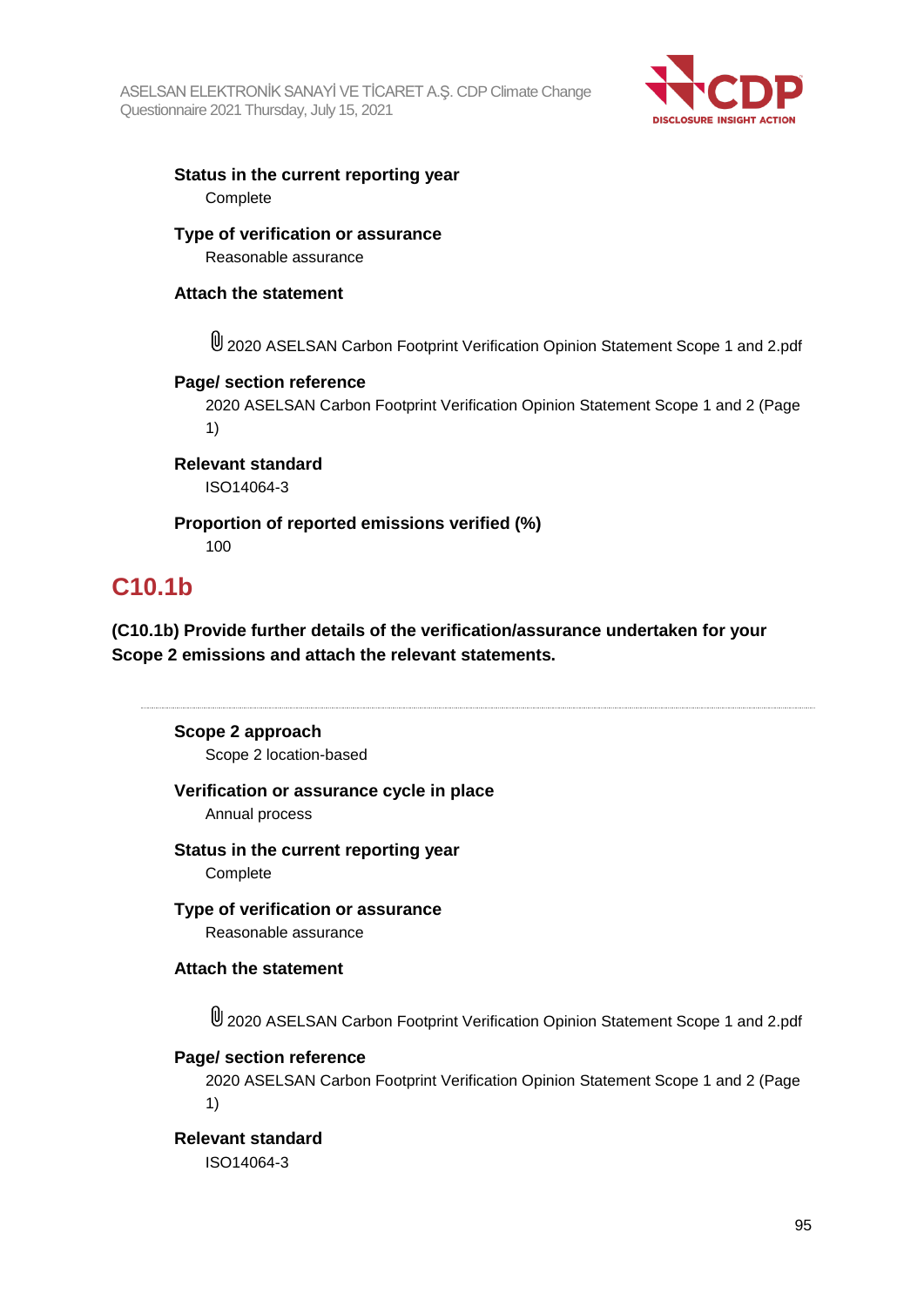

**Proportion of reported emissions verified (%)** 100

# **C10.1c**

# **(C10.1c) Provide further details of the verification/assurance undertaken for your Scope 3 emissions and attach the relevant statements.**

## **Scope 3 category**

Scope 3: Fuel and energy-related activities (not included in Scopes 1 or 2)

# **Verification or assurance cycle in place** Annual process

# **Status in the current reporting year Complete**

**Type of verification or assurance**

Limited assurance

# **Attach the statement**

2020 ASELSAN Carbon Footprint Verification Opinion Statement Scope 3.pdf

# **Page/section reference** 2020 ASELSAN Carbon Footprint Verification Opinion Statement Scope 3 (Page 1)

# **Relevant standard** ISO14064-3

# **Proportion of reported emissions verified (%)** 100

## **Scope 3 category**

Scope 3: Upstream transportation and distribution

# **Verification or assurance cycle in place**

Annual process

### **Status in the current reporting year Complete**

## **Type of verification or assurance** Limited assurance

**Attach the statement**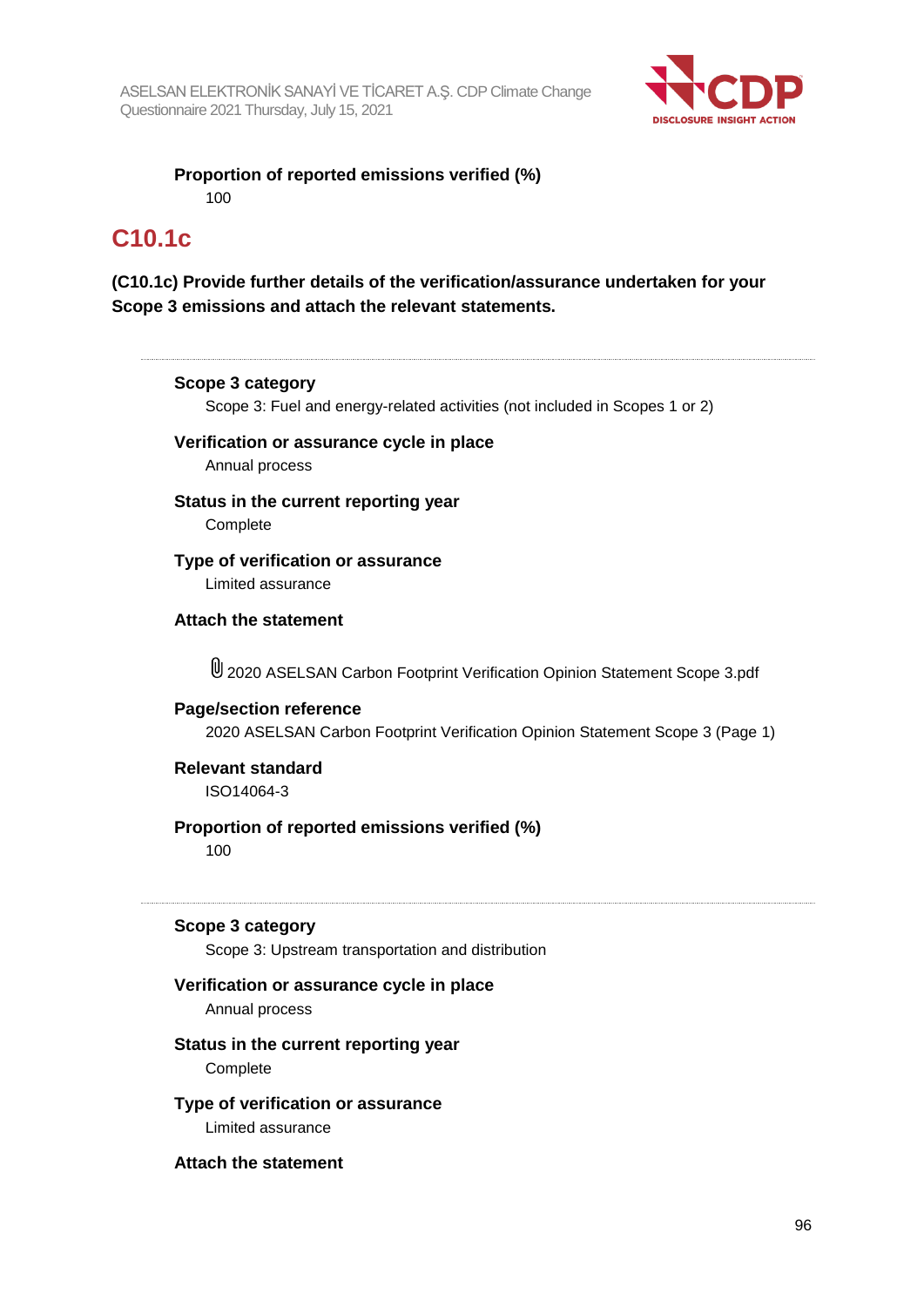

2020 ASELSAN Carbon Footprint Verification Opinion Statement Scope 3.pdf

## **Page/section reference**

2020 ASELSAN Carbon Footprint Verification Opinion Statement Scope 3 (Page 1)

**Relevant standard** ISO14064-3

## **Proportion of reported emissions verified (%)**

100

**Scope 3 category** Scope 3: Business travel

# **Verification or assurance cycle in place**

Annual process

# **Status in the current reporting year**

**Complete** 

## **Type of verification or assurance** Limited assurance

**Attach the statement**

2020 ASELSAN Carbon Footprint Verification Opinion Statement Scope 3.pdf

# **Page/section reference**

2020 ASELSAN Carbon Footprint Verification Opinion Statement Scope 3 (Page 1)

# **Relevant standard**

ISO14064-3

# **Proportion of reported emissions verified (%)**

100

#### **Scope 3 category**

Scope 3: Employee commuting

# **Verification or assurance cycle in place**

Annual process

**Status in the current reporting year Complete** 

**Type of verification or assurance**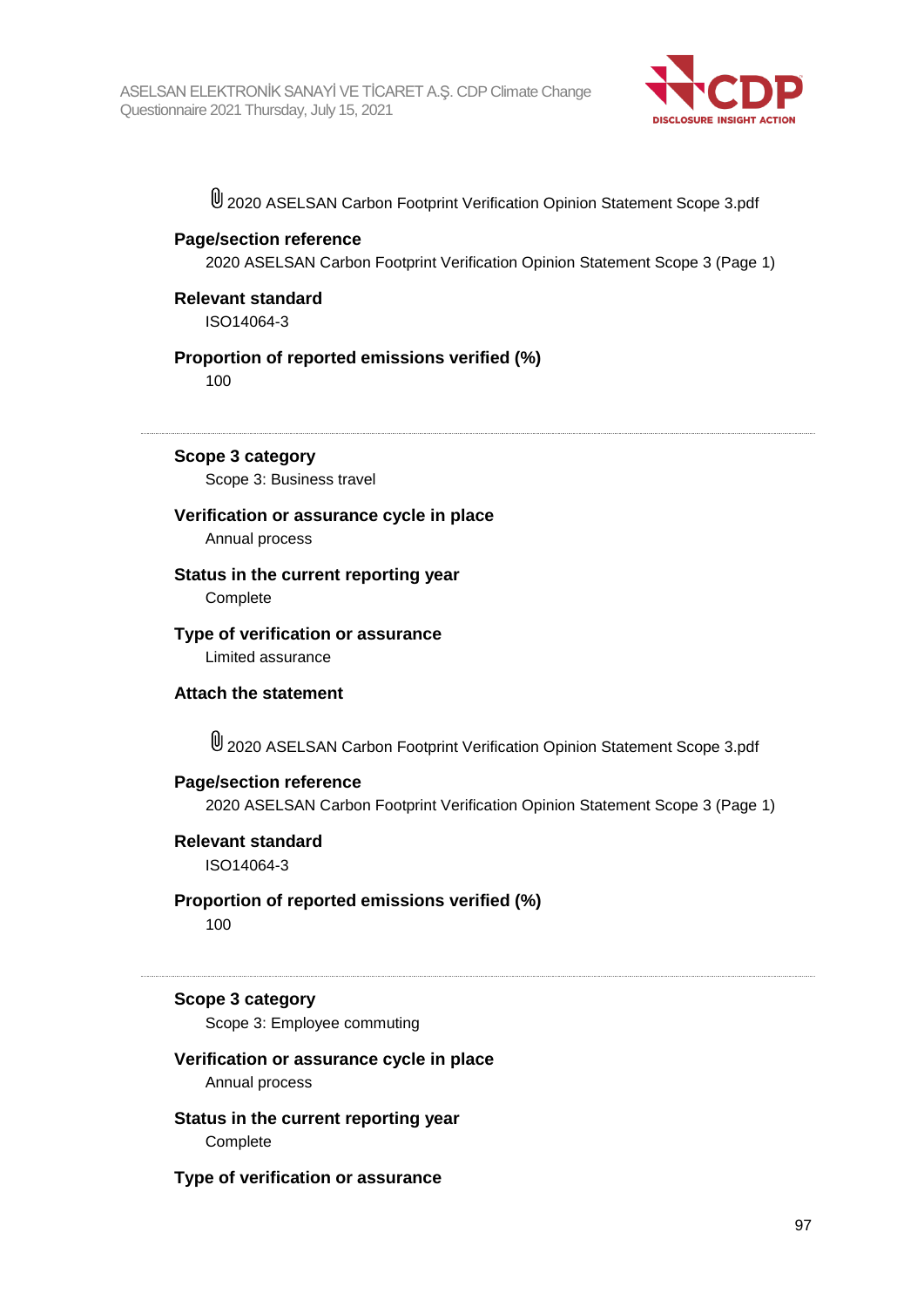

#### Limited assurance

### **Attach the statement**

2020 ASELSAN Carbon Footprint Verification Opinion Statement Scope 3.pdf

### **Page/section reference**

2020 ASELSAN Carbon Footprint Verification Opinion Statement Scope 3 (Page 1)

## **Relevant standard**

ISO14064-3

## **Proportion of reported emissions verified (%)**

100

#### **Scope 3 category**

Scope 3 (upstream)

## **Verification or assurance cycle in place**

Annual process

# **Status in the current reporting year**

**Complete** 

# **Type of verification or assurance**

Limited assurance

#### **Attach the statement**

2020 ASELSAN Carbon Footprint Verification Opinion Statement Scope 3.pdf

#### **Page/section reference**

2020 ASELSAN Carbon Footprint Verification Opinion Statement Scope 3 (Page 1)

#### **Relevant standard**

ISO14064-3

# **Proportion of reported emissions verified (%)**

100

### **Scope 3 category**

Scope 3: Waste generated in operations

**Verification or assurance cycle in place** Annual process

#### **Status in the current reporting year**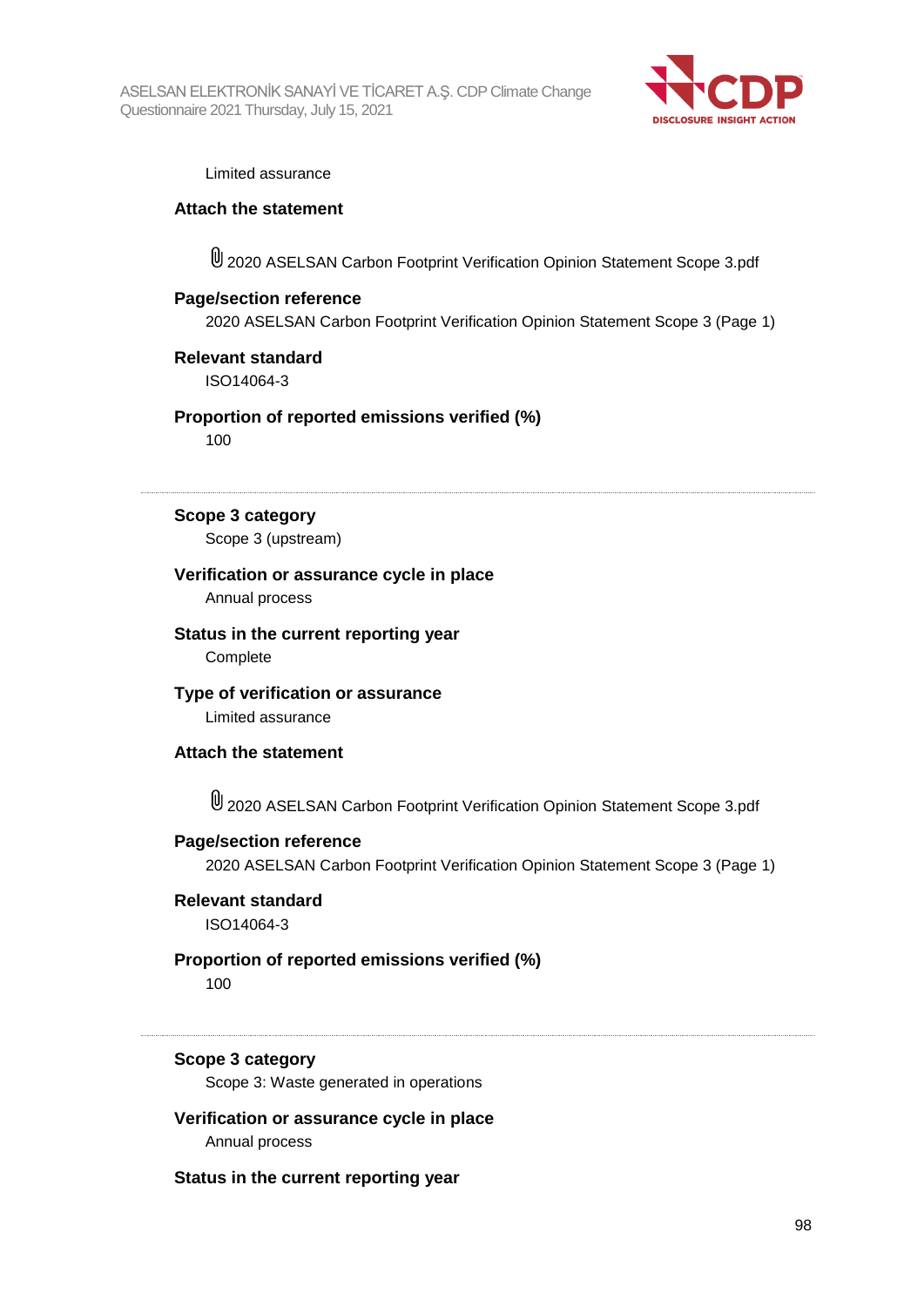

### **Complete**

**Type of verification or assurance** Limited assurance

# **Attach the statement**

2020 ASELSAN Carbon Footprint Verification Opinion Statement Scope 3.pdf

# **Page/section reference**

2020 ASELSAN Carbon Footprint Verification Opinion Statement Scope 3 (Page 1)

# **Relevant standard**

ISO14064-3

# **Proportion of reported emissions verified (%)**

100

# **C10.2**

**(C10.2) Do you verify any climate-related information reported in your CDP disclosure other than the emissions figures reported in C6.1, C6.3, and C6.5?**

No, but we are actively considering verifying within the next two years

# **C11. Carbon pricing**

# **C11.1**

# **(C11.1) Are any of your operations or activities regulated by a carbon pricing system (i.e. ETS, Cap & Trade or Carbon Tax)?**

No, but we anticipate being regulated in the next three years

# **C11.1d**

# **(C11.1d) What is your strategy for complying with the systems you are regulated by or anticipate being regulated by?**

Carbon pricing options offer the most cost-effective way of mitigating climate change and can be helpful for countries in upholding their mitigation commitments or potentially exceeding them. The carbon price also stimulates clean technology and market innovation, with new, lowcarbon drivers of economic growth. The EU emissions trading scheme (EU-ETS) has been the region's key policy tool for containing rising greenhouse gas emissions over the past two decades, and remains a fundamental pillar of the EU Green Deal, which commits the region to reach carbon neutrality by 2050. Turkey is taking steps to prepare its economy for closer ties with EU legislation, while Turkey does not yet have carbon pricing systems in place, it has started to explore opportunities to implement a National Emissions Trading Scheme. The two main policy options that are being used as carbon pricing mechanisms are carbon taxation and emissions trading systems (ETS).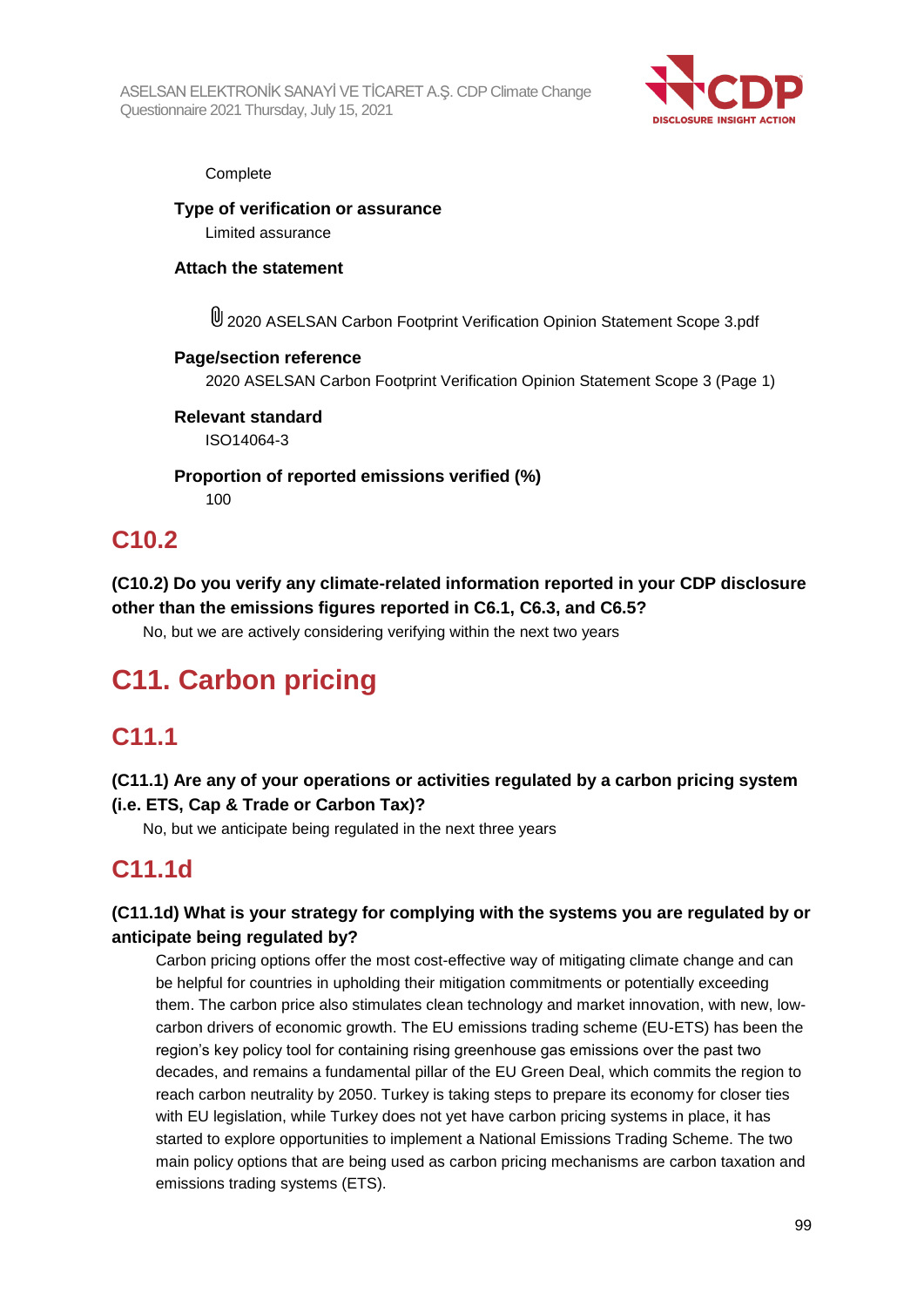

In November 2018 a synthesis report was submitted to the Climate Change and Air Management Coordination Board, outlining possible carbon market policy options for Turkey. Following this, the end of the year saw the completion of the primary phase, and beginnings of the second phase of the plan. The second phase, which was completed at the end of 2020 – includes:

· Development of a 'Climate Change Law', ETS regulation and institutional framework for a pilot **ETS** 

- · Development of the pilot ETS cap and preliminary specifications for MRV sectors
- · Development of Turk-SIM (an ETS digital simulation with gamification features)
- · Development of the pilot ETS transaction registry
- · Assessment of Article 6 Paris Agreement implications and options for Turkey

ASELSAN states her corporate views on these issues. Several number of stakeholder meetings and feedback rounds were conducted by the MoEU in 2020. In Turkey, emission data is reported to the Ministry annually by high energy intensive sectors according to the MRV regulation. ASELSAN is not in the scope of this regulation yet. However, since we have established our ISO 14064-1 system and have been calculating our emissions and processing verification by accredited third parties, we are ready to report our emissions. We anticipate that Ministry will include in 2022, the pilot sectors which are in the scope of MRV Regulation, first. We are ready to comply with the schemes when the market is once established in Turkey. National ETS or taxation system can influence our company after 2022.

As part of our involvement in this new upcoming system, our energy efficiency was upgraded in 2022 with Energy Management Systems, ISO 50001:2018.

For the 3 main facilities, the energy efficiency projects started to be implemented as from the second quarter of 2019.

For the purpose to drive opportunities in this new system, ASELSAN has already begun to position as a leader in technology base projects in order to meet the needs of all stakeholders in the global energy systems market with efficient, reliable, economic, high quality state of- theart products and services in the areas of electricity generation, transmission, distribution, consumption and management.

ASELSAN has established programs for the R&D, design, production, integration and after sales support in the following areas:

· Energy Management and Smart Grid Systems and

· Renewable Energy Systems.

Development of system, software and hardware components for national and international markets have been targeted in the field of smart grids, in order to provide solutions for the monitoring, optimization and management of generation, transmission, distribution and consumption of energy systems for energy sector

# **C11.2**

# **(C11.2) Has your organization originated or purchased any project-based carbon credits within the reporting period?**

No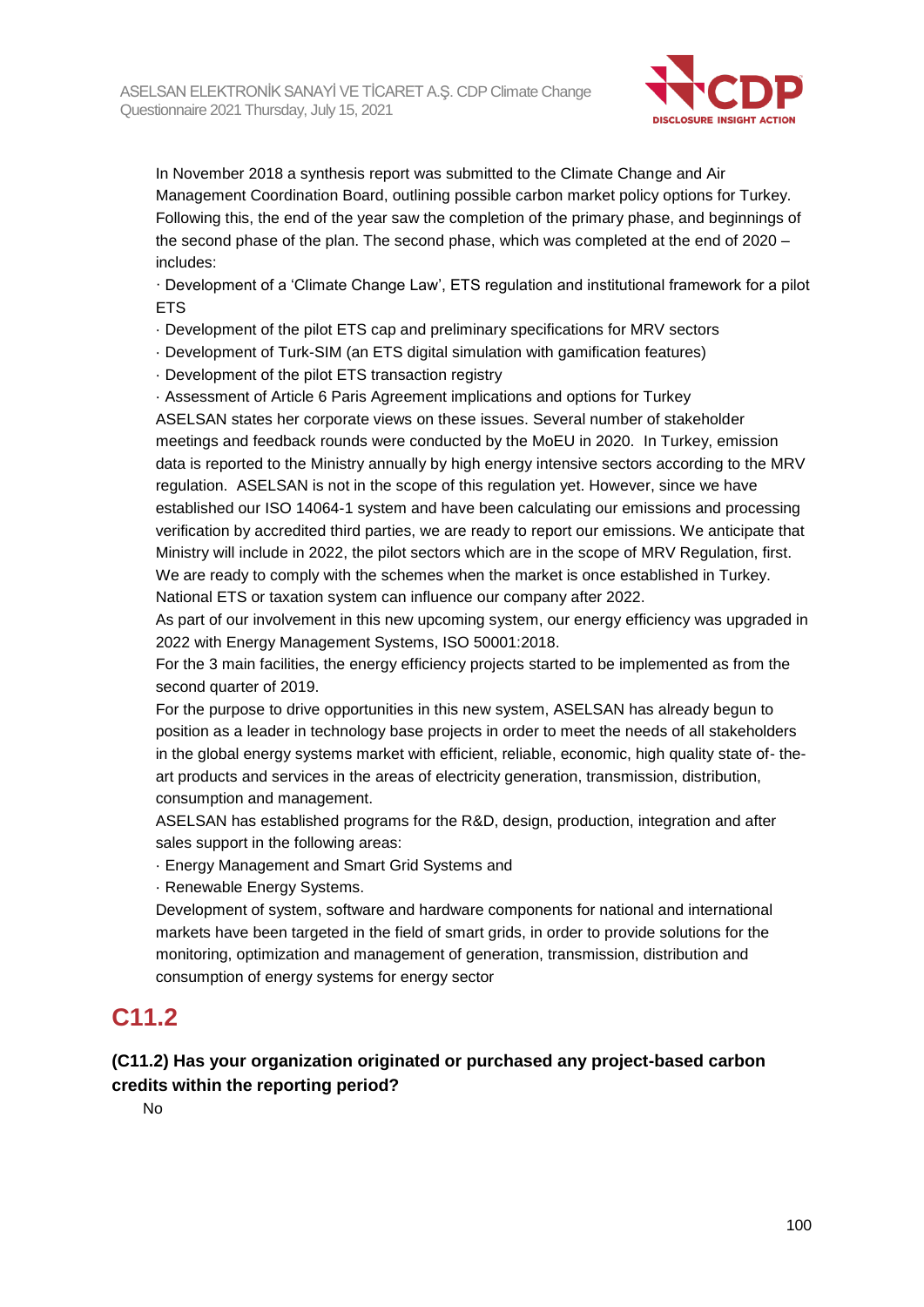

# **C11.3**

**(C11.3) Does your organization use an internal price on carbon?** Yes

# **C11.3a**

# **(C11.3a) Provide details of how your organization uses an internal price on carbon.**

## **Objective for implementing an internal carbon price**

Navigate GHG regulations Stakeholder expectations Change internal behavior Drive energy efficiency Drive low-carbon investment Identify and seize low-carbon opportunities

# **GHG Scope**

Scope 1 Scope 2

### **Application**

For the purpose to diminish the absolute company-wide total GHG emissions, we have a target to purchase voluntary certified carbon credits. for S1&S2 emissions. For the first year our aim is to offset the Scope 2 emissions via this target. The actual price figure provided was used as the purpose of offsetting our emissions. It is used as shadow price in some calculations.

# **Actual price(s) used (Currency /metric ton)**

270

# **Variance of price(s) used**

The EU Green Deal would counteract the risk of carbon leakage by putting a carbon price on imports of certain goods from outside the EU. Base on Green Deal- Carbon Border Adjustment mechanism, increased pricing on imported goods is considered a key regulatory-driven climate risk at ASELSAN.

"The New Climate Regime through the Lens of Economic Indicators" Report discusses the impacts of CBA on the Turkish industry with economic models. It was launched in September 2020, with the participation of the Minister of Environment and Urbanization and Chief Climate Negotiator. Base on general balance model, possible costs of Border Carbon Regulation for 30€ & 50 € /ton CO2-e price in export and production categories of different industry sectors was assessed for 2020-2030 period. For ASELSAN the likelihood of a carbon border adjustment based tax is expected to have a long term effect on operational costs in the future. We closely monitor compliance with this emerging regulation and other critical climate policies. Internally the Evolutionary pricing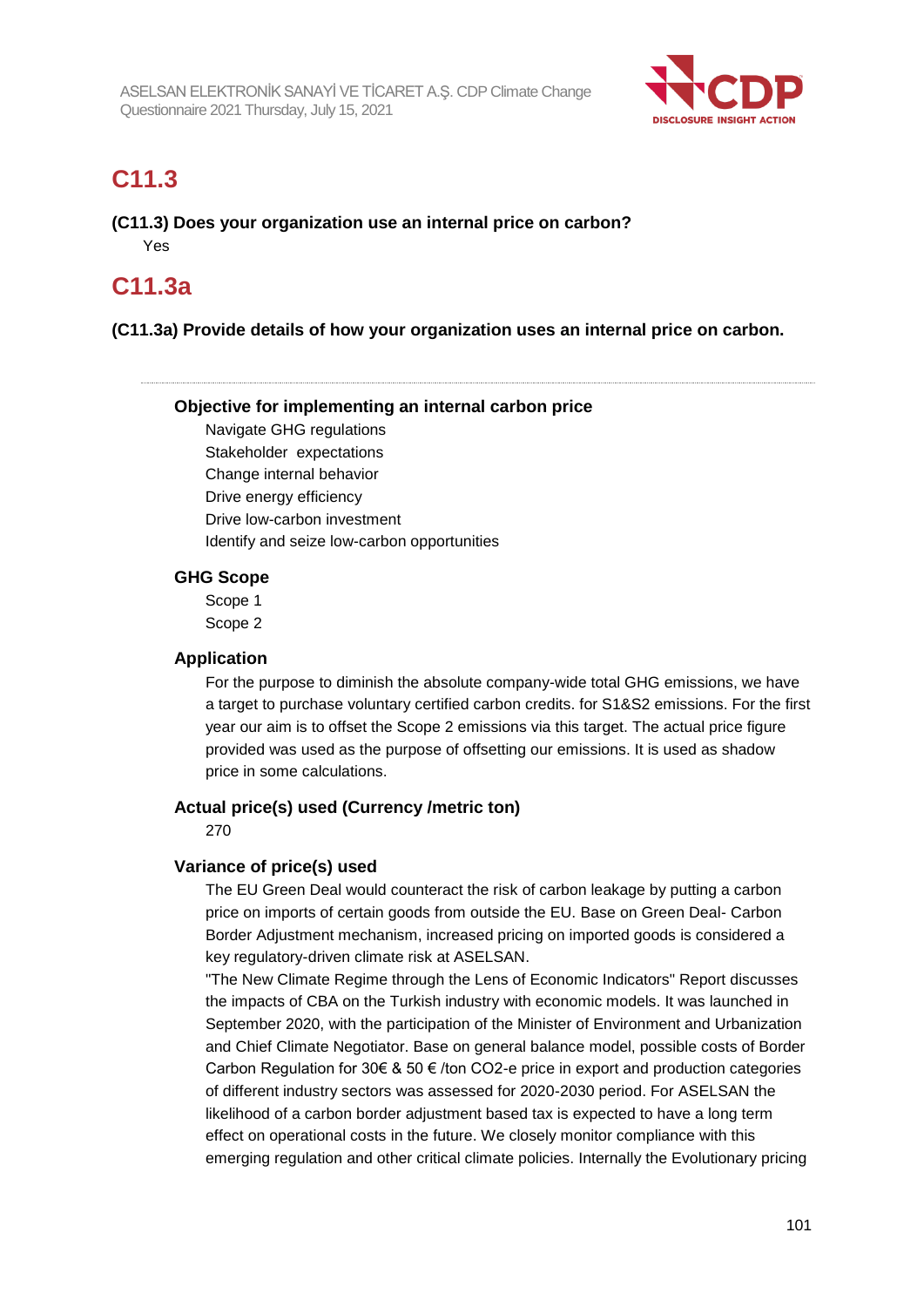

is used.The price used is: 270 TRY. 30 € (As average currency 1€=9 TRY in 2020)

# **Type of internal carbon price**

Shadow price **Offsets** 

# **Impact & implication**

The financial impact of this voluntary activity is low, it will not impact our business. This study enables the company to define also climate related emerging regulation based risks.

The price on carbon influences the decision-making processes for our current strategies and future energy demand.

One of the strategic opportunities of ASELSAN is to make new investments in renewable technologies.

This tool shifted also the investments toward energy efficiency measures in our facilities.

# **C12. Engagement**

# **C12.1**

# **(C12.1) Do you engage with your value chain on climate-related issues?**

- Yes, our suppliers
- Yes, our customers
- Yes, other partners in the value chain

# **C12.1a**

**(C12.1a) Provide details of your climate-related supplier engagement strategy.**

# **Type of engagement**

Compliance & onboarding

# **Details of engagement**

Included climate change in supplier selection / management mechanism Climate change is integrated into supplier evaluation processes

# **% of suppliers by number**

30

# **% total procurement spend (direct and indirect)**

69

# **% of supplier-related Scope 3 emissions as reported in C6.5**

30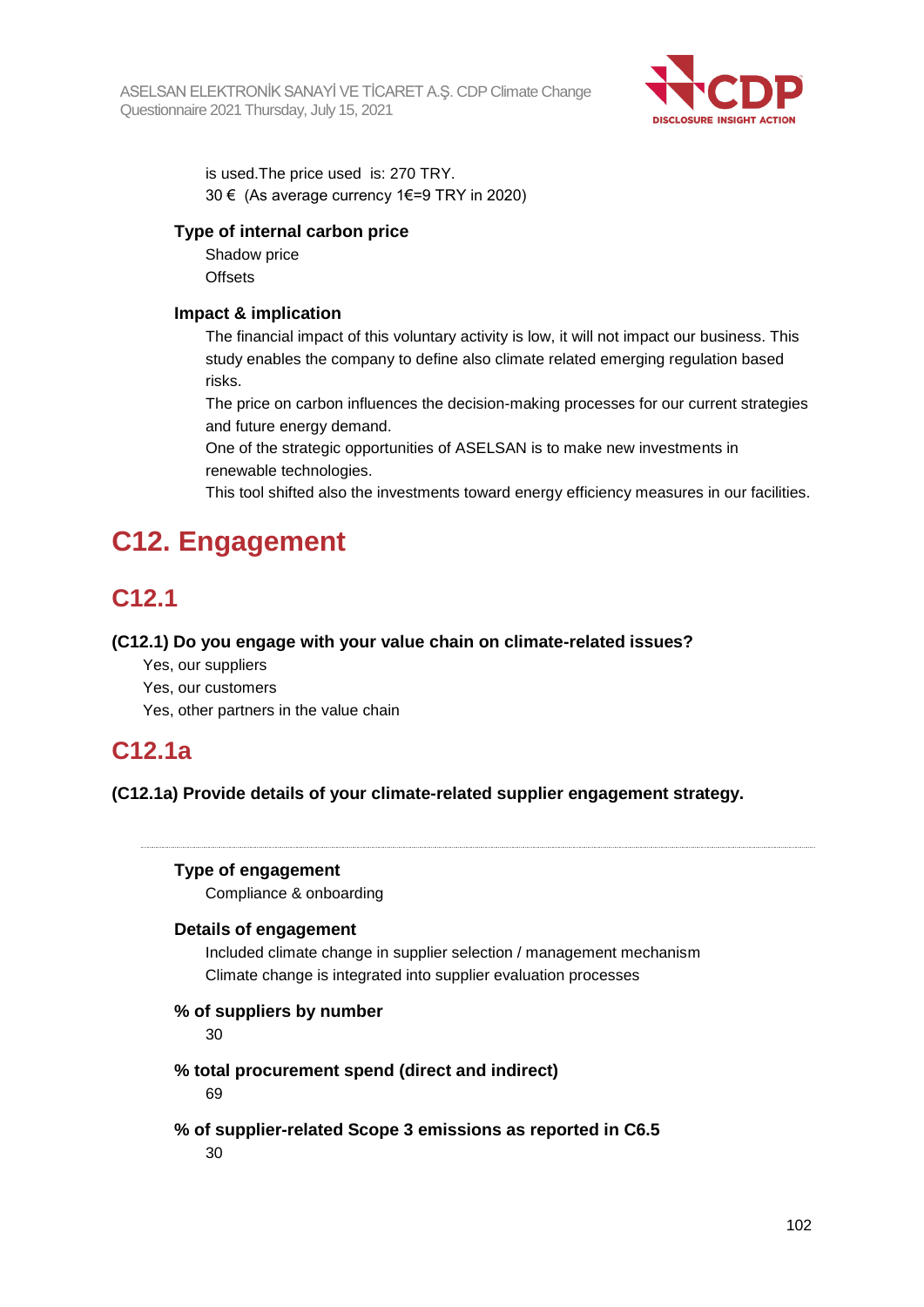

# **Rationale for the coverage of your engagement**

With the belief of being a responsible producer for responsible consumption, we try to improve our entire value chain while managing our business continuity risk. Our domestic companies constitute a very important part of our company's over 5,000 suppliers and our nationalization efforts are continuing rapidly. We communicated with 30% of our local companies on climate change issues, get information from them and try to support the improvement of their processes.

Our suppliers' performance has a significant impact on the management of economic, social and environmental (ESG) issues of our company.

The rational for the coverage of this survey is Assessment of Suppliers which have an impact on total procurement spent. ASELSAN has created a pioneering and innovative platform in order to strengthen the bond with its suppliers, to reduce foreign dependency by increasing the effectiveness of nationalization efforts, and to carry out cooperation with its suppliers under an integrated roof. Our Power One platform went live in April 2020. It is an interactive platform that the target audience is ASELSAN's current and potential suppliers. This platform serves through a corporate website and mobile applications.

#### **Impact of engagement, including measures of success**

Supplier risk assessment studies have started as of August 2020, and companies have been subject to risk assessments. Within the scope of supplier risks, the targets are: \* High Risk Critical Supplier Ratio: 0% \*High Risk Supplier Ratio <1% At ASELSAN, supply chain risks are determined and followed up by the relevant units in detail, such as global crises, epidemics, natural disasters and terrorist incidents, which are difficult to foresee, as well as those arising from the dynamics of the industry, suppliers, customers or production activities. Risks that are evaluated at a critical level are monitored and measured. Short and medium-term strategies are developed, and necessary practices are implemented to prevent risks or reduce their effects. ASELSAN determines the risks of all its approved suppliers, primarily critical suppliers. After the follow-up visits and the completion of the improvements, the medium risk companies are placed in the low risk group to be eligible as good performers. The topics of GHG emissions measurement and climate change strategies are added into environmental management questionnaire and our suppliers are monitored and scored according to their replies.

ENVIRONMENT AND CLIMATE CHANGE QUESTIONNAIRE:

1. Environmental Management

- Do you have any studies / management system related to Environmental Management and policies and targets within this scope?

- Do you have any products / activities that you think pose a risk for the environment? If yes, please provide information about the products and activities and the works you carry out in this context:

- Have you received any environmental law enforcement or criminal action in the last 3 years?

2. Greenhouse Gas Emissions

- Waste and energy, water etc. Do you have any work to reduce consumption? Can you give an example of your improvement works in this context?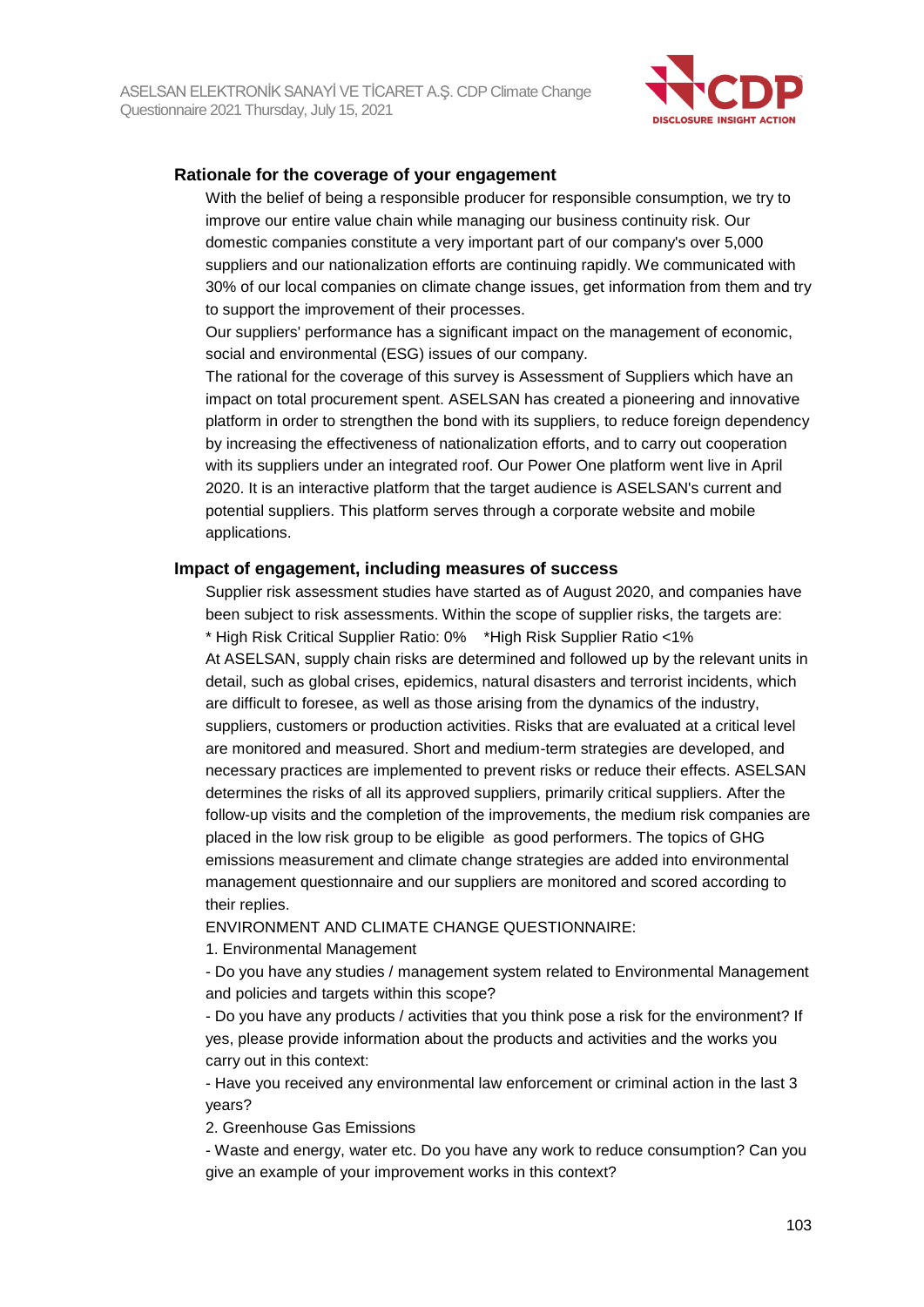

3. Use of Clean / Environmentally Friendly Technology

- Do you take into account the use of clean and environmentally friendly technology in your investments? For example, in the selection of devices and equipment, the selection of those with high energy efficiency that provides minimum electricity / water consumption and waste generation, the use of reusable or recyclable packaging, the use of economical light bulbs / taps, etc. Can you give an example?

#### **Comment**

Expectations and demands of ASELSAN's Supply Chain Management from the suppliers:

•To obtain ISO 14001 certification and / or activate existing environmental management systems, (Ex: Waste management practices, use of reusable equipment, etc.)

• To reduce the consumption of electricity / water / natural gas etc. by starting to record the consumption,

- To use energy-saving and sensor lamps / taps etc.
- To consider Environmentally Friendly Technology in their investment decisions,

• To participate the training on Greenhouse Gas Emission monitoring and reduction methods, executed by ASELSAN

• To participate the Carbon Disclosure Project Supplier Module.

#### **Type of engagement**

Engagement & incentivization (changing supplier behavior)

#### **Details of engagement**

Climate change performance is featured in supplier awards scheme

Offer financial incentives for suppliers who reduce your operational emissions (Scopes 1 &2)

Offer financial incentives for suppliers who reduce your upstream emissions (Scopes 3)

### **% of suppliers by number**

30

#### **% total procurement spend (direct and indirect)**

69

#### **% of supplier-related Scope 3 emissions as reported in C6.5** 30

### **Rationale for the coverage of your engagement**

All our activities are carried out by focusing on the "sustainability" approach embedded in our strategy and business model. Our suppliers' performance has a significant impact on the management of economic, social and environmental (ESG) issues of our company. We communicated with 30 % of our local companies on climate change issues, get information from them and try to support the improvement of their processes. We will offer financial incentives for suppliers who reduce our operational emissions (Scopes 1 &2) and also financial incentives for suppliers who reduce our upstream emissions (S:3) ENERGY EFFICIENT PURCHASING PROCEDURE was established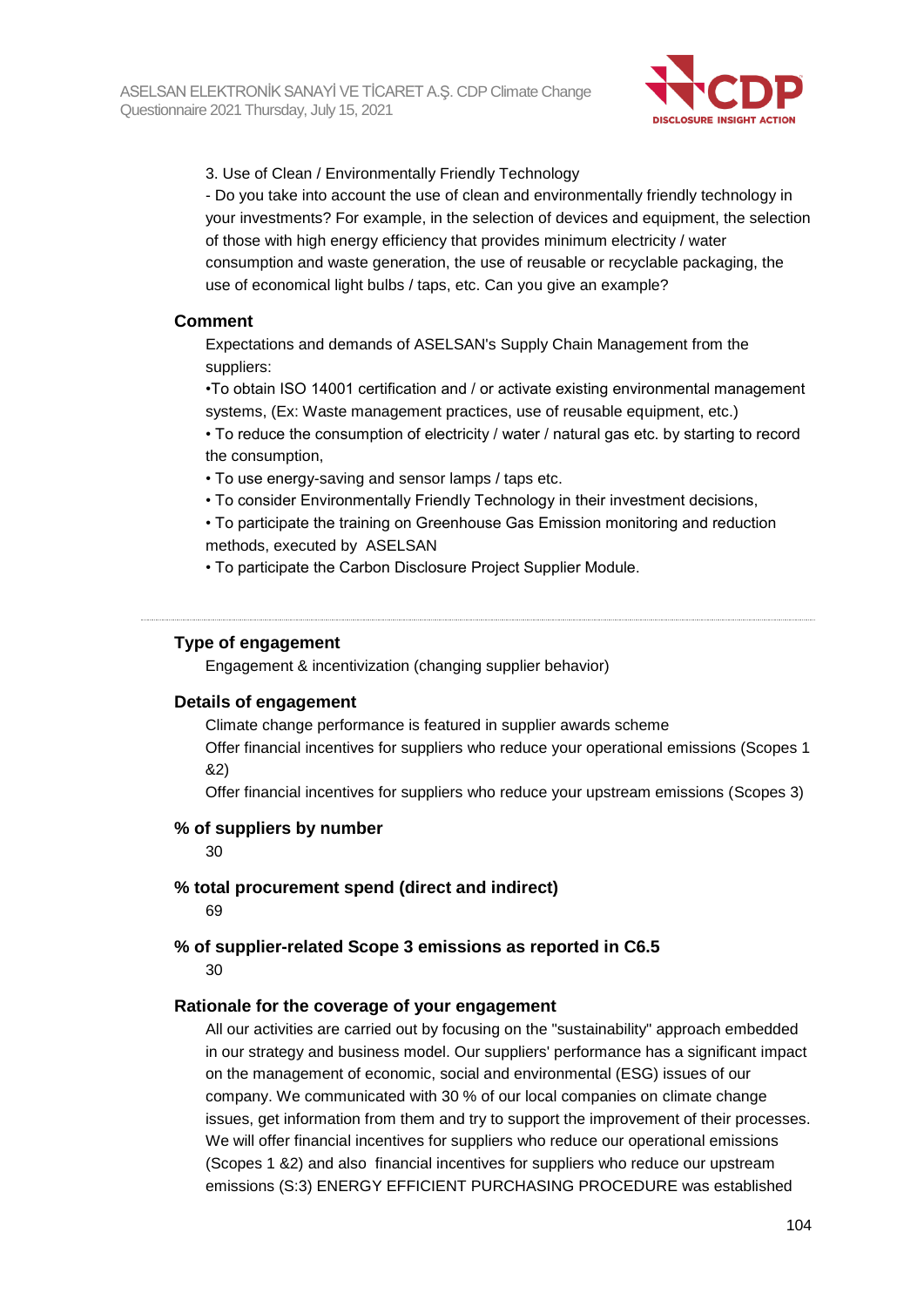

for procurement activities. With the studies carried out in this context, taking into account energy efficiency at the procurement stage, etc. with process innovations such as integration and minimization of logistics activities, emphasis on environmentally friendly technologies in the selection of machinery / equipment, etc. applications are activated. It is planned to create some indicators in the upcoming period in order to monitor and report the outcomes to be achieved.

Additional Info: Within the scope of ISO 50001 Energy Management System, purchasing of materials with certain criteria started to be carried out in accordance with the Energy Efficient Procurement Procedure as of 11.03.2021. Within the scope of energy efficient procurement, the purchases of items with high energy consumption, which are considered as Significant Energy Users (SPEs), are procured in accordance with the Energy Efficient Procurement (EVS) procedure.

With this system;

- Energy Efficient Purchasing option has been added to the Request for Quotation and Purchase Request screens so that the requester can mark and inform the purchasing staff.

- Since the purchasing units are responsible for purchasing the materials specified as Energy Efficient by the requester in this way, warning letters are provided on the purchasing screens so that the demands in the relevant product groups are not overlooked.

## **Impact of engagement, including measures of success**

Supplier risk assessment studies have started as of August 2020, and the companies have been subject to risk assessments. Within the scope of supplier risks, the targets are:

\* High Risk Critical Supplier Ratio: 0% \*High Risk Supplier Ratio <1%

In order to appreciate the efforts of the suppliers, who have made extraordinary contributions to current activities, business continuity and success, it has been decided to evaluate the suppliers within the scope of their excellence in 3 different categories with the Supplier Award Program in 2021.

1) SUPPLIER EXCELLENCE AWARD

It covers suppliers who contribute greatly to ASELSAN's activities and success by providing organizational excellence in all managerial, operational, social and environmental practices.

2) SUPPLIER NATIONALIZATION AWARD

It covers suppliers who provide outstanding support to ASELSAN's nationalization efforts.

3) SUPPLIER SUSTAINABILITY AWARD

ASELSAN includes suppliers who have achieved outstanding success in environmental and social sustainability practices, which are highly valued. With the reward system, it is aimed to encourage suppliers to improve their processes and reduce sustainability risks.

#### **Comment**

ASELSAN also provides financial support to its suppliers. Sub-industry companies that have been approved within the scope of this application and whose cooperation has been continuing for a certain period of time, can only get an additional guarantee, guarantor, etc., by contacting the banks within the scope of the relevant system with the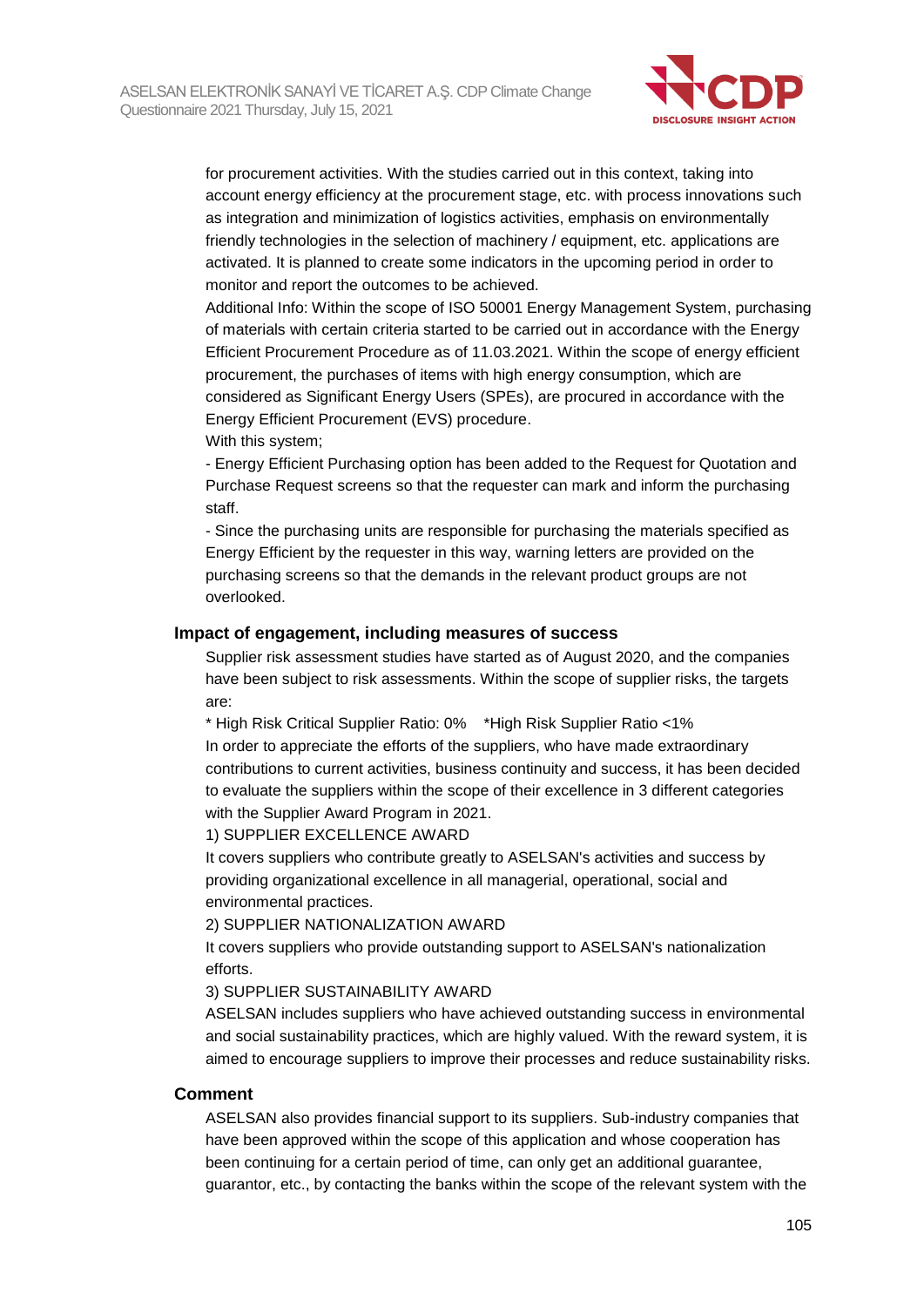

orders.

They can have the opportunity to use credit and receive a letter of guarantee without citing a source.

94 companies within ASELSAN benefited from the Supplier Financing System, and a total of USD 134 million, was used.

# **C12.1b**

# **(C12.1b) Give details of your climate-related engagement strategy with your customers.**

# **Type of engagement**

Education/information sharing

# **Details of engagement**

Share information about your products and relevant certification schemes (i.e. Energy STAR)

## **% of customers by number**

60

#### **% of customer - related Scope 3 emissions as reported in C6.5**  $\Omega$

# **Please explain the rationale for selecting this group of customers and scope of engagement**

ASELSAN aims to grow, embrace globalization, create value for its customers, conduct R&D studies, remain competitive and efficient, and improve its human capital and financial structure. In this respect, we have built a Strategic Plan covering a five-year period. Accordingly, we have developed a compliance monitoring program within the Strategic Management System. We also carry out examinations, analyses and reporting to support our strategic decisions. World's leading defense industry companies, who provide the major portion of the defense needs of their country, lack of customer diversification caused by selling to mainly a single customer. The main client of the Company is the Public Institutions and Organizations, especially the Turkish Armed Forces. This situation is accompanied by the fact that the activities of the Company are generally directed towards the public demands of our country. It is aimed to reduce this risk by working on increasing the sales abroad and carrying the existing know-how to the civilian sectors. Such as: Civilian satellites, surface and underwater technologies, railway signalling and modernization, health systems, naval electro-optical systems, unmanned vehicle systems, advanced material for the energy systems covering electricity generation; transmission, distribution, consumption and management areas. ASELSAN realized 65 % of its total sales to the Turkish Armed Forces, 26% of its sales to private organizations or other corporate customers, and with 9% of its exports. We engage and raise our customers' awareness by information sharing on our products with the activities to offer system solutions, covering R&D, design, production, integration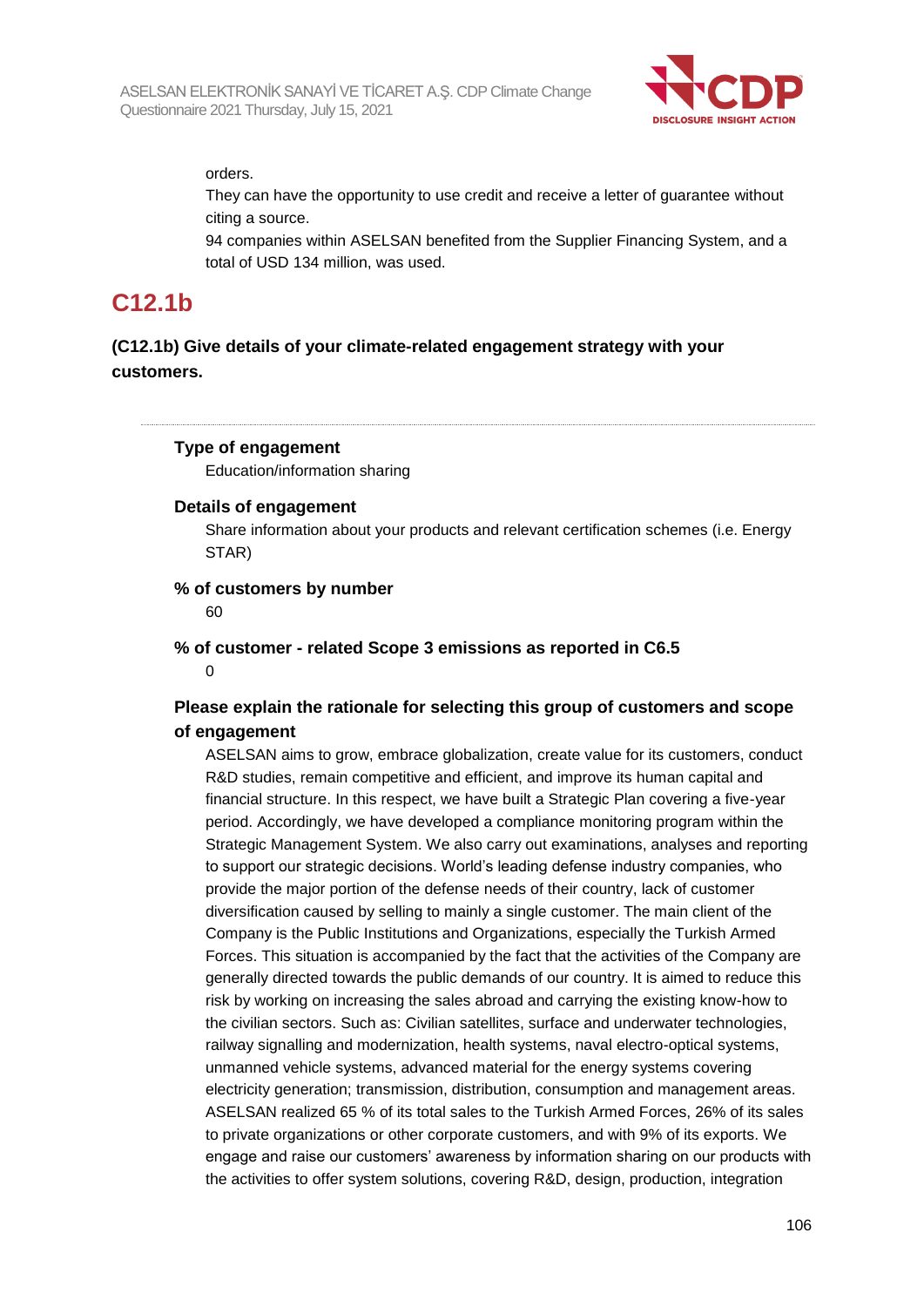

and after-sales support by focusing on Energy Management and Smart Grid Systems and Renewable Energy Systems (solar, wind and hybrid systems). ASELSAN continues to rapidly expand its global effectiveness.

In 2020 the following information covering company's product and services was shared with customers:

Smart Cities Monitoring and Management system, Mobil Hybrid Energy Systems, Digitization of cities, Main line signalization system counter traffic jams,waste categorization, battery and electronic equipment disposal etc.

#### **Impact of engagement, including measures of success**

High quality standards and high technological solutions are offered for services or delivered products with regard to customer needs and expectations so as to meet customer satisfaction. Requirements of these quality standards are met and inspections, tests are applied through every process from projects' start till the delivery phases. Our all processes are administered by directives, quality plans, standards, audits and test instructions. Our processes have been certified by internationally accepted standards such as AS 9100, ISO 9001, ISO 14001, ISO 14064, ISO 45001, AQAP and CMMI so that our products and services are secured to protect quality standards. These certificates are renewed every year with the audits performed. Changes and improvements of international standards are being followed and our processes are developed accordingly. Customer satisfaction, which is the primary objective, is evaluated and reported for the access of related executives. In addition, results and trends are evaluated by the upper management in an annual basis and required recovery activities are planned. In the reporting year; the company measured its customer satisfaction, and operated to ensure full customer satisfaction. Customers are notified of any delays in handling their requests. The company complied with the quality standards with respect to its products and services.

ASELSAN continues to rapidly expand its global effectiveness. The fruits of the Global Leadership Vision, which was put into practice two years ago, began to be reaped as of last year. 2020 has been a very productive activity period, in which the highest export collection was made, the most export orders were received, and the number of exporting countries was increased to 70.

# **C12.1d**

# **(C12.1d) Give details of your climate-related engagement strategy with other partners in the value chain.**

ASELSAN received an award in the field of "Most Valuable Corporate Behavior" from Stevie Awards. ASELSAN, which has been working seriously since the first day of the Covid-19 pandemic process, won the Silver Award at the Stevie International Business Awards with its practices that add value to its employees and stakeholders.

ASELSAN's vision is to be a reliable, competitively preferred, environment-friendly and human conscious technology firm which preserves its sustainable growth in the global market via the values created for stakeholders, as well as serving its establishment purposes. In order to achieve the sustainable growth: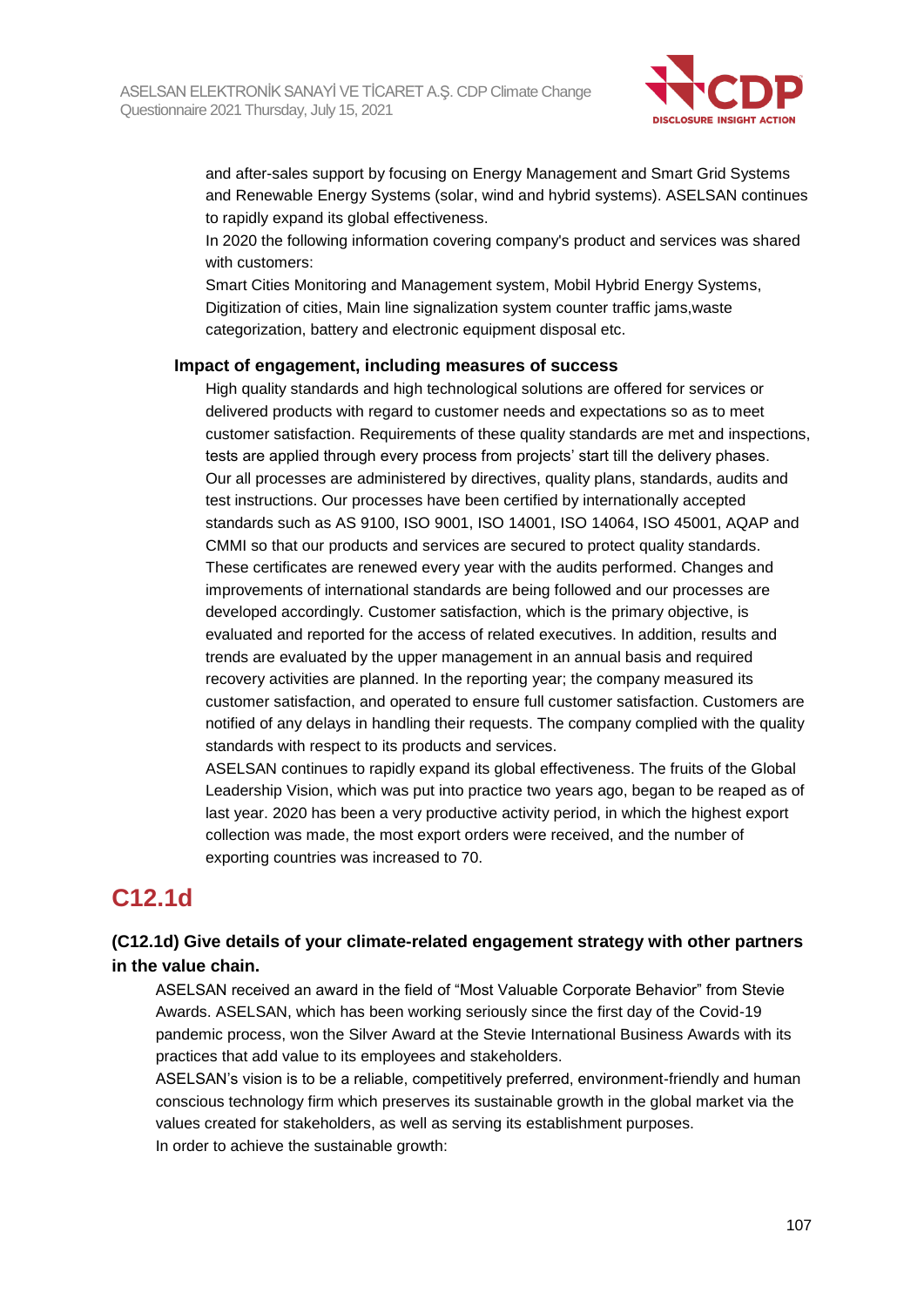

• The quality and technological perspectives of the cooperation formed with the universities have been continued during the pandemic 2020.

• ASELSAN employees are provided with the opportunity to study in the work environment with the initiation of ASELSAN Academy Postgraduate on-line Training Program. The program serves the purpose of internalizing necessary technologies and developing existing technologies.

• The efforts to form an Eco-system with the sub-industry companies and SME's have continued.

• Company is continuing its operations in civil electronic areas which requires high technology. Several universities were brought together through the ASELSAN Academy under the coordination of Council of Higher Education (YÖK), which became operational in 2018- 2019, forming a cooperation model in a single program. The ASELSAN Academy Model allows the applicant (the ASELSAN employee), who applies for the graduate program and fulfills the necessary conditions, to take courses and conduct R&D activities about the projects they involve as part of their engineering roles within the company. In the reporting year, ASELSAN continued to grow its R&D activities in the framework of national goals, in areas such as energy, transportation, medical systems, and next generation cellular communication. In the Technology Road-map and Investment Plan for 2021-2025, prepared in 2020, besides ASELSAN's main technologies, there are also innovation-oriented plans for the "Instant Innovation Opportunities", "Studies to be Carried Out within the ASELSAN Entrepreneurship Center" and "Supporting Postgraduate Theses by ASELSAN Academy". Investment activities for the Advanced Technology Electromagnetic and Microwave Laboratory and the Energy Systems Laboratory were initiated as of the last quarter of 2020. In 2020, R&D and design activities were carried out on power conversion in solar systems, and 250 kW array type photovoltaic inverter prototype production was completed. In addition, an agreement was signed with the UPS manufacturer Tescom.

Within the scope of Alaçatı Wind Power Plant Modernization, studies to develop a wind turbine platform with a minimum capacity of 4.0 MW were initiated. With ASELSAN's own resources for the development of full-scale power converters over MW.

Continuing cooperation with METU GÜNAM in the field of photovoltaic solar energy, developing new cell cutting techniques for Shingled PV modules and

PV module production has been included in the TÜBİTAK project.Production of hybrid energy system solutions that provide reliable, economical and clean energy from sun and wind continued. Delivery of the container-integrated, hybrid energy system GURU Compact solution to the Turkish Armed Forces has been carried out.

ASELSAN equity-supported R&D project was initiated to develop a hybrid renewable energy micro-grid system and R&D cooperation was established with METU-KKK in this field. The Development Workshop Suggestion System, in which the "Sector Analysis" and "Business Excellence" working groups took an active role. Until 17 September 2020, a total of 1,424 suggestions were submitted. 1,089 of the submitted suggestions were considered as valuable and processed. Suggestions were made mostly in the categories of process improvement/productivity enhancing and employee motivation.

ASELSAN ranked second among 1,236 competing companies in the "Innovation Strategy" category in the "InovaLIG" Competition held by the Turkish Exporters' Assembly (TIM), where Innovation Leaders are determined every year in Turkey.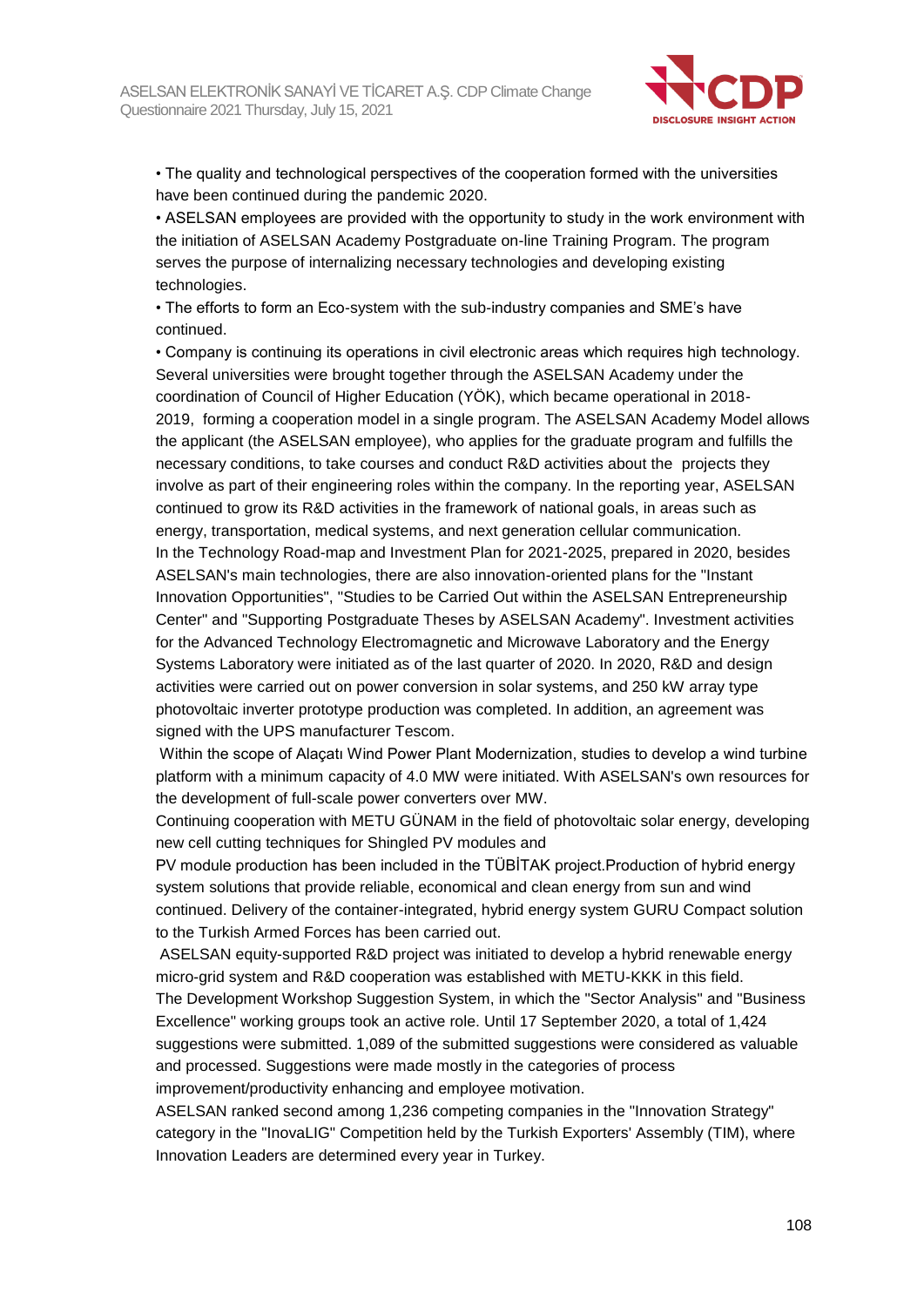

# **C12.3**

### **(C12.3) Do you engage in activities that could either directly or indirectly influence public policy on climate-related issues through any of the following?**

Direct engagement with policy makers Trade associations

# **C12.3a**

| <b>Focus of</b>                  | <b>Corporate</b> | <b>Details of engagement</b>                                                                                                                                                                                                                                                                                                                                                                                                                                                                                                                                                                                                                                                                                                                                                                                                                                                                                                                                                                                                      | <b>Proposed legislative</b><br>solution                                                                    |
|----------------------------------|------------------|-----------------------------------------------------------------------------------------------------------------------------------------------------------------------------------------------------------------------------------------------------------------------------------------------------------------------------------------------------------------------------------------------------------------------------------------------------------------------------------------------------------------------------------------------------------------------------------------------------------------------------------------------------------------------------------------------------------------------------------------------------------------------------------------------------------------------------------------------------------------------------------------------------------------------------------------------------------------------------------------------------------------------------------|------------------------------------------------------------------------------------------------------------|
| legislation                      | position         |                                                                                                                                                                                                                                                                                                                                                                                                                                                                                                                                                                                                                                                                                                                                                                                                                                                                                                                                                                                                                                   |                                                                                                            |
| Mandatory<br>carbon<br>reporting | Support          | We follow the implementation of the regulation<br>on monitoring and reporting of GHG emissions<br>that was published in 2012 and revised in<br>2014 very closely. Although ASELSAN is not<br>yet included in the scope of this regulation, we<br>still participate in meetings and our<br>Sustainability Committee is ready to send our<br>comments about the Communiqués that are<br>related to this regulation.                                                                                                                                                                                                                                                                                                                                                                                                                                                                                                                                                                                                                 | We support the<br>legislation<br>and the communiques<br>related to this legislation<br>with no exceptions. |
| Cap and<br>trade                 | Support          | The cap and trade principle which is the<br>cornerstone of the EU's policy to combat<br>climate change is adopted by EU-ETS. For the<br>purpose to be ready to the future commitment<br>this system was taken in the agenda of<br>Turkish Ministry of Environment &<br>Urbanization. The second phase of<br>Partnership for Market Readiness Project<br>(PMR) meetings were completed.<br>Implementation of phase 2 of the PMR builds<br>on establishing the Climate Change Law and<br>ETS Regulations with emission limits and<br>allocation plans for pilot ETS. In the reporting<br>year, ASELSAN stated her corporate views on<br>these issues. Several number of stakeholder<br>meetings and feedback rounds were<br>conducted by the MoEU during the reporting<br>period. The pilot implementation is expected to<br>be realized between 2022-2023. In order to<br>manage this risk ASELSAN's Board Chair<br>assigned some sustainability committee<br>members to participate the PMR meetings<br>executed by the Ministry. | We closely follow up the<br>PMR activities of MoEU.                                                        |

#### **(C12.3a) On what issues have you been engaging directly with policy makers?**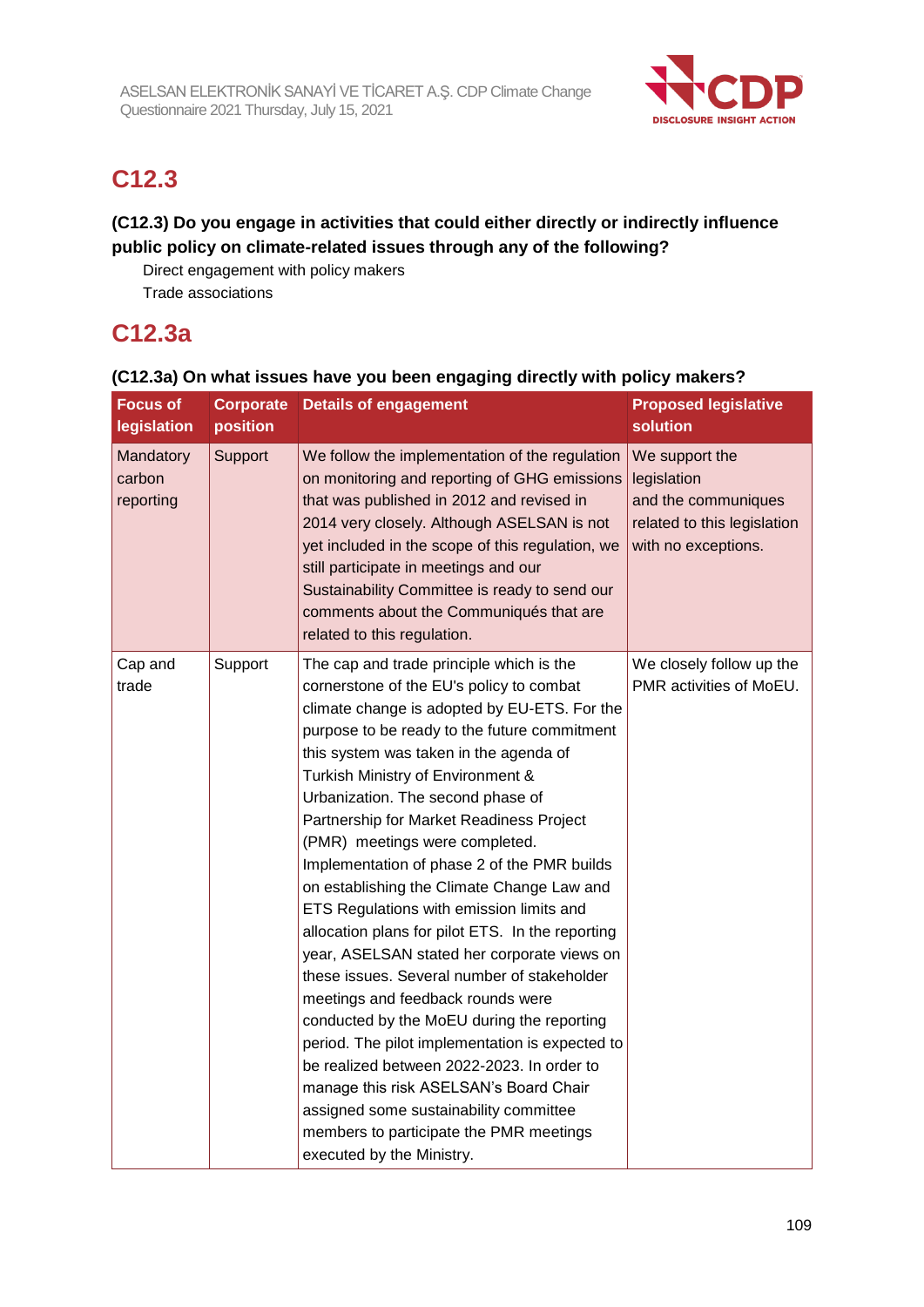

|                                                                    |         | This communication will prepare our company<br>to this upcoming system                                                                                                                                                                                                                                                                                                                                                                                                                                                                                                                                                                                                                                                                                                                                                                                                                                                                                                                                                                                                                                                                                             |                                                                                                                                                                                                       |
|--------------------------------------------------------------------|---------|--------------------------------------------------------------------------------------------------------------------------------------------------------------------------------------------------------------------------------------------------------------------------------------------------------------------------------------------------------------------------------------------------------------------------------------------------------------------------------------------------------------------------------------------------------------------------------------------------------------------------------------------------------------------------------------------------------------------------------------------------------------------------------------------------------------------------------------------------------------------------------------------------------------------------------------------------------------------------------------------------------------------------------------------------------------------------------------------------------------------------------------------------------------------|-------------------------------------------------------------------------------------------------------------------------------------------------------------------------------------------------------|
| Other,<br>please<br>specify<br>Zero<br>Waste<br>Project<br>Support | Support | In order to prevent and minimize waste<br>generation and ensure recycling, ASELSAN<br>started to work voluntarily in May 2019 to<br>implement the "Zero Waste Project" in all its<br>campuses. The training was given to all<br>workers and related staff who will take an<br>active role in waste separation / collection.<br>Within this implementation approximately 137<br>tons of waste will be recycled and brought into<br>the economy every year.<br>In this sense, it was the first defense industry<br>company which started this project in Turkey.<br>2 months after the start of the works, the Zero<br>Waste Regulation was issued by the Ministry<br>of Environment and Urbanization of the<br>Republic of Turkey and it was made<br>compulsory for companies of the same scale<br>to switch to the Zero Waste system by 2022.<br>However, ASELSAN has quickly completed its<br>work that it has already begun and became<br>the first company to fully implement the Zero<br>Waste Project in all its campuses on<br>September 21, 2019.<br>The added value provided by the Zero Waste<br>Project to the environment in 2020 has been<br>analyzed. | We support the<br>legislation<br>and the communiques<br>related to this legislation<br>with no exceptions.<br><b>ASELSAN's on-site</b><br>studies on this area are<br>examples of legal<br>practices. |

# **C12.3b**

**(C12.3b) Are you on the board of any trade associations or do you provide funding beyond membership?**

No

# **C12.3f**

**(C12.3f) What processes do you have in place to ensure that all of your direct and indirect activities that influence policy are consistent with your overall climate change strategy?**

Adopting a strategy in harmony with its vision and mission, ASELSAN aims to grow, embrace globalization, create value for its suppliers and customers, conduct R&D studies, remain competitive and efficient, and improve its human capital and financial structure. In this respect, we have built a Strategic Plan covering a five-year period. Accordingly, we have developed a compliance monitoring program within the Strategic Management System. We also carry out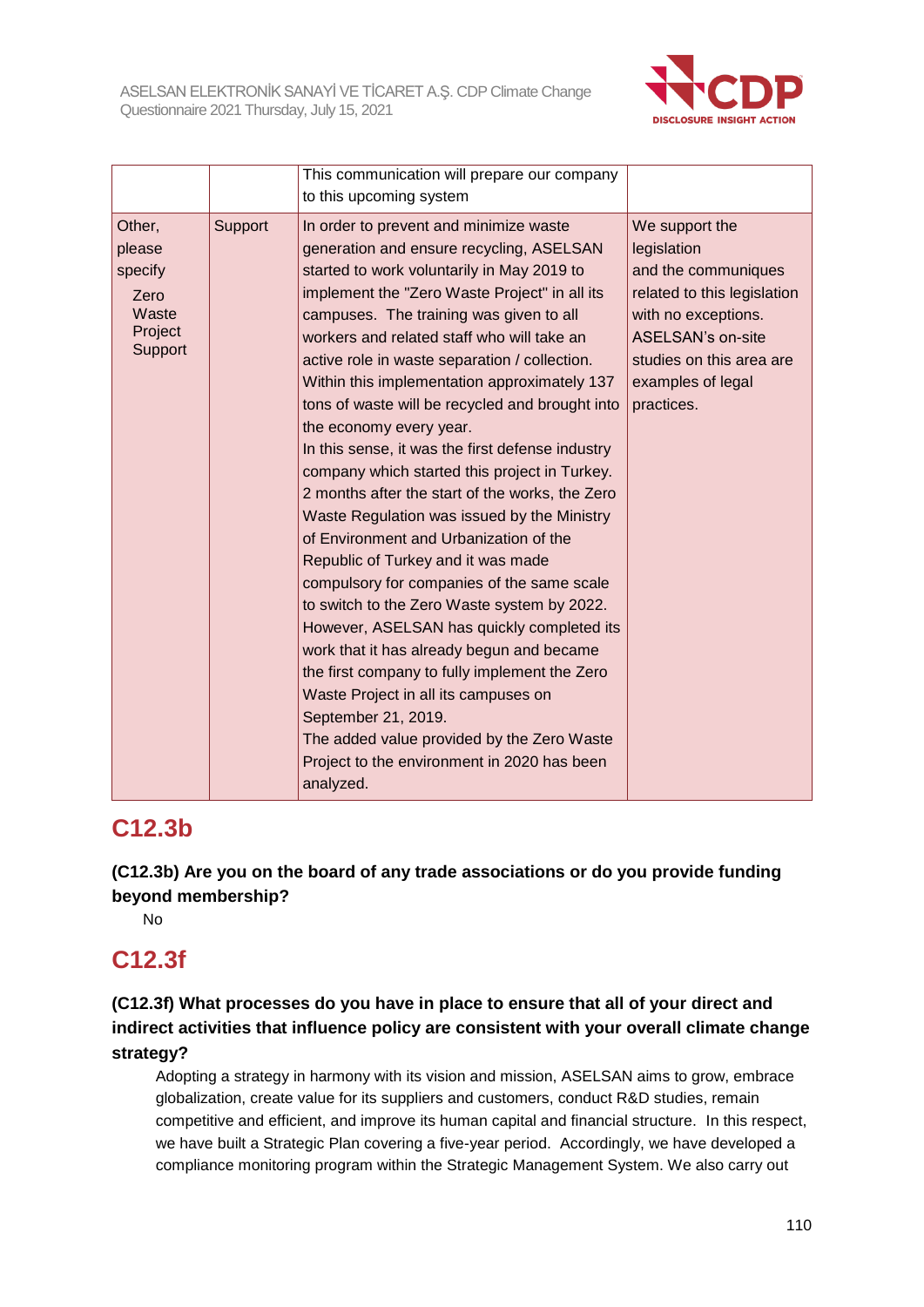

examinations, analyses and reporting to support our strategic decisions. ASELSAN continues to be in regular dialogue with lawmakers and regulatory authorities. It participates the meetings of industry groups and trade associations. A transparent management of information sharing and policy dialogue is in place for direct and indirect activities that influence climate policy. In the last quarter of 2020, the Company's Board announced its intention to put an ambitious emissions reduction targets by 2050 and the enthusiasm to achieve them by a Climate Transition Action Plan. The planing and other actions will be discussed and developed during 2021-2022. Low carbon transition studies, new and emerging regulations, renewable energy related activities, supply chain security, Sustainable Development Goals of the UN and Paris Agreement Requirements with related compliance items is under the coordination of Sustainability Committee. For the year 2021, the decision of presiding the Sustainability Committee by the Board Chair/CEO was made by the board executives.

According to our new corporate communication strategy, all communication activities have to be approved by our CEO/ Board Chairman. Moreover, our Sustainability Committee together with our Strategic Planning and Corporate Performance Directorate are responsible of setting and tracking actions to ensure our direct and indirect activities are consistent with our overall climate change strategy.

Climate Change Management Unit has been established under the roof of Integrated Management Systems. This unit carries out the coordination, reporting and monitoring processes of all climate engagement activities across business divisions and external official institutions and organizations.

ASELSAN maintains its communication with its suppliers, which it considers among the most important rings of its value chain, through the Supplier Portal. ASELSAN has developed a pioneering and innovative platform to strengthen the bond with its suppliers, increase the effectiveness of nationalization efforts, further reduce foreign dependency and carry out sustainable cooperation under an integrated roof. This platform called " Powerful Together" was put into use in April 2020. Activities such as receiving offers, managing the quality process, product procurement process, training, inspection processes, supplier report and announcements are carried out with this platform infrastructure. Thus, suppliers are integrated into the supply chain through the platform. There is a constant flow of information as communication and meetings, between the groups and the CEO.

ASELSAN is placed in the A- list according to 2019 results, among the firms that most successfully manage climate change risks through production process and has the highest ghg emission performance on the outcome of the research conducted by evaluating big firms including firms listed on Borsa İstanbul.

In ASELSAN, where decreasing carbon emission is one of the strategic goals, carbon emission has been monitored since 2009. Also, ASELSAN is the first and only company that is ranked with the highest initial score among Defense Industry firms in Turkey by participating in CDP survey.

ASELSAN has decreased carbon emission significantly through its efforts, and continues its operations by increasing momentum in the fields of increasing energy efficiency in production, giving priority to production technologies that decrease carbon emission, switching to use of energy that does not cause carbon emission.

The verification of Energy Management System ISO 50001:2018 in our facilities was realized in May 2021.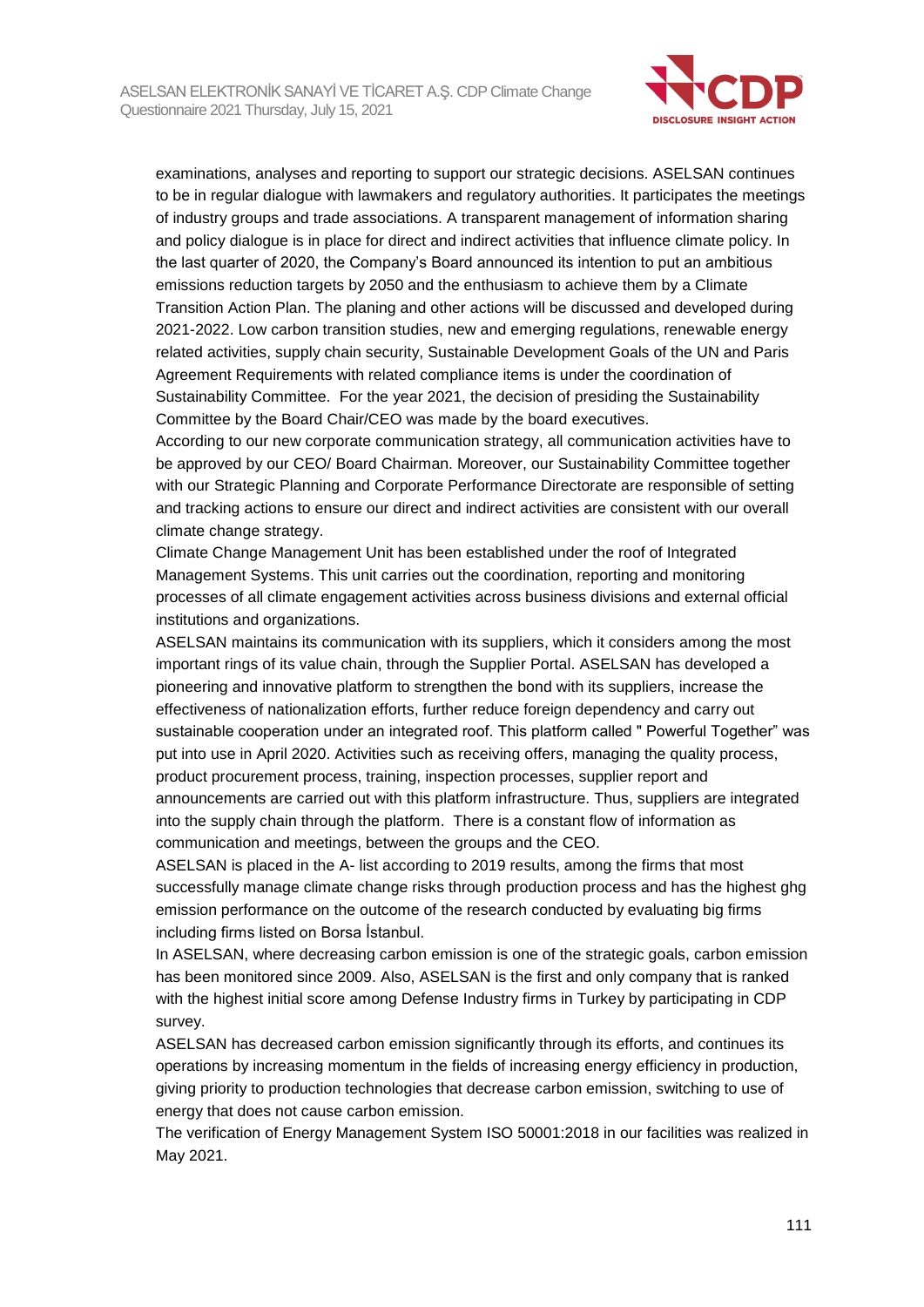

In November 2014, Borsa Istanbul (BIST) has launched Sustainability Index that display the performance of January-March 2014 time period for BIST-30 firms in the fields of financial, environmental, social issues and corporate governance. With respect to that, as of this date, ASELSAN started publishing sustainability reports. As a result of the evaluation of our Company on the ASELSAN Sustainability Report, published in Turkish and English for the first time before the Index assessments, ASELSAN was among the 15 firms that were approved to be included in BIST Sustainability Index. In 2019 ASELSAN was the first company to initiate the zero-waste project in Turkey. The evaluation of corporate governance rating performed by SAHA Corporate Governance and Credit Rating Services was confirmed as 9.29 out of 10 on 11.12.2020.

# **C12.4**

**(C12.4) Have you published information about your organization's response to climate change and GHG emissions performance for this reporting year in places other than in your CDP response? If so, please attach the publication(s).**

#### **Publication**

In mainstream reports

#### **Status**

Underway – previous year attached

#### **Attach the document**

2019\_ASELSAN Annual\_Report.pdf

#### **Page/Section reference**

2019\_ASELSAN Annual\_Report pages: Governance: 20-21 Strategy: 38 Enterprise Risk Categories: 85-86

#### **Content elements**

**Governance Strategy** Risks & opportunities

#### **Comment**

ASELSAN Annual Report 2020 will be available on the company's website as of August 2021.

https://www.aselsan.com.tr/en/investor-relations/annual-reports

**Publication**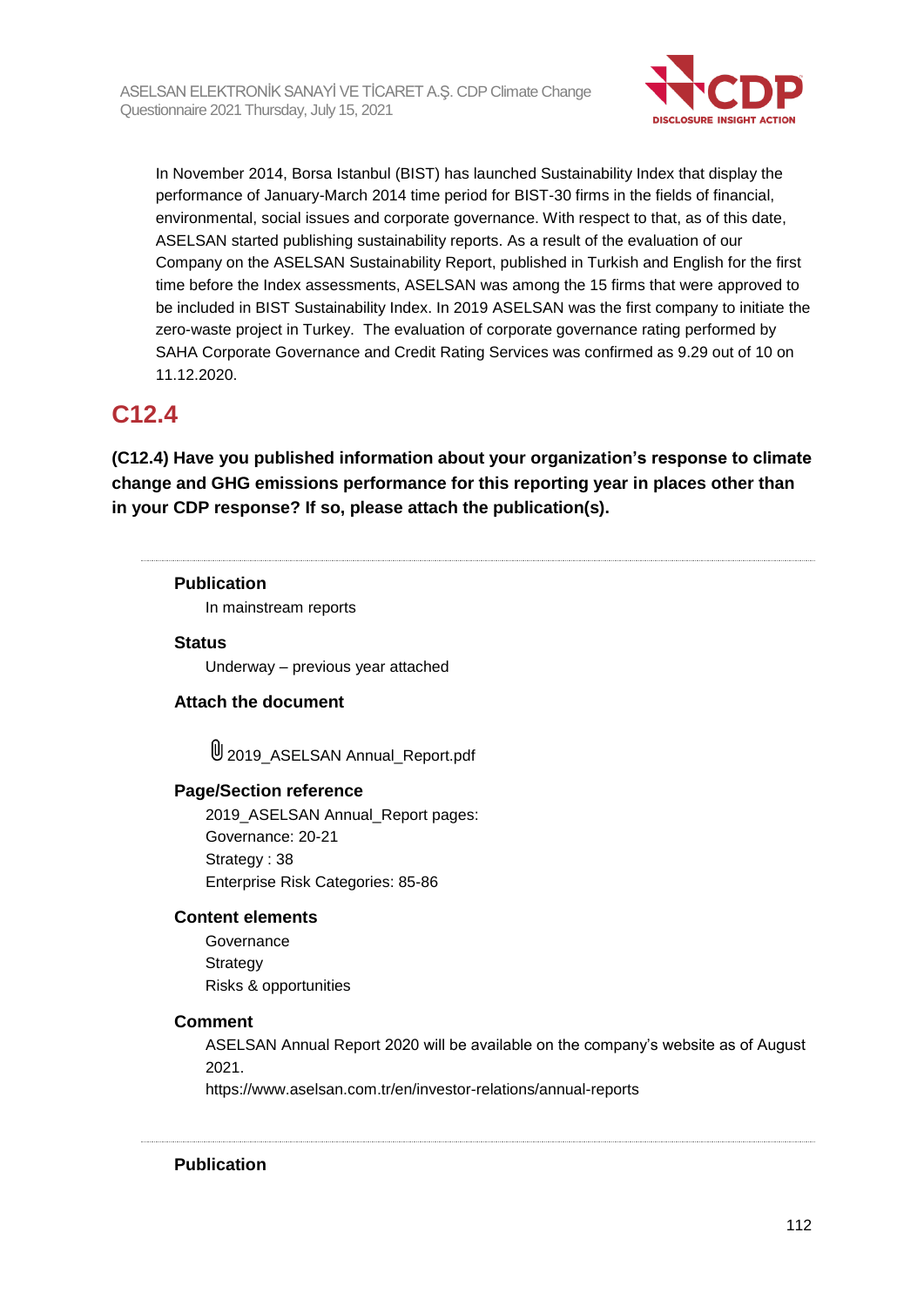

In voluntary sustainability report

#### **Status**

**Complete** 

#### **Attach the document**

2020 ASELSAN Sustainability Report.pdf

#### **Page/Section reference**

2020 ASELSAN Sustainability Report and pages. Corporate Governance: 40 Risk Management: 48 Environmental Responsibilities:112 Emissions and Energy 114 Water Management:118 Waste Management:119 Green Solutions in Operations:123

#### **Content elements**

Governance **Strategy** Risks & opportunities Emissions figures Emission targets

#### **Comment**

ASELSAN Sustainability Report 2020 is available on the company's website https://www.aselsan.com.tr/en/investor-relations/corporate-governance/sustainability

# **C15. Signoff**

# **C-FI**

**(C-FI) Use this field to provide any additional information or context that you feel is relevant to your organization's response. Please note that this field is optional and is not scored.**

# **C15.1**

**(C15.1) Provide details for the person that has signed off (approved) your CDP climate change response.**

|       | Job title                           | <b>Corresponding job category</b> |
|-------|-------------------------------------|-----------------------------------|
| Row 1 | Corporate Management Vice President | Board/Executive board             |